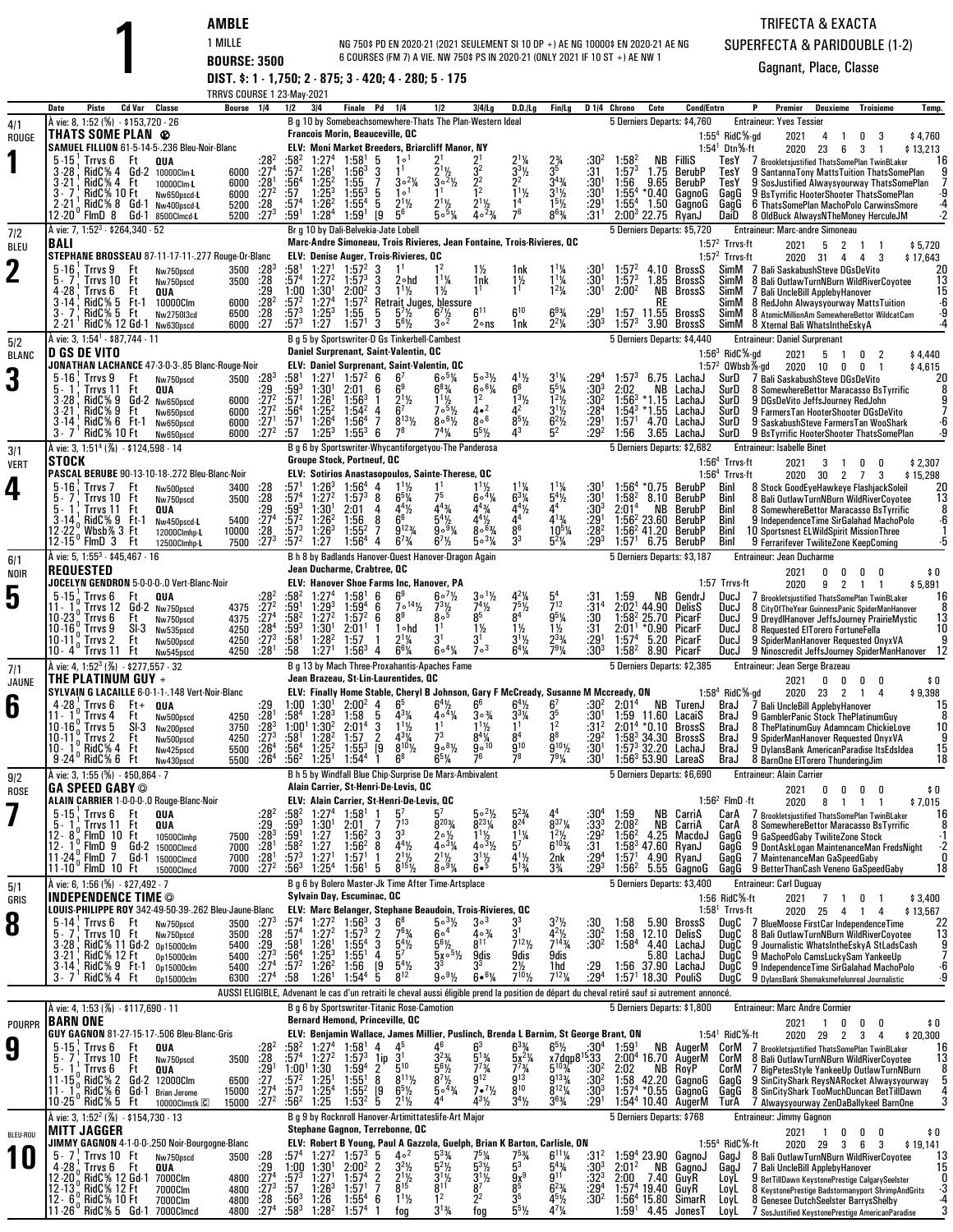| SELECTIONS: 3-4-2-1 | <b>Changement D'Entraineur:</b> | 7 - GA SPEED GABY de Guy Gagnon |  |    |  |            |     |            |
|---------------------|---------------------------------|---------------------------------|--|----|--|------------|-----|------------|
|                     |                                 |                                 |  | IC |  | <b>IEX</b> | ltr | 1SF        |
|                     |                                 |                                 |  |    |  |            |     | SUPERFECTA |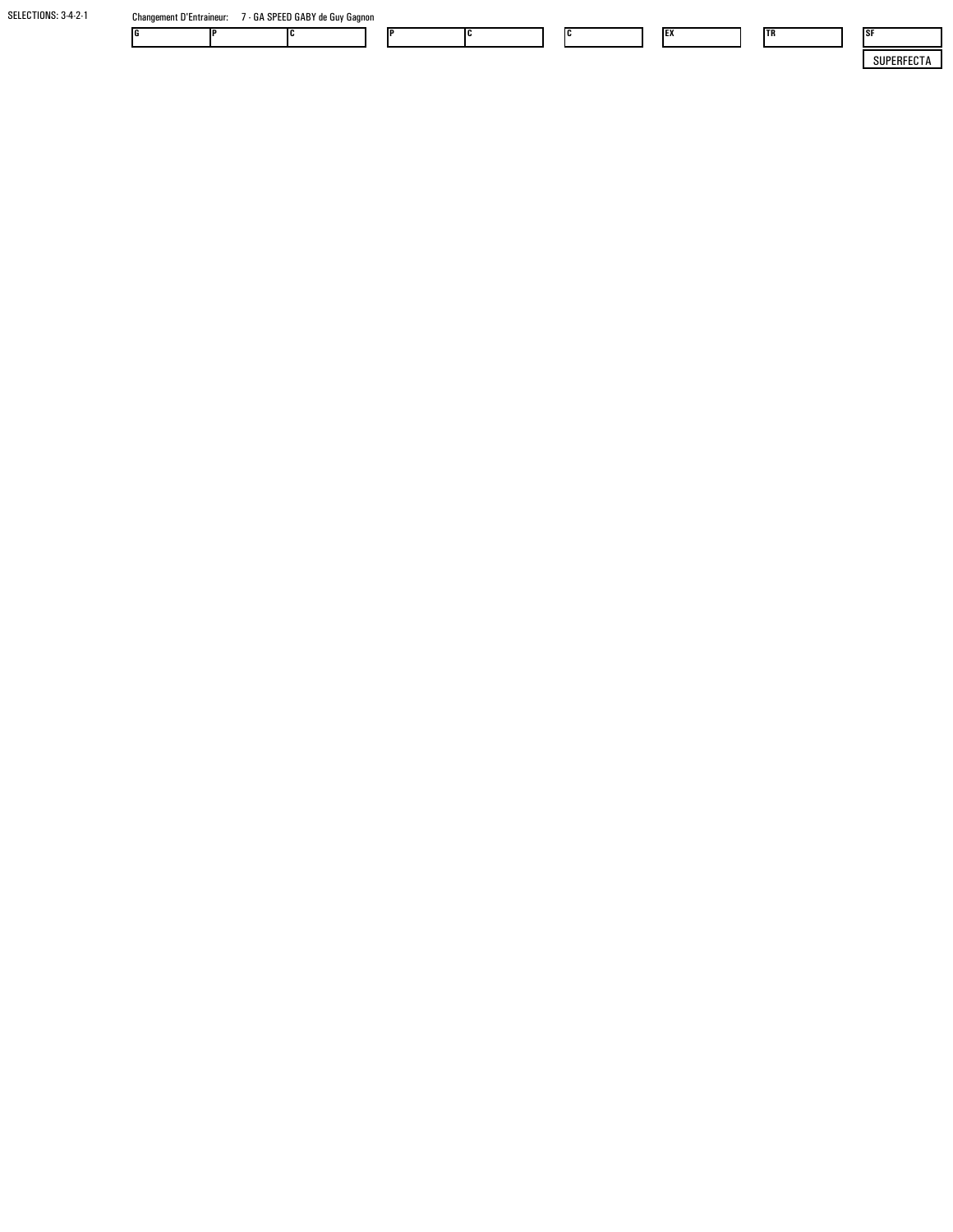|  |  |  | AMBL |
|--|--|--|------|
|  |  |  |      |

## TRIFECTA & EXACTASUPERFECTA

|                     |                                                                                                                                                                                                                                                                                                                                                                                                                                                                                   | <b>BOURSE: 3500</b>                                                                                                            |                                                        |                                                                                 | POULICHES & JUMENTS NG 1 COURSE OU NG 2500\$ VIE (FM 3125\$) (QC FM 4375\$)<br>FILLIES & MARES NW 1 RACE OR NW 2500\$ LIFE (FM 3125\$) (QC FM 4375\$)<br>DIST. \$: 1 - 1,750; 2 - 875; 3 - 420; 4 - 280; 5 - 175 |                                                                                                                           |                                                                                                                                                                                                                                                                                           | TRIFECTA & EXACTA<br><b>SUPERFECTA</b><br>Gagnant, Place, Classe                             |                                                                                                                                     |                                                                                                                                              |                                                                                                                                          |                                                                                                       |                                                                                                                                                                             |                                                          |                                                                          |                                                                                                                                                                                                                                                                                                                                          |                                                            |                     |                                              |
|---------------------|-----------------------------------------------------------------------------------------------------------------------------------------------------------------------------------------------------------------------------------------------------------------------------------------------------------------------------------------------------------------------------------------------------------------------------------------------------------------------------------|--------------------------------------------------------------------------------------------------------------------------------|--------------------------------------------------------|---------------------------------------------------------------------------------|------------------------------------------------------------------------------------------------------------------------------------------------------------------------------------------------------------------|---------------------------------------------------------------------------------------------------------------------------|-------------------------------------------------------------------------------------------------------------------------------------------------------------------------------------------------------------------------------------------------------------------------------------------|----------------------------------------------------------------------------------------------|-------------------------------------------------------------------------------------------------------------------------------------|----------------------------------------------------------------------------------------------------------------------------------------------|------------------------------------------------------------------------------------------------------------------------------------------|-------------------------------------------------------------------------------------------------------|-----------------------------------------------------------------------------------------------------------------------------------------------------------------------------|----------------------------------------------------------|--------------------------------------------------------------------------|------------------------------------------------------------------------------------------------------------------------------------------------------------------------------------------------------------------------------------------------------------------------------------------------------------------------------------------|------------------------------------------------------------|---------------------|----------------------------------------------|
|                     | <b>Piste</b><br>Date                                                                                                                                                                                                                                                                                                                                                                                                                                                              | Cd Var<br>Classe                                                                                                               | TRRVS COURSE 2 23-May-2021<br>Bourse 1/4               |                                                                                 | 1/2<br>3 4                                                                                                                                                                                                       | <b>Finale</b> Pd                                                                                                          | 1/4                                                                                                                                                                                                                                                                                       | 1/2                                                                                          | $3 4 $ Lg                                                                                                                           | D.D.ILg                                                                                                                                      | Fin/Lg                                                                                                                                   | D <sub>14</sub> Chrono                                                                                | Cote                                                                                                                                                                        | <b>Cond/Entrn</b>                                        |                                                                          | Premier                                                                                                                                                                                                                                                                                                                                  | <b>Deuxieme Troisieme</b>                                  |                     | Temp.                                        |
| 9/2<br>ROUGE        | À vie: \$525<br><b>CLEAR THE CREDIT</b><br>SAMUEL FILLION 61-5-14-5-.236 Bleu-Noir-Blanc<br>5-16 Trrvs 2<br>5.<br>Trrvs 4<br>$10 \cdot 9\%$<br>Trrvs 1<br>10 - 41<br>Trrvs 7<br>9.27 <sup>0</sup><br>$9.27^{\circ}$ Trrvs 5<br>9.20 <sup>°</sup> Trrvs 5                                                                                                                                                                                                                          | Ft<br>F-Nw1r3750I<br>Ft<br>QUA<br>Ft<br>F-Nw1r2500I<br>Ft<br>Bombardier<br>Ft<br>3Yr-Open-Cd<br>Ft<br>2Y-Nw1r3500I             | 3500<br>4375<br>33800<br>5500 :28 <sup>2</sup><br>4375 | $:29^{3}$<br>:31'<br>$:30^1$<br>:27 <sup>1</sup><br>:28 <sup>1</sup>            | $1:01^2$ 1:30 <sup>2</sup><br>1:02 <sup>4</sup> 1:33<br>1:31<br>1:00<br>1:25<br>:56<br>$1:01$ $1:304$<br>:58 <sup>1</sup><br>1:29                                                                                | $1:58^{4}$<br>2:03 <sup>1</sup><br>2:03'<br>1:54<br>2:01<br>$2:00^2$                                                      | B f 3 by Up The Credit-Converging Spirit-Grinfromeartoear<br>Catherine Lafrance, Maxime Dubuc, Portneuf, QC<br>ELV: Casimir Stables, Hagar, ON<br>-5<br>$2^3$<br>6<br>$\mathbf{1}$<br>$60^{11}$<br>-7<br>$6^{5}$ <sup>%</sup><br>4<br>$2^2$ <sup>1</sup> / <sub>2</sub><br>$\overline{2}$ | $60^{3}/4$<br>214<br>$6^{16}$ %<br>75<br>2 <sup>5</sup>                                      | $2^{16}$<br>51<br>$6^{20}$ %<br>761/4<br>$3^{11/2}$                                                                                 | $\frac{5^{4}\%}{2^{18}}$<br>$\bar{4}$ <sup>1</sup><br>$6^{25}$<br>$7^{43}$ /4<br>5 <sup>2</sup>                                              | 214<br>$\bar{4}^{73}$<br>$6^{38}\%$<br>$7^{4}\frac{1}{2}$<br>6 <sup>6</sup>                                                              | :28<br>$:29^{4}$<br>$:33^{2}$<br>$:32^{3}$<br>$:29^{4}$<br>$:32^{2}$                                  | 5 Derniers Departs: \$525<br>2:00 12.60 FilliS<br>2:06<br>NB.<br>$2:044$ 44.15<br>$2:013$ 82.75 GenoiS<br>2:01 <sup>4</sup> E9.30 RoyL<br>$2:013 54.75$ GenoiS              | RoyP<br>GenoiS                                           | TurL<br>TurL<br>BouM<br>BouM<br>BouM<br>BouM                             | <b>Entraineur: Louis Philippe Turcotte</b><br>2021<br>2020<br>8 LaPetiteGrise BetterKisstheMen FullPowerSena<br>8 DiamondRock ClearTheCredit Navalny<br>8 Delimas Troublewatersdevie HappyPanic<br>/ GameOfShadows PlatineAlpha Shanghaibluebeach<br>7 Shanghaibluebeach SosNorthernbeauty<br>7 SosFaline PlatineAlpha Shanghaibluebeach | 0<br>0<br>$\overline{1}$<br>0<br>5<br>0                    | 0<br>0              | \$175<br>\$350<br>20<br>10<br>12<br>24<br>12 |
| 4/1<br><b>BLEU</b>  | À vie: 4, 2:00 <sup>4</sup> -0 - \$10,139<br><b>DRUNK STORY</b>                                                                                                                                                                                                                                                                                                                                                                                                                   |                                                                                                                                |                                                        |                                                                                 |                                                                                                                                                                                                                  |                                                                                                                           | Br m 5 by Big Jim-Diaz-Intrepid Seelster<br>Louis Turcotte, Trois-Rivieres, QC                                                                                                                                                                                                            |                                                                                              |                                                                                                                                     |                                                                                                                                              |                                                                                                                                          |                                                                                                       | 5 Derniers Departs: \$1,066                                                                                                                                                 |                                                          |                                                                          | <b>Entraineur: Louis Philippe Turcotte</b><br>2021                                                                                                                                                                                                                                                                                       | 0<br>0<br>-1                                               | 0                   | \$280                                        |
| $\mathbf 2$         | JESSICA TURENNE 3-0-0-0-.0 Rouge-Blanc-Noir<br>$5-16$ . Trrvs 2<br>Trrvs <sub>2</sub><br>11-22.<br>Trrvs 4<br>$11 - 15o$<br>Trrvs 4<br>11 - 8 <sup>0</sup> Trrvs 3<br>11 - 1 <sup>0</sup> Trrvs 1                                                                                                                                                                                                                                                                                 | Ft<br>F-Nw1r3750I<br>Ft<br>QUA<br>Ft<br>Nw1r2500lcd<br>Ft<br>Nw1r2500lcd<br>Ft<br>Nw1r2500lcd<br>Ft<br>Nw1r2500lcd             | 3500<br>4375<br>4375<br>4375<br>4375                   | $:29^{3}$<br>:29 <sup>4</sup><br>$\frac{.29}{.28}$<br>$:29$ <sup>1</sup><br>:29 | $1:01^2$ 1:30 <sup>2</sup><br>1:01 <sup>2</sup> 1:33<br>1:00 <sup>1</sup> 1:30 <sup>2</sup><br>:593<br>$1:30^{1}$<br>$:58^4$<br>1:29<br>1:31 <sup>1</sup><br>$:59^4$                                             | $1.58^{4}$<br>2:03<br>2:01 <sup>1</sup><br>$2:00^2$<br>$1:59^{3}$<br>$2:01^3$                                             | ELV: Louis Philippe Turcotte, Grand-Mere, QC<br>-3<br>6<br>8<br>$6^{7}$ <sup>1</sup> / <sub>4</sub><br>$5^{8}$ <sup>1</sup> / <sub>2</sub><br>4<br>7<br>$8^{11}\frac{1}{2}$<br>3 <sup>1</sup><br>19                                                                                       | $50^{2}$ %<br>$5^{\circ 3}$<br>7 <sup>0</sup><br>$3^1$                                       | 44<br>$4 \circ 1\frac{1}{2}$<br>$4\circ^4$<br>$6\circ$ <sup>3</sup><br>$5 \circ 2\frac{1}{2}$                                       | $3^{4}$ %<br>53<br>$5^4\%$<br>4 <sup>7</sup>                                                                                                 | $4^{8}$ <sup>1</sup> / <sub>2</sub><br>$6^{9}$ <sup>1</sup> / <sub>4</sub><br>49<br>$5^{9}$ %<br>$5^{7}$ <sup>1</sup> / <sub>4</sub>     | :29<br>$:30^4$<br>$:32^{2}$<br>:31<br>:31 <sup>4</sup><br>:31 <sup>2</sup>                            | $1:59^{4}$<br>2:04 <sup>3</sup><br>NB<br>2:03<br>57.00<br>2:02 <sup>1</sup><br>19.10<br>$2:01^2$ 24.50<br>2:03 11.85 GenoiS                                                 | 5.70 TurenJ<br>TurenJ<br>GenoiS<br>GenoiS<br>GenoiS      | $2:004$ QTrrvs-ft<br><b>TurL</b><br>TurL<br>lurL<br>TurL<br>TurL<br>TurL | 2020 15<br>8 LaPetiteGrise BetterKisstheMen FullPowerSena<br>7 FancyGirl Jodykins YouRockGirlKir<br>8 Troublewatersdevie StormyJadeStar RemyAurora<br>6 Troublewatersdevie DroitDeReplique SonOfShakira<br>8 Moonlightboy SonOfShakira TownshipGilligan<br>9 KoloyDm TownshipGilligan Moonlightboy                                       | 5<br>0                                                     | $\overline{1}$      | \$6,779<br>20<br>11<br>8                     |
| 3/1<br><b>BLANC</b> | À vie: 2, 1:56 <sup>4</sup> -Q (%) - \$8,486<br><b>BETTER KISSTHE MEN</b>                                                                                                                                                                                                                                                                                                                                                                                                         |                                                                                                                                |                                                        |                                                                                 |                                                                                                                                                                                                                  |                                                                                                                           | B f 3 by Betterthancheddar-Russian Kisses-Badlands Hanover<br>Robert Shepherd, Isabelle Darveau, Flamborough, ON                                                                                                                                                                          |                                                                                              |                                                                                                                                     |                                                                                                                                              |                                                                                                                                          |                                                                                                       | 5 Derniers Departs: \$2,699                                                                                                                                                 |                                                          |                                                                          | Entraineur: Isabelle D Darveau<br>2021                                                                                                                                                                                                                                                                                                   | $\overline{1}$<br>0<br>-1                                  | 0                   | \$875                                        |
| 3                   | STEPHANE GENDRON 14-2-2-3-.293 Vert-Blanc-Noir<br>$5 - 16$<br>Trrvs 2<br>5.8<br>Trrvs 7<br>$3.27^{1}_{0}$ FlmD 1<br>10 - 1 <sup>0</sup> Whsh %<br>10–1°Wbsb%3Ft<br>9–15°Wbsb%1Ft<br>$9 - 6^\circ$ Clntn $9$                                                                                                                                                                                                                                                                       | Ft<br>F-Nw1r3750I<br>Ft<br>QUA<br>Ft<br>QUA<br>Onss-Re<br>Onss-Rs<br>Ft<br>Onss-Rs                                             | 3500<br>20000<br>22800<br>22800                        | $:29^{3}$<br>:28 <sup>4</sup><br>$:30^{1}$<br>:28<br>$:27^{2}$<br>$:28^2$       | 1:01 <sup>2</sup> 1:30 <sup>2</sup><br>1:00 <sup>3</sup> 1:31 <sup>3</sup><br>1:00 <sup>2</sup> 1:30 <sup>2</sup><br>$:57^{3}$<br>1:27 <sup>2</sup><br>$:56^3$<br>1:24 <sup>1</sup><br>:58†<br>$1:28^{3}$        | 1:58 <sup>4</sup><br>2:01 <sup>1</sup><br>$1:59^{3}$<br>1:55 <sup>1</sup><br>1:54<br>1:58 <sup>2</sup>                    | ELV: Robert H Shepherd, Flamborough, ON<br>45<br>6<br>$3^0\frac{1}{2}$<br>7<br>$6^{8}$ <sup>3</sup> / <sub>4</sub><br>8<br>$6^{9}$ <sup>%</sup><br>3<br>$\overline{7}$<br>$3^{13}/4$<br>3 <sup>2</sup><br>3                                                                               | $30^{13}$<br>$2^1$<br>$6^{13}$<br>$6^{7}$ <sup>3</sup> / <sub>4</sub><br>$5^{43}$<br>$3^3\%$ | $20\frac{3}{4}$<br>$\frac{3\frac{1}{4}}{8^{32}}$<br>$6^{4}\frac{1}{6}$<br>$4^{3}$ %                                                 | $3^1\frac{1}{2}$<br>21<br>8dis<br>$75$ / <sub>2</sub><br>$4^{4}$ <sup>3</sup> / <sub>4</sub><br>$4^{4}$ <sup>1</sup> / <sub>2</sub>          | $2^{2\frac{3}{4}}$<br>$2^{1\frac{1}{4}}$<br>8dis<br>$8^{4}\frac{1}{2}$<br>6 <sup>7</sup> / <sub>4</sub><br>4 <sup>2</sup> / <sub>4</sub> | :28'<br>$:29^{4}$<br>$^{127^4}_{.30}$<br>$:29^2$                                                      | $1:59^{2}$<br>*1.20<br>$2:01^2$<br>NB.<br>NВ<br>1:56 66.95<br>$1:552 31.70$ ShephR<br>$1:58^{4}$                                                                            | GendrS<br>BerubP<br>ShephR<br>ShephR<br>5.40 McCluB      | 1:56 $4$ QWbsb $%$ -ft<br>Darl<br>Darl<br>Darl<br>Darl<br>Darl<br>Darl   | 2020<br>8 LaPetiteGrise BetterKisstheMen FullPowerSena<br>8 Navalny BetterKisstheMen KoloyDm<br>8 ButterflyKisses TreasuresPirate InThisTogether<br>10 Amini ChiefsDreamGirl CycloneSister<br>8 CeliaBayama ComeOnSun Steelmeatreasure<br>8 Amini ChiefsDreamGirl Betchuloveme                                                           | 70<br>$\overline{1}$                                       | 0                   | \$7,611<br>20<br>10<br>10<br>18<br>21        |
| 7/1<br><b>VERT</b>  | <b>ROSIE JADE STAR</b>                                                                                                                                                                                                                                                                                                                                                                                                                                                            |                                                                                                                                |                                                        |                                                                                 |                                                                                                                                                                                                                  |                                                                                                                           | Br m 8 by Scotian Rocket-Ariel Bocly-Cardsharp Hanover<br>Steve Methot, Drummondville, QC                                                                                                                                                                                                 |                                                                                              |                                                                                                                                     |                                                                                                                                              |                                                                                                                                          |                                                                                                       | 5 Derniers Departs: \$218                                                                                                                                                   |                                                          |                                                                          | <b>Entraineur: Steve Methot</b><br>2021                                                                                                                                                                                                                                                                                                  | 0<br>0<br>0                                                | 0                   | \$0                                          |
| 4                   | DANIEL LAFLAMME 9-1-2-1-.271 Mauve-Or-Blanc<br>$5-15$ , Trrvs 3<br>$11 - 22^{0}$<br>Trrvs 10 Ft<br>$11 - 150$ Trrvs 4<br>Trrvs 1<br>$11 - 11$<br>$10.230$ Trrvs 7<br>10-18 Trrvs 7                                                                                                                                                                                                                                                                                                | Ft<br>QUA<br>Nw200pscd<br>Ft<br>Nw1r2500lcd<br>Ft<br>Nw1r2500lcd<br>Ft<br>F-Nw1r2500I<br>Ft<br>F-Nw1r3250I                     | 3750<br>4375<br>4375<br>4375<br>4375                   | :29<br>$: 281$<br>$: 283$<br>$: 29$<br>$: 281$<br>$: 281$                       | 1:29 <sup>4</sup><br>:593<br>:58<br>$1:28^{3}$<br>$:59^{3}$<br>1:30<br>$:59^{4}$<br>1:31 <sup>1</sup><br>$:59^{1}$<br>1:30 <sup>2</sup><br>:58'<br>1:29 <sup>1</sup>                                             | 2:00<br>$1:59^{2}$<br>$2:00^2$<br>$2:01^{3}$<br>$2:01^3$<br>$1:59^{3}$                                                    | <b>ELV: Steve Methot, Nouvelle, QC</b><br>7<br>7<br>$8^{11}\frac{1}{2}$<br>Retrait Juges, transport<br>$40^{13}/4$<br>4<br>7<br>$3^{3}$ <sup>1</sup> / <sub>2</sub><br>6<br>5 <sup>7</sup>                                                                                                | $6^{19}\frac{1}{2}$<br>42<br>32<br>5 <sup>3</sup>                                            | $7^{16}$ <sup>1</sup> / <sub>4</sub><br>$9^{133}$<br>$6^{3}$ <sup>1</sup> / <sub>2</sub><br>5 <sup>3</sup><br>$6\circ$ <sup>3</sup> | $8^{18}$<br>$9^{15}$ %<br>$\frac{9^{5}\%}{5^{4}}$<br>$5^{4}$ %                                                                               | $8^{24}\%$<br>9303/4<br>$9p8^{11}\%$ :32<br>$7^{6}$ <sup>1</sup> / <sub>2</sub><br>$5^{8}$ <sup>3</sup> / <sub>4</sub>                   | :31ª<br>$:34^{1}$<br>:31 <sup>4</sup><br>$:31^{3}$                                                    | 2:04 <sup>4</sup><br>$2:053$ 70.90 RoyW<br>2:04 26.15 RoyW<br>2:02444.45 RoyW<br>$2:012$ 44.35 GenoiS                                                                       | NB LaflaD                                                | MetS<br>MetS<br>MetS<br>MetS<br>MetS<br>MetS                             | 2020 14<br>8 IslaSeelster YsDoltRight GASpeedJoey<br>9 ItsMachademic ChickieLove MorningCam<br>6 Troublewatersdevie DroitDeReplique SonOfShakira<br>9 KoloyDm TownshipGilligan Moonlightboy<br>7 CantFightFate Troublewatersdevie HappyPanic<br>8 Curious Khaleesi KoloyDm CantFightFate                                                 | 0<br>0                                                     | 0                   | \$716<br>16<br>13<br>11                      |
| 7 2<br><b>NOIR</b>  | À vie: \$1,645<br><b>FULL POWER SENA</b>                                                                                                                                                                                                                                                                                                                                                                                                                                          |                                                                                                                                |                                                        |                                                                                 |                                                                                                                                                                                                                  | <b>Mathieu Nadeau, Scott, OC</b>                                                                                          | B f 3 by Hes Watching-Ferrari Sena-Bolero Master                                                                                                                                                                                                                                          |                                                                                              |                                                                                                                                     |                                                                                                                                              |                                                                                                                                          |                                                                                                       | 5 Derniers Departs: \$1,645                                                                                                                                                 |                                                          |                                                                          | <b>Entraineur: Mathieu Nadeau</b><br>2021                                                                                                                                                                                                                                                                                                | 0<br>0<br>-1                                               | -1                  | \$420                                        |
| 5                   | PASCAL BERUBE 90-13-10-18-.272 Bleu-Blanc-Noir<br>$5 - 16$<br>Trrvs 2<br>8<br>Trrvs 8<br>5.<br>8 -<br>Trrvs 5<br>8.<br>Trrvs 4<br>$7 - 19$<br>Trrvs <sub>2</sub><br>7 - 5<br>Trrvs 2                                                                                                                                                                                                                                                                                              | Ft<br>F-Nw1r3750I<br>Ft<br>QUA<br>Ft<br><b>Ccq-Regional</b><br>Ft-1<br>2Y-Nw1r2500I<br>Ft<br>2Y-Nw1r2500I<br>Ft<br>2Yr-Nw1rlcd | 3500<br>1400<br>3500<br>3500<br>3500                   | $: 29^3$<br>$: 29^3$<br>$:30^{3}$<br>$:29^{4}$<br>$:29^{1}$<br>:28 <sup>1</sup> | $1:01^2$ 1:30 <sup>2</sup><br>:583<br>1:29 <sup>2</sup><br>1:04 <sup>3</sup> 1:34<br>1:01<br>$1:31^{3}$<br>$:59^{4}$<br>$1:29^{3}$<br>$1:28$ <sup>1</sup><br>:581                                                | ELV: Serge S Nadeau, Scott, OC<br>$1.58^{4}$<br>2:00<br>2:04<br>$2:02^3$<br>1:59 <sup>1</sup><br>$2:00^{3}$               | 3 <sup>3</sup><br>4<br>$7^{15}$ <sup>1</sup> / <sub>2</sub><br>7<br>$3^{2}\%$<br>4х<br>$4^{6}\%$<br>$\mathbf{1}$<br>44<br>4<br>410<br>$\overline{2}$                                                                                                                                      | $7^{16}$<br>$4 \cdot 1\frac{1}{2}$<br>$4^7$<br>$4^{6}\frac{1}{4}$                            | $5^{23}$<br>$7^{\circ}$ <sup>133</sup> /a<br>34<br>$3^{2}\frac{1}{4}$<br>$4^{18}$ %                                                 | $44\frac{1}{2}$<br>$7^{9}$ <sup>1</sup> / <sub>2</sub><br>$3^{3}$ <sup>1</sup> / <sub>2</sub><br>$3^2\%$<br>$3^{3}\%$<br>$4^{11}\frac{1}{2}$ | $4^{8}$ <sup>1/2</sup><br>$3^7$<br>$3^{2}\frac{1}{4}$<br>$3^{7}\frac{1}{4}$<br>$5^{8}\frac{3}{4}$                                        | :283<br>$: 29^2$<br>$: 30^3$<br>:31<br>$:30^{3}$<br>:30 <sup>3</sup>                                  | $1:59^{3}$<br>2:01 <sup>3</sup><br>NB<br>$2:05^2$<br>2:03<br>2.20<br>$2:00^{3}$<br>19.55<br>$2:022$ 11.50 GenoiS                                                            | 3.30 BerubP<br>BerubP<br>3.55 NadeaS<br>GenoiS<br>GenoiS | NadM<br>NadS<br>NadS<br>NadS<br>NadS                                     | 2020<br>NadM 8 LaPetiteGrise BetterKisstheMen FullPowerSena<br>8 WriteOne OnRoute WhitemountainRuby<br>7 CheekieBabe GaSpeedSemy FullPowerSena<br>7 Realxample Loud FullPowerSena<br>8 WriteOne PlatineAlpha FullPowerSena<br>5 PlatineAlpha TooSoonBg SgAlexia                                                                          | $\overline{4}$<br>0<br>0                                   | 3                   | \$1,225<br>20<br>10<br>26<br>25<br>27<br>22  |
| 5/1<br><b>JAUNE</b> | Å vie: - \$4,076<br><b>DROIT DE REPLIQUE ©</b>                                                                                                                                                                                                                                                                                                                                                                                                                                    |                                                                                                                                |                                                        |                                                                                 |                                                                                                                                                                                                                  |                                                                                                                           | B m 4 by Shanghai Phil-Dancers Cam-Cammibest<br>Vincent Rheaume, St-Isidore, QC                                                                                                                                                                                                           |                                                                                              |                                                                                                                                     |                                                                                                                                              |                                                                                                                                          |                                                                                                       | 5 Derniers Departs: \$2,143                                                                                                                                                 |                                                          |                                                                          | <b>Entraineur: Vincent Rheaume</b><br>2021                                                                                                                                                                                                                                                                                               | 0<br>0<br>n                                                | 0                   | \$0                                          |
| 6                   | JOCELYN GENDRON 5-0-0-0-.0 Vert-Blanc-Noir<br>$5-15$ ; Trrvs 2<br>- Ft<br>$\overline{5}$ $\cdot$ $\overline{8}$ Trrvs 7<br>$\begin{array}{ l l l } \hline 10 & 0 & \hline 118 & 4 \\ 11 & 15 & 0 & \hline 118 & 4 \\ 11 & 15 & 0 & \hline 118 & 4 \\ 11 & 15 & 0 & \hline 118 & 3 \\ 11 & 15 & 0 & 118 & 3 \\ 12 & 11 & 0 & 0 & 118 & 3 \\ 13 & 0 & 0 & 0 & 118 & 3 \\ 14 & 0 & 0 & 0 & 118 & 3 \\ 16 & 0 & 0 & 0 & 0 & 3 \\ 17 & 0 & 0 & 0 & 0 & 3$<br>$11 \cdot 1^0$<br>Trrvs 1 | QUA<br>Ft<br>QUA<br>Ft<br>Nw1r2500lcd<br>Ft<br>Nw1r2500lcd<br>Ft<br>Nw1r2500lcd<br>Ft<br>Nw1r2500lcd                           | 4375<br>4375<br>4375<br>4375                           | :29ª<br>:28 <sup>4</sup><br>$\frac{129}{128^3}$<br>$\frac{129}{129^1}$<br>.29   | $1:00^3$ 1:31 <sup>3</sup><br>1:00 <sup>1</sup> 1:30 <sup>2</sup><br>$:59^{3}$<br>$1:30^{1}$<br>$:58^{4}$<br>1:29<br>$:59^4$ 1:31 <sup>1</sup>                                                                   | $1:032 1:334 2:04$<br>$2:01^1$ 1<br>2:01 <sup>1</sup><br>2:00 <sup>2</sup><br>$1:59^{3}$<br>$2:01^{3}$                    | ELV: Vincent Rheaume, St-Isidore-De-Dorchester, QC<br>6<br>$4^3$<br>3<br>$4^{43}/4$<br>$2^{3/4}$<br>1hd                                                                                                                                                                                   | 441/2<br>$6^{3}$ <sup>1</sup> / <sub>4</sub><br>$\frac{2^1}{5^2}$<br>1hd                     | 80.9%<br>$6^{\circ 2}/2$<br>$\frac{3^{1}}{7^{3}}$<br>2 <sup>1</sup>                                                                 | $\frac{2^2}{7^{11}\frac{1}{2}}$<br>6 <sup>3</sup><br>$3^{13/4}$<br>$6^{81/2}$<br>3 <sup>1</sup>                                              | $2^{3}\frac{1}{4}$<br>$7^{28}\frac{1}{2}$<br>$4^{4}\frac{1}{2^{4}}$<br>$4^{8}\frac{3}{4^{8}}$<br>$4^{1}\%$                               | :30 $^4$<br>:33 <sup>2</sup><br>:31 <sup>1</sup><br>$:30^{4}$<br>:31 <sup>4</sup><br>:30 <sup>2</sup> | $2:04^3$<br>2:06 <sup>4</sup><br>2:02 19.80 GendrJ<br>$2:011$ 10.50 GendrJ<br>$2:012$ 12.20 GendrJ<br>$2:014 21.60$ GendrJ                                                  | NB GendrJ<br>NB GendrJ                                   | RheV<br>RheV<br>RheV                                                     | 2020<br>RheV 6 DakotaSena DroitDeReplique GaSpeedArthur 16<br>RheV 8 Navalny BetterKisstheMen KoloyDm<br>RheV 8 Troublewatersdevie StormyJadeStar RemyAurora<br>6 Troublewatersdevie DroitDeReplique SonOfShakira<br>8 Moonlightboy SonOfShakira TownshipGilligan<br>9 KoloyDm TownshipGilligan Moonlightboy                             | 17<br>0<br>1                                               | 3                   | \$3,866<br>11<br>8                           |
| 6/1<br>ROSE         | <b>DEESSE ALPHA</b>                                                                                                                                                                                                                                                                                                                                                                                                                                                               |                                                                                                                                |                                                        |                                                                                 |                                                                                                                                                                                                                  | Cassandra Lecourt, Mirabel, QC                                                                                            | B f 3 by Hes Watching-Draconian Prophet-Goliath Bayama                                                                                                                                                                                                                                    |                                                                                              |                                                                                                                                     |                                                                                                                                              |                                                                                                                                          |                                                                                                       | 5 Derniers Departs: \$0                                                                                                                                                     |                                                          |                                                                          | Entraineur: Cassandra Lecourt<br>2021                                                                                                                                                                                                                                                                                                    | $\overline{1}$<br>0<br>0                                   | 0                   | \$0                                          |
|                     | TYLER S JONES 39-0-4-2-.74 Vert-Blanc-Noir<br>$5-16$ , Trrvs 2<br>Trrvs 2<br>$5 - 8$<br>5 - 1 ' Trrvs 4                                                                                                                                                                                                                                                                                                                                                                           | Ft<br>F-Nw1r3750I<br>Ft<br>QUA<br>Ft<br>QUA                                                                                    | $3500$ :29 <sup>3</sup>                                | :30 $^{\circ}$                                                                  | $1:02^{2}$ 1:33 <sup>1</sup>                                                                                                                                                                                     | $1:01^2$ 1:30 <sup>2</sup> 1:58 <sup>4</sup> 1<br>2:03 <sup>2</sup><br>$:31^1$ 1:02 <sup>4</sup> 1:33 2:03 <sup>1</sup> 7 | <b>ELV: Determination, Montreal, QC</b><br>$7^{10}$ <sup>1</sup> / <sub>2</sub><br>$\frac{5^7\frac{1}{2}}{7^{10}\frac{1}{2}}$<br>-1                                                                                                                                                       | $8\frac{53}{4}$<br>58<br>$7^{25}$                                                            | $8^{103}/4$<br>$3^{\circ}$ <sup>7</sup><br>$6^{30}$ <sup>1</sup> / <sub>2</sub>                                                     | $7^{11}_{-}$<br>$\frac{4^7}{6^{27}}$                                                                                                         | $\frac{6^{18}\%}{3^8}$<br>$6^{28}$ <sup>1/2</sup>                                                                                        | :29ª<br>:30 <sup>2</sup><br>:29 <sup>4</sup>                                                          | $2:022 31.40$ JonesT<br>2:05<br>NΒ<br>2:08 <sup>4</sup><br>NB                                                                                                               | JonesT<br>JonesT                                         | LecC<br>LecC<br>LecC                                                     | 8 LaPetiteGrise BetterKisstheMen FullPowerSena<br>7 BigZaid Despacito DeesseAlpha<br>8 DiamondRock ClearTheCredit Navalny                                                                                                                                                                                                                | 0<br>0<br>0                                                | 0                   | \$0<br>20<br>10<br>8                         |
| 5/2<br>GRIS         | A vie: 3, $1:58^4 \cdot $1,750 \cdot 1$<br>LA PETITE GRISE                                                                                                                                                                                                                                                                                                                                                                                                                        |                                                                                                                                |                                                        |                                                                                 |                                                                                                                                                                                                                  |                                                                                                                           | Gr f 3 by Sportswriter-April May Dune-Duneside Perch<br>Michel Letendre, Saint-Jude, Fernand Jodoin, St-Pie-De-Bagot, QC                                                                                                                                                                  |                                                                                              |                                                                                                                                     |                                                                                                                                              |                                                                                                                                          |                                                                                                       | 5 Derniers Departs: \$1,750                                                                                                                                                 |                                                          | $1:584$ Trrvs-ft                                                         | <b>Entraineur: Fernand R Jodoin</b><br>2021                                                                                                                                                                                                                                                                                              | $\overline{1}$<br>0<br>-1                                  | 0                   | \$1,750                                      |
| 8                   | GUY GAGNON 81-27-15-17-.506 Bleu-Blanc-Gris<br>$5-16$ , Trrvs 2 Ft<br>4-28 Trrvs 2 Ft                                                                                                                                                                                                                                                                                                                                                                                             | F-Nw1r3750I<br>QUA                                                                                                             | 3500 : 29 <sup>3</sup>                                 | $:29^{3}$                                                                       |                                                                                                                                                                                                                  | $1:01^2$ 1:30 <sup>2</sup> 1:58 <sup>4</sup> 2<br>$1:00^3$ 1:31 <sup>3</sup> 2:01 <sup>2</sup> 3                          | ELV: St Lads Farm, Ruscom Station, ON<br>1 <sup>1</sup><br>3 <sup>9</sup>                                                                                                                                                                                                                 | $\frac{11\frac{1}{4}}{3^3\frac{1}{2}}$                                                       | $\frac{1\frac{3}{4}}{3\frac{1}{2}}$                                                                                                 | $1^{11}/2$<br>2 <sup>1</sup>                                                                                                                 | $1^{2}\frac{3}{4}$<br>$2^{1}\frac{1}{2}$                                                                                                 | .28 <sup>2</sup><br>$:29^{4}$                                                                         | $1:58^{4}$<br>2:01 <sup>3</sup>                                                                                                                                             | NB StJacY                                                |                                                                          | 3.00 GagnoG JodF 8 LaPetiteGrise BetterKisstheMen FullPowerSena<br>StJY 5 Betterthancheese LaPetiteGrise BigGer                                                                                                                                                                                                                          | 0<br>0<br>0                                                | 0                   | \$0<br>20<br>15                              |
|                     | Å vie: - \$560                                                                                                                                                                                                                                                                                                                                                                                                                                                                    |                                                                                                                                |                                                        |                                                                                 |                                                                                                                                                                                                                  |                                                                                                                           | B f 3 by Yankee Cam-Elite D H-Good News Scooter                                                                                                                                                                                                                                           |                                                                                              |                                                                                                                                     |                                                                                                                                              |                                                                                                                                          |                                                                                                       | AUSSI ELIGIBLE, Advenant le cas d'un retraiti le cheval aussi éligible prend la position de départ du cheval retiré sauf si autrement annoncé.<br>5 Derniers Departs: \$560 |                                                          |                                                                          | <b>Entraineur: Louis Philippe Turcotte</b>                                                                                                                                                                                                                                                                                               |                                                            |                     |                                              |
| POURPR              | WHITEMOUNTAINCAMMY ©<br>STEPHANE BROSSEAU 87-11-17-11-.277 Rouge-Or-Blanc                                                                                                                                                                                                                                                                                                                                                                                                         |                                                                                                                                |                                                        |                                                                                 |                                                                                                                                                                                                                  |                                                                                                                           | <b>Yves Gaudet, Notre Dame Des Bois, QC</b><br>ELV: Yves Gaudet, Notre Dame Des Bois, OC                                                                                                                                                                                                  |                                                                                              |                                                                                                                                     |                                                                                                                                              |                                                                                                                                          |                                                                                                       |                                                                                                                                                                             |                                                          |                                                                          | 2021<br>2020                                                                                                                                                                                                                                                                                                                             | 2<br>0<br>0<br>$\overline{\mathbf{3}}$<br>0<br>$\mathbf 0$ | $\overline{1}$<br>0 | \$420<br>\$140                               |
| 9                   | $5-16$ , Trrvs 2<br>$5 - 7$<br>Trrvs 9<br>$5 - 11$ Trrvs 10 Ft<br>8 - 2 <sup>0</sup> Trrvs 4 Ft<br>7 -25 <sup>0</sup> Trrvs 4 Ft<br>$7-11$ Trrvs 2                                                                                                                                                                                                                                                                                                                                | Ft<br>F-Nw1r3750I<br>Ft<br>Nw1r2500lcd<br>QUA<br>Ft-1<br>2Y-Nw1r2500I<br><b>Ccq-Regional</b><br>Ft-1<br><b>Ccq-Regional</b>    | 3500 : 29 <sup>3</sup><br>$3500 : 30^{2}$<br>3500      | :30 $^3$<br>$:29^{4}$                                                           | $1:01^2$ 1:30 <sup>2</sup><br>$1:023$ 1:31 <sup>3</sup><br>$1:01^3$ $1:32$<br>$1:01$ , $1:31^3$<br>1400 :31 <sup>3</sup> 1:04 <sup>3</sup> 1:34 <sup>2</sup><br>1400 :31 <sup>2</sup> 1:03 1:34 <sup>3</sup>     | $1:58^4$<br>$2:01^{3}$<br>2:02<br>$2:02^3$ 4<br>$2:04^2$<br>$2:04^3$                                                      | -7<br>$6^{8}$ <sup>1</sup> / <sub>2</sub><br>-1<br>$5^{6}$ %<br>$7^{123}/4$<br>45<br>-5<br>$5^{6}_{4}$<br>-3                                                                                                                                                                              | $5 \circ 2 \frac{3}{4}$<br>$6^{6}\%$<br>59<br>$7^{15}_{/4}$<br>45<br>$5^5\%$                 | $4 \circ \chi^2 \frac{1}{2}$<br>$5 \circ 1^9$ / <sub>2</sub><br>59<br>$7^{123}/4$<br>$4^{12}$<br>6 <sup>9</sup>                     | $x \frac{8}{2}x^{22}\frac{1}{2}$ 8dis<br>$5^{9}$ <sup>1</sup> / <sub>2</sub><br>5 <sup>9</sup><br>$7^{17}$ %<br>$4^{12}$<br>$7^{10}$ %       | $3^{8\frac{3}{4}}$<br>$7^{21}$ <sup>1</sup> / <sub>4</sub><br>$4^{18}$<br>$6^{21}$                                                       | :30<br>:31.323<br>:31 <sup>1</sup><br>$:32^{2}$                                                       | 2:03 <sup>2</sup> 13.75 BrossS<br>2:04 <sup>4</sup><br>2:06 <sup>4</sup> 14.90 BrossS<br>2:08 23.85 TurcoL<br>2:08 <sup>4</sup> 21.90 FilioA                                | 28.85 BrossS<br>NB RoyP                                  | TurL<br><b>TurL</b><br>TurL<br>TurL<br><b>TurL</b><br>FilA               | 8 LaPetiteGrise BetterKisstheMen FullPowerSena<br>8 DiamondRock BigGer Whitemountaincammy<br>5 PlatineAlpha GotSexyScars DGsRunforhim<br>7 Realxample Loud FullPowerSena<br>6 NikitaSena Ptitebouledechafra SosNorthernbeauty<br>8 Shanghaibluebeach NikitaSena TheGreatSurvivor                                                         |                                                            |                     | 20<br>13<br>8<br>25<br>30<br>25              |
|                     | <b>SELECTIONS: 8-3-5-2</b>                                                                                                                                                                                                                                                                                                                                                                                                                                                        | G                                                                                                                              |                                                        |                                                                                 |                                                                                                                                                                                                                  |                                                                                                                           |                                                                                                                                                                                                                                                                                           |                                                                                              |                                                                                                                                     |                                                                                                                                              |                                                                                                                                          |                                                                                                       | EX                                                                                                                                                                          |                                                          |                                                                          | TR                                                                                                                                                                                                                                                                                                                                       | SF                                                         |                     |                                              |
|                     |                                                                                                                                                                                                                                                                                                                                                                                                                                                                                   |                                                                                                                                |                                                        |                                                                                 |                                                                                                                                                                                                                  |                                                                                                                           |                                                                                                                                                                                                                                                                                           |                                                                                              |                                                                                                                                     |                                                                                                                                              |                                                                                                                                          |                                                                                                       |                                                                                                                                                                             |                                                          |                                                                          |                                                                                                                                                                                                                                                                                                                                          |                                                            | SUPERFECTA          |                                              |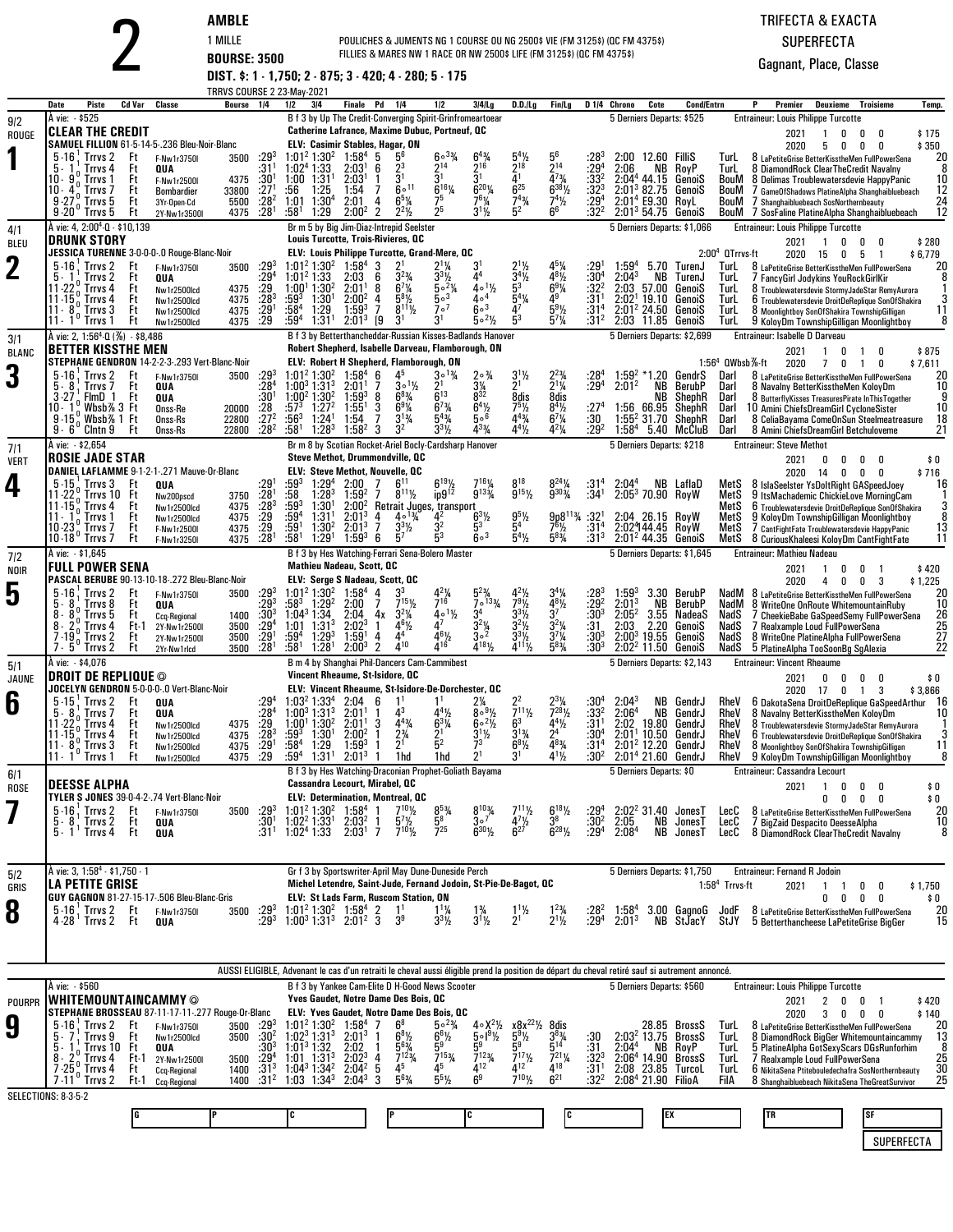| ٠ |  |
|---|--|
|   |  |

 **TROT** 1 MILLE **BOURSE: 3500 DIST. \$: 1 - 1,750; 2 - 875; 3 - 420; 4 - 280; 5 - 175** 6 ANS ET MOINS NG 1 (FM 2) OU 5000\$ A VIE (FM 6250\$) (QC 7500\$) (QC FM 8750\$) 6 YO<br>OR LESS NW 1 (FM 2) OR 5000\$ LIFE (FM 6250\$) (QC 7500\$) (QC FM 8750\$) TRIFECTA & EXACTA

SUPERFECTA

|              |                                                                     |                                                                      | TRRVS COURSE 3 23-May-2021 |                                              |                                                                            |                                        |                                                                                                                        |                                                           |                                                                             |                                                        |                                                                                                        |                                      |                                                     |                  |                                |                                                  |                                                                |                                                                                              |                                               |
|--------------|---------------------------------------------------------------------|----------------------------------------------------------------------|----------------------------|----------------------------------------------|----------------------------------------------------------------------------|----------------------------------------|------------------------------------------------------------------------------------------------------------------------|-----------------------------------------------------------|-----------------------------------------------------------------------------|--------------------------------------------------------|--------------------------------------------------------------------------------------------------------|--------------------------------------|-----------------------------------------------------|------------------|--------------------------------|--------------------------------------------------|----------------------------------------------------------------|----------------------------------------------------------------------------------------------|-----------------------------------------------|
|              | Date<br><b>Piste</b><br>À vie: \$350                                | Cd Var<br>Classe                                                     | Bourse                     | 1/2<br>1/4                                   | 3 4                                                                        | <b>Finale</b> Pd                       | 1/4<br>B f 3 by Team Six-Striking Elegance-Striking Sahbra                                                             | 1/2                                                       | $3 4 $ Lg                                                                   | $D.D.$ / Lg                                            | <b>Fin/Lg</b>                                                                                          |                                      | D <sub>14</sub> Chrono<br>5 Derniers Departs: \$350 | Cote             | <b>Cond/Entrn</b>              |                                                  | Premier<br>Entraineur: Jean-paul J Rousse                      | Deuxieme<br><b>Troisieme</b>                                                                 | Temp.                                         |
| 7/1<br>ROUGE | <b>STYLE OF ELEGANCE</b>                                            |                                                                      |                            |                                              |                                                                            |                                        | Jean-Paul Rousse, L Epiphanie, QC                                                                                      |                                                           |                                                                             |                                                        |                                                                                                        |                                      |                                                     |                  |                                |                                                  | 2021                                                           | 0<br>0<br>0<br>n                                                                             | \$0                                           |
|              |                                                                     | JEAN-PAUL J ROUSSE .000 Bleu-Bleu Fonce-Blanc                        |                            |                                              |                                                                            |                                        | <b>ELV: Fred C Polk, Zanesville, OH</b>                                                                                |                                                           |                                                                             |                                                        |                                                                                                        |                                      |                                                     |                  |                                |                                                  | 2020                                                           | 0<br>3<br>0<br>$\overline{1}$                                                                | \$350                                         |
|              | $5.151$ . Trrvs 4<br>Trrvs 1<br>8-22                                | Ft<br>QUA<br>Ft<br><b>Ccq-Regional</b>                               | 1400                       | $:30^1$<br>:32 <sup>1</sup>                  | 1:03 <sup>3</sup> 1:35 <sup>1</sup><br>$1:04$ $1:35$ <sup>1</sup>          | $2:05^2$ 2<br>2:05                     | $4^{12}$<br>$2^{11}/2$<br>2                                                                                            | $2^{2}\frac{1}{2}$                                        | 43                                                                          | $4\frac{4}{2}$                                         | $3^{14}$ <sup>/</sup> / <sub>4</sub><br>$4^{9}$ <sup>1/2</sup>                                         | :31 <sup>2</sup><br>:31              | 2:08<br>2:06 <sup>4</sup>                           | 4.10             | NB RoussJ<br>RoussJ            | RouJ<br>RouJ                                     |                                                                | 5 PierHoCookie MrLoganMirox StyleOfElegance 16<br>7 KinnderDangerzone JudysProgram ARHercule | 22                                            |
|              | Trrvs <sub>2</sub><br>8.9<br>Trrvs 1                                | Ft<br>QUA<br>Ft<br>Ccq-Regional                                      | 1400                       | :314<br>$:30^4$                              | $1:33^{1}$<br>1:03<br>$1:02^3$ 1:34                                        | 2:03 <sup>2</sup><br>$2:05^{\circ}$    | $2^7$ <sup>1</sup> / <sub>2</sub><br>1<br>$x3^{16}\frac{1}{2}$                                                         | ን16<br>$3^{16}$ %                                         | 2 <sup>24</sup><br>$\bar{3}^{13}$                                           | $\frac{1}{3}12$                                        | $2^{34}$ <sup>1</sup> / <sub>2</sub><br>$\frac{1}{3}$ <sup>20</sup>                                    | $:32^{1}$<br>$:32^{3}$               | $2:10^{1}$<br>2:09 <sup>1</sup>                     | NB<br>3.50       | RoussJ<br>RoussJ               | RouJ<br>RouJ                                     | 3 XOXO Aoki StyleOfElegance                                    | 3 IntenseJustice StyleOfElegance ARHercule                                                   | 22<br>30                                      |
|              | $7 - 18$<br>Trrvs 1<br>$7.11^{\circ}$ Trrvs 1                       | Ft<br>QUA<br>Ft-1                                                    | 1400                       | :32'<br>$:30^{1}$                            | $1:04^3$ 1:36 <sup>3</sup><br>1:01 <sup>3</sup> 1:32 <sup>3</sup>          | 2:08 <sup>1</sup><br>2:02 <sup>1</sup> | $1x \times 3^9$<br>$1x \times 7x^{26}\%$                                                                               | $3^{\circ}$ <sup>16</sup><br>$x7x^{35}$                   | 214<br>7dis                                                                 | $2^{11}$ %<br>7dis                                     | $2^{10}$ %<br>$7^{70}$                                                                                 | :30 <sup>4</sup>                     | 2:10 <sup>1</sup>                                   | NB               | RoussJ<br>$2:161$ 13.50 RoussJ | RouJ<br>RouJ                                     |                                                                | 3 Aoki StyleOfElegance WishfulGlide<br>8 EmotionsRiches EyesOfJustice Aoki                   | $\overline{26}$<br>25                         |
| 5/2          | À vie: 3, 2:02 <sup>2</sup> - \$19,170 - 2                          | <b>Ccq-Regional</b>                                                  |                            |                                              |                                                                            |                                        | B f 3 by Angus Hall-Promising Lavec-Mr Lavec                                                                           |                                                           |                                                                             |                                                        |                                                                                                        |                                      |                                                     |                  | 5 Derniers Departs: \$15,900   |                                                  | <b>Entraineur: Andreane Lapierre</b>                           |                                                                                              |                                               |
| <b>BLEU</b>  | <b>XOXO</b>                                                         |                                                                      |                            |                                              | Jerome Lombart, Bromont, QC                                                |                                        |                                                                                                                        |                                                           |                                                                             |                                                        |                                                                                                        |                                      |                                                     |                  |                                | $2:022$ Trrvs-ft                                 | 2021                                                           | $\overline{2}$<br>$\overline{1}$<br>0<br>-1                                                  | \$2,650                                       |
| $\mathbf 2$  | $5 - 14$<br>¦ Trrvs 1                                               | JEROME LOMBART 2-1-1-0-.777 Blanc-Vert<br>Ft<br>Nw1r5000lcd          | 3500                       | $:29^{3}$                                    | 1:00<br>1:31'                                                              | 2:02 <sup>2</sup>                      | ELV: Jerome Lombart, Bromont, QC<br>$1^{11}$                                                                           |                                                           | $1^{11}/2$                                                                  |                                                        | $1^{11}/4$                                                                                             | :31'                                 |                                                     |                  | $2:02^2 * 0.35$ LombaJ         | $2:051$ Trrvs-ft<br>LapA                         | 2020                                                           | 5 1<br>3<br>-1<br>8 XOXO ErgeMagicBab Victorycari                                            | \$16,520                                      |
|              | Trrvs<br>5.<br>5.<br><b>Trrvs</b>                                   | Ft<br>Nw4r7500lcd<br>Ft<br>QUA                                       | 3600                       | $\frac{128}{30^{1}}$                         | :593<br>1:31 <sup>1</sup><br>1:03 <sup>3</sup> 1:35 <sup>2</sup>           | 2:01 <sup>3</sup><br>2:07 <sup>1</sup> | 5 <sup>9</sup><br>$2^2$ <sup>1</sup> / <sub>2</sub><br>5                                                               | $4^{7}\frac{1}{2}$<br>$3^{2}\frac{1}{4}$                  | $\frac{4^{43}}{3^{013}}$                                                    | $3^{2}\frac{1}{2}$<br>$1\frac{1}{4}$                   | $2^3$<br>$\frac{1}{4}$                                                                                 | :30<br>:31 <sup>2</sup>              | $2:02$ <sup>1</sup> 13.20<br>2:07 <sup>1</sup>      | ΝB               | LombaJ<br>LombaJ               | LapA<br>LapA                                     | 8 FieldGunner XOXO OrlysFury<br>6 XOXO SkySpirit ClubBelvedere |                                                                                              | $\begin{array}{c} 22 \\ 13 \\ 8 \end{array}$  |
|              | 9.27<br>Trrvs 1                                                     | Ft<br>Ccq-Avenir                                                     | 55000                      | $:29^{4}$                                    | 1:01<br>$1:31^{4}$<br>$:58^3$                                              | 2:02                                   | 4х<br>4dis<br>2 <sup>5</sup>                                                                                           | 3dis                                                      | 3dis<br>27                                                                  | 3dis<br>29                                             | 3dis<br>$2^{14}$ <sup>/</sup> 4                                                                        |                                      |                                                     | TE<br>NB         | LombaJ                         | LapA                                             | 4 MagNLady NewRoad XOXO                                        |                                                                                              | 24                                            |
|              | Trrvs 1<br>9 - 18<br>$9 - 4'$<br>Trrvs 1                            | Ft<br>Ccq-Avenir<br>Ft<br>Ccq-Avenir                                 | 10000<br>10000             | $\frac{1}{30^4}$                             | 1:28<br>1:01 <sup>3</sup> 1:31 <sup>4</sup>                                | $1:59^{2}$<br>2:02                     | 4<br>$x2x^2$<br>4                                                                                                      | 26½<br>2dis                                               | 2dis                                                                        | 2dis                                                   | 2dis                                                                                                   | :32 <sup>4</sup>                     | 2:02 <sup>1</sup>                                   | NB               | LombaJ<br>LombaJ               | LapA<br>LapA                                     | 4 MagNLady XOXO NewRoad                                        | 4 MagNLady XOXO JusticeBalance                                                               | $\frac{12}{19}$                               |
| 6/1          | A vie: $-$ \$1,000<br><b>WISHFUL GLIDE</b>                          |                                                                      |                            |                                              |                                                                            |                                        | B c 3 by Glidemaster-Devilish Miss-Cr Commando<br>Andreane Lapierre, Roxton Pond, QC                                   |                                                           |                                                                             |                                                        |                                                                                                        |                                      |                                                     |                  | 5 Derniers Departs: \$1,000    |                                                  | <b>Entraineur: Andreane Lapierre</b>                           |                                                                                              |                                               |
| <b>BLANC</b> |                                                                     | SAMUEL FILLION 61-5-14-5-.236 Bleu-Noir-Blanc                        |                            |                                              |                                                                            |                                        | ELV: Andreane Lapierre, Roxton Pond, OC                                                                                |                                                           |                                                                             |                                                        |                                                                                                        |                                      |                                                     |                  |                                |                                                  | 2021<br>2020                                                   | 0<br>0<br>0<br>-1<br>5<br>0<br>0<br>0                                                        | \$0<br>\$1,000                                |
| 3            | $5 - 14$<br><b>Trrvs</b><br>5.8<br>Trrvs 1                          | Ft<br>Nw1r5000lcd<br>Ft<br>QUA                                       | 3500                       | $:29^{3}$<br>$:29^{1}$                       | 1:00<br>1:31'<br>$1:00^2$ 1:32                                             | $2:02^2$<br>2:03 <sup>2</sup>          | $7^{15}$ <sup>1</sup> / <sub>2</sub><br>6<br>$5^{16}$<br>2                                                             | 716<br>5dis                                               | $7^{16}\frac{1}{2}$<br>5 <sup>181</sup> / <sub>2</sub>                      | $7^{11}\frac{1}{2}$<br>5 <sup>153</sup> / <sub>4</sub> | 7p6 <sup>15</sup> <sup>1</sup> / <sub>4</sub><br>5 <sup>30</sup> <sup>1</sup> / <sub>4</sub>           | $:3^{\circ}$<br>:33 <sup>4</sup>     | $2:05^{2}_{3}$ 78.05<br>2:09 <sup>2</sup>           | NB               | Fillis<br>LombaJ               | LapA<br>LapA                                     |                                                                | 8 XOXO ErgeMagicBab Victorycari<br>6 KinnderDangerzone MRosaireDIv MusclesForever            | $^{22}_{10}$                                  |
|              | $9 - 27$<br>Trrvs 3<br>9.18 <sup>0</sup>                            | Ft<br>Ccq-Avenir<br>Ft                                               | 55000                      | $:29^{3}$                                    | 1:00 <sup>2</sup> 1:30 <sup>4</sup>                                        | 2:01<br>2:03 <sup>2</sup>              | х7<br>x7dis<br>$6^{11}$<br>6                                                                                           | 8dis                                                      | 8dis<br>761/4                                                               | 8dis<br>761/4                                          | $\frac{7}{7}$ dis                                                                                      | :31 <sup>3</sup>                     |                                                     | 35.60            | LombaJ<br>LombaJ               | LapA<br>LapA                                     |                                                                | 8 KinnderDangerzone HallWin EyesOfJustice                                                    |                                               |
|              | $\frac{0}{0}$ Trrvs 1<br>9.4<br>Trrvs 1                             | Ccq-Avenir<br>Ft<br>Ccq-Avenir                                       | 10000<br>10000             | $\frac{1}{2}$ .30 <sup>2</sup>               | 1:00 <sup>4</sup> 1:32 <sup>3</sup><br>1:02 <sup>1</sup> 1:32 <sup>2</sup> | 2:03                                   | $7^{8}$ <sup>1</sup> / <sub>2</sub><br>7                                                                               | $7^{8}_{4}$<br>6 <sup>7</sup> <sup>/</sup> / <sub>4</sub> | 6 <sup>9</sup><br>$6^{\circ}$ <sup>123</sup> / <sub>4</sub>                 | $6^{10}$                                               | $5^{15}$ <sup>1</sup> %<br>$5^{14}$ %                                                                  | :31 <sup>4</sup>                     | 2:05 <sup>2</sup> 39.25<br>2:06 17.95               |                  | LombaJ                         | LapA                                             |                                                                | 8 KinnderDangerzone IncredibleHall HallWin<br>8 KinnderDangerzone HallWin IncredibleHall     | $\frac{24}{12}$<br>$\frac{12}{19}$<br>22      |
| 5/1          | $8-21$<br>′ Trrvs 3<br>À vie: - \$175                               | Ft<br>Ccq-Avenir                                                     | 10000                      | :31 <sup>3</sup>                             | 1:03 <sup>2</sup> 1:34 <sup>2</sup>                                        | $2:05^{2}$                             | 6 <sup>9</sup><br>4<br>B g 3 by Angus Hall-Vision Of Gold-Earl                                                         | $6^{11}$ %                                                |                                                                             | $\bar{5}^{13}$ %                                       |                                                                                                        | $:31^2$                              | 5 Derniers Departs: \$175                           |                  | $2:082 15.55$ LombaJ           | LapA                                             | <b>Entraineur: Marc Belanger</b>                               | 6 HallWin IncredibleHall EyesOfJustice                                                       |                                               |
| <b>VERT</b>  | <b>DR TRUFFER =</b>                                                 |                                                                      |                            |                                              |                                                                            |                                        | Jean Chartier, Marc Belanger, Stephane Beaudoin, Trois-Rivieres, QC                                                    |                                                           |                                                                             |                                                        |                                                                                                        |                                      |                                                     |                  |                                |                                                  | 2021                                                           | $\overline{2}$<br>0<br>0<br>0                                                                | \$175                                         |
| 4            | $5 - 14$ , Trrvs 1                                                  | MARC BELANGER 6-1-0-0-166 Bleu-Orange-Blanc<br>$Ft =$<br>Nw1r5000lcd | 3500                       | $:29^{3}$                                    | $1:00$ $1:31$ <sup>1</sup>                                                 | $2:02^2$                               | ELV: Stephane Beaudoin, Trois-Rivieres, QC<br>59                                                                       | $5^{10}$                                                  | $6^{9}$ <sup>1</sup> / <sub>2</sub>                                         | $6^{7}$ <sup>1</sup> / <sub>2</sub>                    | $6^{15}_{15}$                                                                                          | :32                                  | 2:05 59.25                                          |                  | BelanM                         | BelM                                             |                                                                | 0<br>0<br>0<br>0<br>8 XOXO ErgeMagicBab Victorycari                                          | \$0<br>22                                     |
|              | 5.7<br>Trrvs 1<br>4 - 28 <sup>'</sup> Trrvs 1                       | $Ft =$<br>Nw4r7500lcd<br>$Ft =$<br>QUA                               | 3600                       | :28 <sup>3</sup><br>:31                      | :593<br>1:31 <sup>1</sup><br>$1:01^3$ 1:33 <sup>4</sup>                    | $2:01^{3}$<br>$2:04^3$                 | $8^{15}$ <sup>1</sup> / <sub>2</sub><br>5<br>$5^{16}$ %<br>-1                                                          | $8^{14}$ <sup>1</sup> / <sub>2</sub><br>$5^{\circ 21}$ %  | $6^{8}$ <sup>3</sup> / <sub>4</sub><br>$5^{24}$ <sup>1</sup> / <sub>2</sub> | $6^8$<br>424                                           | 4251/4                                                                                                 | $:31^3$<br>:31                       | $2:04^3$ 66.25 BelanM<br>$2:09^{3}$                 |                  | <b>NB</b> BelanM               | BelM<br>BelM                                     | 8 FieldGunner XOXO OrlysFury                                   | 5 ErgeMagicBab ArtemisDuharas OrlysFury                                                      | $\overline{1}\overline{3}$<br>15              |
|              |                                                                     |                                                                      |                            |                                              |                                                                            |                                        |                                                                                                                        |                                                           |                                                                             |                                                        |                                                                                                        |                                      |                                                     |                  |                                |                                                  |                                                                |                                                                                              |                                               |
| 4/1          | A vie: - \$2,585                                                    |                                                                      |                            |                                              |                                                                            |                                        | B g 3 by Glidemaster-Jjs Jordyn-Angus Hall                                                                             |                                                           |                                                                             |                                                        |                                                                                                        |                                      |                                                     |                  | 5 Derniers Departs: \$2,210    |                                                  | Entraineur: Marc-andre Simoneau                                |                                                                                              |                                               |
| NOIR         | <b>BLOGMASTER</b>                                                   | STEPHANE BROSSEAU 87-11-17-11-.277 Rouge-Or-Blanc                    |                            |                                              |                                                                            |                                        | Marc-Andre Simoneau, Trois Rivieres, QC<br>ELV: Winbak Farm, Chesapeake City, MD                                       |                                                           |                                                                             |                                                        |                                                                                                        |                                      |                                                     |                  |                                |                                                  | 2021                                                           | 0<br>0<br>0<br>-1<br>$\overline{1}$                                                          | \$0                                           |
| 5            | $5 - 14$<br>¦ Trrvs 1                                               | Ft<br>Nw1r5000lcd                                                    | 3500                       | $:29^{3}$                                    | $1:00$ $1:31'$                                                             | $2:02^2$                               | 4ix 8dis                                                                                                               | 8dis                                                      | $8^{25}$ <sup>1</sup> / <sub>2</sub>                                        | $8^{18}\%$                                             | $8p7^{21}\frac{1}{2}$                                                                                  | :30 <sup>2</sup>                     | $2:06^3$                                            |                  | 2.75 BrossS                    | SimM                                             | 2020                                                           | 6<br>0<br>$\mathbf 0$<br>8 XOXO ErgeMagicBab Victorycari                                     | \$2,585<br>22                                 |
|              | Trrvs 1<br>5.1<br>$10 - 29$                                         | Ft<br>QUA<br>Wbsb% 3 Gd-1=0n Harvest                                 | 17000                      | $:30^{1}$<br>:29<br>:29                      | $1:03^3$ $1:35^2$<br>:59 <sup>1</sup> $1:30$                               | 2:07<br>1:58 <sup>1</sup>              | 2<br>5 <sup>9</sup><br>$\bar{3}$<br>$9^{18}$                                                                           | $1 \circ \frac{1}{4}$<br>$8^{21}\%$                       | $\frac{11}{7}$ <sup>1</sup> / <sub>4</sub>                                  | $2\frac{7}{4}$<br>8 <sup>21</sup> / <sub>4</sub>       | $4^{2}\frac{1}{2}$<br>930                                                                              | :32 <sup>1</sup><br>:31 <sup>1</sup> | 2:07 <sup>3</sup><br>$2:04^1$ 85.75                 | NB               | BrossS<br>SaftiM               | SimM<br>ZerR                                     | 6 XOXO SkySpirit ClubBelvedere                                 | 10 PublicitySeeker WarraweeWindsor Mystic                                                    | $\frac{8}{3}$                                 |
|              | FlmD 2 Ft=<br>10 24 .<br>$10 - 17$                                  | <b>On Autumn</b><br>$Ft =$<br><b>On Autumn</b>                       | 23800<br>8500              | $:30^{3}$                                    | $:58^2$<br>$1:27^{2}$<br>1:29 <sup>2</sup><br>1:00                         | 1:58 <sup>1</sup><br>1:59              | $6^{8}$ <sup>3</sup> / <sub>4</sub><br>19<br>2                                                                         | $6^{11}\%$<br>36                                          | $6^{113}$<br>34                                                             | $6^{18}$<br>$\frac{3^{7}3}{7^{32}}$                    | $5^{23}$ %<br>$3^{9}$ <sup>%</sup>                                                                     | $:33^{1}$<br>:30 <sup>3</sup>        | 2:03<br>$2:00^4$ 52.95                              | 26.05            | RyanJ<br>RyanJ                 | ZerR<br>ZerR                                     |                                                                | 9 BuckysAngel Willywin GgMagic<br>6 BuckysAngel KissMyMass Blogmaster                        | 9                                             |
|              | 10-17° FImD 1<br>10-10° FImD 2                                      | $Ft =$<br><b>On Autumn</b>                                           | 8500                       | :30 <sup>1</sup>                             | $1:00^4$ 1:30 <sup>2</sup>                                                 | 2:00 <sup>1</sup>                      | $3^{31/2}$<br>6 <sup>12</sup> / <sub>4</sub><br>4x                                                                     | $5x^{9}$ <sup>4</sup>                                     | $x7^{29}$                                                                   |                                                        | 6dis                                                                                                   |                                      |                                                     | 10.45            | RyanJ                          | ZerR                                             |                                                                | 8 BuckysAngel Downtothehonkytonk WarraweeViking                                              | 16                                            |
| 3/1<br>JAUNE | À vie: 5, 2:04 <sup>3</sup> -0 - \$1,545<br><b>ERGE MAGIC BAB ©</b> |                                                                      |                            |                                              | Eric Poisson, Becancour, QC                                                |                                        | Gr g 5 by Erge Baboche-Magicienne Ray-Taurus Dream                                                                     |                                                           |                                                                             |                                                        |                                                                                                        |                                      | 5 Derniers Departs: \$1,545                         |                  |                                | $2:043$ QTrrvs-ft                                | <b>Entraineur: Eric Poisson</b><br>2021                        | 2<br>0<br>-1<br>0                                                                            | \$1,055                                       |
|              |                                                                     | PASCAL BERUBE 90-13-10-18-.272 Bleu-Blanc-Noir                       |                            |                                              |                                                                            |                                        | ELV: Eric Poisson, Becancour, QC                                                                                       |                                                           |                                                                             |                                                        |                                                                                                        |                                      |                                                     |                  |                                |                                                  |                                                                | 0<br>0<br>0<br>0                                                                             | \$0                                           |
| 6            | Trrvs 1<br>$5 - 14$<br>Trrvs 1<br>5.7                               | Ft<br>Nw1r5000lcd<br>Ft<br>Nw4r7500lcd                               | 3500<br>3600               | $: 29^3$<br>$: 28^3$                         | 1:31 <sup>1</sup><br>$^{1:00}_{:59^{3}}$<br>1:31 <sup>1</sup>              | $2:02^2$<br>2:01 <sup>3</sup>          | $3^{3}$ <sup>1</sup> / <sub>2</sub><br>7i<br>3 <sup>6</sup><br>6                                                       | 43<br>2 <sup>5</sup>                                      | $3^{\circ2}$<br>$3^{3}$ <sup>1</sup> / <sub>2</sub>                         | $^{21}_{44}$                                           | $2^{1}\frac{1}{4}$<br>5 <sup>83</sup> / <sub>4</sub>                                                   | $^{131}_{131}$                       | 2:02 <sup>3</sup> 9.00<br>2:03 <sup>2</sup> 18.25   |                  | BerubP<br>BerubP               | Poie<br>PoiE                                     | 8 FieldGunner XOXO OrlysFury                                   | 8 XOXO ErgeMagicBab Victorycari                                                              | $\begin{array}{c} 22 \\ 13 \\ 15 \end{array}$ |
|              | 4 - 28<br>Trrvs 1<br>$8 - 23$<br>Trrvs 1                            | Ft<br>QUA<br>Ft<br>Nw3r7500lcd                                       | 3600                       | :31                                          | 1:01 <sup>3</sup> 1:33 <sup>4</sup><br>:59 $^3$<br>$1:30^{3}$              | $2:04^3$<br>2:02                       | 1 <sup>2</sup><br>2<br>$6x^{7}\frac{3}{4}$<br>6                                                                        | 12<br>$8^{33}$ <sup>1</sup> / <sub>4</sub>                | $1^{11}/2$<br>$8^{34}$ %                                                    | 1 <sup>1</sup><br>8dis                                 | $1\frac{1}{4}$<br>8dis                                                                                 | $:30^4$                              | $2:04^3$                                            | NB               | BrossS<br>114.55 BelanM        | PoiE<br>PoiE                                     |                                                                | 5 ErgeMagicBab ArtemisDuharas OrlysFury<br>8 CorLeo SosTurbo ChooChooBlue                    |                                               |
|              | 8-16°. Trrvs 1<br>$7.19^{\circ}$<br>Trrvs 8                         | Ft<br>Nw350pscd<br>Ft<br>Nw1r5000lcd                                 | 3200<br>3500               | $\frac{.28}{.29}$<br>$\cdot \frac{.29}{.30}$ | :59 <sup>2</sup><br>1:29 <sup>2</sup><br>1:01 <sup>2</sup> 1:32            | $1:58^{2}$<br>2:03'                    | Retrait Juges, autre<br>5<br>$3^{14}$                                                                                  | $4^7/4$                                                   | 414                                                                         | $4^{8}$ <sup>1</sup> / <sub>2</sub>                    | $4^{21}$ <sup>1</sup> / <sub>2</sub>                                                                   | $:32^{3}$                            | 2:07 <sup>2</sup> 14.25 BelanM                      |                  |                                | PoiE<br>PoiE                                     |                                                                | 9 StonebridgeAlert MrLoganMirox ChinnysWings<br>7 ChooChooBlue RoyalEncore SosTurbo          | $\frac{21}{21}$                               |
| 9/2          | À vie: 5, 2:05 <sup>2</sup> -0 - \$4,395 - 2                        |                                                                      |                            |                                              |                                                                            |                                        | B h 5 by Angus Hall-James Bonds Girl-Mr Lavec                                                                          |                                                           |                                                                             |                                                        |                                                                                                        |                                      | 5 Derniers Departs: \$0                             |                  |                                |                                                  | <b>Entraineur: Normand Normandin</b>                           |                                                                                              |                                               |
| ROSE         | PIER HO COOKIE                                                      | LOUIS-PHILIPPE ROY 342-49-50-39-.262 Bleu-Jaune-Blanc                |                            |                                              |                                                                            |                                        | Normand Normandin, Abbotsford, Laurent Normandin, St Cesaire, QC<br><b>ELV: Ser Fin Pascale Houle Inc, Lasalle, OC</b> |                                                           |                                                                             |                                                        |                                                                                                        |                                      |                                                     |                  |                                | $2:052$ QTrrvs-ft<br>2:05 <sup>4</sup> OTrrvs-ft | 2021<br>2020                                                   | $0\quad 0\quad 0$<br>9<br>$0 \quad 1 \quad 0$                                                | \$0<br>\$875                                  |
|              | 5 - 15 $_{0}^{1}$ Trrvs 4                                           | Ft<br>QUA                                                            |                            | $:30^{1}$                                    | $1:03^3$ 1:35 <sup>1</sup>                                                 | $2:05^2$ 4                             | $1^2\frac{1}{2}$                                                                                                       | 1 <sup>2</sup>                                            |                                                                             | $\frac{1\frac{1}{2}}{1^{10}}$                          | $\frac{1\%}{1\%}$                                                                                      | :30'                                 | 2:05 <sup>2</sup>                                   | <b>NB FilliS</b> |                                | NorN                                             |                                                                | 5 PierHoCookie MrLoganMirox StyleOfElegance 16                                               |                                               |
|              | 11-15.<br>Trrvs 1<br>$11 - 8^{\circ}$ Trrvs 2                       | Ft<br>QUA<br>Ft<br>Nw4r7500lcd                                       | 4500                       | :30ª<br>$:28^{4}$                            | $1:01^4$ 1:34<br>$1:00$ $1:301$<br>1:02 <sup>1</sup> 1:33 <sup>2</sup>     | 2:05 <sup>4</sup><br>$2:00^4$ 4x       | $1^{2}$<br>3<br>$x_2^0$ xdis                                                                                           | $1^2$ <sup>1</sup> / <sub>2</sub><br>$x_2^{\text{9xdis}}$ | $1^{11}$<br>x9xdis                                                          | 9dis                                                   | 9dis<br>$3^{13}/4$                                                                                     | :31 <sup>4</sup>                     | 2:05 <sup>4</sup>                                   | NB<br>22.90      | FilliS<br>Fillis               | NorN<br>NorN                                     |                                                                | 3 PierHoCookie FourPMonza BettorJet<br>9 ChooChooBlue OrlysFury JudysProgram                 | 11                                            |
|              | $10.25o$ . Trrvs 1<br>$10 - 23$ Trrvs 1<br>10 - 18 Trrvs 1          | Ft<br>QUA<br>Ft<br>Nw1r5000lcd                                       | 4375                       | :31 <sup>4</sup><br>:29 $^4$                 | $1:01^2$ 1:32                                                              | 2:03 <sup>2</sup><br>2:03 <sup>2</sup> | 2<br>$\overline{2}$ <sup>1</sup><br>5                                                                                  | $x$ ip $57$                                               | $2^1\frac{1}{2}$<br>$4^{14}$ <sup>1</sup> / <sub>2</sub>                    | $4^{7}\frac{1}{2}$<br>$4^{13}\frac{1}{2}$              | $4$ dqp6 <sup>7</sup> <sup>1</sup> .30<br>4 <sup>19</sup> <sup>1</sup> / <sub>2</sub> :31 <sup>3</sup> | :30'                                 | $2:03^{4}$<br>2:04 <sup>4</sup> 19.20 FilliS        | <b>NB FilliS</b> |                                | NorN<br>NorN                                     |                                                                | 4 SgGoliathKing NoLimitations PierHoCookie<br>7 MusclesForever JudysProgram MRosaireDlv      | 4<br>13                                       |
|              |                                                                     | Ft<br>QUA                                                            |                            | : 29                                         | $:58^3$<br>$1:30^{3}$                                                      | 2:00 <sup>4</sup>                      | $36\frac{1}{2}$<br>6                                                                                                   | $3^{8}$ <sup>1/2</sup>                                    | $3^{12}\%$                                                                  |                                                        |                                                                                                        | :31 <sup>3</sup>                     | $2:04^{3}$                                          | <b>NB FilliS</b> |                                | NorN                                             | <b>Entraineur: Eric Milot</b>                                  | 6 RoadWarrior SamalexTerror EauNaturelle                                                     | 11                                            |
| 7/2<br>GRIS  | À vie: 3, 2:04 <sup>4</sup> -0 - \$9,535<br><b>M ROSAIRE DLV</b>    |                                                                      |                            |                                              | Paul Rajotte, Sorel-Tracy, QC                                              |                                        | Br g 4 by Prestidigitator-J M Valentine-Garland Lobell                                                                 |                                                           |                                                                             |                                                        |                                                                                                        |                                      |                                                     |                  | 5 Derniers Departs: \$1,345    |                                                  | 2021                                                           | 0<br>0<br>0                                                                                  | \$280                                         |
|              | $5 - 14$ , Trrvs 1                                                  | FRANCIS PICARD 9-1-2-0-.234 Noir-Blanc<br>Ft                         |                            | $:29^{3}$                                    | $1:00$ $1:31$ <sup>1</sup>                                                 | $2:02^2$                               | ELV: Paul Rajotte, Sorel-Tracy, OC<br>8i<br>$4 \circ 3\frac{1}{2}$                                                     | $2^{\circ}$                                               |                                                                             |                                                        | $5p4^{10}\%$                                                                                           | $:32^{3}$                            | 2:04 <sup>2</sup> 14.05 PicarF                      |                  |                                | $2:044$ QTrrvs-ft<br>Mile                        | 2020 16                                                        | 0<br>5<br>1<br>8 XOXO ErgeMagicBab Victorycari                                               | \$8,505<br>22                                 |
| 8            | $5 - 81$ Trrvs 1<br>11 - 8 <sup>0</sup> Trrvs 2                     | Nw1r5000lcd<br>Ft<br>QUA                                             | 3500                       | :29 <sup>1</sup>                             | $1:002$ 1:32<br>1:00 1:30                                                  | 2:03 <sup>2</sup>                      | 1 <sup>3</sup>                                                                                                         | 1 <sup>2</sup>                                            | $4^{3}\frac{1}{2}$<br>$\frac{1^{11/2}}{6^{3}}$                              | $1\frac{3}{4}$<br>8 <sup>7</sup> / <sub>2</sub>        | $\frac{2\frac{5}{4}}{8^{19}}$                                                                          | :313                                 | $2:03^{3}$                                          | NB               | BerubP                         | Mile                                             |                                                                | 6 KinnderDangerzone MRosaireDIv MusclesForever                                               | 10                                            |
|              | $11 - 10$<br>Trrvs 8                                                | $Ft =$<br>Nw4r7500lcd<br>Gd-2 = Nw3r7500lcd                          | 4500<br>4500               | :28 <sup>4</sup><br>.29 <sup>2</sup>         |                                                                            | 2:00 <sup>4</sup><br>2:03 <sup>3</sup> | [9<br>4<br>$5^7\frac{1}{2}$<br>$3^2$ <sup>1</sup> / <sub>2</sub>                                                       | $4\circ4$<br>$3^{2}\%$                                    | 1∘nk                                                                        |                                                        | $3^{11/2}$                                                                                             | $:33^{4}$<br>$:32^{2}$               | 2:04 <sup>3</sup> 42.75<br>2:03 <sup>4</sup> 17.10  |                  | PilonD<br>BerubP               | <b>MilE</b><br>Mile                              |                                                                | 9 ChooChooBlue OrlysFury JudysProgram<br>9 JettStar MusclesForever MRosaireDlv               | 11<br>8                                       |
|              | $10.230$ Trrvs 1<br>$10 - 16^{\circ}$<br>Trrvs 3                    | $Ft = Nw1r5000lcd$<br>$SI-3 = Nw4r7500lcd$                           | 4375<br>4500               | $:29^{4}$<br>:31 <sup>1</sup>                | $1:00^3$ $1:31^2$<br>$1:01^2$ $1:32$<br>$1:03$ $1:34^2$                    | 2:03 <sup>2</sup><br>2:05 <sup>4</sup> | $3^{\circ}$ <sup>1</sup><br>6<br>$[9x \ x70^{12}]$                                                                     | $2^{\circ}$<br>78                                         | $3^{1}/2$                                                                   | $\frac{3^{1}\frac{1}{2}}{7^{7}\frac{1}{2}}$            | $6^{11}$ %                                                                                             | $:31^{4}$<br>:314                    | 2:04<br>2:08 103.95 BerubP                          | 6.00             | PicarF                         | Mile<br>Mile                                     |                                                                | 7 MusclesForever JudysProgram MRosaireDlv<br>9 OrlysFury MuscleFernJacky MusclesForever      | $\begin{array}{c} 13 \\ 10 \end{array}$       |
|              |                                                                     |                                                                      |                            |                                              |                                                                            |                                        |                                                                                                                        |                                                           |                                                                             |                                                        |                                                                                                        |                                      |                                                     |                  |                                |                                                  |                                                                |                                                                                              |                                               |
|              | SELECTIONS: 2-6-8-5                                                 |                                                                      |                            |                                              |                                                                            |                                        |                                                                                                                        |                                                           |                                                                             |                                                        |                                                                                                        |                                      |                                                     |                  |                                |                                                  |                                                                |                                                                                              |                                               |
|              |                                                                     | G                                                                    |                            | IC                                           |                                                                            |                                        |                                                                                                                        |                                                           | C                                                                           |                                                        |                                                                                                        |                                      |                                                     | EX               |                                |                                                  | <b>TR</b>                                                      | SF                                                                                           |                                               |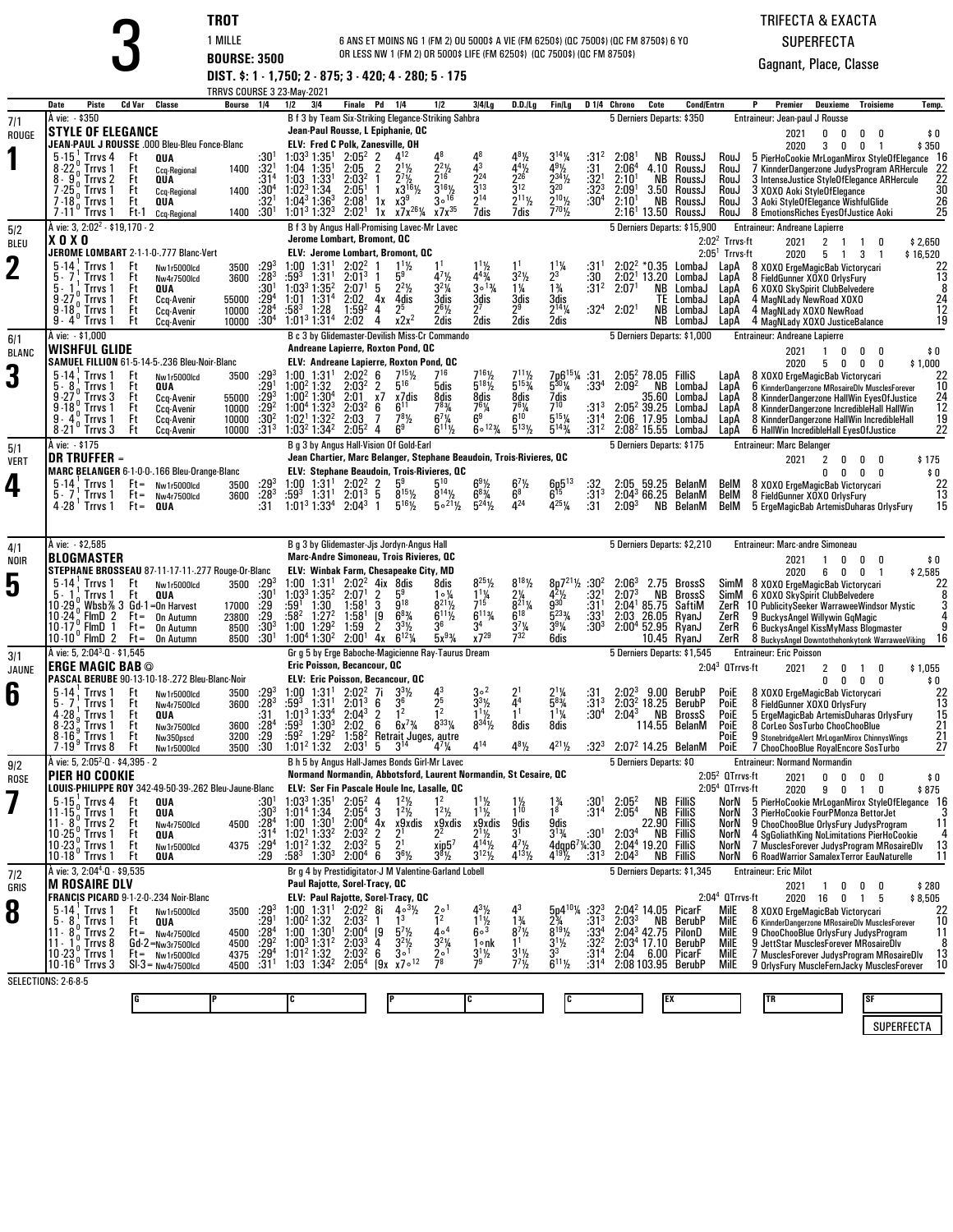**AMBLE**<br>
1 MILLE **BOURSE: 3400 DIST. \$: 1 - 1,700; 2 - 850; 3 - 408; 4 - 272; 5 - 170**<br> **DIST. \$: 1 - 1,700; 2 - 850; 3 - 408; 4 - 272; 5 - 170** NG 500\$ PD EN 2020-21 (2021 SEULEMENT SI 10 DP +) AE NG 5000\$ EN 2020-21 AE NG5 COURSES (FM 6) A VIE NW 500\$ PS IN 2020-21 (ONLY 2021 IF 10 ST +) AE NW 500

## TRIFECTA & EXACTASUPERFECTA & PARI 4 (4-5-6-7)

|                    | TRRVS COURSE 4 23-May-2021                                                                                                                                                                                                                                                                                                                                                                                                                                    |                                                                                                                                                                                                                                                                                                                                                                                                                                                                                                                                                                                                                                                                                                 |                                                                                                                                                                                                                                                                                                                                                                                                                                                                                                                                               |                                                                                                                                                                                                                                                                                                                                                                                                                                                                 |
|--------------------|---------------------------------------------------------------------------------------------------------------------------------------------------------------------------------------------------------------------------------------------------------------------------------------------------------------------------------------------------------------------------------------------------------------------------------------------------------------|-------------------------------------------------------------------------------------------------------------------------------------------------------------------------------------------------------------------------------------------------------------------------------------------------------------------------------------------------------------------------------------------------------------------------------------------------------------------------------------------------------------------------------------------------------------------------------------------------------------------------------------------------------------------------------------------------|-----------------------------------------------------------------------------------------------------------------------------------------------------------------------------------------------------------------------------------------------------------------------------------------------------------------------------------------------------------------------------------------------------------------------------------------------------------------------------------------------------------------------------------------------|-----------------------------------------------------------------------------------------------------------------------------------------------------------------------------------------------------------------------------------------------------------------------------------------------------------------------------------------------------------------------------------------------------------------------------------------------------------------|
| 9/2                | Piste<br>Cd Var<br><b>Classe</b><br>Bourse<br>1/4<br>Date<br>À vie: 4, 1:57 <sup>3</sup> - \$16,622 - 4                                                                                                                                                                                                                                                                                                                                                       | 3 4<br>Pd<br>1/2<br>Finale<br>1/4<br>1/2<br>$3 4 $ Lg<br>Br g 5 by Sportswriter-Quest Hanover-Dragon Again                                                                                                                                                                                                                                                                                                                                                                                                                                                                                                                                                                                      | D.D.ILg<br>Fin/Lg<br>D 1/4<br>Chrono<br>Cote<br>5 Derniers Departs: \$3,202                                                                                                                                                                                                                                                                                                                                                                                                                                                                   | <b>Cond/Entrn</b><br>Premier<br>Deuxieme<br>Troisieme<br>Temp.<br><b>Entraineur: Serge Houde</b>                                                                                                                                                                                                                                                                                                                                                                |
| ROUGE              | JET B                                                                                                                                                                                                                                                                                                                                                                                                                                                         | Jean St Hilaire, Charny, OC                                                                                                                                                                                                                                                                                                                                                                                                                                                                                                                                                                                                                                                                     |                                                                                                                                                                                                                                                                                                                                                                                                                                                                                                                                               | 2021<br>\$170<br>0<br>0<br>n                                                                                                                                                                                                                                                                                                                                                                                                                                    |
|                    | PASCAL BERUBE 90-13-10-18-.272 Bleu-Blanc-Noir<br>$5 - 16$<br>Trrvs <sub>7</sub><br>:28<br>Ft<br>3400<br>Nw500pscd<br>:30 <sup>1</sup><br>5.<br>8<br>Ft<br>Trrvs 6<br>QUA<br>$:27^{3}$<br>:28 <sup>1</sup><br>11 -<br>Trrvs 4<br>Ft<br>4250<br>Nw500pscd<br>Ft<br>$11 -$<br>Trrvs 4<br>4250<br>Nw500pscd<br>$:27^{3}$<br>Ft<br>10 - 25<br>Trrvs 4<br>4000<br>Nw360pscd<br>:27 <sup>4</sup><br>$10 - 18$<br>' Trrvs 3<br>4000<br>Ft<br>Nw350pscd               | ELV: Benoit Deslauriers, Ste-Catherine De La J-C, QC<br>3 <sup>2</sup><br>$5^5\%$<br>:57'<br>$1:26^{3}$<br>$2^{11/2}$<br>1:56 <sup>4</sup><br>$1^{11}/2$<br>$1:02$ $1:313$<br>$2:01^2$<br>$1\frac{1}{2}$<br>$2\frac{3}{4}$<br>5<br>:581<br>$1:57^{3}$<br>7 <sup>8</sup><br>$1:27^{3}$<br>8<br>$\frac{5^{2}\frac{1}{2}}{7^{6}\frac{3}{4}}$<br>60 <sup>4</sup><br>:58 <sup>4</sup><br>$900\frac{103}{4}$<br>$1:28^{3}$<br>$7 \circ 3\frac{1}{4}$<br>1:58<br>8<br>2 <sup>1</sup><br>:574<br>1:27 <sup>4</sup><br>1:58 <sup>1</sup><br>$1\frac{1}{2}$<br>$2^{\circ}$ <sup>1</sup><br>4<br>40 <sup>2</sup><br>$2^o2\frac{1}{2}$<br>:581<br>1:28<br>600<br>1:57 <sup>1</sup><br>5                     | $5^{11}$ %<br>$5^{6}$ <sup>1</sup> / <sub>4</sub><br>:31'<br>1:59<br>5.65 PicarF<br>$3^2\%$<br>:30<br>$2\frac{3}{4}$<br>2:01 <sup>4</sup><br>NB<br>BerubP<br>58<br>$:30^{4}$<br>$:30^{3}$<br>1:59<br>8.75<br>GendrS<br>$5^{4}$ %<br>4 <sup>9</sup> <sup>1</sup> /4<br>$1:59^{4}$<br>9.70<br>GendrS<br>$1\frac{1}{2}$<br>$:30^{1}$<br>2.95<br>2hd<br>1:58 <sup>1</sup><br>BerubP<br>3 <sup>4</sup><br>3 <sup>1</sup><br>:293<br>1:58<br>2.15 BerubP                                                                                            | $1:573$ Trrvs-ft<br>2020<br>\$13,792<br>- 17<br>5<br>2<br>4<br>HouS<br>8 Stock GoodEyeHawkeye FlashjackSoleil<br>20<br>10<br>8 JansLegacy Aethon JetB<br>HouS<br>HouS<br>9 SurfReport OnyxVA MachPlay<br>11<br>8<br>HouS<br>9 GamblerPanic Stock ThePlatinumGuy<br>HouS<br>8 JetB SurfReport MachPlay<br>4<br>11<br>HouS<br>8 GamblerPanic SurfReport JetB                                                                                                      |
| 7/1<br><b>BLEU</b> | À vie: 4, 1:54 <sup>4</sup> (%) - \$84,549 - 12<br><b>CAMMANDER RUFF</b>                                                                                                                                                                                                                                                                                                                                                                                      | B g 7 by Stand Forever-Cameo And Lace-Cambest<br>Maxime Dubuc, Catherine Lafrance, Portneuf, QC                                                                                                                                                                                                                                                                                                                                                                                                                                                                                                                                                                                                 | 5 Derniers Departs: \$1,826                                                                                                                                                                                                                                                                                                                                                                                                                                                                                                                   | Entraineur: Rejean Page<br>$2:023$ QTrrvs-ft<br>2021<br>\$0<br>0<br>0<br>0<br>0                                                                                                                                                                                                                                                                                                                                                                                 |
| $\mathbf 2$        | DAVID PILON 7-1-2-1-.349 Noir-Bleu<br>$5-15$ , Trrvs 5<br>Ft<br>:29<br>QUA<br>$\frac{.29}{.27^4}$<br>10-23<br>Trrvs 8<br>Ft<br>4250<br>Nw520pscd<br>Ft<br>10 - 18<br>Trrvs <sub>2</sub><br>4250<br>Nw500pscd<br>:28 <sup>1</sup><br>Ft<br>$10 -$<br>Trrvs 11<br>4250<br>Nw545pscd<br>$\frac{.271}{.274}$<br>$10 -$<br>Gd-2 Nw750pscd<br>4375<br>Trrvs 1<br>$9 - 25'$<br>Trrvs 10<br>Ft<br>4250<br>Nw500pscd                                                   | ELV: Rebecca L Ewing, Leonard Buckner, Apple Creek, OH<br>$5^{10}$ <sup>/4</sup><br>$5^{11}\%$<br>$40^{10}$<br>$1:00^2$ 1:31 <sup>3</sup><br>$2:02^3$<br>-5<br>$\frac{2^1}{5^3}$<br>$\frac{2^1}{7^3}$<br>:593<br>$1:28^{3}$<br>31<br>1:58<br>$8 \cdot \frac{31}{2}$<br>1:27 <sup>2</sup><br>:57'<br>$1:57^{3}$<br>6<br>$3^2$ <sup>1</sup> / <sub>2</sub><br>$4^{2}\%$<br>:58<br>$1:56^{3}$<br>6<br>$5^2\frac{1}{2}$<br>$1:27^1$<br>:572<br>79<br>$7^{\circ}3\frac{3}{4}$<br>$9 \circ 1^5$<br>$1:26^{4}$<br>1:58 <sup>1</sup><br>4<br>$2\frac{3}{4}$<br>$:58^2$<br>2 <sup>1</sup><br>$1:28$ <sup>1</sup><br>$1:57^{2}$<br>6                                                                      | 2:02 <sup>3</sup><br>:29<br>NB<br>PilonD<br>32<br>$5^{4}_{3/4}$<br>$5^{5}_{3/4}$<br>$4^{5}_{3/4}$<br>$:30^{1}$<br>$:30^{4}$<br>1:59<br>7.65<br>PilonD<br>$8^{3}$ <sup>1</sup> / <sub>2</sub><br>1:58 <sup>4</sup><br>13.30<br>PilonD<br>$:30^{1}$<br>$1:574 23.95$ PilonD<br>$8p7^{6}\%$<br>$:31^{3}$<br>$:29^{4}$<br>1:59 <sup>2</sup> 53.10<br>PilonD<br>$3p2^3\%$<br>1:58 <sup>1</sup><br>4.75 FilliS                                                                                                                                      | 1:56 Trrvs-ft<br>\$8,354<br>2020<br>$\overline{2}$<br>19<br>4<br>-1<br>16<br>PagR<br>5 CammanderRuff BettorJet ClBigBeach<br>13<br>PagR<br>8 EITorero Always A Diamond Surf Report<br>11<br>PagR<br>9 EITorero OnvxVA NorthernJuno<br>12<br>PagR<br>9 Ninoscredit JeffsJourney SpiderManHanover<br>$\begin{array}{c} 12 \\ 15 \end{array}$<br>PagR<br>9 PrairieMystic OutlawTurnNBurn Bali<br>PagR<br>9 BrunosFromMars CammanderRuff DaliOnUp                   |
| 5/1                | A vie: 3, 1:55 <sup>2</sup> - \$21,928 - 4<br><b>AETHON</b>                                                                                                                                                                                                                                                                                                                                                                                                   | Br g 4 by Well Said-Lifesliltreasure-Life Sign<br>Jean Laroche, Saint-Agapit, QC                                                                                                                                                                                                                                                                                                                                                                                                                                                                                                                                                                                                                | 5 Derniers Departs: \$4,210                                                                                                                                                                                                                                                                                                                                                                                                                                                                                                                   | <b>Entraineur: Melanie Boulianne</b><br>\$0<br>0<br>0                                                                                                                                                                                                                                                                                                                                                                                                           |
| <b>BLANC</b><br>3  | SIMON DELISLE 6-0-1-1-.148 Bleu-Blanc-Noir<br>$:30^{1}$<br>$:27^{4}$<br>Trrvs 6<br>Ft<br>QUA<br>12 - 17<br>FlmD <sub>3</sub><br>Ft<br>7000Clmcd<br>4200<br>:28 <sup>2</sup><br>12 10°, FlmD 5<br>Ft<br>7000Clmcd<br>4200<br>$\frac{1273}{28}$<br>$11 - 26$<br><b>FimD</b><br>7<br>Ft<br>4200<br>7000Clmcd<br>$\frac{9}{6}$ FimD 3<br>11 - 19<br>Ft<br>7000Clmcd<br>4200<br>.29<br>Ft<br>3800<br>7000Clmcd                                                     | ELV: Dr Fred S Kruszelnicki, Brooks, AB<br>$2:01^2$<br>1 <sup>2</sup><br>$11\frac{3}{4}$<br>$:57^2$<br>1:27 <sup>1</sup><br>:58<br>$30^{2}/2$<br>$:59^2$<br>1:28 <sup>4</sup><br>$4^{43}$ / <sub>4</sub><br>$3^0\frac{1}{2}$<br>1:58 <sup>4</sup><br>5<br>$1^{13}/4$<br>$:57^{3}$<br>1:27 <sup>1</sup><br>1:57 <sup>4</sup><br>$2\frac{3}{4}$<br>$2\frac{1}{2}$<br>$1\frac{1}{2}\frac{1}{2}$<br>1:27 <sup>1</sup><br>$2^{11/2}$<br>:58<br>1.57 <sup>4</sup><br>4<br>$1^{11}$<br>$1^{11}$<br>$1\frac{3}{4}$<br>:58 $4$<br>1:26 <sup>4</sup><br>$1:57^{3}$                                                                                                                                        | $\frac{5^1}{2^1}$<br>$: 29^3$<br>:31 <sup>3</sup><br>NB<br>DelisS<br>$^{2:01^4}_{1:58^4}$<br>$6^{4}\%$<br>CulleT<br>3.55<br>3 <sup>2</sup><br>$5^5$<br>:30 <sup>4</sup><br>$1:59^{4}$<br>2.65 CoultS<br>$\frac{2^{1}}{2^{1}}$<br>$:30^{3}$<br>$:30^{3}$<br>$2^{11/2}$<br>$2^{11/2}$<br>1:58<br>*0.75<br>CulleT<br>1:58<br>1.80 CulleT<br>$1\frac{3}{4}$<br>$:30^4$<br>$1:57^{3}$<br>*0.40 CulleT                                                                                                                                              | 2021<br>0<br>0<br>$1:552$ Grvr -ft<br>2020<br>20<br>$\overline{2}$<br>\$16,528<br>4<br>$\overline{4}$<br>BouM<br>8 JansLegacy Aethon JetB<br>$\frac{10}{3}$<br>MorR<br>8 WildCountry DaddyDevito Podge<br>$\overline{2}$<br>MorR<br>9 DaddyDevito NoahsPlay MajorComfort<br>8<br>8 HokieDokie Aethon CenturyGigalo<br>MorR<br>$\frac{12}{14}$<br>MorR<br>9 BlakesChip Aethon DaddyDevito<br>MorR<br>9 Aethon Easideal MagnifyBliss                              |
| 5/2<br><b>VERT</b> | À vie: 5, 1:58 <sup>1</sup> - \$15,887 - 6<br> FLASHJACK SOLEIL ©                                                                                                                                                                                                                                                                                                                                                                                             | B a 6 by L H Stryker-Nip N Attack-On The Attack<br>Jean Brazeau, St-Lin-Laurentides, QC                                                                                                                                                                                                                                                                                                                                                                                                                                                                                                                                                                                                         | 5 Derniers Departs: \$4,420                                                                                                                                                                                                                                                                                                                                                                                                                                                                                                                   | Entraineur: Jean Serge Brazeau<br>2021<br>2<br>\$1,358<br>0<br>-1                                                                                                                                                                                                                                                                                                                                                                                               |
| 4                  | SYLVAIN G LACAILLE 6-0-1-1-148 Vert-Noir-Blanc<br>$5 - 16$<br>Trrvs <sub>7</sub><br>:28<br>Ft<br>3400<br>Nw500pscd<br>: 27 <sup>3</sup><br>Ft<br>5.7<br>Trrvs 3<br>3800<br>Nw4r10000lcd<br>$:28^{2}$<br>$:28^{4}$<br>4.28<br>Trrvs 3<br>Ft<br><b>QUA</b><br>RidC% 11 Ft<br>12 - 6<br>6100<br>Nw1r15000lcd<br>:27 <sup>4</sup><br>$11 - 22$<br>Ft<br>Trrvs 7<br>4250<br>Nw500pscd<br>$11.15^{\circ}$ Trrvs 6<br>:28 <sup>1</sup><br>4000<br>Ft<br>Nw350pscd    | <b>ELV: Eric Beausoleil, Berthierville, QC</b><br>:571<br>$1:26^{3}$<br>55<br>1:56 <sup>4</sup><br>3<br>$50^{3}/4$<br>:57 <sup>1</sup><br>1:27 <sup>3</sup><br>1:58<br>2<br>$3^{\circ}$ <sup>1</sup> / <sub>2</sub><br>$\frac{.59^2}{.58^1}$<br>1:30<br>$1:59^{4}$<br>$\mathbf{1}$<br>48<br>46<br>$40^{4}$ %<br>$50^{43}$<br>5 <sup>6</sup><br>[9<br>$60^{5}$ %<br>1:27 <sup>3</sup><br>1:56 <sup>4</sup><br>$:58^4$<br>5<br>$5^{6}$ <sup>1</sup> / <sub>4</sub><br>$503\%$<br>1:28<br>$1:58^{3}$<br>$60^{31/2}$<br>:58<br>$1:28^{3}$<br>$1:58^{3}$<br>$5 \cdot \frac{5}{4}$<br>$5 \cdot \frac{21}{2}$<br>$3 \circ \frac{1}{4}$<br>5                                                            | $3^{6}\frac{3}{4}$<br>$2^{1}\frac{3}{4}$<br>$2^{3}\frac{1}{4}$<br>$7^{10}\frac{1}{4}$<br>1:58'<br>2.90 LacaiS<br>:31<br>:30 <sup>4</sup><br>1½<br>$1:58^{2}$<br>2.65 LacaiS<br>$\frac{.29^3}{.30^1}$<br>$3^2\%$<br>2:00 <sup>2</sup><br>NΒ<br>LacaiS<br>$1:58^{4}$<br>6′<br>12.30 LacaiS<br>$2\frac{3}{4}$<br>$4^{13}/4$<br>:30 <sup>1</sup><br>1:58 <sup>4</sup><br>4.15 LacaiS<br>$1^2$ <sup>1</sup> / <sub>2</sub><br>2hd<br>:30<br>1:58 $3 * 0.90$ LacaiS                                                                                 | $1:581$ Trrvs-ft<br>2020 11<br>\$8,172<br>3<br>-1<br>BraJ<br>20<br>8 Stock GoodEyeHawkeye FlashjackSoleil<br>13<br>BraJ<br>7 PlatineAlpha FlashjackSoleil MachJacobs<br>15<br>BraJ<br>b Mickeymaksomespeed FlashjackSoleil CIBigBeach<br>$-4$<br>BraJ<br>9 DanceMachine WildRiverCoyotee Shanghaigold<br>$\overline{\mathbf{1}}$<br>BraJ<br>8 SoleilGretzky FlashjackSoleil SinghamptonKenny<br>3<br>BraJ<br>8 FlashjackSoleil AmericanSniper UncleBill         |
| 3/1                | À vie: 4, 1:53 <sup>3</sup> (%) - \$287,666 - 48<br><b>BEACH RUNNER A M @ (Qm)</b>                                                                                                                                                                                                                                                                                                                                                                            | B g 14 by Beach Of Faith-Run Nicki Run-Run The Table<br>Alain Martin, Gatineau, QC                                                                                                                                                                                                                                                                                                                                                                                                                                                                                                                                                                                                              | 5 Derniers Departs: \$610                                                                                                                                                                                                                                                                                                                                                                                                                                                                                                                     | <b>Entraineur: Alain Martin</b><br>2021<br>\$610<br>5<br>0<br>0                                                                                                                                                                                                                                                                                                                                                                                                 |
| <b>NOIR</b><br>5   | MARIE CLAUDE AUGER 69-8-9-8-.227 Rouge-Noir-Blanc<br>$5 - 16$<br>$:28^{3}$<br>Trrvs 4<br>Ft<br>3000<br>Nw200pscd<br>$:30^{1}$<br>$:28$<br>$5 - 8$<br>Trrvs 6<br>Ft<br>QUA<br>$3 - 21$<br>RidC% 5<br>Ft<br>5000<br>Nw265pscd<br>:27 <sup>4</sup><br>RidC% 9 Ft-1<br>$3 - 14$<br>5400<br>Nw450pscd<br>$\frac{1}{27}$<br>$\frac{27}{27}$<br><b>RidC% 10 Ft</b><br>6000<br>Nw650pscd<br>RidC% 12 Gd-1<br>$2 - 21$<br>6000<br>Nw630pscd                            | <b>ELV: Ferme Alain Martin, Cookshire, QC</b><br>$:59^{3}$<br>1:28 <sup>4</sup><br>$1:58^{4}$<br>5<br>$1^2$<br>1hd<br>$40^{13}/4$<br>56<br>1:02<br>$1:31^{3}$<br>$2:01^2$<br>$30^{13}/4$<br>$:57^{3}$<br>$\bar{2}^2$<br>$1:26^2$<br>$2^{11/2}$<br>5<br>$2^{11/2}$<br>$1:56^{3}$<br>$\bar{9}^{20}$<br>19°8%<br>:57 <sup>2</sup><br>$\tilde{8}^9$<br>$1:26^2$<br>1:56<br>5<br>:57<br>$8^{11}$<br>$8^6\%$<br>6 <sup>7</sup><br>$1:25^{3}$<br>$1:55^{3}$<br>7<br>1:27<br>45<br>76<br>$:57^3$<br>$\overline{2}$<br>$6^{5}$ <sup>%</sup><br>1:57                                                                                                                                                      | :30<br>1:58 <sup>4</sup><br>2.65 AugerM<br>3½<br>$\frac{3^{1}\%}{2^{2}}$<br>$\frac{4^2}{5^4}$<br>$: 29^{4}$<br>$: 30^{3}$<br>2:01 <sup>4</sup><br>NΒ<br>AugerM<br>1:57 <sup>2</sup><br>BrossS<br>3.85<br>$\frac{1}{7}$<br>$7^{25}$ <sup>1</sup> / <sub>4</sub><br>$:30^{3}$<br>2:01<br>8.25<br>BrossS<br>6 <sup>6</sup><br>$8^{5}$ <sup>1</sup> / <sub>4</sub><br>$\frac{.293}{.303}$<br>1:56 <sup>3</sup> 67.90 Bross<br>1:58 <sup>4</sup> 47.05 FilliS<br><b>BrossS</b><br>$7^{8}$ <sup>1</sup> / <sub>4</sub>                              | 1:57 $^2$ RidC $\%$ -gd<br>2020<br>\$12,690<br>22<br>$\overline{2}$<br>$\mathbf{3}$<br>2<br>-20<br>MarA<br>7 Buckingham MisterBigTop BeachRunnerAM<br>10<br>MarA<br>8 JansLegacy Aethon JetB<br>MarA<br>8 McJagersonthemove JkEllemEnoh<br>-6<br>MarA<br>9 Independence Time SirGalahad MachoPolo<br>$\frac{9}{4}$<br>MarA<br>9 BsTvrrific HooterShooter ThatsSomePlan<br>MarA<br>8 Xternal Bali WhatsIntheEskyA                                                |
| 7 2                | A vie: 4, 1:58 <sup>3</sup> - \$20,593 - 4<br><b>MACH JACOBS</b>                                                                                                                                                                                                                                                                                                                                                                                              | B g 4 by Mach Three-Anothercam Kiss-Camluck<br>Michel Grenier, Gatineau, QC                                                                                                                                                                                                                                                                                                                                                                                                                                                                                                                                                                                                                     | 5 Derniers Departs: \$2,621                                                                                                                                                                                                                                                                                                                                                                                                                                                                                                                   | <b>Entraineur: Alain Martin</b><br>$1:583$ Trrvs-ft<br>2021<br>8<br>\$4,186<br>$\overline{1}$<br>$\overline{1}$<br>$\overline{1}$                                                                                                                                                                                                                                                                                                                               |
| JAUNE<br>6         | SAMUEL FILLION 61-5-14-5-.236 Bleu-Noir-Blanc<br>$:27^{3}$<br>$:27^{3}$<br>$5 - 14$<br>Ft<br>Trrvs 5<br>3200<br>Nw350pscd<br>5. 7<br>Ft<br>Trrvs 3<br>3800<br>Nw4r10000lcd<br>:28 <sup>1</sup><br>$RidC\% 1 Gd-2$<br>$3 - 28$<br>6300<br>Nw20000lcd<br>$\frac{127}{28}$<br>RidC% 3 Ft<br>$3 - 21$<br>6300<br><b>Nw20000Icd</b><br>RidC% 12 Ft-1<br>3-14<br>5000<br><b>0p15000clm</b><br>:281<br>RidC% 9 Ft<br>3.7<br>5000<br>Op15000clm                       | ELV: Garth S Bechtel, Caledon East, ON<br>$:58^{3}$<br>:571<br>$1\frac{1}{2}$<br>5.5%<br>$1:29$<br>$1:273$<br>1:58 <sup>3</sup><br>$4^{4}$ <sup>1</sup> / <sub>2</sub><br>$503\%$<br>1:58<br>3<br>$8^{10}$<br>$7i^2$<br>$1:27^{3}$<br>$8^{\circ8}$<br>$:58^4$<br>1:56 <sup>4</sup><br>6<br>$4\circ$ <sup>3</sup><br>$:58^{1}$<br>:56 <sup>1</sup><br>$1:26^{3}$<br>45<br>$4 \circ 13'_{4}$<br>1:57<br>$8^{13}$<br>$7^{23}$<br>1:25 <sup>4</sup><br>$7^{21}$ <sup>1</sup> / <sub>2</sub><br>1:56<br>7<br>$3^{11}/2$<br>:581<br>1:58 <sup>2</sup><br>2°nk<br>$3^{1}/_{2}$<br>1:28 <sup>2</sup><br>5                                                                                               | $1.4\%$<br>$\substack{.29^3 \ .30^2 }$<br>$:58^{3}$<br>.50<br>Fillis<br>$5^{2}$ <sup>1</sup> / <sub>2</sub><br>$1:58^{3}$<br>9.10<br>Fillis<br>$6^{10}$<br>79½<br>:294<br>1:58 <sup>4</sup> 51.20<br>FilliS<br>5 <sup>2</sup><br>$4^{2}\frac{1}{4}$<br>$:30^{2}$<br>:29 <sup>2</sup><br>$1:57^{2}$<br>9.90<br>FilliS<br>$\frac{5^{17}}{4}$<br>1:59 <sup>2</sup> 13.00 FilliS<br>$3^{2}$ <sup>1</sup> / <sub>2</sub><br>$2^{11/2}$<br>:30<br>$1:583$ 11.90 FilliS                                                                              | $2:001$ Trrvs-ft<br>2020<br>22<br>3<br>2<br>\$14,417<br>$\overline{4}$<br>MarA<br>8 MachJacobs FreeProof DGsRunforhim<br>$^{22}_{13}$<br>MarA<br>7 PlatineAlpha FlashjackSoleil MachJacobs<br>9<br>MarA<br>9 WindsongQuincy Baywatching Shemaksmefelunreal<br>MarA<br>8 Shemaksmefelunreal WildRiverCoyotee<br>-6<br>MarA<br>9 Journalistic McJagersonthemove LunarLaunch<br>-9<br>MarA<br>9 LunarLaunch MachJacobs CamsLuckySam                                |
| 4/1<br>ROSE        | A vie: 5, 1:56 <sup>4</sup> - \$54,508 - 5<br> PEZ DISPENSER                                                                                                                                                                                                                                                                                                                                                                                                  | B m 6 by Big Jim-Camifasolasi Do-Cammibest<br>Sylvain Jutras, Sherbrooke, UC                                                                                                                                                                                                                                                                                                                                                                                                                                                                                                                                                                                                                    | 5 Derniers Departs: \$2,939                                                                                                                                                                                                                                                                                                                                                                                                                                                                                                                   | <b>Entraineur: Sylvain Jutras</b><br>2021<br>\$272<br>0<br>0<br>$\overline{1}$<br>$\mathbf{0}$                                                                                                                                                                                                                                                                                                                                                                  |
|                    | STEPHANE BROSSEAU 87-11-17-11-.277 Rouge-Or-Blanc<br>$5 - 16$ ; Trrvs 7<br>3400 :28<br>Ft<br>Nw500pscd<br>:293<br>Ft<br>5.1<br>Trrvs 8<br>QUA<br>10 - 11 <sup>0</sup> Trrvs 7<br>10 - 4 <sup>0</sup> Trrvs 5<br>9 - 18 <sup>0</sup> Trrvs 6<br>$: 27^{3}$<br>$: 27^{3}$<br>Ft<br>5625<br>F-Pref2&3-Hp<br>Ft<br>5625<br>F-Pref2&3hp<br>:27 <sup>1</sup><br>Ft<br>F-Nw500pscd<br>4250<br>:27 <sup>4</sup><br>$9.6^\circ$ Trrvs $9$<br>3200<br>Ft<br>F-Nw350pscd | ELV: Jean Francois Gagne, Wetaskiwin, Peter R Van Seggelen, De Winton, AB<br>$1:26^{3}$<br>:57 $^1$<br>$1:56^{4}$ 2<br>3 <sup>3</sup><br>431/4<br>$4^{43}$ /4<br>4<br>6 <sup>7</sup><br>6 <sup>6</sup><br>1:01 <sup>4</sup> 1:33<br>$6^{6}$ <sup>%</sup><br>2:02<br>$\frac{.58}{.571}$<br>$1:27^2$<br>$1:26^2$<br>$1:57^{3}$<br>3<br>1 <sup>1</sup><br>2nk<br>3 <sup>1</sup><br>1:56 <sup>4</sup><br>3<br>$1\frac{1}{4}$<br>$4^{1}\%$<br>1 <sup>1</sup><br>$1^{11}$<br>:58 $^4$<br>$1:28^2$<br>$1:58^{4}$<br>3<br>1 <sup>1</sup><br>$:57^4$ 1:27 <sup>1</sup><br>$1^{11}/4$<br>$1:57^{3}$<br>1 <sup>1</sup><br>$1^{11}/4$<br>3                                                                  | $4^{10}$ <sup>/</sup> / <sub>4</sub><br>451⁄4<br>$1:58^{4}$<br>:31'<br>9.45 BrossS<br>$6^{7}$ <sup>3</sup> / <sub>4</sub><br>$6^5\%$<br>$:29^2$<br>2:03 <sup>3</sup><br>NB<br>Fillis<br>$\frac{9^7}{6}$<br>5be <sup>6</sup> <sup>/4</sup><br>$3^{2}\frac{1}{2}$<br>6 <sup>2</sup> $\frac{1}{2}$<br>$:31^{3}_{2}$<br>:31 <sup>2</sup><br>1:59<br>1:58<br>6.60<br>BerubP<br>13.30<br>BerubP<br>$1^{1}\frac{1}{4}$<br>$:30^{3}$<br>2dh <sup>3</sup> / <sub>4</sub><br>1:59<br>3.75<br>BerubP<br>:30ª<br>1:57 $3 * 0.55$ BerubP<br>$1\frac{1}{2}$ | $1:564$ Trrvs-ft<br>2020 11 3 3<br>\$8,176<br>$\overline{1}$<br>JutS<br>8 Stock GoodEyeHawkeye FlashjackSoleil<br>20<br>8<br>7 Arrhythmogenic DGsFairystars TopsillBeach<br>JutS<br>JutS<br>9 GodivaMackiavelyc SophiesCam WildRiverSwan<br>$\frac{12}{12}$<br>7 YCEasy HammeringHaley SierasRose<br>JutS<br>JutS<br>9 Streakazana PezDispenser OldFashionedGal<br>20<br>JutS<br>8 PezDispenser Buckingham Siboney                                              |
| 6/1<br>GRIS        | À vie: 6, 1:55 (%) · \$90,723 · 44<br><b>MATTS PHIL</b>                                                                                                                                                                                                                                                                                                                                                                                                       | Br g 11 by Shanghai Phil-Barnative A D-Barnett Hanover<br>Antoine & Louis Desrochers, Warwick, QC                                                                                                                                                                                                                                                                                                                                                                                                                                                                                                                                                                                               | 5 Derniers Departs: \$3,402                                                                                                                                                                                                                                                                                                                                                                                                                                                                                                                   | <b>Entraineur: Antoine Desrochers</b><br>2021<br>0<br>0<br>\$0<br>0<br>0                                                                                                                                                                                                                                                                                                                                                                                        |
| 8                  | FRANCIS PICARD 9-1-2-0-.234 Noir-Blanc<br>$5-15$ ; Trrvs $6$<br>Ft<br>:28ª<br>QUA<br>$5 - 8$<br>$:291274}$<br>Trrvs 3<br>QUA<br>Ft<br>$11 - 22$<br>Trrvs <sub>7</sub><br>Ft<br>4250<br>Nw500pscd<br>$\frac{128}{27^3}$<br>$\frac{27^3}{28^1}$<br>$11.15°$ . Trrvs 9<br>Ft<br>4250<br>Nw525pscd<br>$11 \cdot 80$<br>Trrvs 4<br>4250<br>Ft<br>Nw500pscd<br>11 - 1 ° Trrvs 11<br>Gd-2 Nw350pscd<br>4000                                                          | ELV: Stephane Brosseau, L'Assomption, Fernand Gagnon, Le Gardeur, OC<br>$7^{10}$<br>1:27 <sup>4</sup><br>710<br>:58 <sup>2</sup><br>1:58 <sup>1</sup><br>7'<br>5 <sup>5</sup><br>$1.00^4$ 1:30 <sup>4</sup><br>:58 <sup>4</sup> 1:28<br>$\frac{5^{5}\%}{2^{1}}$<br>2:00<br>32<br>$\bar{3}^2$<br>$1:58^{3}$<br>6<br>$\frac{2^2}{5^7}$<br>2 <sup>1</sup><br>$3^{1}/2$<br>:58'<br>$1:28^{3}$<br>$1:58^{2}$<br>-1<br>:581<br>603%<br>$1:27^{3}$<br>$1:57^{3}$<br>[9<br>[9<br>50 <sup>4</sup><br>$:59^{3}$<br>$1:30^{4}$<br>2:01 <sup>4</sup><br>$6^{\circ 4}$ /2<br>$6^{\circ 3}/2$<br>∃ه 3                                                                                                         | 710<br>$7^5%$<br>2:00 <sup>1</sup><br><b>NB</b> PilonD<br>:31<br>412<br>$\frac{5^9}{3^1}$ %<br>$:29^{4}$<br>$:31^{1}$<br>2:02 <sup>2</sup><br>NΒ<br>TurenJ<br>$1.59^3$ 23.10 PicarF<br>$6^{5}$ <sup>%</sup><br>$2^{23}/4$<br>$2^{1}\frac{1}{2}$<br>$:30^{1}$<br>1:59<br>6.50 PicarF<br>$4^{53}$ /4<br>$4^{5}$ <sup>1</sup> / <sub>2</sub><br>$:30^{2}$<br>$:30^{4}$<br>$1:58^{4}$<br>6.90<br>PicarF<br>2hd<br>1hd<br>2:01 <sup>4</sup><br>8.80 PicarF                                                                                         | 1:58 Trrvs-ft<br>2020 22 4<br>\$8,272<br>4<br>$\overline{1}$<br>DesA<br>16<br>7 Brookletsjustified ThatsSomePlan TwinBLaker<br>8 WranglerCash NorthernTrophy VintageLove<br>10<br>DesA<br>DesA<br>8 SoleilGretzky FlashiackSoleil SinghamptonKenny<br>3<br>9 Bali MattsPhil CliffDrummond<br>DesA<br>9 SurfReport OnyxVA MachPlay<br>11<br>DesA<br>9 MattsPhil AmericanAssassin AngeloBenjo<br>8<br>DesA                                                        |
|                    | A vie: 3, 1:54 <sup>2</sup> (%) - \$126,030 - 24                                                                                                                                                                                                                                                                                                                                                                                                              | AUSSI ELIGIBLE, Advenant le cas d'un retraiti le cheval aussi éligible prend la position de départ du cheval retiré sauf si autrement annoncé.<br>Br g 9 by Jeremes Jet-Court Stenographer-Artsplace                                                                                                                                                                                                                                                                                                                                                                                                                                                                                            | 5 Derniers Departs: \$1,280                                                                                                                                                                                                                                                                                                                                                                                                                                                                                                                   | <b>Entraineur: Denis Audet</b>                                                                                                                                                                                                                                                                                                                                                                                                                                  |
| POURPR<br>9        | EL TORERO<br><b>DENIS AUDET 7-0-0-1-.47 Noir-Gris-Rouge</b><br>$5.16^{+}$ Trrvs 7<br>Ft<br>:28<br>3400<br>Nw500pscd<br>:30 <sup>3</sup><br>4 - 28<br>Ft<br>Trrvs 7<br>QUA<br>11-22<br>$^{127^4}_{127^4}$<br>Trrvs 8<br>Ft<br>4375<br>Nw750pscd<br>$11.15^{\circ}$ , Trrvs 10<br>Ft<br>4375<br>Nw750pscd<br>$:27^{3}$<br>$11 \cdot 8^{\circ}$ Trrvs 10<br>Ft<br>4375<br>Nw750pscd<br>$10.25^{\circ}$ Trrvs 10 Ft<br>$:28^{3}$<br>4250<br>Nw520pscd             | Denis Audet, Portneuf, QC<br>ELV: Carl Sackheim, New York, NY<br>$1:26^{3}$<br>$8^{11}$<br>$8 \cdot \frac{71}{2}$<br>:571<br>$1:56^{4}$<br>8<br>$8^{9}$ <sup>%</sup><br>1:02 <sup>3</sup> 1:31 <sup>4</sup><br>$1^{11}/2$<br>$1^{11}$<br>$1^{11}/2$<br>2:01 <sup>4</sup><br>5<br>$:57^{2}$<br>1:27 <sup>2</sup><br>$8^6\frac{1}{2}$<br>743/4<br>$8^{3\frac{3}{4}}$<br>2 <sup>o</sup> <sup>1</sup><br>1:57 <sup>1</sup><br>7<br>$5^{\circ 2}$ %<br>:58 <sup>3</sup><br>3<br>$2 \circ \frac{3}{4}$<br>1:29<br>1:58<br>$7^{14}$ <sup>1</sup> / <sub>2</sub><br>56<br>$:58^2$ 1:27 <sup>3</sup><br>$1:57^{3}$<br>77<br>7<br>$:58^4$ 1:28 <sup>2</sup><br>1:56 <sup>4</sup><br>1 <sup>1</sup><br>1hd | $8^{12}\%$<br>$7^{6}_{4}$<br>:312<br>1:59 $2$ 28.95 AudetD<br>:30<br>$1\frac{1}{2}$<br>2:01 <sup>4</sup><br>NB AudetD<br>1hd<br>$7^{3}_{4}$<br>$3^{1}_{4}$<br>$7^{6}_{4}$<br>$\frac{130^2}{30}$<br>1:58 275.35<br>AudetD<br>$6dh^{5}$ %<br>$1:591 24.90$ AudetD<br>$5^{4}$ %<br>$5^5\%$<br>$:29^{4}$<br>$1:583$ 30.00 AudetD<br>$2^2\frac{1}{4}$<br>2hd<br>:284<br>$1:571$ 1.75 AudetD                                                                                                                                                        | $2:014$ QTrrvs-ft<br>2021<br>0<br>\$0<br>0<br>0<br>$1:564$ Trrvs-ft<br>2020<br>35<br>\$17,368<br>3<br>4<br>6<br>AudD<br>8 Stock GoodEyeHawkeye FlashjackSoleil<br>20<br>15<br>5 EITorero SomewhereBettor HooterShooter<br>AudD<br>8 JeffsJourney SpiderManHanover Bali<br>AudD<br>3<br>AudD<br>9 SpiderManHanover CityOfTheYear OutlawTurnNBurn<br>11<br>AudD<br>9 CityOfTheYear OutlawTurnNBurn PrairieMystic<br>9 GamblerPanic ElTorero IronPhil<br>4<br>AudD |
|                    | À vie: 5, 1:53 <sup>2</sup> -Q (%) - \$63,313 - 7<br><b>GOOD EYE HAWKEYE</b>                                                                                                                                                                                                                                                                                                                                                                                  | B g 6 by Whatayasay-Dragonali Outofbed-Dragon Again<br><b>Francois Morin, Beauceville, QC</b>                                                                                                                                                                                                                                                                                                                                                                                                                                                                                                                                                                                                   | 5 Derniers Departs: \$1,330                                                                                                                                                                                                                                                                                                                                                                                                                                                                                                                   | <b>Entraineur: Andre Champagne</b><br>$2:00$ Lon $-gd$<br>2021<br>6<br>\$3,930<br>$\overline{1}$<br>0<br>-1                                                                                                                                                                                                                                                                                                                                                     |
| BLEU-ROU           | SAMUEL FILLION 61-5-14-5-.236 Bleu-Noir-Blanc<br>$5 - 16$<br>Ft<br>Trrvs 7<br>:28<br>Nw500pscd<br>3400<br>$\frac{1}{2}$<br>$\frac{1}{2}$<br>$5 - 8$<br>Trrvs 6<br>Ft<br>QUA<br>Whsh% 5 Ft<br>$3 - 29$<br>8000<br>8000Clmhp<br>:26 <sup>4</sup><br>Wbsb% 4 Ft<br>$3 - 22$<br>8000Clm<br>8000<br>$\frac{.28}{.27^2}$<br>FimD 11 Ft<br>$3-14$<br>8500Clm<br>6000<br>$3 - 8$<br>Ft<br>Lon<br>8500Clmcd<br>6000<br>-1                                              | <b>ELV: Lorraine Rey, St Claude, MB</b><br>$1:26^{3}$<br>$1:56^4$ 5<br>:57 <sup>1</sup><br>$2^{1}\frac{1}{2}$<br>4 <sup>3</sup><br>$2^{\circ}$<br>$7^4\%$<br>$6^{3}\frac{3}{4}$<br>$1:02$ $1:31^3$<br>$:55^1$ $1:24^2$<br>$:55^4$ $1:24^3$<br>$:57$ $1:25^2$<br>$:57$ $1:26^3$<br>2:01 <sup>2</sup><br>$4^4\%$<br>$8^{11}\%$<br>$\bar{[}10$<br>$99\frac{1}{4}$<br>$\tilde{q}$ <sup>10</sup><br>1:54<br>$7^{11}$ <sup>1</sup> / <sub>2</sub><br>$8^{93}$<br>1:53 <sup>1</sup><br>7<br>$6^{8}$ <sup>1</sup> / <sub>4</sub><br>606<br>$600\%$<br>$1:561$<br>1:57 <sup>4</sup><br>6<br>$3^{3}\%$<br>$2^{13}/4$<br>2 <sup>0</sup><br>4                                                               | $2^{1}$ <sup>/</sup> / <sub>4</sub><br>$2^{1}\frac{1}{4}$<br>:30'<br>9.65 FilliS<br>1:57<br>$6^{3}$ <sup>1</sup> / <sub>4</sub><br>$\frac{6^{4}y_{2}}{7^{9}}$<br>$:29^{4}$<br>$:29^{2}$<br>2:02 <sup>1</sup><br>NΒ<br>ChampA<br>9 <sup>11</sup><br>$1.55^{4}$ 38.95<br>HenryT<br>$6^{11}$ %<br>:29<br>$9^{113}$<br>$1:55^3$ 35.30<br>HudonP<br>$7^{83}$<br>$:32^{1}$<br>:32<br>$1:58^4$ 26.50<br>1:59 *0.45<br>SorriA<br>$2^{13}/4$<br>461/2<br>SorriA                                                                                        | 1:53 $^2$ QWbsb $\%$ -ft<br>2020<br>0 <sub>2</sub><br>23<br>\$9,508<br>$\overline{4}$<br>ChaA<br>8 Stock GoodEyeHawkeye FlashjackSoleil<br>20<br>10<br>8 JansLegacy Aethon JetB<br>ChaA<br>10 MisterGodro FirstClassHorse SeymourLittle<br>JohC<br>9<br>JohC<br>9 CoolRock MisterGodro MachMessier<br>9 Bankroll MisterX MiramichiDavid<br>$\frac{2}{6}$<br>NosT<br>7 ShippenOut EternalRuler SaublePlay<br>NosT                                                |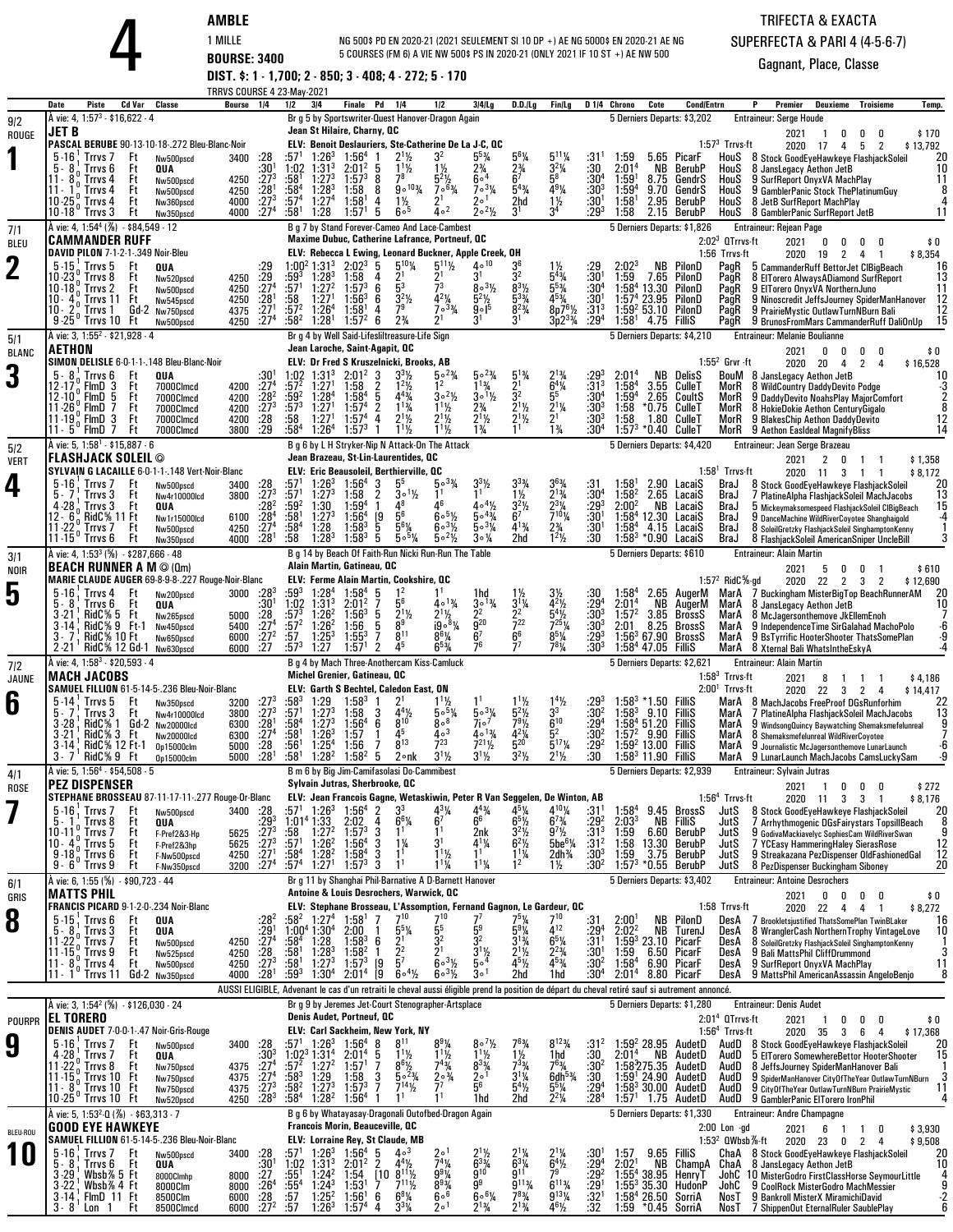| SELECTIONS: 4-5-6-7 | <b>Changement D'Entraineur:</b> | - AETHON de Richard Moreau |  |  |    |            |    |            |
|---------------------|---------------------------------|----------------------------|--|--|----|------------|----|------------|
|                     |                                 |                            |  |  | Ic | <b>IEX</b> | TR | - ISF      |
|                     |                                 |                            |  |  |    |            |    | SUPERFECTA |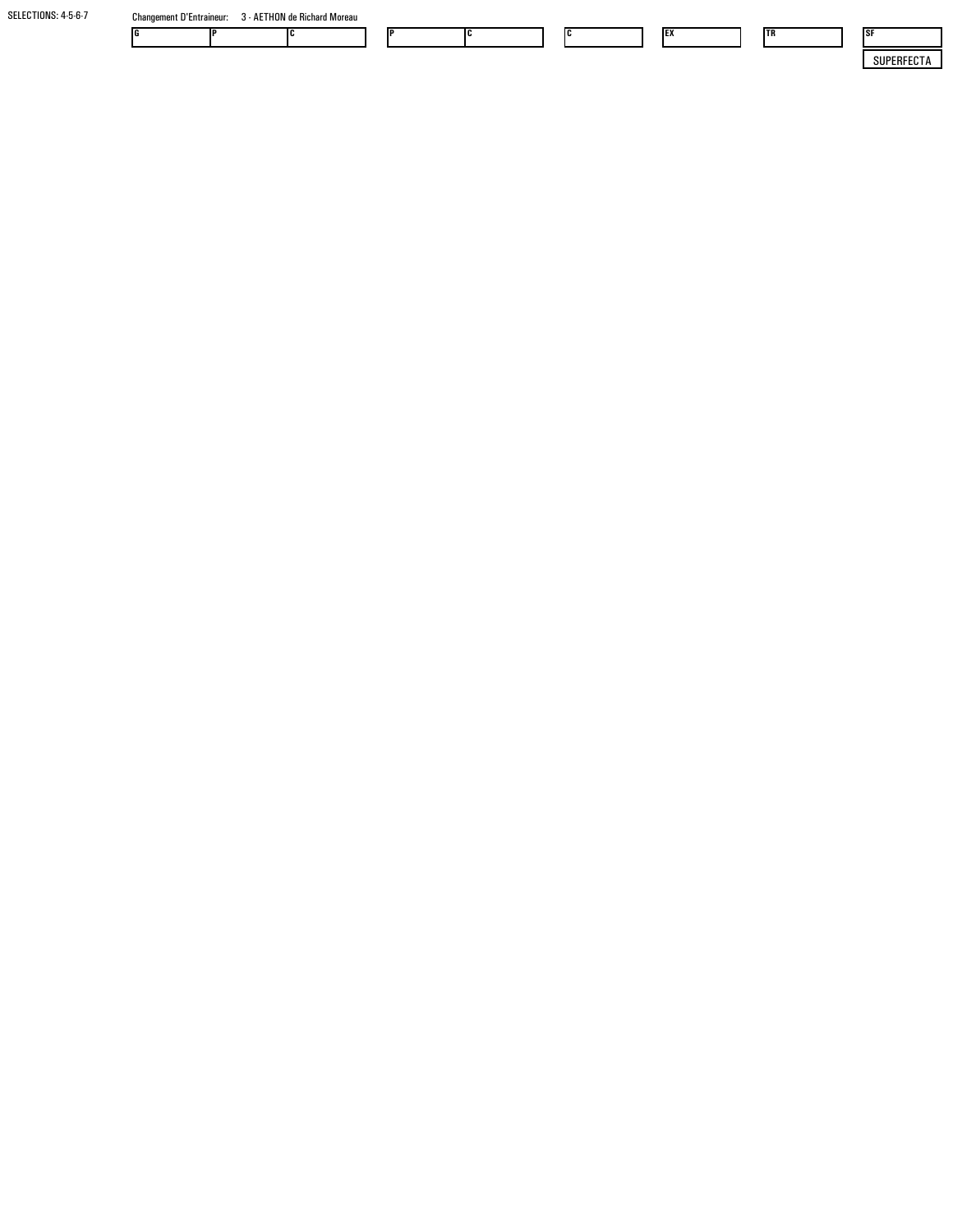PREFERE 3 & 2 HANDICAP PREFERED 3 & 2 HANDICAP

TRIFECTA & EXACTASUPERFECTA & PARI 3 (5-6-7)

Gagnant, Place, Classe

**TROT** PREFERE 3 (PP 1-5), PREFERE 2 (PP 6-8)<br> **BOURSE: 4500** PREFERE 3 & 2 HANDICAP PREFERED 3 & 2 H<br> **DIST. \$: 1 - 2,250; 2 - 1,125; 3 - 540; 4 - 360; 5 - 225** 

|              |                                                                                                                       |                                       | TRRVS COURSE 5 23-May-2021 |                                       |                                     |                                                                                  |                                                                                                            |                       |                                                                                                                 |                                                                                                            |                                                  |                                                       |                               |                                                 |               |                                                     |                                          |                                                                                                    |                     |
|--------------|-----------------------------------------------------------------------------------------------------------------------|---------------------------------------|----------------------------|---------------------------------------|-------------------------------------|----------------------------------------------------------------------------------|------------------------------------------------------------------------------------------------------------|-----------------------|-----------------------------------------------------------------------------------------------------------------|------------------------------------------------------------------------------------------------------------|--------------------------------------------------|-------------------------------------------------------|-------------------------------|-------------------------------------------------|---------------|-----------------------------------------------------|------------------------------------------|----------------------------------------------------------------------------------------------------|---------------------|
|              | Cd Var<br>Date<br>Piste<br>À vie: 5, 1:57 <sup>1</sup> (%) - \$37,776 - 6                                             | Classe                                | Bourse                     | 1/4                                   | 1/2                                 | 3 4                                                                              | Finale Pd                                                                                                  | 1/4                   | 1/2<br>B g 6 by Kadabra-One Tough Lass-Muscles Yankee                                                           | $3 4 $ lg                                                                                                  | D.D. / Lg                                        | Fin/Lg                                                |                               | D <sub>1/4</sub> Chrono                         | Cote          | <b>Cond/Entrn</b><br>5 Derniers Departs: \$4,845    |                                          | P<br>Premier<br><b>Deuxieme</b><br>Troisieme<br><b>Entraineur: Sylvain Cote</b>                    | Temp.               |
| 4/1<br>ROUGE | <b>FIERCE MAGIC</b>                                                                                                   |                                       |                            |                                       |                                     |                                                                                  |                                                                                                            |                       |                                                                                                                 | Guy Lasalle, Saint Thomas De Joliette, Sylvain Cote, Saint Paul, OC                                        |                                                  |                                                       |                               |                                                 |               |                                                     |                                          | 2021<br>$\overline{1}$<br>0<br>0                                                                   | \$480               |
|              | SIMON DELISLE 6-0-1-1-.148 Bleu-Blanc-Noir                                                                            |                                       |                            |                                       |                                     |                                                                                  |                                                                                                            |                       |                                                                                                                 | ELV: Melvin Hartman, Ottawa, ON - Herb A Liverman, Miami Beach, FL                                         |                                                  |                                                       |                               |                                                 |               |                                                     | $1.571$ RidC %-ft                        | 2020 22<br>3<br>7<br>4                                                                             | \$25,469            |
|              | $5 - 16$<br>Trrvs 6<br>Ft<br>5.8<br>Trrvs 4<br>Ft                                                                     | Preferred-3<br>QUA                    | 4000                       | $:28^4$<br>:29 $4$                    | :592                                | $1:29^{3}$<br>1:00 <sup>1</sup> 1:32 <sup>1</sup>                                | 2:00<br>$2:04^2$                                                                                           | 7<br>6                | $7°^{93}/4$<br>5∘6<br>1 <sup>2</sup><br>$1 \circ \frac{1}{2}$                                                   | $4\circ^2$                                                                                                 | 41%<br>1 <sup>1</sup>                            | 331⁄4<br>$2\frac{1}{2}$                               | $:30^{3}$<br>$:32^{1}$        | 2:04 <sup>2</sup>                               | NB            | $2:00^3$ 32.95 DelisS<br>DelisS                     | CotS<br>CotS                             | 8 CaptainKrupnik EauNaturelle FierceMagic<br>6 Tuxedo FierceMagic RRkadabra                        | 20<br>10            |
|              | <b>RidC% 15 Ft</b><br>3.7                                                                                             | Nw2750I3cd                            | 6500                       | $: 28$<br>:28 <sup>1</sup>            | $:57^{3}$                           | $1:27^{2}$                                                                       | 1:58 <sup>1</sup>                                                                                          |                       | Retrait veterinaire, maladie                                                                                    |                                                                                                            |                                                  |                                                       |                               |                                                 | RE            |                                                     | CotS                                     | 9 UndercoverStrike Goaltender Ifihadabrain                                                         | -9                  |
|              | RidC% 7 Gd-1<br>12-20 .<br>12 13, RidC% 14 Ft                                                                         | Nw2r35000lcd<br>Nw275013cd            | 6000<br>6500               | .28                                   | :59ª<br>$:59^1$                     | 1:29<br>1:30                                                                     | 2:00<br>1:59 <sup>2</sup>                                                                                  | 2<br>2                | $2^{11/2}$<br>$2^{11/2}$<br>$2^{11}/2$<br>$2^{1}$ <sup>1</sup> / <sub>2</sub>                                   | $3^{1}/_{2}$<br>$3^{1}$ 1/ <sub>2</sub>                                                                    | $2\frac{1}{2}$<br>5 <sup>33</sup> / <sub>4</sub> | 1nk<br>44                                             | $:30^4$<br>:30                | 2:00 16.95<br>$2:001$ 13.40                     |               | JonesT<br>JonesT                                    | CotS<br>CotS                             | 8 FierceMagic Goaltender Richsnortherndream<br>9 UndercoverStrike TheMagicOfLife MrContestant      |                     |
|              | 12 - 6 ° RidC % 2 Ft                                                                                                  | Nw3000I3cd                            | 6500                       | :28 <sup>1</sup>                      | :57 <sup>1</sup>                    | 1:28 <sup>2</sup>                                                                | 1:58                                                                                                       | 6                     | $2 \circ \frac{1}{2}$<br>2 <sup>0</sup>                                                                         | 2nk                                                                                                        | 26                                               | 483/4                                                 | :31 <sup>2</sup>              |                                                 |               | $1:59^4$ 52.90 JonesT                               | CotS                                     | 8 SirChopin ChequeTheMagic BattingStats                                                            |                     |
| 9/2          | A vie: 4, 1:56 <sup>1</sup> (%) $-$ \$92,812 $-$ 10                                                                   |                                       |                            |                                       |                                     |                                                                                  |                                                                                                            |                       | B m 5 by Holiday Road-First To The Front-Angus Hall<br>Dr.Michael Venneri, St Catharines, ON                    |                                                                                                            |                                                  |                                                       |                               |                                                 |               | 5 Derniers Departs: \$1,040                         |                                          | <b>Entraineur: Marie Claude Auger</b>                                                              |                     |
| BLEU         | <b>CLUB BELVEDERE</b><br>STEPHANE BROSSEAU 87-11-17-11-.277 Rouge-Or-Blanc                                            |                                       |                            |                                       |                                     |                                                                                  | <b>ELV: Frank Venneri, Thorold, ON</b>                                                                     |                       |                                                                                                                 |                                                                                                            |                                                  |                                                       |                               |                                                 |               |                                                     | $1.561$ Wbsb%-gd                         | 2021<br>0<br>7<br>0<br>0<br>2020 25 4<br>5<br>-1                                                   | \$2,840<br>\$41,620 |
| $\mathbf 2$  | $5.16$ : Trrvs $6$<br>Ft                                                                                              | Preferred-3                           | 4000                       | :284                                  |                                     | $:59^2$ 1:29 <sup>3</sup>                                                        | 2:00                                                                                                       |                       |                                                                                                                 |                                                                                                            | $3^{11}_{2}$                                     | 451⁄4                                                 | :31                           | 2:01                                            |               | 3.50 AugerM                                         |                                          | AugM 8 CaptainKrupnik EauNaturelle FierceMagic                                                     | 20                  |
|              | 5.1<br>Trrvs 1<br>Ft<br>$3 - 28$<br>FlmD 10 Gd-1                                                                      | QUA<br>Nw1001I3cd-L                   | 6000                       | :30†<br>:28 <sup>4</sup>              | $1:00^2$ 1:30 <sup>4</sup>          | 1:03 <sup>3</sup> 1:35 <sup>2</sup>                                              | 2:07 <sup>1</sup><br>2:00 <sup>4</sup>                                                                     | 35<br>3<br>79<br>[9   |                                                                                                                 |                                                                                                            | $4^{23}$ /4<br>$6^{5}$ <sup>%</sup>              | $3^{13/4}$<br>6 <sup>113</sup> / <sub>4</sub>         | :313<br>:31 <sup>2</sup>      | 2:07 <sup>3</sup><br>2.03 <sup>1</sup>          | ΝB<br>2.30    | AugerM<br>RyanJ                                     | AuaM<br>HenD                             | 6 XOXO SkySpirit ClubBelvedere<br>9 OnTheSly TikiTaka TouchdownAs                                  |                     |
|              | $3 - 23$<br>Lon 9<br>Ft                                                                                               | Nw4000l3cd-L                          | 9000                       | :29                                   | :59ª                                | $1:29^{4}$                                                                       | 2:00                                                                                                       | $\overline{2}$        | $3^{1}\frac{1}{2}$<br>$8^{0.7}\frac{1}{2}$                                                                      |                                                                                                            | $3^{23}/4$                                       | $4^{2}\%$<br>$10^{16}$                                | :30 <sup>1</sup>              | $2:00^2$                                        |               | 7.15 RyanJ                                          | HenD                                     | 7 WrapAndAHooey ZorgwijkTim OceanviewDeb 14                                                        |                     |
|              | Whsh $% 8$ Ft-1<br>3.5<br>$2 - 17$<br>'Mvr% 1 Gd-1 QUA-L                                                              | Nw510015cd-L                          | 14000                      | : 28 <sup>3</sup><br>:29 <sup>4</sup> | :573<br>:591                        | 1:27<br>$1:28^{3}$                                                               | $1:55^{4}$<br>$1:57^{3}$                                                                                   | 4<br>2                | $8^{7}$ <sup>3</sup> / <sub>4</sub><br>$1^{11}$<br>$1^{11}/2$                                                   | $8^{8}$ <sup>1</sup> / <sub>4</sub><br>$1\frac{1}{4}$                                                      | $8^{11}\%$<br>2ns                                | $3^{4}$ <sup>1</sup> / <sub>2</sub>                   | :30ª<br>:29 <sup>4</sup>      | 1:59<br>$1:58^{2}$                              | 60.15         | MacdoJ<br><b>NB</b> SmithT                          | TieM                                     | HenD 10 NorthernRoyale DunbarHall HoldinAces<br>6 IKnowMyChip AirmanKelly ClubBelvedere            |                     |
| 6/1          | À vie: 4, 1:56 <sup>2</sup> (%) - \$111,024 - 11                                                                      |                                       |                            |                                       |                                     |                                                                                  |                                                                                                            |                       |                                                                                                                 | B g 7 by Powerful Emotion-Chargers Affair-Armbro Charger                                                   |                                                  |                                                       |                               | 5 Derniers Departs: \$552                       |               |                                                     |                                          | <b>Entraineur: Yannick Martel</b>                                                                  |                     |
| <b>BLANC</b> | DR SPENGLER –<br>DAVID PILON 7-1-2-1-.349 Noir-Bleu                                                                   |                                       |                            |                                       |                                     |                                                                                  |                                                                                                            |                       | ELV: Fox Valley Standardbreds, Sherman, IL                                                                      | Ecurie Richard Moreau Inc, Puslinch, ON - Yannick Martel, L'Assomption, QC                                 |                                                  |                                                       |                               |                                                 |               |                                                     | $1.562$ Wbsb $%$ -ft                     | 2021<br>6<br>0<br>0<br>2020 17<br>$3 \quad 2 \quad 3$                                              | \$1,012<br>\$27,452 |
| 3            | $5 - 16$<br>$Ft =$<br>Trrvs 6                                                                                         | Preferred-3                           | 4000                       | $:28^{4}$<br>$:29^{2}$                | :592                                | $1:29^{3}$                                                                       | 2:00                                                                                                       | 3                     | $6^{9}$ <sup>3</sup> / <sub>4</sub><br>$8\cdot\frac{81}{2}$                                                     | $8°^{4}\%$                                                                                                 |                                                  | 710                                                   | :313                          | 2:02                                            |               | 8.90 PilonD                                         | MarY                                     | 8 CaptainKrupnik EauNaturelle FierceMagic                                                          |                     |
|              | 5.<br>Trrvs 9<br>⊦t =<br>5.1<br>Trrvs 1                                                                               | QUA<br>Ft= QUA                        |                            | $:30^{1}$                             | 1:03 <sup>3</sup> 1:35 <sup>2</sup> | $1:01$ $1:31$ <sup>1</sup>                                                       | $2:00^{4}$<br>2:07 <sup>1</sup>                                                                            | 6                     | 71<br>$6^{11}$ %<br>60 <sup>4</sup>                                                                             | 76½<br>$60^{43}$                                                                                           | $7^{73}$<br>$6^{4}$ %                            | 713<br>$5^{4}$ <sup>3</sup> / <sub>4</sub>            | :31<br>:31 <sup>4</sup>       | 2:03 <sup>2</sup><br>2:08 <sup>1</sup>          | NB<br>NB      | MarteY<br>MarteY                                    | MarY<br>MarY                             | 8 BucketlistHanover SeeyouMen EauNaturelle<br>6 XOXO SkySpirit ClubBelvedere                       | 10                  |
|              | RidC% 13 Gd-2=Nw3500l3cd<br>$3 - 28$                                                                                  |                                       | 6900                       | :29.284                               | :59                                 | $1:29^{4}$                                                                       | 2:02                                                                                                       | 821<br>xЗ             | 720                                                                                                             | $7^{18}$                                                                                                   | $6^{14}$                                         | $4^{10}\%$                                            | $^{130^3}_{130^1}$            | 2:04                                            | 19.55         | BerubP                                              | MarY                                     | 8 YCBroadway AsalmReady ChequeTheMagic                                                             |                     |
|              | $RidC\%$ 13 Ft-1 = $Nw350013cd$<br>3-14<br>$3 - 7$ RidC% 15 Ft =                                                      | Nw2750I3cd                            | 6900<br>6500               | :28                                   | $:58^{3}$<br>$:57^{3}$              | $1:28^{4}$<br>1:27 <sup>2</sup>                                                  | 1:58 <sup>1</sup><br>1:58 <sup>1</sup>                                                                     | 6<br>5                | $8^{14}$ %<br>800<br>$8^{13}$<br>$8^{10}$                                                                       | $8^{7}$ <sup>1</sup> / <sub>2</sub><br>$8^{\circ4}\%$                                                      | 79<br>8 <sup>6</sup>                             | $6^{11}$<br>$7$ be <sup>7</sup> $\frac{1}{4}$         | :31 <sup>1</sup>              | 2:00 <sup>2</sup><br>$1:59^{3}$                 | 28.10<br>3.35 | BerubP<br>BerubP                                    | MarY<br>MarY                             | 9 UndercoverStrike AsalmReady VeroAmoreBi<br>9 UndercoverStrike Goaltender Ifihadabrain            | -6<br>-9            |
| 7/1          | A vie: 6, 1:57 <sup>2</sup> (%) - \$183,183 - 39                                                                      |                                       |                            |                                       |                                     |                                                                                  |                                                                                                            |                       | Ch h 12 by Musclesextrodinair-Sardula-Royal Strength                                                            |                                                                                                            |                                                  |                                                       |                               | 5 Derniers Departs: \$0                         |               |                                                     |                                          | <b>Entraineur: Daniel Martin</b>                                                                   |                     |
| <b>VERT</b>  | CAROLUZZO = ©<br>STEPHANE GENDRON 14-2-2-3-.293 Vert-Blanc-Noir                                                       |                                       |                            |                                       |                                     |                                                                                  | Michael Cote Gagnon, Montreal, QC                                                                          |                       |                                                                                                                 | ELV: Michael Cote Gagnon, St-Augustin-De-Desmaures, QC                                                     |                                                  |                                                       |                               |                                                 |               |                                                     | $2:002$ Trrvs-ft                         | 2021<br>0<br>-1<br>0<br>0                                                                          | \$0                 |
| 4            | $5 - 16$<br>Trrvs 6<br>$Ft =$                                                                                         | Preferred-3                           | 4000                       | $:28^{4}$                             | :59ª                                | $1:29^{3}$                                                                       | 2:00                                                                                                       | 6                     | $8^{\circ}$ <sup>103</sup> / <sub>4</sub><br>$7 \cdot \frac{7}{2}$                                              |                                                                                                            | $8^{4}$ %                                        | $8^{10}$ %                                            | :31ª                          | 2:02                                            | 11.95         | GendrS                                              |                                          | 2020 15<br>$3\quad 0$<br>3<br>MarD 8 CaptainKrupnik EauNaturelle FierceMagic                       | \$8,535             |
|              | 5.<br>Trrvs 9<br>⊦t=<br>5.1                                                                                           | QUA                                   |                            | $:29^{2}$                             |                                     | $1:01$ $1:31$ <sup>1</sup><br>$1:00^3$ 1:32 <sup>3</sup>                         | 2:00 <sup>4</sup><br>2:03 <sup>2</sup>                                                                     | 6                     | $2^{11}/2$<br>$2^{11/4}$<br>$6^{7}$ <sup>3</sup> / <sub>4</sub><br>$6^{10}$ <sup>/4</sup>                       | $3^2\%$<br>$6^{6}_{/4}$                                                                                    | $34$ %                                           | $5^{10}$ %                                            | :31 <sup>1</sup><br>:312      | 2:02 <sup>4</sup><br>$2:05^2$                   | NB<br>NB      | GendrS<br>BrossS                                    | MarD<br>MarD                             | 8 BucketlistHanover SeeyouMen EauNaturelle<br>7 FranksAngel Keepall KinnderHighClass               | 10                  |
|              | Trrvs 7<br>⊦t =<br>12 -13 ° RidC% 1<br>⊦t=                                                                            | QUA<br>Nw2r30000lcd-L                 | 6000                       | : 29.281                              | $:57^2$                             | 1:27 <sup>1</sup>                                                                | 1:57 <sup>4</sup>                                                                                          | 2 <sup>2</sup><br>6   | $2^{11}/2$                                                                                                      |                                                                                                            |                                                  | $6^{93/4}_{8^{18}/4}$                                 | $:33^{3}$                     | $2:01^2$ 32.30                                  |               | SimarR                                              | MarD                                     | 9 RaisingRusty Goaltender Richsnortherndream                                                       | -3                  |
|              | 12 $-6$ , RidC $\frac{1}{2}$ 2 Ft =<br>$11-22$<br>Trrvs 3<br>$Ft =$                                                   | Nw3000I3cd-L<br>Pref-1&2-Hcp          | 6500<br>6875               | $:28^{1}$<br>:28 <sup>1</sup>         | :57'<br>:59ª                        | 1:28 <sup>2</sup><br>1:29                                                        | 1:58<br>1:59'                                                                                              | $\mathbf{1}$<br>2     | $6^7\frac{1}{2}$<br>$6^7\frac{1}{2}$<br>$57$ %<br>$6^{3}$ <sup>1</sup> / <sub>2</sub>                           | 87<br>6 <sup>6</sup>                                                                                       | 711<br>6 <sup>7</sup>                            | $7^{15}$ <sup>1</sup> / <sub>4</sub><br>$6^{16}$      | $:31^{1}$<br>:32 $^1$         | 2:01 17.80<br>2:02 <sup>2</sup> 37.35 PicarF    |               | Fillis                                              | MarD<br>MarD                             | 8 SirChopin Cheque The Magic Batting Stats<br>6 SirChopin DrSpengler EauNaturelle                  | -4                  |
| 5/1          | À vie: 5, 1:59 - \$63,365 - 7                                                                                         |                                       |                            |                                       |                                     |                                                                                  |                                                                                                            |                       | Blk g 6 by Credit Winner-Caught My Eye-Angus Hall                                                               |                                                                                                            |                                                  |                                                       |                               |                                                 |               | 5 Derniers Departs: \$1,140                         |                                          | <b>Entraineur: Kevin Montmarquette</b>                                                             |                     |
| <b>NOIR</b>  | TUXEDO                                                                                                                |                                       |                            |                                       |                                     |                                                                                  |                                                                                                            |                       | Laurie Boisvert, Ste-Victoire De Sorel, QC                                                                      |                                                                                                            |                                                  |                                                       |                               |                                                 |               |                                                     | $2:042$ QTrrvs-ft<br>1:59 Grvr -ft       | 2021<br>$\mathbf 0$<br>$\overline{1}$<br>$\mathbf{0}$<br>0                                         | \$200               |
| 5            | JONATHAN LACHANCE 47-3-0-3-.85 Blanc-Rouge-Noir<br>$5-16$ . Trrvs $6$<br>Ft                                           | Preferred-3                           | 4000                       | :28 $4$                               |                                     | $:59^2$ 1:29 <sup>3</sup>                                                        | 2:00                                                                                                       | 3 <sup>4</sup><br>4   | ELV: Deo Volente Farms LIc, Flemington, NJ<br>$3^{3}$ <sup>1</sup> / <sub>2</sub>                               | 54%                                                                                                        | $5^{3}$ <sup>1</sup> / <sub>2</sub>              | $5^{7}$ <sup>/</sup> / <sub>4</sub>                   | $:31^2$                       |                                                 |               | $2:012$ 19.80 LachaJ                                |                                          | 2020 28<br>$2^{\circ}$<br>3<br>4<br>MonK 8 CaptainKrupnik EauNaturelle FierceMagic                 | \$19,678<br>20      |
|              | Trrvs 4<br>5.8<br>Ft<br>RidC% 4<br>11-12<br>Ft                                                                        | QUA                                   | 5500                       | $\frac{1}{2}$<br>$\frac{2}{9}$        | :583                                | 1:00 <sup>1</sup> 1:32 <sup>1</sup><br>1:28                                      | $2:04^2$<br>$1:58^{2}$                                                                                     | $5^8$<br>3<br>79<br>6 | 510<br>710                                                                                                      | 407½                                                                                                       | $3^{11/2}$<br>725                                | $1\frac{1}{2}$<br>7dis                                | :30ª                          | $2:04^2$                                        |               | NB DuguaC<br>34.80 LachaJ                           | MonK<br>DugC                             | 6 Tuxedo FierceMagic RRkadabra<br>7 BattingStats EauNaturelle YSSuzanne                            | 10                  |
|              | 11 $-1$ , FlmD 6<br>Ft-1                                                                                              | Nw1450I3cd<br>15000Clmcd              | 6800                       | $:29^{1}$                             | $:59^3$                             | 1:29 <sup>2</sup>                                                                | $2:00^2$                                                                                                   |                       | Retrait Juges, non eligible                                                                                     |                                                                                                            |                                                  |                                                       |                               |                                                 |               |                                                     | GalT                                     | / NorthernTailwind Alona WrapAndAHooey                                                             |                     |
|              | 10.29 <sup>0</sup> FimD 10<br>Ft<br>$10.25^{\circ}$ FlmD $1$<br>Ft                                                    | 10500Clmhp <sup>C</sup><br>15000Clmcd | 7500<br>6800               | $^{.29}_{.29}$                        | 1:00<br>$:59^{4}$                   | 1:30<br>1:29 <sup>4</sup>                                                        | 2:01 <sup>1</sup><br>1:59 <sup>4</sup>                                                                     | 3                     | $2^{13}/4$<br>$2^{13}/4$<br>$3^{3}$ <sup>1</sup> / <sub>4</sub><br>$3^{3^{3}/4}$                                | $5^{3}$ /4                                                                                                 | 22<br>$\bar{4}^{3}\%$                            | 44<br>$5^{5}$ %                                       | $:31^{3}$<br>:30 <sup>2</sup> | 2:00 <sup>4</sup>                               |               | 2:02 16.30 MackeP<br>5.65 HarriJ                    | GalT<br>GalT                             | 9 LuckyPromesses PineconePete HelloChipper<br>6 WrapAndAHooey MassivePotential WindsongOphelia     |                     |
| 5/2          | A vie: 3, 1:57 (%) - \$47,355 - 7                                                                                     |                                       |                            |                                       |                                     |                                                                                  |                                                                                                            |                       | B h 4 by Muscle Mass-Justi P V-Authentique P V                                                                  |                                                                                                            |                                                  |                                                       |                               |                                                 |               | 5 Derniers Departs: \$6,370                         |                                          | <b>Entraineur: Yves St Jacques</b>                                                                 |                     |
| JAUNE        | FRIDO PV                                                                                                              |                                       |                            |                                       |                                     |                                                                                  |                                                                                                            |                       | Marcel Brouillard, St-Marcel-De-Richelieu, QC                                                                   | ELV: Marcel Brouillard, St-Marcel-De-Richelieu, QC                                                         |                                                  |                                                       |                               |                                                 |               |                                                     | $2:013$ QTrrvs-ft                        | 2021<br>2<br>0<br>0<br>0                                                                           | \$715               |
| 6            | YVES ST JACQUES 2-0-0-0-.0 Bleu-Blanc-Rouge<br>$5 - 14$<br>Trrvs 9<br>Ft                                              | Pref-1&2-Hcp                          | 5500                       |                                       | :59ª                                | 1:29 <sup>1</sup>                                                                | 1:59                                                                                                       | 3 <sup>3</sup><br>4   | $3^{2}\%$                                                                                                       | $4\circ^2$                                                                                                 |                                                  |                                                       |                               | $1:59^{3}$                                      |               | 9.60 StJacY                                         | 1:57 RidC%-ft<br>StJY                    | 2020 19<br>6<br>8<br>4<br>8 SeverusHanover SeevouMen                                               | \$41.260            |
|              | 5.7<br>l rrvs b<br>H                                                                                                  | Pref-1&2-Hcp                          | 5500                       | $: 284$<br>$: 281$                    | :59<br>$:59^4$                      | 1:29                                                                             | $1:59^{3}$                                                                                                 | 5                     | $3^{3}$ <sup>1</sup> / <sub>4</sub><br>$3^{3}$ <sup>1</sup> / <sub>2</sub><br>$2^2$ <sup>1</sup> / <sub>2</sub> | 40 <sup>2</sup><br>$2^{11}/2$                                                                              | 41                                               | $4^{13}$ /4                                           | $:30^{3}$                     | 2:00                                            | 10.80         | StJacY                                              | <b>StJY</b>                              | 8 Severus Hanover Wildwild Men Keepall                                                             | $\frac{22}{13}$     |
|              | Trrvs 5<br>Ft<br>4 - 28<br>10 - 29<br>RidC% 9<br>Ft                                                                   | QUA<br>Nw2r31500lcd                   | 6500                       | $:29^{3}$<br>$\frac{.28}{.28}$        | $:57^{2}$                           | 1:30 <sup>2</sup><br>1:28 <sup>1</sup>                                           | 2:01 <sup>3</sup><br>$1:58^{3}$                                                                            | 4                     | $2^{3}\frac{1}{2}$<br>$3^{3}$ <sup>1</sup> / <sub>2</sub><br>3 <sup>4</sup>                                     | 32                                                                                                         | $\frac{2^{11}}{2^{2}}$                           | $1\frac{3}{4}$<br>$3^{1/2}$<br>2 <sup>2</sup>         | :31<br>$:30^{1}$<br>$:29^{2}$ | $2:01^3$<br>1:58 <sup>4</sup>                   | NB<br>2.95    | StJacY<br>StJacY                                    | StJY<br>StJY                             | 6 FridoPv CaptainKrupnik OrlysDream<br>7 AsalmReady FierceMagic FridoPv                            | 15                  |
|              | $10 - 22$<br>RidC% 5<br>-H<br>10 15° RidC% 1                                                                          | Nw2r31000lcd<br>Gd-2 Nw2r30000lcd     | 6500<br>6500               | $:28^{3}$                             | $:58^3$<br>:58ª                     | $1:28^{2}$<br>1:28 <sup>4</sup>                                                  | 1:57 <sup>4</sup><br>2:00                                                                                  | 4<br>6                | $2^{11/2}$<br>$2^{1}/2$<br>2 <sup>0</sup>                                                                       | $2^{13}/4$                                                                                                 | $3^{11/4}$                                       | 1 <sup>1</sup>                                        | :31                           | 1:58 <sup>1</sup><br>2:00                       | 1.40<br>*0.10 | StJacY<br>BrossS                                    | StJY<br>StJY                             | 6 AsalmReady FridoPv FierceMagic<br>6 FridoPv FierceMagic ArchiesStar                              | 11<br>12            |
| 3/1          | À vie: 7, 1:57 <sup>2</sup> (%) - \$113,854 - 17                                                                      |                                       |                            |                                       |                                     |                                                                                  |                                                                                                            |                       | B m 8 by Windsong Espoir-Naturelle-Imperial Angus                                                               |                                                                                                            |                                                  |                                                       |                               |                                                 |               | 5 Derniers Departs: \$2,540                         |                                          | <b>Entraineur: Carl Duguay</b>                                                                     |                     |
| <b>ROSE</b>  | <b>EAU NATURELLE</b>                                                                                                  |                                       |                            |                                       |                                     |                                                                                  | Carl Duguay, Trois-Rivieres, QC                                                                            |                       |                                                                                                                 |                                                                                                            |                                                  |                                                       |                               |                                                 |               |                                                     |                                          | 2021<br>2 0 1 0                                                                                    | \$1,000             |
|              | LOUIS-PHILIPPE ROY 342-49-50-39-.262 Bleu-Jaune-Blanc ELV: Ecurie Provoquante, Mirabel, QC<br>$5-16$ , Trrvs 6<br>Ft. | Preferred-3                           |                            | 4000 :28 <sup>4</sup>                 |                                     | $:59^2$ 1:29 <sup>3</sup>                                                        | $2:00$ 5                                                                                                   | 46                    |                                                                                                                 | $2 \circ \frac{\pi}{2}$                                                                                    |                                                  |                                                       | :30ª                          | 2:00                                            |               | 8.70 BrossS                                         | 1:57 <sup>2</sup> RidC <sup>5</sup> %-ft | 2020 39 5 7<br>6<br>DugC 8 CaptainKrupnik EauNaturelle FierceMagic                                 | \$33,491<br>20      |
|              | 5 - 8<br>Trrvs 9<br>Ft.                                                                                               | QUA                                   |                            | $:29^{2}$                             | $1:01$ $1:31$                       |                                                                                  | $2:00^4$                                                                                                   | 45                    |                                                                                                                 | $5^{3}$ <sup>%</sup>                                                                                       | $\frac{4^{5}y_{2}}{8^{10}y_{2}}$                 | $3^{8}\frac{1}{4}$<br>6 <sup>103</sup> / <sub>4</sub> | :30 <sup>2</sup>              | $2:02^2$                                        |               | NB DuguaC                                           | DugC                                     | 8 BucketlistHanover SeeyouMen EauNaturelle 10                                                      |                     |
|              | $3.28^{1}$ RidC% 2 Gd-2 Nw20000lcd<br>$3.21^{1}$ RidC% 2 Ft Nw20000lcd<br>$12.60$ RidC% 8 Ft Nw1550l3cd               |                                       |                            | 6300 $\frac{129^2}{6300}$             |                                     |                                                                                  | $1:59^1$ 6 $8^{12}$<br>$:59$ $:1:28^1$ $:1:59^1$<br>$:59$ $:1:27^4$ $:1:58$<br>$:59^4$ $:1:29^3$ $:1:58^3$ |                       | $9^{10}$<br>1:58 Retrait Juges, blessure                                                                        | $8.9\%$                                                                                                    |                                                  |                                                       |                               | :31 <sup>2</sup> 2:01 <sup>2</sup> 19.05 LachaJ | <b>RE</b>     |                                                     | <b>DugC</b><br>DugC                      | 9 TheMagicOfLife RaisingRusty<br>8 Raising Rusty Beyond The Lens Keepall                           |                     |
|              |                                                                                                                       |                                       |                            | $5500$ :29 <sup>3</sup>               |                                     |                                                                                  | $1:57^3$ 2                                                                                                 | 1 <sup>0</sup>        | $2^{11}/2$                                                                                                      |                                                                                                            | 5 <sup>4</sup>                                   | $4^{6}$ <sup>3</sup> / <sub>4</sub><br>$5^{4}$ %      | $:29^{4}$                     |                                                 |               | 2:00 4.05 BrossS                                    |                                          | DugC 6 UndercoverStrike TheMagicOfLife Ifihadabrain                                                |                     |
|              | 11-26 RidC% 3 Gd-1 Nw160013cd<br>À vie: 3, 1:58 <sup>1</sup> (%) - \$31,858 - 5                                       |                                       |                            | 5500 : 28 <sup>1</sup>                | :58                                 | 1:27                                                                             |                                                                                                            | fog                   | B h 4 by Wheeling N Dealin-Octane-Muscle Hill                                                                   | tog                                                                                                        |                                                  |                                                       |                               |                                                 |               | $1:58^2$ 3.70 BrossS<br>5 Derniers Departs: \$5,052 | DugC                                     | 7 ItsHuwYouKnow UndercoverStrike TheMagicOfLife<br><b>Entraineur: Marie Claude Auger</b>           |                     |
| 712<br>GRIS  | <b>GOALTENDER =</b>                                                                                                   |                                       |                            |                                       |                                     |                                                                                  | Francois Morin, Beauceville, QC                                                                            |                       |                                                                                                                 |                                                                                                            |                                                  |                                                       |                               |                                                 |               |                                                     |                                          | 2021<br>$\overline{4}$<br>$0 \quad 2 \quad 0$                                                      | \$3,552             |
|              | MARIE CLAUDE AUGER 69-8-9-8-.227 Rouge-Noir-Blanc<br>$5-14$ , Trrvs 9                                                 |                                       |                            | 5500 :284                             |                                     |                                                                                  |                                                                                                            |                       |                                                                                                                 | ELV: Dustin Jones Stables Inc, ON - Ecuries Daniel Plouffe Inc, Jean C Dessureault, QC<br>$5^2\frac{1}{2}$ | $5^2$                                            |                                                       |                               |                                                 |               |                                                     | $1.581$ RidC%-gd                         | 2020 20<br>5<br>6<br>4                                                                             | \$27,776            |
| 8            | $Ft =$<br>5 - 8 Trrvs 9 Ft = $0.04$<br>3 -21 - RidC % 14 Ft = Nw350013cd                                              | Pref-1&2-Hcp                          |                            | $.29^2$<br>$.28^4$                    |                                     |                                                                                  | $:59^2$ 1:29 <sup>1</sup> 1:59 2                                                                           | $\frac{5^{6}}{5^{7}}$ | $5^5$<br>$6^5$                                                                                                  | $6^{\circ 4}$ %                                                                                            | $6^{5}_{4}$ <sup>3/4</sup>                       | $6^{3}\%$<br>$\frac{4^{9}4}{4^{3}}$                   | :30<br>$:30^{3}$<br>$:29^{3}$ | $2:02^3$<br>1:57 <sup>2</sup>                   |               | 1:59 $35.30$ AugerM<br>NB AugerM<br>6.30 AugerM     | AugM                                     | AugM 8 Severus Hanover Seeyou Men<br>8 BucketlistHanover SeeyouMen EauNaturelle                    | 10                  |
|              | $3 - 14$ , RidC% 2 Ft-1 = Nw120013cd                                                                                  |                                       | 5500                       |                                       |                                     | $1:01$ $1:31$ <sup>1</sup><br>$:58$ <sup>1</sup> 1:27<br>$:59$ <sup>1</sup> 1:29 | $2:00^4$ 5<br>1:56 <sup>4</sup> 3<br>1:59 <sup>3</sup> 8<br>$1:59^{3}$                                     |                       | $4^{4}\frac{1}{2}$<br>9 <sup>12</sup> / <sub>2</sub><br>$50^{6}$ <sup>1</sup> / <sub>4</sub><br>$8^{7}$ %       | $5 \cdot \frac{4}{2}$<br>$7 \cdot \frac{51}{2}$                                                            | $4^{43}$ /4                                      |                                                       | :30 <sup>2</sup>              |                                                 |               | $2.00^{2}$ *1.15 AugerM                             |                                          | AugM 8 UndercoverStrike VeroAmoreBi ChequeTheMagic<br>AugM 9 Raising Rusty Goaltender PCHeisenberg |                     |
|              | $3 - 7^1$ RidC% $15$ Ft = Nw275013cd<br>12 -20 <sup>0</sup> RidC% 7 Gd-1 = Nw2r35000lcd                               |                                       | 6500                       | $: 291$<br>$: 281$<br>$: 281$         | $:57^{3}$<br>:59 <sup>4</sup>       | $\begin{array}{c} 1:29 \\ 1:27^2 \\ 1:29 \end{array}$                            | $\begin{array}{cc} 1:58^1 & 3 \\ 2:00 & 8 \end{array}$                                                     | $\frac{5}{11}$        | $\frac{7^{8}}{8^{5}}$                                                                                           | $4 \cdot \frac{13}{4}$                                                                                     | $\frac{2^1}{4^3}$                                | $\frac{2^4}{2^3}$                                     | $:30^{3}$                     |                                                 |               | $1:58^2$ 4.05 AugerM<br>2:00 7.65 AugerM            |                                          | AugM 9 UndercoverStrike Goaltender Ifihadabrain                                                    | -9                  |
|              |                                                                                                                       |                                       | 6000                       |                                       |                                     |                                                                                  |                                                                                                            |                       | $7^{8}$ <sup>1</sup> / <sub>2</sub>                                                                             | $7^{\circ}5^{\frac{1}{3}}$                                                                                 |                                                  | 2nk                                                   | $:29^{4}$                     |                                                 |               |                                                     |                                          | AugM 8 FierceMagic Goaltender Richsnortherndream                                                   | 0                   |
|              | SELECTIONS: 6-7-8-1<br> G                                                                                             |                                       |                            |                                       |                                     |                                                                                  |                                                                                                            |                       |                                                                                                                 |                                                                                                            |                                                  |                                                       |                               |                                                 | EX            |                                                     |                                          | <b>TR</b><br><b>SF</b>                                                                             |                     |
|              |                                                                                                                       |                                       |                            |                                       |                                     |                                                                                  |                                                                                                            |                       |                                                                                                                 |                                                                                                            |                                                  |                                                       |                               |                                                 |               |                                                     |                                          |                                                                                                    |                     |

**SUPERFECTA**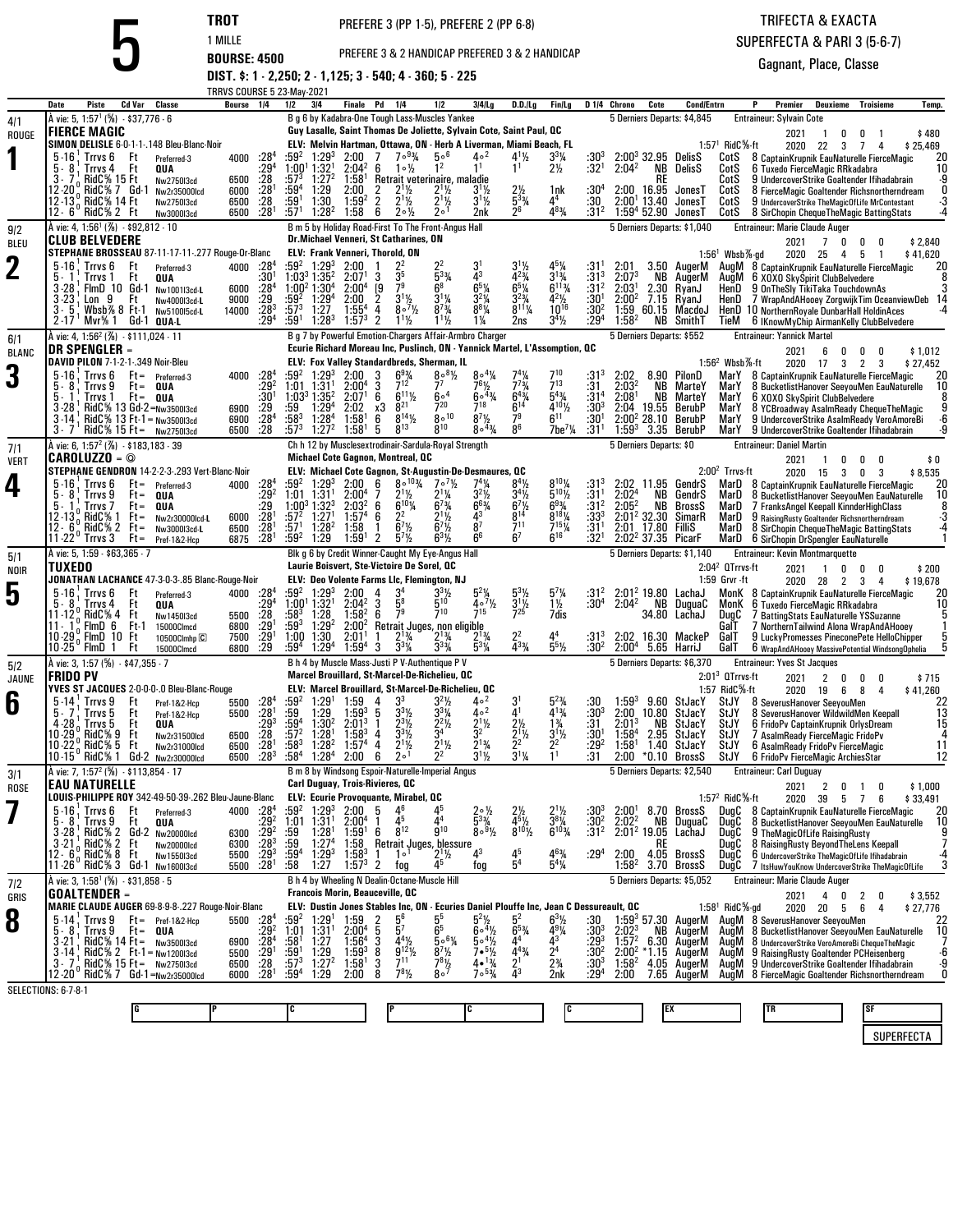| AMBI |  |        |  |  |
|------|--|--------|--|--|
|      |  | 88II I |  |  |

### TRIFECTA & EXACTASUPERFECTA

|                    |                                                                                                      |                                                          | AMBLE<br>1 MILLE                         |                                         |                                                                                                 |                                        | NG 1 COURSE (FM 2) OU NG 2500\$ (FM 3125\$) VIE (QC 3750\$) (QC FM 4375\$) NW 1 |                                                                                                      |                                                                                                                                                                                                  |                                                                             |                                                            |                                                                   |                                      |                                   |                                                   |                                                     |                                 | TRIFECTA & EXACTA                                  |                                                                                                                                              |                     |
|--------------------|------------------------------------------------------------------------------------------------------|----------------------------------------------------------|------------------------------------------|-----------------------------------------|-------------------------------------------------------------------------------------------------|----------------------------------------|---------------------------------------------------------------------------------|------------------------------------------------------------------------------------------------------|--------------------------------------------------------------------------------------------------------------------------------------------------------------------------------------------------|-----------------------------------------------------------------------------|------------------------------------------------------------|-------------------------------------------------------------------|--------------------------------------|-----------------------------------|---------------------------------------------------|-----------------------------------------------------|---------------------------------|----------------------------------------------------|----------------------------------------------------------------------------------------------------------------------------------------------|---------------------|
|                    |                                                                                                      |                                                          | <b>BOURSE: 3500</b>                      |                                         |                                                                                                 |                                        |                                                                                 |                                                                                                      | RACE (FM 2) OR NW 2500\$ (FM 3125\$) LIFE (QC 3750\$) (QC FM 4375\$)                                                                                                                             |                                                                             |                                                            |                                                                   |                                      |                                   |                                                   |                                                     |                                 | <b>SUPERFECTA</b>                                  |                                                                                                                                              |                     |
|                    |                                                                                                      |                                                          |                                          |                                         |                                                                                                 |                                        |                                                                                 |                                                                                                      | DIST. \$: 1 - 1,750; 2 - 875; 3 - 420; 4 - 280; 5 - 175                                                                                                                                          |                                                                             |                                                            |                                                                   |                                      |                                   |                                                   |                                                     |                                 |                                                    | Gagnant, Place, Classe                                                                                                                       |                     |
|                    | <b>Piste</b><br>Cd Var<br>Date                                                                       | Classe                                                   | TRRVS COURSE 6 23-May-2021<br>Bourse 1/4 |                                         | 1/2                                                                                             | 3 4                                    | <b>Finale</b> Pd                                                                | 1/4                                                                                                  | 1/2                                                                                                                                                                                              | 3/4/Lg                                                                      | D.D.ILg                                                    | Fin/Lg                                                            |                                      | D <sub>14</sub> Chrono            | Cote                                              | <b>Cond/Entrn</b>                                   |                                 | Premier                                            | Deuxieme<br>Troisieme                                                                                                                        | Temp.               |
| 7/2                | À vie: 2, 1:59 <sup>4</sup> - \$5,467 - 1<br><b>GA SPEED SEMY ©</b>                                  |                                                          |                                          |                                         |                                                                                                 |                                        |                                                                                 | Alain Carrier, St-Henri-De-Levis, QC                                                                 | B f 3 by Mickey Hanover-Surprise De Mars-Ambivalent                                                                                                                                              |                                                                             |                                                            |                                                                   |                                      |                                   |                                                   | 5 Derniers Departs: \$2,847                         |                                 | <b>Entraineur: Alain Carrier</b>                   |                                                                                                                                              |                     |
| ROUGE              | ALAIN CARRIER 1-0-0-0-.0 Rouge-Blanc-Noir                                                            |                                                          |                                          |                                         |                                                                                                 |                                        |                                                                                 | $8^{12}$                                                                                             | ELV: Alain Carrier, St-Henri-De-Levis, OC                                                                                                                                                        |                                                                             |                                                            |                                                                   |                                      |                                   |                                                   |                                                     | $1:594$ Trrvs-ft                | 2021<br>2020                                       | 0<br>0<br>-1<br>0<br>9<br>$\overline{2}$<br>$\overline{2}$<br>-1                                                                             | \$0<br>\$5,467      |
|                    | $5 - 16$ ; Trrvs 2<br>Ft<br>$5 - 8$<br>Trrvs 8<br>Ft<br>$10 - 11o$ Trrvs 3<br>Ft                     | F-Nw1r3750I<br>QUA                                       | 3500<br>4375                             | $:29^{3}$<br>:293<br>:284               | $1:01^2$ 1:30 <sup>2</sup> 1:58 <sup>4</sup> 8<br>:583<br>:59ª                                  | $1:29^{2}$<br>1:30                     | 2:00<br>$1:59^{4}$                                                              | $3^{1}$ <sup>1</sup> / <sub>2</sub><br>2∘hd                                                          | $7^{\circ}$ <sup>43</sup> / <sub>4</sub><br>$1^{3}$ <sup>1</sup> / <sub>2</sub><br>1 <sup>1</sup>                                                                                                | $7^{73}/4$<br>$2\frac{1}{2}$<br>1 <sup>1</sup>                              | $69\frac{1}{2}$<br>$36$ %<br>$1^{11}/4$                    | $7^{21}$ %<br>$7^{10}$ %                                          | :31<br>$:32^3$<br>$:29^4$<br>$:31^3$ | 2:03<br>2:02<br>1:59 <sup>4</sup> | 15.70 CarriA<br>NB<br>4.10                        | CarriA<br>BerubP                                    | CarA<br>CarA<br>CarA            |                                                    | 8 LaPetiteGrise BetterKisstheMen FullPowerSena<br>8 WriteOne OnRoute WhitemountainRuby<br>8 GaSpeedSemy KinnderGrace MelodyDream             | 20<br>10            |
|                    | 10 $-4^{\circ}$ Trrvs 2<br>Ft<br>Ft                                                                  | F-Nw2r2500I<br>F-Nw1r2500I<br>3Yr-Open-Cd                | 4375<br>5500                             | :30 <sup>2</sup><br>$:28^2$             | 1:01 <sup>2</sup> 1:31 <sup>2</sup><br>$1:01$ $1:304$                                           |                                        | 2:02<br>2:01                                                                    | x7 <sup>63</sup> / <sub>4</sub><br>2<br>3 <sup>2</sup>                                               | $7^{6}$ <sup>1</sup> / <sub>4</sub><br>$5^{3}$ <sup>1</sup> / <sub>2</sub>                                                                                                                       | $60^{31/2}$<br>$60^{23/4}$                                                  | 6 <sup>4</sup><br>$6^{2}$ %                                | $15\frac{1}{4}$<br>6 <sup>8</sup> $\frac{1}{2}$<br>$3\frac{1}{2}$ | :293                                 | 2:03 <sup>3</sup><br>2:01         | *0.60 FilioS                                      | 4.10 CarriA                                         | CarA<br>CarA                    | 8 Delimas DrunkStory Sagali                        | 7 Shanghaibluebeach SosNorthernbeauty                                                                                                        | 12<br>24            |
|                    | $9.27^{\circ}$ Trrvs 5<br>$9.20^{\circ}$ Trrvs 5<br>Ft<br>A vie: 2, 1:57 <sup>3</sup> -0 (%) - \$600 | 2Y-Nw1r3500I                                             | 4375                                     | :28 <sup>1</sup>                        | :58 <sup>1</sup>                                                                                | 1:29                                   |                                                                                 |                                                                                                      | 2:00 <sup>2</sup> Retrait veterinaire, maladie<br>Br g 3 by Shadow Play-Sans Frontiere-House Of Fun                                                                                              |                                                                             |                                                            |                                                                   |                                      |                                   |                                                   | 5 Derniers Departs: \$600                           | CarA                            | <b>Entraineur: Genevieve Auger</b>                 | 7 SosFaline PlatineAlpha Shanghaibluebeach                                                                                                   | 12                  |
| 7/1<br>BLEU        | HAKOMOJITO                                                                                           |                                                          |                                          |                                         |                                                                                                 |                                        |                                                                                 |                                                                                                      | Genevieve Auger, Dany Miron, St-Etienne-Des-Gres, QC                                                                                                                                             |                                                                             |                                                            |                                                                   |                                      |                                   |                                                   |                                                     |                                 | 2021                                               | 1<br>0<br>0<br>0                                                                                                                             | \$0                 |
| $\mathbf 2$        | MARIE CLAUDE AUGER 69-8-9-8-.227 Rouge-Noir-Blanc<br>$5 - 15$<br>Trrvs 3<br>Ft                       | QUA                                                      |                                          | :29                                     | :593                                                                                            | $1:29^{4}$                             | 2:00<br>2:01 <sup>3</sup>                                                       | ELV: Denise Auger, Trois-Rivieres, QC<br>8<br>$7^{13}$ <sup>1</sup> / <sub>2</sub><br>3 <sup>3</sup> | $7^{21}$                                                                                                                                                                                         | $8^{\circ}$ <sup>163</sup> / <sub>4</sub><br>$4.8^{8}\%$                    | $7^{17}$ <sup>1</sup> / <sub>2</sub><br>$x6^{10}$ %        | $6^{21}$ %                                                        | :31                                  | 2:04 <sup>1</sup>                 |                                                   | NB AugerM                                           | 1:57 $3$ QWbsb $\%$ -gd<br>AuaG | 2020                                               | 4<br>0<br>0<br>0<br>8 IslaSeelster YsDoltRight GASpeedJoey                                                                                   | \$600<br>16         |
|                    | Trrvs 9<br>Ft<br>5.<br>5.<br>Trrvs 4<br>Ft<br>$9 - 6$<br>Trrvs 3<br>Ft                               | Nw1r2500lcd<br>QUA<br>2Y-Nw3500lcd                       | 3500<br>3500                             | :30 <sup>2</sup><br>:31'<br>$:28^{3}$   | 1:02 <sup>3</sup> 1:31 <sup>3</sup><br>1:02 <sup>4</sup> 1:33<br>:59                            | $1:28^{3}$                             | 2:03 <sup>1</sup><br>2:00 <sup>4</sup>                                          | 3<br>$4^{7}$ <sup>1</sup> / <sub>2</sub>                                                             | $4^{4}\frac{1}{2}$<br>Retrait veterinaire, maladie                                                                                                                                               | $4^{19}$ <sup>1</sup> / <sub>2</sub>                                        | $4^{21}\%$                                                 | $\frac{7}{4}$ <sup>18</sup>                                       | :30                                  | 2:06 <sup>4</sup>                 |                                                   | 22.40 AugerM<br>NB AugerM                           | AugG<br>AugG<br>AuaM            |                                                    | 8 DiamondRock BigGer Whitemountaincammy<br>8 DiamondRock ClearTheCredit Navalny<br>8 IbizaPanic GaSpeedSemy JsMissCornelia                   | 13<br>20            |
|                    | $8.30°$ . Trrvs 6<br>$8.16^\circ$ Trrvs 4<br>Ft                                                      | Ft-1<br>Ccq-Avenir<br>Ccq-Avenir                         | 7500<br>7500                             | : 28 <sup>3</sup><br>$:30^2$            | :58ª<br>$1:032 1:343 2:034$                                                                     | 1:29 <sup>4</sup>                      | 1:59 <sup>1</sup>                                                               | 4x 6dis<br>$2^{11/4}$<br>4                                                                           | 6dis<br>$2^{11/2}$                                                                                                                                                                               | 6dis<br>$2^{11/4}$                                                          | $\frac{6}{2^2}$                                            | $6015$<br>$4^{11}/2$                                              | :29 <sup>1</sup>                     | 2:04                              |                                                   | 83.80 AugerM<br>2.65 AugerM                         | AugM                            |                                                    | 6 CadillacBayama TheLightSpeed GodroOutofhisway<br>AugM 6 DGsRunforhim ColonelBayama                                                         | 17<br>24            |
| 4/1                | A vie: 3, 2:00 <sup>1</sup> -0 - \$6,220 - 1<br><b>YS BIG GIRL</b>                                   |                                                          |                                          |                                         |                                                                                                 |                                        |                                                                                 | <b>Carl Duguay, Trois-Rivieres, QC</b>                                                               | B m 4 by Big Jim-Bolero Tallia-Arts Conquest                                                                                                                                                     |                                                                             |                                                            |                                                                   |                                      |                                   |                                                   | 5 Derniers Departs: \$2,435                         |                                 | <b>Entraineur: Carl Duguay</b>                     |                                                                                                                                              |                     |
| <b>BLANC</b>       | LOUIS-PHILIPPE ROY 342-49-50-39-.262 Bleu-Jaune-Blanc                                                |                                                          |                                          |                                         |                                                                                                 |                                        |                                                                                 |                                                                                                      | ELV: Yves Sarrazin, La Presentation, QC                                                                                                                                                          |                                                                             |                                                            |                                                                   |                                      |                                   |                                                   |                                                     | $2:001$ QGrvr -ft               | 2021<br>2020                                       | 0<br>3<br>0<br>0<br>2<br>0<br>9<br>$\mathbf{1}$                                                                                              | \$560<br>\$5,660    |
| 3                  | $5 - 16$<br>Ft<br>Trrvs 5<br>Trrvs 2<br>Ft<br>Trrvs 9<br>ს 7<br>Ft                                   | F-Nw355pscd<br>Nw1r2500lcd                               | 3200<br>3500<br>3500                     | $:28^3$<br>:291<br>$:30^2$              | :593<br>$1:01$ $1:312$<br>$1:02^3$ 1:31 <sup>3</sup>                                            | 1:29 <sup>1</sup>                      | $1:58^{2}$<br>2:00 <sup>4</sup><br>2:01 <sup>3</sup>                            | $\frac{8^{9}1}{7^{13}}$<br>5<br>$7^{11}$ <sup>1</sup><br>7                                           | 85<br>$7^{11}$ <sup>1</sup> / <sub>2</sub><br>7 <sup>0</sup>                                                                                                                                     | $804\%$<br>75<br>$6^{11}$ %                                                 | 75<br>$4^{9}$ <sup>1</sup> / <sub>2</sub>                  | $8^{22}\%$<br>$4^{5}$ <sup>1/2</sup><br>$4^{103}$                 | $:29^{2}$<br>:30                     |                                   | 46.00<br>2:01 <sup>4</sup> 33.00<br>$2:034$ 16.65 | DuguaC<br>DuguaC<br>DuauaC                          | DuaC<br>DugC<br>DugC            | 8 PlatineAlpha Jazz KoloyDm                        | 8 DiamondRock BigZaid AmericanWay<br>8 DiamondRock BigGer Whitemountaincammy                                                                 | 20<br>22<br>13      |
|                    | $4-28$ , Trrvs 2<br>Ft<br>9.27<br>、Trrvs 10 Ft                                                       | Nw1r2500lcd<br>QUA<br>Ccq-Elveur                         | 65000                                    | :293<br>$\overline{.27}$                | $1:00^3$ 1:31 <sup>3</sup><br>:57                                                               | 1:26 <sup>4</sup>                      | $2:01^2$<br>$1:56^{4}$                                                          | $5^{15}$<br>5<br>$8^{14}$ <sup>1</sup> / <sub>2</sub><br>4                                           | $40^{14}$<br>8 <sup>12</sup>                                                                                                                                                                     | $4^{8}$ <sup>1</sup> / <sub>2</sub><br>$8^{14}$ <sup>1</sup> / <sub>2</sub> | 49<br>$8^{16}$                                             | $4^{11}$<br>8383/4                                                | :30 <sup>2</sup><br>:35              | 2:03 <sup>3</sup>                 | NB                                                | DuguaC<br>$2:04^3$ 56.55 DuquaC                     | DugC<br>DugC                    |                                                    | 5 Betterthancheese LaPetiteGrise BigGer<br>8 GodivaLovelyLady AcaenaDeChakrika Streakazana                                                   | 15<br>24            |
|                    | $9 - 6^{\circ}$<br>′ Trrvs 1<br>Ft<br>A vie: 8, 2:01 <sup>1</sup> - \$11,238 - 1                     | <b>Ccq-Elveur</b>                                        | 7500                                     | $:27^{3}$                               | :571                                                                                            | $1:28^{2}$                             | 1:59 <sup>2</sup>                                                               | $5^{133}/4$<br>$\overline{2}$                                                                        | $5^{9}$ %<br>Br m 10 by Flirt Passion-Thats My Baby-Survivor Gold                                                                                                                                | 4∘X <sup>31</sup> ⁄2                                                        | 45                                                         | 24                                                                | :31'                                 |                                   |                                                   | $2:001$ 41.60 DuguaC<br>5 Derniers Departs: \$2,805 | DuqC                            | <b>Entraineur: David Pilon</b>                     | 6 AcaenaDeChakrika YsBigGirl KinnderLolita                                                                                                   | 20                  |
| 6/1<br><b>VERT</b> | A R SUBLIME ©<br>DAVID PILON 7-1-2-1-.349 Noir-Bleu                                                  |                                                          |                                          |                                         |                                                                                                 |                                        |                                                                                 | Kelly Tessier, Berthierville, QC                                                                     | ELV: Andre Rousse, Notre-Dame-Des-Prairies, QC                                                                                                                                                   |                                                                             |                                                            |                                                                   |                                      |                                   |                                                   |                                                     |                                 | 2021                                               | 0<br>0<br>0<br>0<br>0                                                                                                                        | \$0<br>\$0          |
| 4                  | 5-15 Trrvs 7<br>Ft<br>9.<br>Trrvs 5<br>Ft                                                            | QUA                                                      |                                          | :30<br>$:28^3$                          | $1:02^3$ 1:32 <sup>3</sup><br>:59'                                                              | 1:27 <sup>4</sup>                      | 2:03 <sup>4</sup><br>$1:59^{3}$                                                 | 7 <sup>7</sup><br>$4^{2}\%$<br>3                                                                     | $7^4$ <sup>1</sup> / <sub>2</sub><br>$4^{2}\%$                                                                                                                                                   | $7^2$ <sup>1</sup> / <sub>2</sub><br>$5^2\%$                                | $6^{2}$ %<br>5 <sup>3</sup>                                | 52<br>$6^{7}$ <sup>3</sup> / <sub>4</sub>                         | :31'<br>:33                          | 2:04 <sup>1</sup>                 |                                                   | <b>NB</b> PilonD<br>$2:011$ 18.00 RoussJ            | Pild<br>RouA                    |                                                    | 0<br>0<br>0<br>7 LadyLakeshore EspritDequipe UnoCincuenta<br>8 YouRockGirlKir FeuDArtifice SosMaeva                                          | 16<br>20            |
|                    | $8 - 25$<br>Trrvs 1<br>Ft<br>$8.18$ , Trrvs 12 Ft                                                    | Nw1r2500lcd<br>Nw1r2500lcd<br>Nw1r2500lcd                | 3500<br>3500<br>3500                     | :28<br>$:29^{3}$                        | :572<br>1:00 <sup>2</sup> 1:30                                                                  | 1:27 <sup>4</sup>                      | 1:59'<br>$1:59^{3}$                                                             | 5                                                                                                    | Retrait veterinaire, boiterie<br>$3\frac{1}{2}$                                                                                                                                                  | 5,                                                                          | $6^5\%$                                                    | $6^{10}$                                                          | :31                                  | $2:01^{3}$                        | KĿ                                                | 7.40 GagnoC                                         | RouA<br>RouA                    |                                                    | 7 MachPlay Siboney GatsbyPanic<br>9 Siddhartha GatsbyPanic ProphetMaster                                                                     | 21<br>27            |
|                    | $8 - 8^{9}$<br>Trrvs 2<br>Ft<br>$8 - 4^9$ Bedf 5<br>Ft                                               | QUA<br><b>Ccq-Regional</b>                               | 1200                                     | :283<br>:29 <sup>1</sup>                | :59<br>$:59^2$                                                                                  | $1:29^{4}$<br>1:29                     | 2:00 <sup>1</sup><br>2:00 <sup>2</sup>                                          | $6^{10}$ <sup>1</sup> / <sub>2</sub><br>7<br>4                                                       | $6^{11}\%$<br>2۰                                                                                                                                                                                 | $6^7\frac{1}{2}$<br>3                                                       | 6 <sup>7</sup><br>3nr                                      | $6^{11}$ %<br>$3^{18}$                                            | $:31^{1}$                            | 2:02 <sup>2</sup><br>2:04         | NB<br>NR                                          | GagnoC<br>RoussA                                    | RouA<br>RouA                    |                                                    | 8 CajonThomas FlashjackSoleil UberHanover<br>5 MaudailMac CaptainDragon ARSublime                                                            | 22<br>21            |
| 9/2                | À vie: 3, 1:58 <sup>1</sup> (%) - \$11,801 - 1<br><b>SAGALI</b> ©                                    |                                                          |                                          |                                         |                                                                                                 |                                        |                                                                                 | Pierre Piedalue, St-Alexandre, QC                                                                    | B m 4 by Shanghai Phil-Dream Cambination-Gothic Dream                                                                                                                                            |                                                                             |                                                            |                                                                   |                                      |                                   |                                                   | 5 Derniers Departs: \$849                           |                                 | <b>Entraineur: Pierre Piedalue</b><br>2021         | 7<br>0<br>n                                                                                                                                  |                     |
| <b>NOIR</b>        | ALAIN FILION 8-0-0-1-.41 Bleu-Blanc-Rouge<br>$5 - 14$<br>Trrvs 2<br>Ft                               |                                                          |                                          |                                         | $1:01$ $1:312$                                                                                  |                                        | 2:00 <sup>4</sup>                                                               | ELV: Andre Crete, Warwick, QC<br>5 <sup>5</sup>                                                      | $5 \circ 4\frac{1}{2}$                                                                                                                                                                           | $4\circ$ <sup>3</sup>                                                       |                                                            | $6^8$                                                             | :30                                  |                                   | 2:02 <sup>2</sup> 29.75 FilioA                    |                                                     | $1:581$ RidC $%$ -ft<br>PieP    | 2020 20                                            | 0<br>3<br>$\overline{4}$<br>-1                                                                                                               | \$1,124<br>\$10,677 |
| 5                  | Trrvs 9<br>Ft<br>$3 - 28$                                                                            | Nw1r2500lcd<br>Nw1r2500lcd<br>RidC% 12 Gd-2 F-Nw100013cd | 3500<br>3500<br>4800                     | $: 291$<br>$: 302$<br>$: 292$           | 1:02 <sup>3</sup> 1:31 <sup>3</sup><br>:594                                                     | 1:28 <sup>4</sup>                      | 2:01 <sup>3</sup><br>$1:59^{4}$                                                 | 1 <sup>1</sup><br>6<br>$2^{11/2}$<br>4                                                               | $3^{2}\frac{1}{2}$<br>2 <sup>1</sup> / <sub>2</sub>                                                                                                                                              | $\frac{3^8}{2^2}$                                                           | $3^7\frac{1}{2}$                                           | $\frac{5^{12}}{4^6}$                                              | $:30^4$<br>:31 <sup>4</sup>          | 2:04                              | 25.20<br>2:01 41.80                               | FilioA<br>JonesT                                    | PieP<br>PieP                    |                                                    | 8 DiamondRock BigZaid AmericanWay<br>8 DiamondRock BigGer Whitemountaincammy<br>7 JkEllemEnoh KoloyDm KahluaMorning                          | 13                  |
|                    | RidC% 6 Ft<br>$3 - 21$<br>$3.14$ , RidC% 3 Ft-1                                                      | F-Nw2000I3s<br>Nw10000I                                  | 6200<br>5800                             | $:27^{3}$<br>$\frac{128}{284}$          | :56 $^4$<br>:58ª                                                                                | 1:26 <sup>4</sup><br>1:28 <sup>1</sup> | 1:56<br>1:57                                                                    | 43<br>19<br>$7^{7}$ <sup>1</sup> / <sub>2</sub><br>$\begin{bmatrix} 9 \\ 5 \end{bmatrix}$            | 6 <sup>5</sup><br>$7 \cdot \frac{7}{2}$                                                                                                                                                          | 608                                                                         | $65\%$<br>$5^{14}$                                         | $7^7$ <sup>1</sup> / <sub>2</sub><br>$5^{17}$ %                   | $:29^{3}$<br>:30 <sup>4</sup>        |                                   | 1:57 <sup>2</sup> 61.60                           | JonesT<br>$2:00^3$ 12.65 AugerM                     | PieP<br>PieP                    |                                                    | 9 ReysNARocket JansLegacy SophiesCam<br>9 WindsongQuincy DellasBoy MrCourage                                                                 |                     |
| 5/2                | $3 - 7'$<br>RidC% 2 Ft<br>Å vie: - \$1,911                                                           | Nw10000lcd                                               | 5800                                     |                                         | :59ª                                                                                            | $1:29^{3}$                             | 1:58                                                                            | $7\cdot\frac{9}{2}$                                                                                  | 608<br>B h 4 by Sunshine Beach-Carte De Mode-Blissfull Hall                                                                                                                                      | $505\%$                                                                     | $\bar{5}^{11}$                                             | $9^{14}$ %                                                        | :30 <sup>1</sup>                     |                                   | $2:00^4$ 9.70                                     | AugerM<br>5 Derniers Departs: \$1,575               | PieP                            | <b>Entraineur: Daniel Martin</b>                   | 9 BluemoonBayama TwoForTripping FestiveJoe -9                                                                                                |                     |
| JAUNE              | <b>DESPACITO</b><br>PASCAL BERUBE 90-13-10-18-.272 Bleu-Blanc-Noir                                   |                                                          |                                          |                                         |                                                                                                 |                                        |                                                                                 |                                                                                                      | Daniel Martin, Dominique Michel, Jean Berthiaume, Marie-Therese Cloutier, QC<br>ELV: Hudson Standrdbrd Stb Inc, Hudson, QC                                                                       |                                                                             |                                                            |                                                                   |                                      |                                   |                                                   |                                                     |                                 | 2021<br>2020                                       | 0<br>n<br>n<br>9<br>0<br>-1<br>-1                                                                                                            | \$0<br>\$1,911      |
| 6                  | $5 - 14$<br>Trrvs 3<br>Ft<br>8<br>、Trrvs 2<br>Ft                                                     | Nw200pscd<br>QUA                                         | 3000                                     | :28 <sup>2</sup><br>:301                | $:58^1$ 1:28 <sup>2</sup> 1:59 <sup>2</sup> 1<br>$1:02^2$ 1:33 <sup>1</sup> 2:03 <sup>2</sup> 2 |                                        |                                                                                 | $3^{1}/_{2}$<br>211/2                                                                                | $2^{11}$                                                                                                                                                                                         | 41<br>$2^{11/2}$                                                            | $32$ / <sub>2</sub><br>211/                                | $6^4\%$<br>2                                                      | $:31^{3}$<br>-?ח?                    | $2:00^{1}$<br>2:0.3 <sup>4</sup>  |                                                   | 8.80 BerubP<br>NR RerubP                            |                                 |                                                    | MarD 8 MisterBigTop AmericanSniper Shanghaigold<br>MarD 7 BigZaid Despacito DeesseAlpha                                                      |                     |
|                    | $8.23_{0}^{0}$ Trrvs 6<br>Ft<br>$8.16n$ Trrvs 1<br>Ft                                                | Ccq-Elveur<br>Nw1r2500lcd                                | 7500<br>3500                             | :28<br>$\frac{.28}{.272}$               | $:57^{4}$<br>:58                                                                                | $1:26^{3}$<br>1:28 <sup>4</sup>        | 1:55<br>$1:58^{3}$                                                              | 8<br>$8^{\circ}$ <sup>73</sup> / <sub>4</sub>                                                        | Retrait veterinaire, boiterie<br>5∘"                                                                                                                                                             | 2∘ ½                                                                        | $4^{11/2}$                                                 | 45%                                                               |                                      | $1:59^{3}$                        |                                                   | 8.45 BerubP                                         | MarD<br>MarD                    |                                                    | b Mickeymaksomespeed EclatDeRire MyBettorsDel<br>9 JustRockHim CIBigBeach GodivaLovelyLady                                                   | 21<br>24            |
|                    | $8 - 9$<br>Trrvs 4<br>Ft<br>$7.31^\circ$ Trrvs 2<br>Ft                                               | Ccq-Elveur<br>Nw1r2500lcd                                | 7500<br>3500                             | .29 <sup>1</sup>                        | $:56^4$ 1:25 <sup>3</sup><br>$1:00^2$ 1:30 <sup>4</sup>                                         |                                        | $1:55^{4}$<br>2:01                                                              | $6^{14}$<br>6<br>$60^{3}/4$<br>8                                                                     | 717<br>$60^{5\frac{1}{2}}$                                                                                                                                                                       | $7^{\circ}$ <sup>16</sup> 1/ <sub>2</sub><br>2 <sup>o</sup>                 | $2\frac{1}{2}$                                             | 7p6 <sup>24</sup><br>$3\frac{3}{4}$                               | :31 <sup>4</sup><br>:30              | 2:01 <sup>1</sup>                 |                                                   | $2:00^3$ 40.30 BerubP<br>3.25 BerubP                | MarD                            |                                                    | 7 Mickeymaksomespeed EclatDeRire BrutusBayama<br>MarD 9 Delcado Moonlightboy Despacito                                                       | 22<br>27            |
| 3/1<br>ROSE        | A vie: 4, 2:03 <sup>2</sup> -0 - \$1,233<br><b>BIG ZAID</b>                                          |                                                          |                                          |                                         |                                                                                                 |                                        |                                                                                 | B g 4 by Big Jim-Diaz-Intrepid Seelster<br>Louis Turcotte, Trois-Rivieres, QC                        |                                                                                                                                                                                                  |                                                                             |                                                            |                                                                   |                                      |                                   |                                                   | 5 Derniers Departs: \$1,233                         | 2:03 <sup>2</sup> OTrrvs-ft     | <b>Entraineur: Louis Philippe Turcotte</b><br>2021 | $\mathbf{1}$<br>0<br>0<br>$\mathbf{1}$                                                                                                       | \$875               |
|                    | STEPHANE BROSSEAU 87-11-17-11-.277 Rouge-Or-Blanc<br>$5-14$ ; Trrvs 2<br>Ft                          | Nw1r2500lcd                                              | 3500                                     | .29                                     | $1:01$ $1:31^2$ $2:00^4$                                                                        |                                        |                                                                                 | $2^{11/2}$                                                                                           | ELV: Louis Philippe Turcotte, Grand-Mere, QC                                                                                                                                                     |                                                                             |                                                            | $2^{11/2}$                                                        | $.29^{2}$                            |                                   | 2:01 18.15                                        | TurcoL                                              | TurL                            | 2020                                               | 0<br>4<br>0<br>0<br>8 DiamondRock BigZaid AmericanWay                                                                                        | \$358<br>22         |
|                    | Trrvs <sub>2</sub><br>5.<br>8<br>Ft<br>10 - $2\frac{0}{0}$ Trrvs 3<br>9 - 25 $\frac{0}{0}$ Trrvs 1   | QUA<br>Gd-2 Nw1r2500lcd                                  | 4375                                     | :30<br>.30.                             | 1:02 <sup>2</sup> 1:33 <sup>1</sup><br>1:02 <sup>1</sup>                                        | $1:32^{3}$                             | 2:03 <sup>2</sup><br>$2:02^2$                                                   | $\frac{11}{9^{17}}$                                                                                  | $\frac{1}{9}$<br>9x <sup>133</sup> / <sub>4</sub>                                                                                                                                                | $3^{11/2}$                                                                  | $1^{11/2}$<br>9 <sup>201</sup> / <sub>2</sub>              | 1 <sup>2</sup><br>9dis<br>$5^{18}\%$                              | :30                                  | 2:03 <sup>2</sup>                 | ΝB<br>221.90                                      | TurcoL<br>TurcoL                                    | <b>TurL</b><br>TurL             |                                                    | 7 BigZaid Despacito DeesseAlpha<br>9 RoseRunVolcano RemyAurora                                                                               | 10<br>12            |
|                    | Ft<br>$9.200$ Trrvs 9<br>Ft                                                                          | QUA<br>Nw1r2500lcd                                       | 4375                                     | :283<br>$:29^{1}$                       | $:59^{3}$ 1:28 <sup>4</sup><br>$1:00^4$ 1:30                                                    |                                        | $1:58^{2}$<br>2:00 <sup>4</sup>                                                 | $\frac{5^{12}}{2}$<br>5<br>$8^{6}$ <sup>1/2</sup><br>5                                               | $5^{8}$ <sup>1/2</sup><br>60 <sup>3</sup>                                                                                                                                                        | $5^{15}$ %<br>$6^{\circ}X^{4}\%$                                            | $5^{15}\%$<br>$6x^{5}$ <sup>1</sup> / <sub>2</sub>         | $x_{5}^{7}\frac{7}{4}$                                            | :30<br>:31 <sup>1</sup>              | 2:02                              | NB<br>$2:021$ 16.95                               | TurcoL<br>TurcoL                                    | TurL<br><b>TurL</b>             |                                                    | 5 SpeedToMarket GaSpeedGaby Delcado<br>9 SouffleDeVie Moonlightboy MelodyDream                                                               | 15<br>12            |
| 5/1                | $9-11$ Trrvs 1<br>Ft<br>À vie: 3, 2:04 - \$5,258 - 3                                                 | QUA                                                      |                                          | $:27^4$                                 | :573                                                                                            | 1:28                                   | 1:57                                                                            | 3<br>$5^{15}$ <sup>1</sup> / <sub>2</sub>                                                            | $5^{113}$ /4<br>B h 4 by L H Stryker-Shakira Cam-Yankee Cam                                                                                                                                      | $5^{3}$ <sup>1</sup> / <sub>2</sub>                                         | 5nr                                                        |                                                                   | :30 <sup>2</sup>                     | 1:59                              | NB                                                | TurcoL<br>5 Derniers Departs: \$2.493               | TurL                            | <b>Entraineur: Mario Cote</b>                      | 7 SoleilGretzky Cassius FlashjackSoleil                                                                                                      | 16                  |
| GRIS               | SON OF SHAKIRA ©<br>MARIO COTE 1-0-0-0-.0 Rouge-Noir-Blanc                                           |                                                          |                                          |                                         |                                                                                                 |                                        |                                                                                 | Claude Tremblay, Berthierville, QC<br>ELV: Claude Tremblay, Berthierville, QC                        |                                                                                                                                                                                                  |                                                                             |                                                            |                                                                   |                                      |                                   |                                                   |                                                     | 2:04 Trrvs-ft                   | 2021<br>2020                                       | $\mathbf{1}$<br>0<br>0<br>0<br>10<br>3<br>$\overline{2}$<br>$\mathbf{1}$                                                                     | \$175<br>\$5,083    |
| 8                  | 5.14<br>Trrvs 2<br>Ft<br>Trrvs 9<br>Ft<br>5.1                                                        | Nw1r2500lcd<br>QUA                                       | 3500                                     | $.29^{\circ}$<br>:30ª                   | $1:01$ $1:31^2$<br>1:02 <sup>1</sup>                                                            | 1:34 <sup>1</sup>                      | $2:00^4$<br>2:05                                                                | 6 <sup>7</sup><br>4<br>3i<br>$3^{2}\%$                                                               | $6^{7}$ <sup>1</sup> / <sub>2</sub><br>$30^{11}/2$                                                                                                                                               | 6∘4<br>$6^{2}\%$                                                            | 65<br>$6^{2}\%$                                            | 5 <sup>6</sup><br>75                                              | :29<br>:31 <sup>2</sup>              | 2:02<br>2:06                      | NB                                                | 25.80 CoteM<br>CoteM                                | CotM                            |                                                    | CotM 8 DiamondRock BigZaid AmericanWay<br>7 Curious Khaleesi Tobins Terror SouffleDeVie                                                      | 22                  |
|                    | 11 $-15o$ . Trrvs 4<br>Ft<br>$11 \cdot 8^{\circ}$ Trrvs 3<br>Ft                                      | Nw1r2500lcd<br>Nw1r2500lcd                               | 4375<br>4375                             | $:28^{3}$<br>$:291$<br>:29 <sup>1</sup> | :593<br>:58 $^4$                                                                                | $1:30^{1}$<br>1:29<br>1:29             | $2:00^{2}$<br>$1:59^{3}$<br>1:59 <sup>2</sup>                                   | 5<br>$60^{81/2}$<br>19<br>30 <sup>2</sup><br>$7 \cdot \frac{7}{2}$                                   | 30 <sup>2</sup><br>11<br>$60^{3}/4$                                                                                                                                                              | $2 \circ \frac{1}{2}$<br>2½<br>$60^{6}\%$                                   | $2^{11}/2$<br>$2^{3}$ <sup>1</sup> / <sub>2</sub><br>$5^6$ | 37<br>$2^2\frac{1}{4}$                                            | :31 <sup>3</sup><br>:31<br>$:30^{3}$ | 2:01 <sup>4</sup><br>2:00         | 1.10<br>4.10                                      | CoteM<br>CoteM                                      | CotM<br>CotM                    |                                                    | 6 Troublewatersdevie DroitDeReplique SonOfShakira<br>8 Moonlightboy SonOfShakira TownshipGilligan                                            | 11<br>q             |
|                    | 10 - 11 $\frac{0}{0}$ Trrvs 10<br>10 - 4 $\frac{0}{0}$ Trrvs 9<br>Ft<br>Ft                           | Nw1r4250lcd<br>Nw1r2500lcd                               | 4375<br>4375                             | $:28^{3}$                               | $:58^4$<br>$:59^{3}$                                                                            | $1:29^{3}$                             | 1:58 <sup>4</sup>                                                               | [9<br>$7 \cdot \frac{7}{2}$                                                                          | $30^{11/2}$                                                                                                                                                                                      | $2 \circ \frac{1}{2}$                                                       | $3^{13}/4$                                                 | $3p4^7$<br>$4^4\frac{1}{2}$                                       | :30                                  | 2:00 <sup>4</sup>                 | 2.30<br>$1:593$ 17.15                             | CoteM<br>CoteM                                      | CotM<br>CotM                    |                                                    | 8 PerfectMile Osias Moonlightboy<br>8 WhitemountainRuby RemyAurora                                                                           | 12                  |
|                    | A vie: 2, 1:57 <sup>3</sup> -0 (%) $-$ \$4,072                                                       |                                                          |                                          |                                         |                                                                                                 |                                        |                                                                                 |                                                                                                      | AUSSI ELIGIBLE, Advenant le cas d'un retraiti le cheval aussi éligible prend la position de départ du cheval retiré sauf si autrement annoncé.<br>B g 4 by Bettors Delight-Katys Jet-Jeremes Jet |                                                                             |                                                            |                                                                   |                                      |                                   |                                                   | 5 Derniers Departs: \$568                           |                                 | <b>Entraineur: Pierre Lepine</b>                   |                                                                                                                                              |                     |
| <b>POURPR</b>      | <b>BETTOR JET</b><br>DANY MAINGUY 3-0-0-0-.0 Noir-Bleu-Jaune                                         |                                                          |                                          |                                         |                                                                                                 |                                        |                                                                                 | ELV: Tara Hills Stud Ltd, Port Perry, ON                                                             | Pierre Lepine, Saint-Elphege, Alain Laprise, Quebec, QC                                                                                                                                          |                                                                             |                                                            |                                                                   |                                      |                                   |                                                   |                                                     |                                 | 2021                                               | 0<br>0<br>0<br>0<br>2020 12<br>0<br>$\mathbf{1}$<br>3                                                                                        | \$0<br>\$2,056      |
| 9                  | $5-15$ , Trrvs $5$<br>Ft<br>11-15<br>Trrvs 1<br>۲t                                                   | QUA<br>QUA                                               |                                          | :29<br>$:30^3$                          | $1:00^2$ 1:31 <sup>3</sup> 2:02 <sup>3</sup><br>1:01 <sup>4</sup> 1:34                          |                                        | $2:05^4$                                                                        | 4<br>$3^{15}$ <sup>1</sup> / <sub>2</sub><br>2x                                                      | $4^{10}\%$<br>3dis                                                                                                                                                                               | $3^{\circ}$ <sup>9</sup><br>3dis                                            | 3dis                                                       | 2½<br>3dis                                                        | :29                                  | 2:02 <sup>3</sup>                 | NB<br>NB.                                         | MaingD<br>GagnoS                                    | LepP<br>LepP                    |                                                    | 5 CammanderRuff BettorJet ClBigBeach<br>3 PierHoCookie FourPMonza BettorJet                                                                  | 16                  |
|                    | 11 - 5 ° RidC% 2<br>Ft<br>11 $\frac{1}{6}$ RidC% 1 Gd 2 QUA                                          | Nw1r9300I                                                | 5600                                     | $:28^3$<br>:31ª                         | :59'<br>$1:04$ $1:334$                                                                          | 1:27 <sup>4</sup>                      | $1:57^{3}$<br>2:04 <sup>1</sup>                                                 | $8^{10}\frac{1}{2}$<br>5<br>2<br>$2 \circ \frac{1}{2}$                                               | 8 <sup>7</sup><br>$2^2$                                                                                                                                                                          | $x_2^{\text{9dis}}$                                                         | 9dis<br>$2^{11/2}$                                         | 9dis<br>2nk                                                       | :30                                  | 2:04 <sup>1</sup>                 | 51.90<br>NB                                       | LachaJ<br>AugerM                                    | BeaJ<br>BeaJ                    |                                                    | 9 WildRiverCoyotee ThreeTrickGainer DanceMachine<br>3 Ohbabywefoundlove BettorJet Annacloy                                                   | 15                  |
|                    | 10-23 Trives 5 Ft Nw1r2500lcd<br>10-15 RidC% 4 Gd-2 Nw1r7500lcd                                      |                                                          | 4375<br>5600 :28                         | $:30^2$                                 | 1:01 <sup>4</sup> 1:32 <sup>2</sup><br>:58                                                      | $1:26^{3}$                             | 2:02<br>1:56 <sup>1</sup> 2x                                                    | x7dis<br>4<br>$9^{13}$                                                                               | pulled up<br>$9x^{21}$                                                                                                                                                                           | 9dis                                                                        | 9dis                                                       | dnf<br>9dis                                                       |                                      |                                   | *1.30                                             | BrossS<br>15.45 LaFraR                              | BeaJ<br>BeaJ                    |                                                    | 7 Osias StormyJadeStar TownshipGilligan<br>9 Stoney Curtis Bronson Magnus Seelster                                                           | 13<br>12            |
| BLEU-ROU           | A vie: 2, $1:58^1 \cdot $22,613 \cdot 1$<br>ISLA SEELSTER   @                                        |                                                          |                                          |                                         |                                                                                                 |                                        |                                                                                 | Stephanie Lapointe, Guelph, ON                                                                       | Br m 4 by Sunshine Beach-Imagine Semalu-Life Sign                                                                                                                                                |                                                                             |                                                            |                                                                   |                                      |                                   |                                                   | 5 Derniers Departs: \$925                           | 2:00 QTrrvs-ft                  | Entraineur: Jonathan Lapointe<br>2021              | 2<br>0<br>0<br>0                                                                                                                             | \$0                 |
|                    | DAVID PILON 7-1-2-1-.349 Noir-Bleu<br>Trrvs 3<br>Ft<br>$5 - 15$                                      | QUA                                                      |                                          | $:29^{1}$                               | :593                                                                                            | $1:29^{4}$                             | 2:00                                                                            | ELV: Seelster Farms Inc, Lucan, ON<br>3 <sup>3</sup>                                                 | $2^{\circ}$ y                                                                                                                                                                                    |                                                                             | 2 <sup>1</sup>                                             | 1hd                                                               | :30                                  | 2:00                              | NB.                                               | PilonD                                              | LapJ                            | 2020                                               | 18<br>$\overline{2}$<br>0<br>0<br>8 IslaSeelster YsDoltRight GASpeedJoey                                                                     | \$8,895<br>16       |
|                    | $3-13$ ; FlmD 2<br>Ft<br>Wbsb% 5 Ft<br>3.4                                                           | QUA<br>F-Nw2r25500I-L                                    | 17000                                    | :284<br>:28                             | :59ª<br>$:57^2$                                                                                 | $1:28^{3}$<br>1:26 <sup>4</sup>        | $1:58^{2}$<br>1:57 <sup>1</sup>                                                 | $3^{43}$ /4<br>6<br>$6^{81}$<br>4<br>$7^{11}$ <sup>1</sup><br>7                                      | $3^{4}\frac{1}{4}$<br>$7^{7}\frac{1}{4}$<br>$7^{103}$                                                                                                                                            | $30^{33}$<br>$10^{8}$ %                                                     | $6^{10}$ %<br>$10^{15}$                                    | $8^{15}$ <sup>1</sup> / <sub>2</sub><br>10dis<br>714              | :32                                  | $2:01^2$                          | NB                                                | LapoiJ<br>134.90 LapoiJ                             | LapJ<br>LapJ                    |                                                    | 8 NoWhereToHide Bottomoftheninth ShareTheMoment<br>10 NiceKittyHanover PoweredByMach HappyLooker                                             |                     |
|                    | $2 - 22$<br>Wbsb $%5$ Gd-3 QUA<br>$2 - 18$<br>12-19 FlmD 11 Sn-1 F-7000Clmcd-L                       | Wbsb% 5 Gd-1 F-Nw1r7100I-L                               | 15000<br>4200                            | $:29^{4}$<br>:273<br>$:28^2$            | $:59^4$<br>:59ª<br>.59                                                                          | $1:29$<br>$1:284$<br>$1:29^{2}$        | $1:57^{3}$<br>$1:56^{2}$<br>$1:57^{3}$                                          | $\frac{4^9}{4^6}$<br>4                                                                               | $403\frac{1}{4}$<br>$2^0$ <sup>1</sup> / <sub>2</sub>                                                                                                                                            | $7^{6}_{3/4}$<br>3.2<br>$8^{7}$ <sup>1</sup> / <sub>4</sub>                 | $7^{10}$ <sup>%</sup><br>46<br>$8^{23}$                    | $4^{8}\frac{1}{8}$<br>8393/4                                      | :30<br>:28 <sup>4</sup><br>$:34^{4}$ | 1:58                              | ΝB<br>$2:05^3$ 51.05                              | $2:002 35.00$ LapoiJ<br>HudonS<br>LapoiJ            | LapJ<br>LapJ<br>LapJ            |                                                    | 9 BlackBetty Nothingcomparestou SoFiaLolita<br>6 IWishYouWell TablesBigSecret BlackBetty<br>8 SportjetRay Cantstopthefeelin Heartbeatnsizzle |                     |
|                    |                                                                                                      |                                                          |                                          |                                         |                                                                                                 |                                        |                                                                                 |                                                                                                      |                                                                                                                                                                                                  |                                                                             |                                                            |                                                                   |                                      |                                   |                                                   |                                                     |                                 |                                                    |                                                                                                                                              |                     |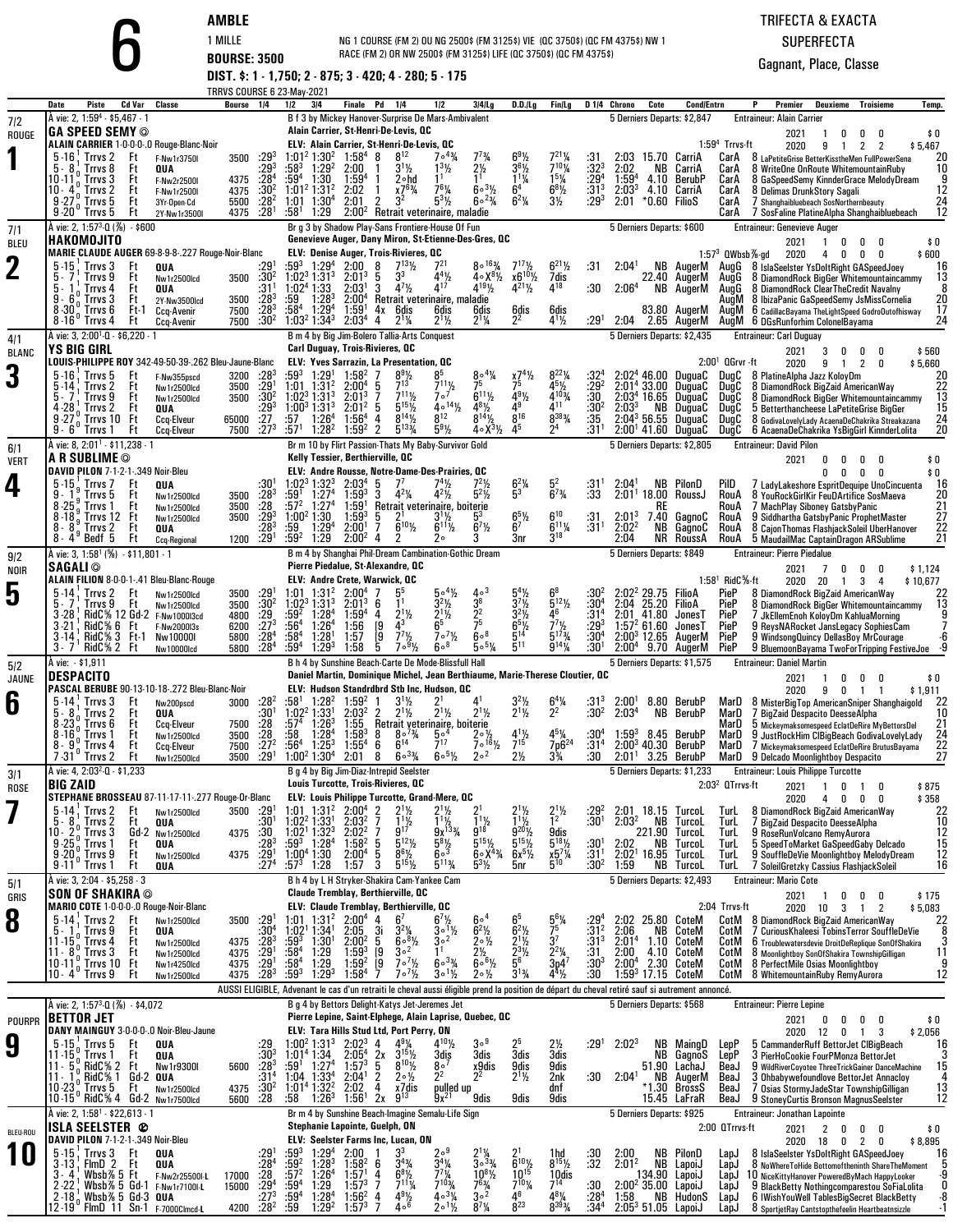SELECTIONS: 6-7-1-3Changement D'Entraineur: 4 - A R SUBLIME de Andre Rousse, 9 - BETTOR JET de Jean Beaulieu

| 1G |  |  |  | "<br> | <b>IEX</b> | <b>ITR</b> | - ISF                |
|----|--|--|--|-------|------------|------------|----------------------|
|    |  |  |  |       |            |            | $\sim$ $\sim$<br>۵U۱ |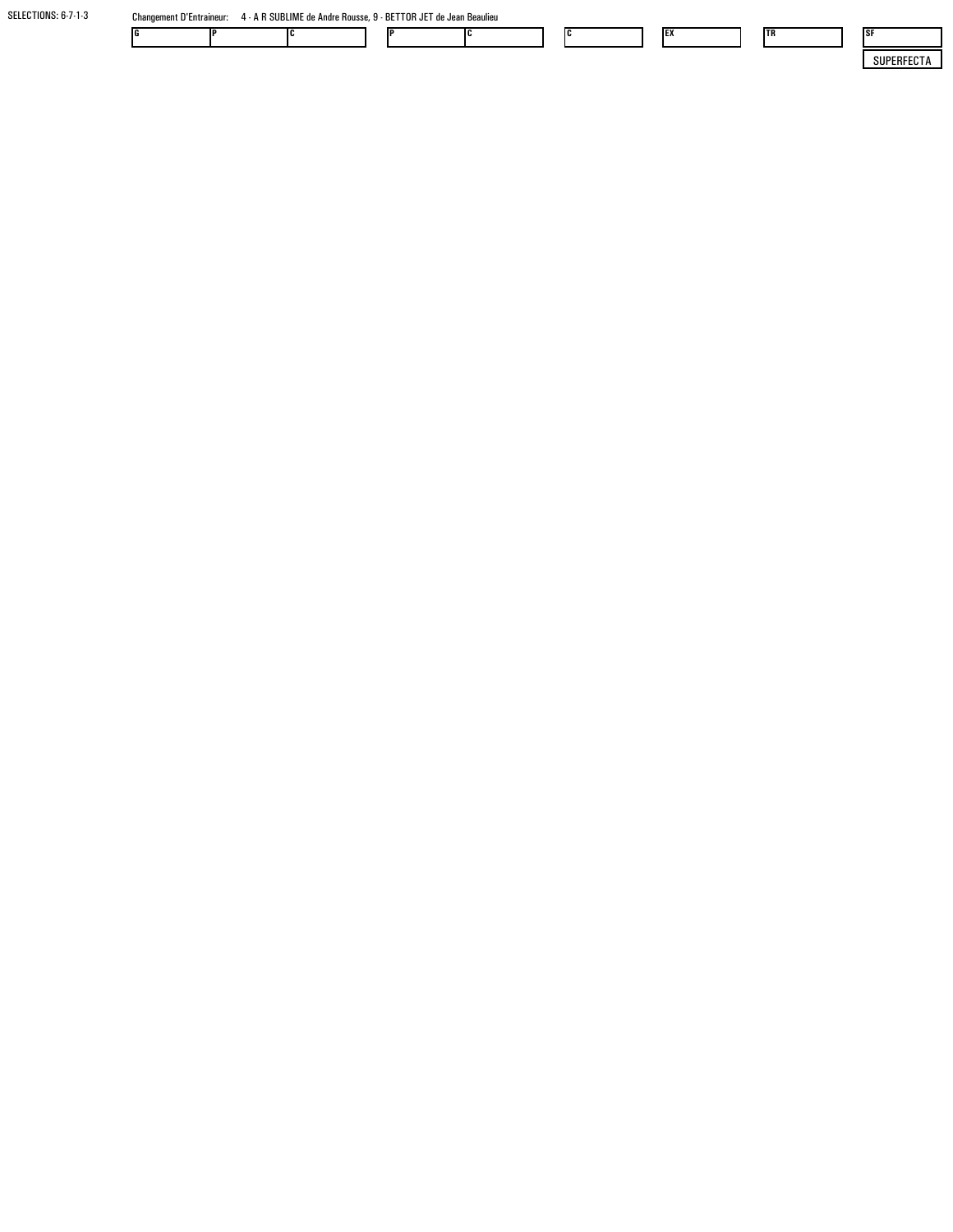### JUMENT PREFEREE 3 & 2 HANDICAP PREFERED MARE 3 & 2 HANDICAP

### TRIFECTA & EXACTASUPERFECTA

Gagnant, Place, Classe

**AMBLE** 1 MILLE **BOURSE: 4500 DIST. \$: 1 - 2,250; 2 - 1,125; 3 - 540; 4 - 360; 5 - 225**

|                    |                                                                                                                                                                                     |                                      |                                                       | <b>TRRVS COURSE 7 23-May-2021</b> |                                              |                           |                                                  |                                                                               |                   |                                                                              |                                                                                                                         |                                                    |                                             |                                                       |                                  |                                     |              |                                                                 |                                    |                                                                                             |                     |                     |                     |
|--------------------|-------------------------------------------------------------------------------------------------------------------------------------------------------------------------------------|--------------------------------------|-------------------------------------------------------|-----------------------------------|----------------------------------------------|---------------------------|--------------------------------------------------|-------------------------------------------------------------------------------|-------------------|------------------------------------------------------------------------------|-------------------------------------------------------------------------------------------------------------------------|----------------------------------------------------|---------------------------------------------|-------------------------------------------------------|----------------------------------|-------------------------------------|--------------|-----------------------------------------------------------------|------------------------------------|---------------------------------------------------------------------------------------------|---------------------|---------------------|---------------------|
|                    | Piste<br>Date                                                                                                                                                                       | Cd Var                               | Classe                                                | Bourse 1/4                        |                                              | 1/2                       | 3 4                                              | Finale Pd 1/4                                                                 |                   |                                                                              | 1/2                                                                                                                     | 3/4/Lg                                             | $D.D.$ $ Lg $                               | Fin/Lg                                                |                                  | D <sub>14</sub> Chrono              | Cote         | <b>Cond/Entrn</b>                                               |                                    | Premier<br>P                                                                                | Deuxieme            | Troisieme           | Temp.               |
| 5/1                | A vie: 3, 1:55 <sup>1</sup> (%) $-$ \$66,536 $-$ 13<br>Y C EASY                                                                                                                     |                                      |                                                       |                                   |                                              |                           |                                                  | Carl Duguay, Trois-Rivieres, QC                                               |                   |                                                                              | B m 6 by Sportswriter-Letmedowneasy-Camluck                                                                             |                                                    |                                             |                                                       |                                  |                                     |              | 5 Derniers Departs: \$610                                       |                                    | <b>Entraineur: Carl Duguay</b><br>2021                                                      | 3<br>0              | 0<br>0              | \$170               |
| ROUGE              |                                                                                                                                                                                     |                                      | LOUIS-PHILIPPE ROY 342-49-50-39-.262 Bleu-Jaune-Blanc |                                   |                                              |                           |                                                  |                                                                               |                   |                                                                              | <b>ELV: Elevage Baie Des Chaleurs, Port-Daniel, QC</b>                                                                  |                                                    |                                             |                                                       |                                  |                                     |              |                                                                 | $1:564$ Trrvs-ft                   | 2020                                                                                        | 31<br>4             | 2<br>4              | \$16,907            |
|                    | $5 - 14$<br>Trrvs <sub>7</sub><br>5.7<br>Trrvs 2                                                                                                                                    | Ft<br>Ft                             | F-Pref1&2-Hp<br>F-Nw530pscd                           | 5500<br>3400                      | $:28^{3}$<br>$:29^{4}$                       | :583<br>:59ª              | 1:27<br>1:29                                     | $1:57^{2}$<br>$1:58^{2}$                                                      | 6<br>8            | $78$ <sup>1</sup> / <sub>2</sub><br>8 <sup>9</sup>                           | $7^5\%$                                                                                                                 | $704\frac{3}{4}$                                   |                                             |                                                       | :30'<br>:29'                     | $1:58^{3}$<br>$1:59'$ 27.10         | 37.90        | DuguaC<br>DuguaC                                                | DugC<br>DugC                       | 8 JansLegacy TopsillBeach Arrhythmogenic<br>8 FancyGirl Bellafornow WarraweeSpeedy          |                     |                     | 22<br>13            |
|                    | $3 - 28$                                                                                                                                                                            | $RidC\%$ 7 Sn 3                      | RidC% 14 Gd-2 F-Nw200013cd                            | 6200                              | :28 <sup>3</sup>                             | :57 <sup>4</sup>          | $1:26^2$<br>$1:29^{3}$                           | $1:55^{2}$                                                                    | 5                 | $5^4\%$                                                                      | $5^{7}$ <sup>1</sup> / <sub>2</sub>                                                                                     | $5^{11}$                                           | $\frac{5^{3}1}{5^{21}}$                     | $5^{4}\frac{1}{2}$<br>$6^{25}\frac{1}{2}$             | :31 <sup>4</sup>                 | 2:00 <sup>2</sup> 37.75             |              | PouliS                                                          | DugC                               | 6 ReysNARocket SophiesCam ERRhonda                                                          |                     |                     |                     |
|                    | $2 - 16$<br>12 13 % RidC % 5 Ft                                                                                                                                                     |                                      | F-Nw1250I3cd<br>F-Nw1350I3cd                          | 5500<br>5500                      | $\frac{128}{274}$                            | 1:00<br>:58               | 1:27 <sup>4</sup>                                | $1:59^{2}$<br>1:57                                                            | 2                 | 5 <sup>6</sup>                                                               | Retrait Juges, meteo                                                                                                    | 5 <sup>3</sup>                                     |                                             | $6^{4}$ <sup>1</sup> / <sub>4</sub>                   | :292                             | 1:57 <sup>4</sup>                   | KF           | 9.80 PouliS                                                     | DugC<br>DugC                       | 6 ReysNARocket JansLegacy ERRhonda<br>9 ERRhonda JansLegacy Shemaksmefelunreal              |                     |                     |                     |
|                    | 12 - 6 ° RidC% 3 Ft<br>A vie: 4, 1:57 - \$25,442 - 11                                                                                                                               |                                      | F-0p10000clm                                          | 5500                              | :27 <sup>4</sup>                             | :58ª                      | $1:28^{2}$                                       | 1:58 <sup>1</sup>                                                             | [9                | $7^{8}$ <sup>1</sup> / <sub>2</sub>                                          | $7.6\%$<br>B m 5 by Westwardho Hanover-Sos Kendra-Pearl River Matt                                                      | $5 \cdot \frac{23}{4}$                             |                                             | $4^{4}$ <sup>1</sup> / <sub>4</sub>                   | :30                              | 1:59                                | 8.80         | PouliS<br>5 Derniers Departs: \$3,562                           | DugC                               | 9 Shemaksmefelunreal JansLegacy KahluaMorning<br><b>Entraineur: Dominique D Picard</b>      |                     |                     |                     |
| 7 2<br><b>BLEU</b> | <b>FANCY GIRL</b>                                                                                                                                                                   |                                      |                                                       |                                   |                                              |                           |                                                  | Dominique Picard, Warwick, QC                                                 |                   |                                                                              |                                                                                                                         |                                                    |                                             |                                                       |                                  |                                     |              |                                                                 | $1:582$ Trrvs-ft                   | 2021                                                                                        | 2<br>$\overline{1}$ | $\mathbf{1}$<br>0   | \$2,550             |
|                    |                                                                                                                                                                                     |                                      | FRANCIS PICARD 9-1-2-0-.234 Noir-Blanc                |                                   |                                              |                           |                                                  |                                                                               |                   | <b>ELV: Francis Picard, Warwick, QC</b><br>$1^2$ <sup>1</sup> / <sub>2</sub> |                                                                                                                         |                                                    |                                             |                                                       |                                  |                                     |              |                                                                 | 1:57 Trrvs-ft                      | 2020                                                                                        | 10<br>2             | 0<br>0              | \$5,424             |
| $\mathbf 2$        | $5 - 16$<br>Trrvs 3<br>Trrvs <sub>2</sub>                                                                                                                                           | Ft<br>Ft                             | F-Nw500pscd<br>F-Nw530pscd                            | 3400<br>3400                      | $:27^{3}$<br>$:29^{4}$<br>$:29^{4}$          | :581<br>:59ª              | 1:28 <sup>1</sup><br>1:29                        | 1:58 <sup>1</sup><br>1:58 <sup>2</sup>                                        | 3<br>5            | 21                                                                           | 2 <sup>1</sup>                                                                                                          |                                                    | $1^{11}/4$<br>$\frac{2i}{3}$                | 2hd<br>2p1nk                                          | :30<br>:29'                      | 1:58 <sup>1</sup><br>$1:58^{2}$     | 2.70         | *1.10 PicarF<br>PicarF                                          | PicD<br>PicD                       | 8 WarraweeSpeedy FancyGirl LotusSena<br>8 FancyGirl Bellafornow WarraweeSpeedy              |                     |                     | 20<br>13            |
|                    | Trrvs <sub>2</sub><br>5.<br>11-22<br>Trrvs 6                                                                                                                                        | Ft<br>Ft                             | QUA<br>F-Pref2&3-Hp                                   | 5625                              | $:27^{2}$                                    | :57 <sup>1</sup>          | 1:01 <sup>2</sup> 1:33<br>1:27                   | 2:03<br>1:57'                                                                 | 4<br>3            | $\frac{1}{2}$ <sup>1</sup> / <sub>4</sub><br>3 <sup>1</sup>                  | $1^{11}/2$<br>3 <sup>2</sup>                                                                                            | $12$ %<br>7.4                                      | $7^5$ <sup>1</sup> / <sub>2</sub>           | $\frac{16}{5^7}$                                      | :30<br>:31                       | 2:03<br>1:59'                       | NB<br>9.75   | PicarF<br>PicarF                                                | PicD<br>PicD                       | / FancyGirl Jodykins YouRockGirlKir<br>8 SophiesCam KissMeBad YCEasy                        |                     |                     |                     |
|                    | $11 - 15o$<br>Trrvs 8<br>Trrvs 3<br>$11 - 1$                                                                                                                                        | Ft<br>Ηt                             | F-Pref2&3-Hp<br>F-Pref2&3-Hp                          | 5625<br>5625                      | $:27^{3}$<br>$:27^{3}$                       | :573<br>:573              | 1:26 <sup>4</sup><br>1:26 <sup>4</sup>           | 1:57 <sup>4</sup><br>1:56 <sup>4</sup>                                        | 6<br>2            | $5^{5}_{4}$<br>2 <sup>1</sup>                                                | $3^{\circ}2\frac{1}{2}$                                                                                                 | 3 <sup>3</sup>                                     | 44½                                         | $\frac{5^4}{4^2}$                                     | :31'<br>$:30^1$                  | $1:58^{3}$<br>1:57 <sup>1</sup>     | 4.25         | 33.45 PicarF<br>PicarF                                          | PicD<br>PicD                       | 9 WildRiverSwan Shemaksmefelunreal<br>/ YCEasy SophiesCam WildRiverSwan                     |                     |                     |                     |
| 7/1                | À vie: 4, 1:55 <sup>3</sup> (%) - \$61,377 - 7                                                                                                                                      |                                      |                                                       |                                   |                                              |                           |                                                  |                                                                               |                   |                                                                              | Br m 5 by Mach Three-Bolero Ultima-Jate Lobell                                                                          |                                                    |                                             |                                                       |                                  |                                     |              | 5 Derniers Departs: \$1,302                                     |                                    | <b>Entraineur: Michel E Audet</b>                                                           |                     |                     |                     |
| <b>BLANC</b>       | <b>D GS FAIRYSTARS</b>                                                                                                                                                              |                                      | MICHEL E AUDET 2-0-0-0-.0 Vert-Jaune-Blanc            |                                   |                                              |                           |                                                  | Michel Audet, Berthierville, QC                                               |                   |                                                                              | ELV: Daniel Surprenant, Guylaine Fortin, Saint-Valentin, OC                                                             |                                                    |                                             |                                                       |                                  |                                     |              |                                                                 | $1:553$ RidC $%$ ft                | 2021<br>2020                                                                                | 5<br>0<br>4         | 0<br>4              | \$1,302             |
| 3                  | Trrvs 6                                                                                                                                                                             | Ft                                   | F-Pref1&2-Hp                                          | 5500                              |                                              | :57'                      | 1:27'                                            | $1:56^{3}$                                                                    | 6                 | $7^{12}$ %                                                                   | 7°9                                                                                                                     | $7^{\circ}3\frac{3}{4}$                            | $7^{3}_{2}$ %                               | 710                                                   |                                  |                                     |              | $1:58^3$ 30.10 AudetM                                           | AudM                               | 7 TopsillBeach BigDiamond Arrhythmogenic                                                    | 23                  | 5                   | \$25,696<br>13      |
|                    | 5.<br>Trrvs 8<br>$3 - 28$                                                                                                                                                           | Ft                                   | QUA<br>RidC% 14 Gd-2 F-Nw200013cd                     | 6200                              | $: 28$<br>$: 293$<br>$: 283$                 | $:57^4$                   | 1:01 <sup>4</sup> 1:33<br>$1:26^2$               | 2:02<br>$1:55^{2}$                                                            | 6<br>4            | $2 \circ \frac{3}{4}$<br>43                                                  | $2^1$<br>Δ6                                                                                                             | $3^{1}\frac{1}{4}$                                 | $\frac{1}{4}$ <sup>13</sup>                 | $2^1\%$<br>$4^{15}$ <sup>1</sup> / <sub>4</sub>       | :29<br>$:30^4$                   | 2:02 <sup>1</sup><br>$1:582$ 10.05  | NB           | AudetM<br>LachaJ                                                | AudM<br>AudM                       | 7 Arrhythmogenic DGsFairystars TopsillBeach<br>6 ReysNARocket SophiesCam ERRhonda           |                     |                     |                     |
|                    | 3-21<br>$3 - 14$                                                                                                                                                                    | RidC% 6 Ft<br>RidC% 14 Ft 1          | F-Nw2000I3s<br>F-Nw2000I3s                            | 6200<br>6200                      | $:27^{3}$<br>:28 <sup>4</sup>                | :56ª<br>:58ª              | 1:26 <sup>4</sup><br>1:29 <sup>1</sup>           | 1:56<br>1:59'                                                                 | $\mathbf{1}$<br>7 | $2^{1}$ %<br>$6^{6}$ <sup>1</sup> / <sub>2</sub>                             | $\frac{4^{3}\%}{7^{7}}$                                                                                                 | $8^{7}$ %                                          | $\frac{5^4}{8^6}$                           | 4 <sup>4</sup><br>$7^{5}_{4}$                         | .29 <sup>2</sup><br>:294         | 1:56 <sup>4</sup><br>$2:00^2$ 20.85 | 6.20         | LachaJ<br>LachaJ                                                | AudM<br>AudM                       | 9 ReysNARocket JansLegacy SophiesCam<br>9 ReysNARocket ERRhonda SophiesCam                  |                     |                     |                     |
|                    | $3 - 7$<br>RidC% 6 Ft                                                                                                                                                               |                                      | F-10000Clmcd                                          | 6200                              | $:28^2$                                      | :584                      | $1:27^{3}$                                       | 1:57 <sup>4</sup>                                                             | [9                | $5^4\%$                                                                      | 6 <sup>6</sup>                                                                                                          | 76                                                 | 6 <sup>6</sup>                              | $5^{43}$ /4                                           | :30                              |                                     |              | 1:58 <sup>4</sup> 38.70 LachaJ                                  |                                    | AudM 9 ERRhonda ReysNARocket LadyLakeshore                                                  |                     |                     |                     |
| 9/2<br><b>VERT</b> | A vie: 2, 1:53 <sup>3</sup> (%) - \$102,280 - 13<br>JESSICAS LEGACY                                                                                                                 |                                      |                                                       |                                   |                                              |                           |                                                  |                                                                               |                   | Groupe Jessicas Legacy, Portneuf, QC                                         | B m 5 by Bettors Delight-Ideal Legacy-Western Ideal                                                                     |                                                    |                                             |                                                       |                                  |                                     |              | 5 Derniers Departs: \$7,835                                     | 1:55 <sup>2</sup> Wbsb $%$ -ft     | <b>Entraineur: Isabelle Binet</b><br>2021                                                   | 5<br>2              | 0                   | \$7,835             |
|                    |                                                                                                                                                                                     |                                      | PASCAL BERUBE 90-13-10-18-.272 Bleu-Blanc-Noir        |                                   |                                              |                           |                                                  |                                                                               |                   | <b>ELV: Robert L Hamather, Exeter, ON</b>                                    |                                                                                                                         |                                                    |                                             |                                                       |                                  |                                     |              |                                                                 | $1.561$ Sar <sup>5</sup> %-ft      | 2020                                                                                        | 28<br>6             | 3<br>3              | \$24,027            |
| 4                  | $5 - 14$<br>Trrvs <sub>7</sub><br>5.<br>Trrvs 6                                                                                                                                     | Ft<br>Ft                             | F-Pref1&2-Hp<br>F-Pref1&2-Hp                          | 5500<br>5500                      | $:28^{3}$<br>:28                             | :583<br>:57 $1$           | 1:27<br>$1:27$ <sup>1</sup>                      | $1:57^{2}$<br>$1:56^{3}$                                                      | 5<br>3            | $1 \circ \frac{1}{2}$<br>5 <sup>9</sup>                                      | $3^{1}\frac{1}{2}$<br>5.8                                                                                               | $4^4\%$<br>$60^{3}/2$                              | $\frac{5^3}{6^3}$                           | 5 <sup>4</sup><br>$6^{7}$ <sup>%</sup>                | :304<br>:30'                     | 1:58                                | 6.25         | $1:581$ 16.00 BerubP<br>BerubP                                  | Binl<br>Binl                       | 8 JansLegacy TopsillBeach Arrhythmogenic<br>7 TopsillBeach BigDiamond Arrhythmogenic        |                     |                     | 22<br>13            |
|                    | 5.<br>Trrvs 8<br>$3 - 1$<br>Lon <sub>2</sub>                                                                                                                                        | Ft<br>Gd-1                           | QUA<br>F&m-7000Clm                                    | 4700                              | :293<br>$:29^{4}$                            |                           | 1:01 <sup>4</sup> 1:33<br>1:01 <sup>1</sup> 1:31 | 2:02<br>2:01 <sup>4</sup>                                                     | 5                 | $30^{13}$                                                                    | $3^2\frac{1}{2}$<br>Retrait veterinaire, maladie                                                                        | 1ه ?                                               | $3^2$ <sup>1</sup> / <sub>2</sub>           | 43                                                    | :292                             | 2:02 <sup>3</sup>                   | NB           | BerubP                                                          | Binl<br>CurJ                       | 7 Arrhythmogenic DGsFairystars TopsillBeach<br>5 WhiteDancer RustysFlying ShadowDreamer     |                     |                     | 8                   |
|                    | $2 - 26$<br>$2 - 22$<br>5<br>Lon                                                                                                                                                    | Wbsb% 1 Ft<br>Ft                     | F-8000Clmhp<br>$F$ -Cond $\diamond$                   | 9000<br>5200                      | :27<br>:28 <sup>2</sup>                      | :563<br>:57 <sup>4</sup>  | $1:26^{1}$<br>1:29'                              | $1:55^{2}$<br>2:05 <sup>4</sup>                                               | 4<br>[8           | $4^4\frac{1}{2}$<br>4 <sup>4</sup>                                           | $4^4$ <sup>1</sup> / <sub>2</sub><br>$403\frac{1}{4}$                                                                   | $40^{13}$<br>$3 \cdot \frac{1}{2}$                 | $3\frac{3}{4}$<br>16                        | $1\frac{3}{4}$<br>1 <sup>12</sup>                     | :284<br>$:36^3$                  | $1:55^{2}$                          |              | 4.80 MacdoJ<br>$2:05^4$ *1.60 StLouM                            | CurJ<br>CurJ                       | 8 JessicasLegacy FernHillBella Behavenmyself<br>8 JessicasLegacy ShadowDreamer              |                     |                     |                     |
| 3/1                | À vie: 4, 1:57 (%) - \$38,106 - 12                                                                                                                                                  |                                      |                                                       |                                   |                                              |                           |                                                  |                                                                               |                   |                                                                              | B m 4 by Sunshine Beach-Dreamfair Orchid-No Pan Intended                                                                |                                                    |                                             |                                                       |                                  |                                     |              | 5 Derniers Departs: \$5,125                                     |                                    | <b>Entraineur: Michel Allard</b>                                                            |                     |                     |                     |
| NOIR               | SHEMAKSMEFELUNREAL                                                                                                                                                                  |                                      | MARIE CLAUDE AUGER 69-8-9-8-.227 Rouge-Noir-Blanc     |                                   |                                              |                           |                                                  | Michel Allard, Saint-Esprit, QC                                               |                   |                                                                              | ELV: Gerald W Belore, Mount Elgin, Jesse Belore, Princeton, ON                                                          |                                                    |                                             |                                                       |                                  |                                     |              |                                                                 | 1:57 RidC%-ft<br>1:58 $RidC\%$ -ft | 2021                                                                                        | 6<br>-1             |                     | \$6,700             |
| 5                  | $5 - 14$<br>Trrvs <sub>7</sub>                                                                                                                                                      | Ft                                   | F-Pref1&2-Hp                                          | 5500                              | $:28^{3}$                                    | :583                      | 1:27                                             | 1:57 <sup>2</sup>                                                             |                   | $2\frac{1}{2}$                                                               | 2hd                                                                                                                     |                                                    | $\frac{2^{1}1}{5^{2}}$                      | $4^{1}\frac{1}{2}$                                    | :30                              | 1:57 <sup>3</sup>                   | 5.80         | SimarR                                                          | AIIM                               | 2020<br>8 JansLegacy TopsillBeach Arrhythmogenic                                            | 29<br>5             | 7<br>2              | \$22,001<br>22      |
|                    | Trrvs 6<br>$3 - 28$<br>RidC% 1                                                                                                                                                      | Ft<br>Gd-2                           | F-Pref1&2-Hp<br>Nw20000Icd                            | 5500<br>6300                      | $:28$<br>:28                                 | :57'<br>:58ª              | 1:27'<br>1:27 <sup>3</sup>                       | $1:56^3$<br>1:56 <sup>4</sup>                                                 | $\frac{2}{9}$     | 35<br>$3^{3}$ <sup>1</sup> / <sub>2</sub>                                    | ვა<br>$\frac{3^{3}\frac{1}{2}}{3^{2}}$                                                                                  | $3^2$<br>43                                        | $3^4\frac{1}{2}$                            | $\frac{5^{6}\%}{3^{6}}$                               | :30'<br>:29ª                     | 1:57 <sup>4</sup><br>1:58           | 5.60<br>7.00 | SimarR<br>BerubP                                                | aiim<br>aiim                       | 7 TopsillBeach BigDiamond Arrhythmogenic<br>9 WindsongQuincy Baywatching Shemaksmefelunreal |                     |                     | 13                  |
|                    | RidC% 3<br>$3 - 21$<br>RidC% 1<br>$3-14$                                                                                                                                            | Ft<br>Ft-1                           | <b>Nw20000Icd</b><br>Nw20000I                         | 6300<br>6300                      | :27 <sup>4</sup>                             | :58 <sup>1</sup><br>:59ª  | $1:26^{3}$<br>1:30 <sup>1</sup>                  | 1:57<br>2:00 <sup>1</sup>                                                     | [9                | $6^8$<br>$504\frac{1}{2}$                                                    | $4 \cdot 3\frac{1}{2}$                                                                                                  | l∘nk<br>$3^{\circ2}$                               | $\frac{2ns}{4^3}$<br>$2^4$                  |                                                       | :30 <sup>2</sup><br>:30'         | 1:57<br>2:00 <sup>4</sup>           | 4.05<br>4.80 | SimarR<br>Fillis                                                | AIIM<br>AIIM                       | 8 Shemaksmefelunreal WildRiverCoyotee<br>8 WildRiverCoyotee StarDog TaskBarHanover          |                     |                     | -6                  |
|                    | 3.7                                                                                                                                                                                 | RidC% 4 Ft                           | <b>Nw20000Icd</b>                                     | 6300                              | $\frac{128}{274}$                            | :58                       | 1:26 <sup>1</sup>                                | 1:54 <sup>4</sup>                                                             | 2                 | $2^2\frac{1}{2}$                                                             | $2^2$                                                                                                                   | 23                                                 |                                             | $4^{23/4}$<br>$2^{33/4}$                              | :284                             | $1:553$ 27.40 FilliS                |              |                                                                 | aiim                               | 9 DylansBank Shemaksmefelunreal Journalistic                                                |                     |                     |                     |
| 6/1<br>JAUNE       | Å vie: 4, 1:56 <sup>3</sup> - \$95,459 - 19<br>WARRAWEE SPEEDY                                                                                                                      |                                      |                                                       |                                   |                                              |                           |                                                  |                                                                               |                   | Sabrina Lord Bedard, Trois-Rivieres, QC                                      | B m 7 by Warrawee Needy-Warrawee Jangle-Dragon Again                                                                    |                                                    |                                             |                                                       |                                  |                                     |              | 5 Derniers Departs: \$2,108                                     | $1:581$ Trrvs-ft                   | Entraineur: Jean Lord<br>2021                                                               | 2<br>$\overline{1}$ | 0<br>-1             | \$2,108             |
|                    |                                                                                                                                                                                     |                                      | GUY GAGNON 81-27-15-17-.506 Bleu-Blanc-Gris           |                                   |                                              |                           |                                                  |                                                                               |                   | ELV: Warrawee Farm, Rockwood, ON                                             |                                                                                                                         |                                                    |                                             |                                                       |                                  |                                     |              |                                                                 | $1:584$ FlmD $\cdot$ ft            | 2020                                                                                        | 19                  | $2 \quad 4$<br>-1   | \$9,560             |
| 6                  | $5 - 16$<br>Trrvs 3<br>Irrvs <sub>2</sub>                                                                                                                                           | Ft<br>۲t                             | F-Nw500pscd<br>F-Nw530pscd                            | 3400<br>3400                      | $:27^{3}$<br>$:29^{4}$                       | :58'<br>:59ª              | $1:28$ <sup>1</sup><br>1:29                      | 1:58 <sup>1</sup><br>$1:58^{2}$                                               | 2<br>4            | $2^2$ <sup>1</sup> / <sub>2</sub><br>44                                      | 30 <sup>2</sup>                                                                                                         | $3\circ 1\frac{1}{2}$                              | $\frac{2^{1} \%}{3^{2} \%}$<br>$7^{2} \%$   | 1hd<br>$3^{2}\frac{1}{2}$<br>6 <sup>3</sup> %         | :293                             | 1:58'<br>1:58 <sup>4</sup>          | 7.75<br>8.25 | GaanoG<br>GagnoG                                                | LorJ<br>LorJ                       | 8 WarraweeSpeedy FancyGirl LotusSena<br>8 FancyGirl Bellafornow WarraweeSpeedy              |                     |                     | 20<br>13            |
|                    | 5.<br>Trrvs 9<br>11 - 24<br>FimD <sub>4</sub>                                                                                                                                       | Ft<br>Gd-1                           | QUA<br>F&m-7000Clm                                    | 4700                              | $:30^4$                                      | 1:02 <sup>1</sup><br>:594 | 1:34'<br>$1:28^{3}$                              | 2:05<br>1:59                                                                  | 7                 | 7 <sup>6</sup>                                                               | 7 <sup>5</sup><br>Retrait veterinaire, maladie                                                                          | $50^{2}$ %                                         |                                             |                                                       | :31'                             | 2:05 <sup>4</sup>                   | NB           | BerubP                                                          | LorJ<br>WinM                       | 7 Curious Khaleesi Tobins Terror SouffleDeVie<br>9 SoLongSugar AzaleaSeelster Taydertotzz   |                     |                     |                     |
|                    | FlmD 8<br>$11 - 17$<br>$11 \cdot 3^{\circ}$ FlmD $8$                                                                                                                                | Ft<br>Ft                             | F-7000Clmcd<br>F-7000Clmcd                            | 4700<br>4700                      | $:281274}$<br>: 28 <sup>3</sup>              | :581<br>:58 <sup>1</sup>  | 1:28 <sup>4</sup><br>1:28 <sup>1</sup>           | 2:00 <sup>2</sup><br>1:59                                                     | 8<br>3            | $8^{13}$ <sup>1</sup> / <sub>2</sub><br>7,                                   | $8^{93}/4$<br>$7^{73}/4$                                                                                                | $8^{9}$ <sup>1</sup> / <sub>2</sub><br>$8^{5}_{4}$ | $7^{7}\frac{1}{2}$                          | $6^{7}$ <sup>1</sup> / <sub>4</sub><br>6 <sup>3</sup> | :31<br>:30 <sup>1</sup>          |                                     |              | 2:01 <sup>4</sup> 62.55 ThiesD<br>1:59 $3$ 11.45 ThiesD         | WinM                               | 9 SoLongSugar MaRebelle ThatsMiaBad<br>WinM 9 HypnoticKey LdlGem Rosella                    |                     |                     | $\cdot$ 1           |
| 4/1                | A vie: 3, 1:52 <sup>1</sup> (%) - \$67,483 - 10                                                                                                                                     |                                      |                                                       |                                   |                                              |                           |                                                  |                                                                               |                   | Blk m 5 by Big Jim-Intense-Shanghai Phil                                     |                                                                                                                         |                                                    |                                             |                                                       |                                  |                                     |              | 5 Derniers Departs: \$4,200                                     |                                    | Entraineur: Cassandra Lecourt                                                               |                     |                     |                     |
| ROSE               | Esprit Dequipe                                                                                                                                                                      |                                      | TYLER S JONES 39-0-4-2-.74 Vert-Blanc-Noir            |                                   |                                              |                           |                                                  | Cassandra Lecourt, Mirabel, QC                                                |                   |                                                                              |                                                                                                                         |                                                    |                                             |                                                       |                                  |                                     |              |                                                                 |                                    | 2021                                                                                        | 0<br>0              | 0<br>0              | \$0                 |
|                    | $\frac{5.15}{2}$ Trrvs 7                                                                                                                                                            | Ft                                   | QUA                                                   |                                   | :30'                                         |                           |                                                  | ELV: Guy Corbeil, Mirabel, QC<br>$1:02^3$ 1:32 <sup>3</sup> 2:03 <sup>4</sup> |                   | 6 $2^{1}\frac{1}{2}$                                                         | $3^{1}/2$                                                                                                               | $60^{2}/2$                                         | $5^{1}$ <sup>1</sup> / <sub>4</sub>         | $2\frac{1}{2}$                                        | :30ª                             | 2:03 <sup>4</sup>                   |              | NB JonesT                                                       | 1:53 RidC%-gd<br>LecC              | 2020<br>7 LadyLakeshore EspritDequipe UnoCincuenta                                          | 9<br>$\overline{1}$ | 3<br>$\overline{1}$ | \$10,103<br>- 16    |
|                    |                                                                                                                                                                                     |                                      |                                                       | 14000<br>14000                    |                                              | :56 $^{2}$<br>$:56^3$     | $1:24^3$                                         | 1:53                                                                          |                   |                                                                              | Retrait veterinaire, boiterie                                                                                           |                                                    |                                             |                                                       |                                  |                                     |              |                                                                 | LecC<br>LecC                       | 9 LadyRocknrollaA BetchaBaby JustMyShadow 12<br>9 BetterBeDonnaN LyonsHedgeabet             |                     |                     | 17                  |
|                    | 11 - 6 0 Wbsb 76<br>10 - 23 0 Wbsb 76 6d - 1 F. Rws00015cd<br>10 - 9 0 Wbsb 76 4 Ft F. Rws00015cd<br>10 - 3 0 Wbsb 76 6d - 1 F. Rws00015cd<br>10 - 3 0 Wbsb 76 6d - 1 F. Rws00015cd |                                      |                                                       | 16000<br>16000                    | $: 26^4$<br>$: 27$<br>$: 26^1$<br>$: 27^1$   | $:54^{3}$<br>:57 $^1$     | $1:25$<br>$1:224$<br>$1:25^{4}$                  | $1:534$<br>$1:521$<br>1:53 <sup>1</sup>                                       |                   |                                                                              | Retrait veterinaire, maladie<br>3 $1^2\frac{1}{2}$ $1\frac{1}{2}$ 1nk<br>[10 6] $6^7$ $6^7\frac{3}{4}$ $7^6\frac{3}{4}$ |                                                    | 6 <sup>5</sup><br>$8^8$                     | $9^{18}$<br>6 <sup>7</sup>                            | $:32^{4}$<br>$:27^{2}$           |                                     |              | 1:55 <sup>3</sup> 8.25 ZeronR<br>1:54 <sup>3</sup> 11.60 McCluB | LecC<br>LecC                       | 9 ThisDragonRocks Furiosa BettorTrixN<br>9 DontStopBelievin AmericanTourN                   |                     |                     | 15<br>8             |
|                    | $9\cdot25$ $Wbsb\%$                                                                                                                                                                 | Ft                                   | F-Nw3r62500I                                          | 20000                             | :27                                          | :56                       | $1:24^2$                                         | $1:51^{3}$                                                                    | 6                 | $6^8\frac{1}{2}$                                                             | $6^{6}\%$                                                                                                               | $5^{\circ}$ <sup>3</sup>                           | $4^{4}$ <sup>1</sup> / <sub>2</sub>         | $3^{3}$ <sup><math>\frac{1}{4}</math></sup>           | :27 $^1$                         |                                     |              | $1:52^1$ 28.50 ZeronR                                           | LecC                               | 8 TuapekaJessieN MaryKat EspritDequipe                                                      |                     |                     | 17                  |
| 5/2                | A vie: 3, 1:56 (%) - \$43,793 - 5<br><b>BIG DIAMOND</b>                                                                                                                             |                                      |                                                       |                                   |                                              |                           |                                                  |                                                                               |                   | Isabelle Darveau, Flamborough, ON                                            | B m 4 by Big Jim-Sheezadiamondealer-Cams Card Shark                                                                     |                                                    |                                             |                                                       |                                  |                                     |              | 5 Derniers Departs: \$4,150                                     |                                    | Entraineur: Isabelle D Darveau<br>2021                                                      | 7<br>0              | 3<br>$\overline{1}$ |                     |
| GRIS               |                                                                                                                                                                                     |                                      | STEPHANE GENDRON 14-2-2-3-.293 Vert-Blanc-Noir        |                                   |                                              |                           |                                                  |                                                                               |                   |                                                                              | ELV: Glenn E Bechtel, ON - Ross G Bonafield, NY - Jeffery E Ruch, ON                                                    |                                                    |                                             |                                                       |                                  |                                     |              |                                                                 | 1:56 Wbsb $%$ -gd                  |                                                                                             | 2020 26<br>5        | 5<br>3              | \$6,125<br>\$33,918 |
| 8                  | 5-14, Trrvs 7<br>$5 - 7$<br>Trrvs 6                                                                                                                                                 | Ft<br>Ft                             | F-Pref1&2-Hp<br>F-Pref1&2-Hp                          | 5500<br>5500                      | $: 28^3$<br>$: 28$<br>$: 27^2$               | $:58^3$<br>:57!           | 1:27<br>1:27                                     | $1:57^{2}$<br>$1:56^{3}$                                                      | 7                 | $7x$ 8.                                                                      | $7 \cdot \frac{51}{2}$<br>1ḥd                                                                                           | $8^{12}$                                           | $8^{12}$<br>1hd                             | $8^{21}$ %<br>23                                      | $:32^2$<br>$:30$                 | 2:01 <sup>4</sup><br>1:57           | 8.80         | 4.65 GendrS<br>GendrS                                           | Darl<br>Darl                       | 8 JansLegacy TopsillBeach Arrhythmogenic<br>7 TopsillBeach BigDiamond Arrhythmogenic        |                     |                     | 22<br>13            |
|                    | $4 - 2$<br>$3 - 27$ , FimD 5                                                                                                                                                        | Whsh $\frac{1}{2}$ 4 Ft<br><b>Ft</b> | F-15000Clmcd<br>F-15000Clmcd                          | 11000<br>7500                     |                                              | $:55^{4}$<br>$:58^2$      | $1:24^{4}$<br>$1:27^{3}$                         | 1:54<br>$1:56^{2}$                                                            | -1<br>6           | $2^{\circ}$ nk<br>2 <sup>2</sup><br>$3^{3}$ <sup>1</sup> / <sub>2</sub>      | $2^{1}\frac{1}{2}$<br>$3^{3}\%$                                                                                         | $2^{1}\frac{1}{2}$<br>$2 \circ \frac{1}{4}$        | $3^{5}$ <sup>%</sup>                        | $6^{11}$ %<br>$2^{11/2}$                              | :31 <sup>1</sup><br>:29          | $1:56^{1}$<br>$1.56^{3}$            |              | 13.85 ShephR<br>6.50 HaughA                                     | Darl<br>Darl                       | 9 RedDirtStar Hallsglensmavis MachingBeauty<br>6 Bellafornow BigDiamond In The News         |                     |                     |                     |
|                    | $3-20$ ; FlmD 5<br>$3-13$ FlmD $8$                                                                                                                                                  | Ft                                   | F-15000Clmcd                                          | 7500                              | $\frac{128}{28^{3}}$<br>$\frac{128}{28^{3}}$ | :58 <sup>4</sup><br>.57   | $1:27^{3}$<br>$1:25^2$                           | 1:56<br>1:56 <sup>4</sup>                                                     | 7<br>2            | $4^{4}$ <sup>3</sup> / <sub>4</sub><br>$3^{3}$ <sup>/</sup> / <sub>4</sub>   | $5^{4}_{4}$<br>$3^{5}$ <sup>%</sup>                                                                                     | $4 \circ 4\frac{1}{4}$<br>3 <sup>7</sup>           | $^{2\frac{1}{2}}_{4^4}$<br>3 <sup>6</sup> % | $3^{5}_{4}$<br>5 <sup>10</sup> <sup>/2</sup>          | $\frac{1}{32}$<br>$\frac{1}{32}$ | $1.58^{4}$                          |              | 1:57 <sup>1</sup> 22.80 HaughA<br>1:58 <sup>4</sup> 2.60 KellyC | Darl<br>Darl                       | 7 NoWhereToHide SaulsbrookRaven                                                             |                     |                     |                     |
|                    | <b>SELECTIONS: 8-5-2-7</b>                                                                                                                                                          | Ηt                                   | F-15000Clmcd                                          | 7500                              |                                              |                           |                                                  |                                                                               |                   |                                                                              |                                                                                                                         |                                                    |                                             |                                                       |                                  |                                     |              |                                                                 |                                    | <b>b</b> Savemedasportspage In The News                                                     |                     |                     |                     |
|                    |                                                                                                                                                                                     | G                                    |                                                       |                                   |                                              |                           |                                                  |                                                                               |                   |                                                                              |                                                                                                                         |                                                    |                                             |                                                       |                                  |                                     | EX           |                                                                 |                                    | <b>TR</b>                                                                                   |                     | SF                  |                     |
|                    |                                                                                                                                                                                     |                                      |                                                       |                                   |                                              |                           |                                                  |                                                                               |                   |                                                                              |                                                                                                                         |                                                    |                                             |                                                       |                                  |                                     |              |                                                                 |                                    |                                                                                             |                     |                     |                     |

SUPERFECTA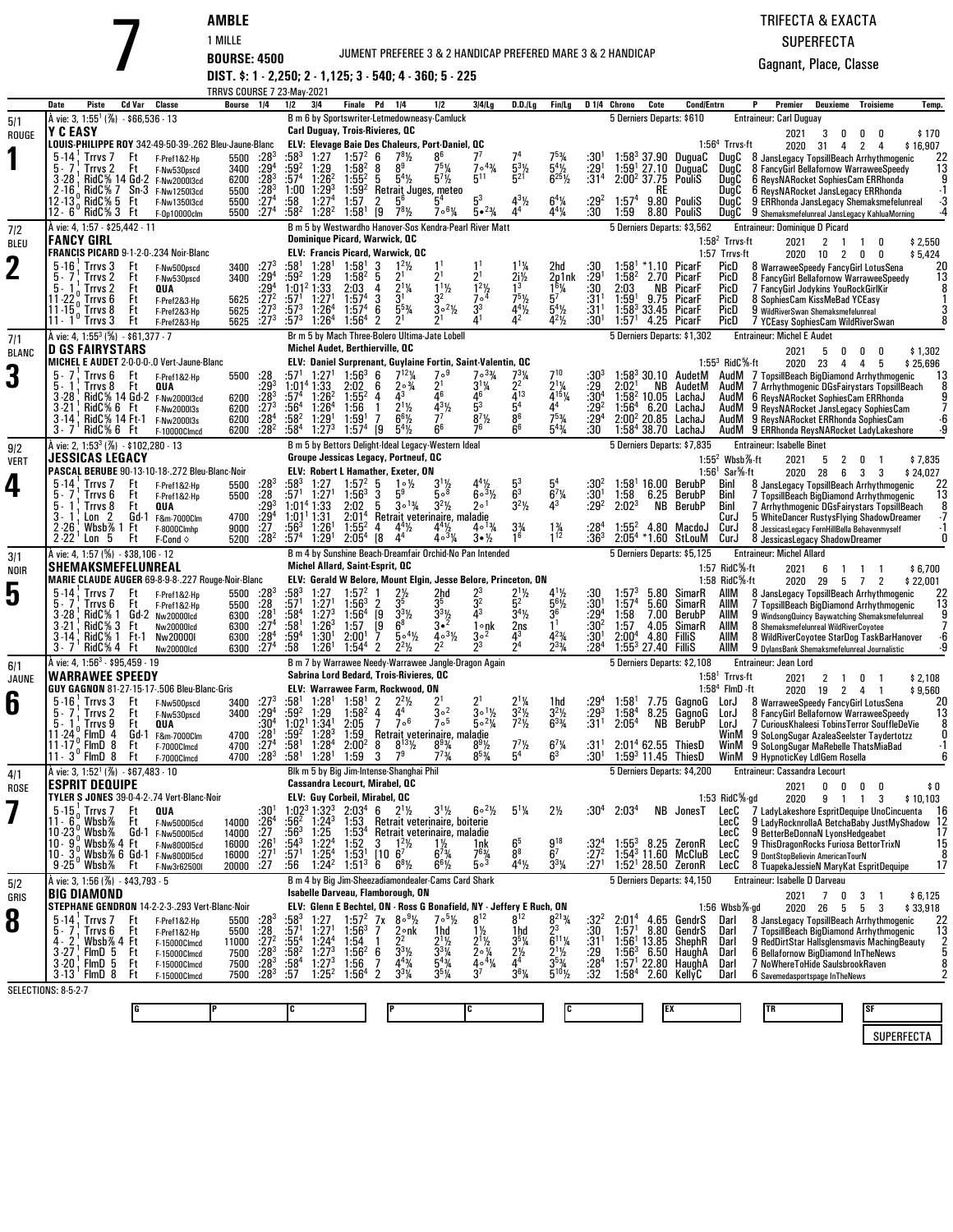|                    |                                                                                           | TROT                                                                                     |                                                              |                                                                                                                             |                                                                                   |                                                       |                                                                         |                                            |                                                   |                             | TRIFECTA & EXACTA                                                                                                                         |
|--------------------|-------------------------------------------------------------------------------------------|------------------------------------------------------------------------------------------|--------------------------------------------------------------|-----------------------------------------------------------------------------------------------------------------------------|-----------------------------------------------------------------------------------|-------------------------------------------------------|-------------------------------------------------------------------------|--------------------------------------------|---------------------------------------------------|-----------------------------|-------------------------------------------------------------------------------------------------------------------------------------------|
|                    |                                                                                           | 1 MILLE                                                                                  |                                                              |                                                                                                                             |                                                                                   |                                                       |                                                                         |                                            |                                                   |                             | <b>SUPERFECTA</b>                                                                                                                         |
|                    |                                                                                           | <b>BOURSE: 6000</b>                                                                      |                                                              | PREFERE 1                                                                                                                   |                                                                                   |                                                       |                                                                         |                                            |                                                   |                             | Gagnant, Place, Classe                                                                                                                    |
|                    |                                                                                           |                                                                                          |                                                              | DIST. \$: 1 - 3,000; 2 - 1,500; 3 - 720; 4 - 480; 5 - 300                                                                   |                                                                                   |                                                       |                                                                         |                                            |                                                   |                             |                                                                                                                                           |
|                    | Piste<br>Cd Var<br>Classe<br>Date                                                         | <b>TRRVS COURSE 8 23-May-2021</b><br>Bourse 1/4                                          | 1/2<br>3 4                                                   | <b>Finale</b> Pd<br>1/4                                                                                                     | 1/2<br>$3 4 $ Lg                                                                  | D.D.ILg                                               | Fin/Lg                                                                  |                                            | D <sub>14</sub> Chrono<br>Cote                    | <b>Cond/Entrn</b>           | P<br>Premier<br>Deuxieme<br>Troisieme<br>Temp.                                                                                            |
| 5/1                | À vie: 4, 1:54 (%) - \$161,867 - 10                                                       |                                                                                          |                                                              | B g 5 by Conway Hall-Salt Hill Brigid-Equinox Bi                                                                            |                                                                                   |                                                       |                                                                         |                                            | 5 Derniers Departs: \$4,375                       |                             | <b>Entraineur: Michel Lagace</b>                                                                                                          |
| ROUGE              | <b>CAPTAIN KRUPNIK</b><br>JIMMY GAGNON 4-1-0-0-.250 Noir-Bourgogne-Blanc                  |                                                                                          |                                                              | Michel Lagace, Terrebonne, QC<br>ELV: Salt Hill Farm Ltd, Pine Bush, NY                                                     |                                                                                   |                                                       |                                                                         |                                            |                                                   |                             | 1:56 <sup>2</sup> PPk $%$ -ft<br>2021<br>12<br>\$11,825<br>3<br>-1<br>1:54 Mea%-ft<br>2020 21<br>5<br>\$39,416<br>3<br>3                  |
|                    | $5-16$ . Trrvs $6$<br>Ft<br>5.7<br>Ft<br>Trrvs 5                                          | $\cdot 28^4$<br>4000<br>Preferred-3<br>$\frac{1}{28}$ <sup>1</sup>                       | :594<br>$1:29^{3}$<br>:59<br>1:29                            | 2:00<br>2<br>$1^2$<br>$1:59^{3}$<br>3<br>$56$ %                                                                             | 1 <sup>2</sup><br>$1\frac{1}{2}$<br>$5^{\circ 4}$ /2<br>50 <sup>3</sup>           | $1\frac{1}{2}$<br>$6^{2}$ <sup>1</sup> / <sub>4</sub> | $1^{11}/2$<br>$6^{3}$ <sup>1</sup> / <sub>2</sub>                       | :30ª<br>$:30^{3}$                          | 2:00<br>2:00 <sup>1</sup>                         | *0.60 GagnoJ<br>3.45 GagnoJ | LagM<br>8 CaptainKrupnik EauNaturelle FierceMagic<br>20<br>$\overline{13}$                                                                |
|                    | 4.28<br>Ft<br>Trrvs 5<br>QUA                                                              | 5500<br>Pref-1&2-Hcp<br>$:29^{3}$                                                        | $1:30^{2}$<br>1:28 <sup>1</sup><br>$:59^4$                   | $2:01^3$<br>6<br>$1^{3}$ <sup>1</sup> / <sub>2</sub>                                                                        | $1^2$ <sup>1</sup> / <sub>2</sub><br>$1^{11}/2$<br>1 <sup>3</sup><br>16           | $\frac{1}{2}$                                         | $2\frac{3}{4}$<br>$1\frac{3}{4}$                                        | :31 <sup>2</sup>                           | 2:01 <sup>4</sup><br>NB                           | GagnoJ                      | LagM<br>8 Severus Hanover Wildwild Men Keepall<br>15<br>6 FridoPv CaptainKrupnik OrlysDream<br>LagM                                       |
|                    | PPk% 7<br>Ft<br>3-11<br>PPk% 7<br>3.7<br>Ft                                               | : 28 <sup>3</sup><br>4000<br>Nw 2001 L5<br>:28 <sup>1</sup><br>6500<br>Nw 3600 L5        | $:58^2$<br>:57 <sup>2</sup><br>$1:25^{4}$                    | $1^2$ <sup>1</sup> / <sub>2</sub><br>1:58 <sup>1</sup><br>$7^{7}$ <sup>%</sup><br>1:55 <sup>4</sup><br>-7                   | $6 \circ 4\frac{1}{2}$<br>$5\circ ^6$                                             | $5^{7}$ <sup>3</sup> / <sub>4</sub>                   | $6^{11}$ %                                                              | :30<br>:31                                 | 1:58 <sup>1</sup><br>1:58 60.00 IngraD            | 1.10 IngraD                 | SauF<br>7 CaptainKrupnik TymalTullo lamWhatIAm<br>SauF<br>8 Flagman OvernightShipper ArclightHanover                                      |
|                    | PPk% 7<br>$2 - 28'$<br>Ft<br>À vie: 3, 1:56 <sup>2</sup> (%) - \$84,075 - 10              | :28<br>7500<br>Nw 4500 L4                                                                | :563<br>$1.25^{4}$                                           | $6^{6}_{4}$<br>1:56<br>Ch m 4 by Royalty For Life-Majestic Joy-Majestic Son                                                 | $604\%$<br>$6^{6}$ <sup>1</sup> / <sub>4</sub>                                    | $4^{4}$ <sup>1</sup> / <sub>4</sub>                   | $5^{5}$ <sup>%</sup>                                                    | :30 <sup>2</sup>                           | 1:57<br>5 Derniers Departs: \$15,597              | 15.30 IngraD                | SauF<br>8 Everyones Talkin Try Try Again Muscle High<br>Entraineur: Denitza Petrova                                                       |
| 7/2<br><b>BLEU</b> | <b>KINNDER HIGH CLASS =</b>                                                               |                                                                                          |                                                              | Denitza Petrova, Melbourne, QC                                                                                              |                                                                                   |                                                       |                                                                         |                                            |                                                   |                             | 2021<br>2<br>\$660<br>0<br>0                                                                                                              |
| $\bf{2}$           | SAMUEL FILLION 61-5-14-5-.236 Bleu-Noir-Blanc<br>5.14<br>Trrvs 9<br>$Ft =$                | $:28^{4}$<br>Pref-1&2-Hcp<br>5500                                                        | :59ª<br>1:29 <sup>1</sup>                                    | ELV: Denitza Petrova, Melbourne, QC<br>$4^{4}$ <sup>1</sup> / <sub>2</sub><br>1:59                                          | $4\circ$ <sup>3</sup><br>2∘½                                                      | 1hd                                                   | $3\frac{3}{4}$                                                          | :30                                        | $1:591 * 1.35$ FilliS                             |                             | $1:562$ Wbsb $%$ -ft<br>2020<br>13 10<br>\$67,870<br>$\overline{1}$<br>PetD<br>8 SeverusHanover SeeyouMen<br>22                           |
|                    | Trrvs 5<br>5.<br>$Ft =$                                                                   | .28 <sup>1</sup><br>5500<br>Pref-1&2-Hcp                                                 | $:59$ 1:29<br>1:00 <sup>3</sup> 1:32 <sup>3</sup>            | $7^9\%$<br>$1:59^{3}$<br>6<br>$5^{7}$ <sup>3</sup> / <sub>4</sub>                                                           | $705\%$<br>7ex <sup>61</sup> / <sub>2</sub><br>5 <sup>53</sup> / <sub>4</sub>     | ey<br>55                                              | dnf                                                                     |                                            |                                                   | *1.10 FilliS                | 13<br>8 Severus Hanover Wildwild Men Keepall<br>PetD                                                                                      |
|                    | 5.<br>Trrvs 7<br>$Ft =$<br>QUA<br>Wbsb\% 3 $Ft =$<br>11-16                                | :29<br>$:28^{3}$<br>20000<br>Nw4r42000lcd                                                | $:57^2$<br>$1:27^{3}$                                        | 2:03 <sup>2</sup><br>5<br>$20\frac{1}{2}$<br>$1:56^{2}$                                                                     | $56$ / <sub>2</sub><br>$1\frac{3}{4}$<br>1 <sup>2</sup>                           | 1¼                                                    | $3^{3}$ <sup>1</sup> / <sub>2</sub><br>$1\frac{1}{2}$                   | :30'<br>$:28^{4}$                          | 2:04<br>$1:56^{2}$                                | NB Fillis<br>1.95 FilliS    | 8<br>PetD<br>7 FranksAngel Keepall KinnderHighClass<br>PetD<br>9 KinnderHighClass ToccoaFalls HeavensdorHanover<br>-1                     |
|                    | l11 - 8<br>្ត Trrvs 8<br>$Ft =$<br>$11 - 1$ <sup>u</sup> Trrvs 2<br>$Ft =$                | :28 <sup>2</sup><br>5625<br>Pref-2&3-Hcp<br>:28 <sup>3</sup><br>4250<br>Nw560pscd        | :59ª<br>$1:29$ <sup>1</sup><br>:594<br>1:29 <sup>2</sup>     | 1:58 <sup>4</sup><br>48<br>4<br>3 <sup>6</sup><br>$1:59^{2}$                                                                | Δ6<br>1ە2<br>$3^{\circ 2}$<br>$2 \circ 1\frac{1}{4}$                              | $1^2$ <sup>1</sup> / <sub>2</sub><br>2 <sup>1</sup>   | $\frac{1^{4}}{1^{2}}$                                                   | $: 29^2$<br>:29 <sup>4</sup>               | $1:58^{4}$<br>$1:59^2 * 0.70$ Fillis              | *0.60 FilliS                | PetD<br>11<br>7 KinnderHighClass PrecieuseCc SirChopin<br>8<br>PetD<br>9 KinnderHighClass AworthyBi BonfireBash                           |
| 9/2                | À vie: 3, 1:55 <sup>2</sup> (%) · \$136,820 · 12                                          |                                                                                          |                                                              | B m 4 by Muscle Mass-Fox Valley Sommer-Vaporize                                                                             |                                                                                   |                                                       |                                                                         |                                            | 5 Derniers Departs: \$55,940                      |                             | <b>Entraineur: Francis Richard</b>                                                                                                        |
| <b>BLANC</b>       | <b>PROFOUND PARAGON</b><br>JEAN BERNARD RENAUD 19-1-1-2-.116 Vert-Noir-Blanc              |                                                                                          |                                                              | Julie Walker, Carlisle, ON - Steven Titus, Houston, PA<br>ELV: Steven D Titus, Manalapan, NJ                                |                                                                                   |                                                       |                                                                         |                                            |                                                   |                             | 2021<br>$\overline{1}$<br>0<br>\$440<br>0<br>0<br>$1:552$ Wbsb $%$ -ft<br>2020 16 12<br>0<br>0<br>\$134,675                               |
| 3                  | $5 - 14$<br>; Trrvs 9<br>Ft<br>Wbsb% 3 Ft<br>QUA                                          | $.28^4$<br>5500<br>Pref-1&2-Hcp<br>:30'                                                  | :59 <sup>2</sup><br>$1:29^{1}$<br>1:00<br>$1:30^{4}$         | 1:59<br>$7^9\%$<br>8<br>$2:00^{4}$<br>2                                                                                     | $7'$ <sup>1</sup> / <sub>2</sub><br>$3^{3}\%$<br>451/2                            | $63$ %<br>$3^{11}$                                    | $4^{2}\%$<br>$3^{2}\%$                                                  | $:29^{2}$<br>$:29^{4}$                     | $1:59^{2}$<br>7.15<br>2:01'<br>NB                 | RenauJ<br>RenauJ            | <b>RicF</b><br>8 SeverusHanover SeeyouMen<br>$22 \over 2$<br>WalJ<br>4 AngelNation ExplosiveJet ProfoundParagon                           |
|                    |                                                                                           | 75000 :27 <sup>4</sup><br>Onss-Rf                                                        | $:57^{1}$<br>1:26 <sup>2</sup>                               | $7^{10}$ %<br>$1:55^{4}$<br>3                                                                                               | $7^{8}$ <sup>1</sup> / <sub>4</sub><br>$5 \circ 3\frac{1}{2}$                     | 1hd                                                   |                                                                         | :28 <sup>4</sup>                           | $1:55^{4}$<br>* 1.85                              | RenauJ                      | 10<br>WalJ 10 ProfoundParagon SonadoraDeo                                                                                                 |
|                    | wbsb%7Ft<br>10 · 2<br>$9 - 21$<br>Wbsb% Ft                                                | :27 <sup>2</sup><br>20000<br>Onss-Re<br>:27 <sup>4</sup><br>23500<br>Onss-Rs             | :571<br>$1:26^2$<br>$:57^{3}$<br>$1:26^{3}$                  | $5^{9}$ <sup>%</sup><br>$1:55^{2}$<br>8<br>$4^{3}\frac{1}{4}$<br>2<br>1:55 <sup>1</sup>                                     | $5^{4}$ %<br>$2 \circ \frac{1}{2}$<br>1 <sup>0</sup><br>$1^{11}/4$                | $1\frac{1}{2}$<br>2xhd                                | $1\frac{1}{2}$ $\frac{129}{29}$ $\frac{129}{30}$                        |                                            | $1:55^{2}$<br>1.90<br>$1:56^{3}$<br>*0.20         | RenauJ<br>RenauJ            | $\frac{9}{12}$<br>10 ProfoundParagon ThPresent HpStarlette<br>WalJ<br>WalJ<br>10 ThPresent ScorchedRomance HighlandFoxytrotr              |
|                    | $9 - 14^{\circ}$ Wbsb% 4 Ft<br>À vie: 4, 1:55 <sup>1</sup> - \$85,155 - 9                 | :28 <sup>1</sup><br>16000<br>On-Gr-Strtrs                                                | $:57^{3}$<br>1:27 <sup>1</sup>                               | [10]<br>$5^{5}_{4}$<br>$1:56^{2}$<br>Br g 4 by Archangel-First To The Front-Angus Hall                                      | 45<br>$3 \circ 1\frac{1}{2}$                                                      | 2hd                                                   |                                                                         | :29                                        | $1:56^{2}$<br>5 Derniers Departs: \$12,750        | 1.60 RenauJ                 | 14<br>WalJ 10 ProfoundParagon NoblesseDuharas PierHoKado<br><b>Entraineur: Marie Claude Auger</b>                                         |
| 6/1<br><b>VERT</b> | <b>FRANKS ANGEL =</b>                                                                     |                                                                                          |                                                              | <b>Dr.Michael Venneri, St Catharines, ON</b>                                                                                |                                                                                   |                                                       |                                                                         |                                            |                                                   |                             | $1:551$ Nfld -ft<br>2<br>2021<br>9<br>\$19,223<br>$\overline{1}$<br>$\overline{1}$                                                        |
| 4                  | MARIE CLAUDE AUGER 69-8-9-8-.227 Rouge-Noir-Blanc<br>$5 - 15$<br>$Ft =$<br>Trrvs 1<br>QUA | :292                                                                                     | :593<br>1:30 <sup>2</sup>                                    | ELV: Frank Venneri, Thorold, ON<br>$2:02^3$<br>$5^{15}$ <sup>1</sup> / <sub>2</sub>                                         | $40^{20}\frac{1}{2}$<br>$30^{12}$                                                 | 25                                                    |                                                                         | :29ª                                       |                                                   | NB AugerM                   | $1:562$ Wbsb $%$ -ft<br>2020 13 3<br>$\overline{2}$<br>\$37,179<br>$\overline{1}$<br>AugM 5 FranksAngel SgGoliathKing BeyondTheLens<br>16 |
|                    | 5.<br>Trrvs 5<br>$Ft =$<br>5.                                                             | 5500 : 28 <sup>1</sup><br>Pref-1&2-Hcp                                                   | :59<br>1:29                                                  | $1:59^{3}$<br>x7x 8dis<br>2:03 <sup>2</sup><br>4<br>1∘¼                                                                     | $8^{14}$ %<br>8dis<br>$1^{11}/2$<br>$1^{11}/2$                                    | $\frac{7}{1^2}$ %                                     | $7^{12}$                                                                | $:30^{1}$                                  | 2:02<br>2:03 <sup>2</sup><br>NB                   | 3.95 AugerM                 | 13<br>AugM 8 Severus Hanover Wildwild Men Keepall                                                                                         |
|                    | Trrvs 7<br>$Ft =$<br>QUA<br>Wbsb $%5$ Ft=<br>$3 - 22$                                     | :29<br>.28<br>35800<br><b>Family Day</b>                                                 | $1:00^3$ 1:32 <sup>3</sup><br>$1:25^{4}$<br>:571             | 1:54 <sup>1</sup><br>2<br>2∘hd                                                                                              | $1^{11}/4$<br>1hd                                                                 | $5^{3}$ <sup>%</sup>                                  | $1^{3}\frac{1}{9}$<br>9 <sup>10</sup> <sup>1</sup> / <sub>4</sub>       | $:30^{4}$<br>:30 <sup>2</sup>              | $1:56^{\circ}$                                    | AugerM<br>3.90 RyanJ        | $\frac{8}{9}$<br>6<br>AugM 7 FranksAngel Keepall KinnderHighClass<br>HenD 10 Rislnvictus ToccoaFalls CharmboPrince                        |
|                    | Wbsb $% 2$ Ft=<br>$3 - 15$<br>$3 - 8$ Whsh % 8 Ft =                                       | $17000$ :28 <sup>4</sup><br><b>Family Day</b><br>$:29^{2}$<br>17000<br><b>Family Day</b> | 1:00 1:30 <sup>2</sup><br>:59<br>1:27 <sup>4</sup>           | $2^{11}/2$<br>$1:57^{2}$<br>$1^{13}$ /4<br>1:56 <sup>4</sup><br>8                                                           | $2^{11}/2$<br>$3^{1}/_{2}$<br>$2^{11/2}$<br>$2^{1}$ <sup>1</sup> / <sub>4</sub>   | 3 <sup>2</sup><br>$2^1$ ½                             | 21<br>$1^{11}/2$                                                        | : 27<br>:284                               | $1:57^{3}$<br>1:56 <sup>4</sup>                   | 4.85 RyanJ<br>7.20 RyanJ    | HenD<br>7 CharmboPrince FranksAngel ToccoaFalls<br>HenD 8 FranksAngel ArchiesStar BronzeYankee                                            |
| 5/2                | A vie: 8, 1:55 <sup>2</sup> (%) - \$217,325 - 29<br><b>SEVERUS HANOVER</b>                |                                                                                          |                                                              | B g 10 by Explosive Matter-Sorbet Hanover-Angus Hall<br>Yannick Martel, L'Assomption, QC                                    |                                                                                   |                                                       |                                                                         |                                            | 5 Derniers Departs: \$6,250                       |                             | <b>Entraineur: Yannick Martel</b><br>1:59 Trrvs-ft                                                                                        |
| NOIR               | STEPHANE BROSSEAU 87-11-17-11-.277 Rouge-Or-Blanc                                         |                                                                                          |                                                              | ELV: Hanover Shoe Farms Inc, Hanover, PA                                                                                    |                                                                                   |                                                       |                                                                         |                                            |                                                   |                             | 2021<br>2<br>\$5,500<br>4<br>0<br>0<br>1:55 <sup>3</sup> PPk%-ft<br>2020 23<br>$\overline{7}$<br>3<br>5<br>\$37,487                       |
| 5                  | $5 - 14$<br>Trrvs 9<br>Ft<br>Ft<br>Trrvs 5                                                | 5500 :284<br>Pref-1&2-Hcp<br>:28'<br>5500<br>Pref-1&2-Hcp                                | $:59^2$<br>1:29 <sup>1</sup><br>:59<br>1:29                  | 1:59<br>5<br>$2^{\circ}$<br>$1:59^{3}$<br>2<br>$4^5\%$                                                                      | 1 <sup>1</sup><br>$1\frac{1}{2}$<br>$403\frac{1}{4}$<br>$2 \circ \frac{1}{2}$     | 2hd<br>2hd                                            | 1hd<br>$1^{11}/2$                                                       | :29ª                                       | 1:59<br>$1:593$ 11.50                             | 2.75 BrossS<br>BrossS       | MarY<br>22<br>8 Severus Hanover Seeyou Men<br>$\frac{13}{8}$<br>MarY<br>8 Severus Hanover Wildwild Men Keepall                            |
|                    | 5.<br>Ft<br>Irrvs /<br>QUA<br>RidC% 7<br>$3 - 14$<br>- Ft-1                               | :29<br>$:28^{2}$<br>9200<br>Pref-Hcp                                                     | $1:00^3$ $1:32^3$<br>1:28<br>:57 <sup>2</sup>                | 3<br>$3^2\%$<br>2:03 <sup>2</sup><br>$1:58^{3}$                                                                             | 33<br>$3^2\%$<br>$1^{3}$ <sup>1</sup> / <sub>2</sub>                              | 33<br>2½                                              | $4^{4}\%$<br>$9^5\%$                                                    | $:30^{3}$<br>$:31^{1}$<br>:31 <sup>3</sup> | $2:04^{\circ}$<br>NB<br>$1:59^3$ 22.95            | MarteY<br>BerubP            | MarY<br>7 FranksAngel Keepall KinnderHighClass<br>MarY<br>9 Lestenpercent MrContestant NimbusDeo                                          |
|                    | 3.<br>RidC% 7<br>Ft<br>Ft<br>11-15<br>Trrvs 1                                             | :28 <sup>2</sup><br>9200<br>Pref-Hcp<br>$:28^{1}$<br>6250                                | :59<br>$1:28^{2}$<br>:583<br>$1:28^{3}$                      | 711<br>$1:58^{1}$<br>6<br>$4^{3}$ <sup>3</sup> / <sub>4</sub><br>$1:59^{3}$<br>2                                            | 606<br>$503\%$<br>$4\circ$ <sup>3</sup><br>$40^{43}$                              | 74½<br>$4^{31/2}$                                     | $7^{53}/4$<br>$3^{43}$                                                  | :30 <sup>2</sup><br>:31                    | $1:592$ 17.30<br>$2:00^3$ E1.55 BrossS            | BerubP                      | $-6.9$<br>3<br>MarY<br>9 MrContestant PasadenaStar Crossfit<br>MarY<br>7 SirChopin Keepall SeverusHanover                                 |
| 3/1                | À vie: 8, 1:55 <sup>4</sup> (%) - \$327,967 - 30                                          | Preferred-2                                                                              |                                                              | B g 9 by Muscle Mass-Seeyouinthecircle-Angus Hall                                                                           |                                                                                   |                                                       |                                                                         |                                            | 5 Derniers Departs: \$11,311                      |                             | <b>Entraineur: Guy Gagnon</b>                                                                                                             |
| JAUNE              | <b>SEEYOU MEN</b><br>GUY GAGNON 81-27-15-17-506 Bleu-Blanc-Gris                           |                                                                                          |                                                              | Catheline Pelletier, Mirabel, Chantal Gravel, St-Cyrille-De-Wendover, QC<br>ELV: Chantal Gravel, St-Cyrille-De-Wendover, QC |                                                                                   |                                                       |                                                                         |                                            |                                                   |                             | $1:593$ RidC $%$ -sn<br>2021<br>\$5,975<br>2<br>-1<br>$\overline{1}$<br>0<br>1:55 $4$ RidC $%$ -ft                                        |
| 6                  | $5-14$ . Trrvs 9<br>Ft                                                                    | $:28^{4}$<br>5500<br>Pref-1&2-Hcp                                                        | $:59^2$ 1:29 <sup>1</sup> 1:59 6                             | 1 <sup>1</sup>                                                                                                              | $3^{1}$ 1/ <sub>2</sub>                                                           | 41                                                    | $^{2hd}_{2^{3}\%}$                                                      |                                            | $:29^3$ 1:59<br>$:30^1$ 2:01 <sup>2</sup><br>1:59 |                             | 2020<br>3<br>\$40,561<br>20<br>3 <sub>5</sub><br>3.25 GagnoG GagG 8 Severus Hanover Seeyou Men<br>$^{22}_{10}$                            |
|                    | 8<br>Trrvs 9<br>Ft<br>QUA<br>$2 - 21$<br>RidC% 3 Gd-1 Pref-Hcp-L                          | $-29^{2}$<br>:28 <sup>1</sup><br>9200                                                    | $1:01$ $1:31$ <sup>1</sup> $2:00$ <sup>4</sup> 4<br>NR<br>NR | - 23<br>$2i$ ons<br>7<br>NR                                                                                                 | $3^{2}$ <sup>1</sup> / <sub>2</sub><br>2∘hd<br>no<br>st                           | $2^{11/2}$                                            |                                                                         |                                            |                                                   | <b>RE</b> GagnoG            | NB BrossS GagG 8 BucketlistHanover SeeyouMen EauNaturelle<br>-4<br>GagG                                                                   |
|                    | RidC% 6<br>Sn-3 Preferred-L<br>$2 - 16$<br>RidC% 4<br>Gd-1 Preferred-L<br>12 - 20 )       | 9200<br>$:28^{1}$<br>:28 <sup>3</sup><br>9200                                            | $1:00$ $1:30$<br>$:59^3$<br>$1:28^{3}$                       | 6<br>$1:59^{3}$<br>1 <sup>0</sup><br>$1:59^{2}$<br>Retrait Juges, blessure                                                  | 1 <sup>1</sup><br>$1^{1}\frac{1}{2}$                                              | 1 <sup>3</sup>                                        | $1^2\frac{1}{4}$                                                        | $:29^{3}$                                  | $1:59^{3}$                                        | 6.40 GagnoG                 | $\cdot$ 1<br>GagG<br>7 SeeyouMen Crossfit VeroAmoreBi<br>0<br>GagG<br>8 LmcMassGem PasadenaStar Cascada                                   |
|                    | 12-13 RidC% 2 Ft                                                                          | 9200 : 28 <sup>1</sup><br>Pref-Hcp-L                                                     | $:58^4$ 1:28 <sup>1</sup>                                    | $1:58^{2}$<br>7<br>$5^4\%$                                                                                                  | x9x <sup>9</sup><br>6,                                                            | $9x^{18}$                                             | $x9^{23}\frac{1}{2}$                                                    | :33                                        |                                                   |                             | -3<br>2:03 2.80 GagnoG GagG 9 Lestenpercent HatTrickMarleau Cascada                                                                       |
| 7/1<br><b>ROSE</b> | À vie: 7, 1:53 <sup>3</sup> (%) - \$213,287 - 25<br><b>BUCKETLIST HANOVER</b>             |                                                                                          |                                                              | B g 8 by Cantab Hall-Bar Queen-Malabar Man<br>Paul Lehoux, Sainte-Marie, QC                                                 |                                                                                   |                                                       |                                                                         |                                            | 5 Derniers Departs: \$2,200                       |                             | <b>Entraineur: Gilles Boucher</b><br>$2:004$ QTrrvs-ft<br>2021<br>9<br>0<br>\$5,190<br>0<br>-1                                            |
|                    | LOUIS-PHILIPPE ROY 342-49-50-39-.262 Bleu-Jaune-Blanc                                     |                                                                                          |                                                              | ELV: Hanover Shoe Farms Inc, Hanover, PA                                                                                    |                                                                                   |                                                       |                                                                         |                                            |                                                   |                             | 1:53 $3$ PPk $%$ -ft<br>2020 21 7 3<br>$\overline{2}$<br>\$38,867                                                                         |
|                    | $5-14$ , Trrvs 9<br>Ft<br>$5 - 8$<br>Trrvs 9<br>Ft<br>QUA                                 | 5500 :284<br>Pref-1&2-Hcp<br>$:29^{2}$                                                   | :59ª<br>1:29 <sup>1</sup><br>1:31 <sup>1</sup><br>1:01       | 1:59<br>7<br>$6^8$<br>$2:00^4$ 6<br>$1\frac{1}{2}$                                                                          | $60^{31/2}$<br>$6^{\circ}$ <sup>61</sup> / <sub>2</sub><br>$11\frac{1}{4}$<br>1hd | $1\frac{1}{2}$                                        | $\frac{1^{3}\frac{1}{4}}{7^{14}\frac{1}{4}}$                            | :30ª<br>$:29^{3}$                          | $2:00^2$ 27.50 MaingD<br>2:00 <sup>4</sup>        | <b>NB FilliS</b>            | BouG 8 Severus Hanover SeeyouMen<br>22<br>10<br>BouG<br>8 BucketlistHanover SeeyouMen EauNaturelle                                        |
|                    | $^{1}$ PPk $\%$ 7<br>$2 - 28$<br>Ft<br>; PPk% 8<br>$2 - 21$<br>Ft                         | 7500 :28<br>Nw 4500 L4-L<br>:28'<br>7500<br>Nw 4600 L5-L                                 | $:56^{3}$<br>$1:25^{4}$<br>$1:26^{1}$<br>:57 <sup>2</sup>    | 7<br>$1 \circ \frac{3}{4}$<br>1:56<br>1:55 <sup>1</sup><br>$1^{11}$<br>4                                                    | $3^{2}\frac{3}{4}$<br>$1\frac{1}{2}$<br>$1\frac{1}{2}$                            | $5^4\%$<br>$1\frac{1}{4}$                             | $4^{2}\%$                                                               | $:32^{2}$<br>$:29^{2}$                     | 1:58 $4$ *1.30 MilleD<br>$1:55^{3}$               | 9.80 PaqueF                 | 8 Everyones Talkin Try Try Again Muscle High<br>DesM<br>DesM<br>7 ToysForYou SusiesSister BillieBlue                                      |
|                    | 2 - 15 , PPk% 4<br>Ft<br>PPk% 13 Ft<br>$2 - 1$                                            | $8000$ :27 <sup>2</sup><br>Nw 6000 L5-L<br>10000 :27<br>Open li-L                        | $1:25^{1}$<br>:56<br>$:56^{2}$<br>$1:24^{4}$                 | 3 <sup>3</sup><br>$1:54^{2}$<br>$4^{4}$ <sup>1</sup> / <sub>2</sub><br>$1:54^{4}$<br>6                                      | $1^{11}$ /2<br>1ns<br>$4 \circ 4\frac{1}{2}$<br>$4 \cdot 2\frac{1}{4}$            | 21<br>$\overline{4}^3$                                | $5^{4}\frac{1}{2}$<br>$3^{3}\frac{1}{4}$                                | :30<br>:30 <sup>2</sup>                    | $1:55^1 * 0.80$ MilleD<br>$1:55^3 * 0.70$ MilleD  |                             | DesM 9 MyUncleCuz NorthernSkyway BiLorado<br>DesM 10 Boinganator EvsGirl BucketlistHanover                                                |
| 4/1                | A vie: 6, 1:58 - \$112,369 - 17                                                           |                                                                                          |                                                              | B g 7 by Angus Hall-Speed Keeper-Meadow Road                                                                                |                                                                                   |                                                       |                                                                         |                                            | 5 Derniers Departs: \$1,416                       |                             | Entraineur: Sylvain Tremblay                                                                                                              |
| GRIS               | <b>KEEPALL -</b><br>PASCAL BERUBE 90-13-10-18-.272 Bleu-Blanc-Noir                        |                                                                                          |                                                              | Ecurie Alpha, Metabetchouan, Carl Gagnon, Vaudreuille, QC<br>ELV: Winbak Farm, Chesapeake City, MD                          |                                                                                   |                                                       |                                                                         |                                            |                                                   |                             | 2021<br>4<br>0<br>\$1,416<br>0<br>2<br>1:58 Trrvs-ft<br>2020<br>5<br>9<br>2<br>\$36,405<br>31                                             |
| 8                  | 5.7<br>Trrvs 5<br>$Ft = Pref-182-Hcp$                                                     | 5500 : 28 <sup>1</sup>                                                                   | :59<br>1:29                                                  | $1:59^{3}$<br>1 <sup>1</sup>                                                                                                | $\frac{11\frac{1}{4}}{21\frac{1}{2}}$<br>$1\frac{1}{2}$                           | 1hd                                                   | $3^{11/2}$                                                              | :30ª                                       | $1:59^{4}$                                        | 8.75 BerubP                 | TreS<br>13<br>8 Severus Hanover Wildwild Men Keepall                                                                                      |
|                    | 5.<br>Trrvs 7<br>$Ft =$<br>QUA<br>$RidC\% 2 \quad \text{Ft} =$<br>$3 - 21$                | $\frac{.29}{.283}$<br>6300<br><b>Nw20000Icd</b>                                          | $1:00^3$ 1:32 <sup>3</sup><br>:59 1:27 <sup>4</sup>          | 2:03 <sup>2</sup><br>$2\frac{1}{4}$<br>$1\frac{1}{2}$<br>1:58<br>6                                                          | $2^{1/2}$<br>$1^{1/2}$                                                            | $\frac{2^2}{2^3}$ 55                                  | $2^{3}\%$<br>$\frac{5}{3}$ <sup>4</sup> $\frac{7}{2}$<br>8 <sup>8</sup> | $:31^{1}$<br>:31                           | 2:04<br>NB<br>$1:58^4$ 10.20                      | BerubP<br>BerubP            | $\frac{8}{7}$<br>TreS<br>7 FranksAngel Keepall KinnderHighClass<br>TreS<br>8 RaisingRusty BeyondTheLens Keepall                           |
|                    | $RidC\%$ 15 $Et =$<br>$3 - 7$<br>$2 - 16$ RidC% 5 Sn-3=Nw280013cd                         | :28<br>6500<br>Nw2750I3cd<br>:29<br>6500                                                 | $:57^{3}$<br>$1:27^{2}$<br>$:58^{4}$                         | 8<br>$1^{11}/2$<br>1:58 <sup>1</sup><br>2:00 <sup>4</sup>                                                                   | $1^{11}/2$<br>1ns<br>$2^2$<br>46                                                  | $6^{18}$                                              | $6^{21}$ %                                                              | $:32^{2}$                                  | 1:594 61.60 LachaJ<br>2:05 7.90 PouliS            |                             | -9<br>TreS<br>9 UndercoverStrike Goaltender Ifihadabrain<br>TreS<br>6 UndercoverStrike MrContestant BattingStats                          |
|                    | $RidC\%$ 2 $Ft = Nw300013cd$<br>12 - 6'                                                   | $\cdot 28$<br>6500                                                                       | $1:29^3$<br>$1:28^2$<br>:57 <sup>1</sup>                     | $\frac{1\frac{1}{2}}{1\frac{1}{2}}$<br>1:58<br>-3                                                                           | 1 <sup>1</sup><br>$7^{43}$ /4                                                     | $\bar{8}^{22}$                                        | $8^{30}$ <sup>1</sup> / <sub>2</sub>                                    | $:34^{1}$<br>$:34^{3}$                     | 2:04 18.50 LachaJ                                 |                             | $\frac{1}{4}$<br>TreS<br>8 SirChopin ChequeTheMagic BattingStats                                                                          |

**G** P IC IP IC IIC IIEX IITR IISF

SELECTIONS: 5-6-2-8

SUPERFECTA

TRIFECTA & EXACTASUPERFECTA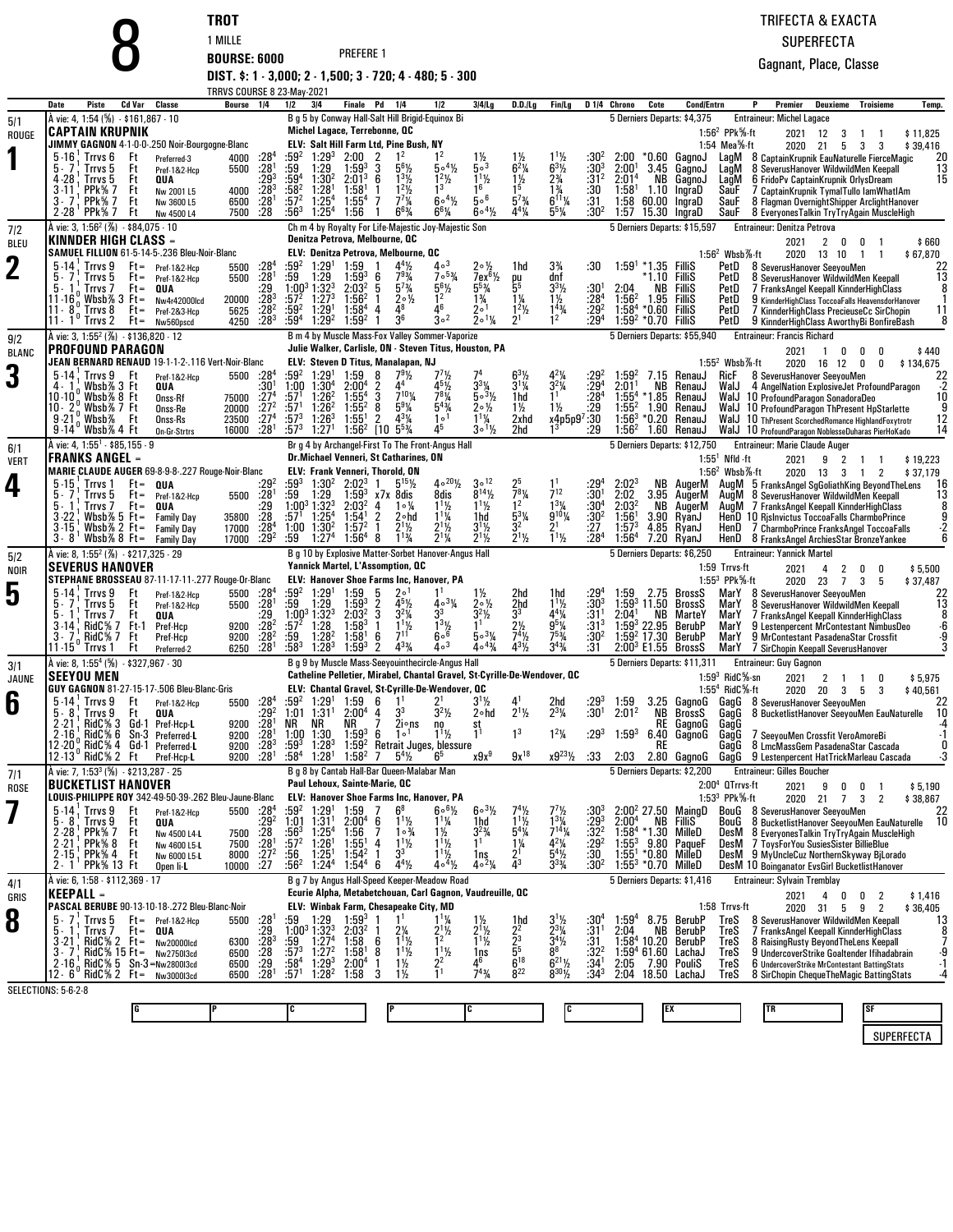| AMBI |  |      |  |  |
|------|--|------|--|--|
|      |  | ---- |  |  |

**AMBLE**<br>
1 MILLE **BOURSE: 3200** <sup>4</sup> (FM 5) A VIE AE NG 2000\$ DANS<br> **DIST. \$: 1 - 1,600; 2 - 800; 3 - 384; 4 - 256; 5 - 160** NG 350\$ PD EN 2020-21 (2021 SEULEMENT SI 10 DP +) AE NG 3500\$ EN 2020-21 AE NG 4 (FM 5) A VIE AE NG 2000\$ DANS LEUR 10 DERNIERS DEPARTS NW 350\$ PS IN 2020-2

## TRIFECTA & EXACTASUPERFECTA & PARI 3 (9-10-11)

|                    |                                                                                                                                                                     |                                                                                                                                                                | TRRVS COURSE 9 23-May-2021                            |                                                                                           |                                                                                |                                                                                                      |                                                                                                                      |                            |                                                                                                                        |                                                                                                                                                      |                                                                                                       |                                                                                                                     |                                                                                                                                  |                                                                                              |                                                                             |                                                   |                                                                                                                   |                                                                  |                                                                                                                                                                                                                                                                                             |                                            |
|--------------------|---------------------------------------------------------------------------------------------------------------------------------------------------------------------|----------------------------------------------------------------------------------------------------------------------------------------------------------------|-------------------------------------------------------|-------------------------------------------------------------------------------------------|--------------------------------------------------------------------------------|------------------------------------------------------------------------------------------------------|----------------------------------------------------------------------------------------------------------------------|----------------------------|------------------------------------------------------------------------------------------------------------------------|------------------------------------------------------------------------------------------------------------------------------------------------------|-------------------------------------------------------------------------------------------------------|---------------------------------------------------------------------------------------------------------------------|----------------------------------------------------------------------------------------------------------------------------------|----------------------------------------------------------------------------------------------|-----------------------------------------------------------------------------|---------------------------------------------------|-------------------------------------------------------------------------------------------------------------------|------------------------------------------------------------------|---------------------------------------------------------------------------------------------------------------------------------------------------------------------------------------------------------------------------------------------------------------------------------------------|--------------------------------------------|
| 7/2                | Date<br>Piste<br>A vie: 3, 1:59 <sup>1</sup> - \$13,314 - 3                                                                                                         | Cd Var<br>Classe                                                                                                                                               | Bourse 1/4                                            |                                                                                           | 1/2                                                                            | 3/4                                                                                                  | Finale Pd                                                                                                            |                            | 1/4                                                                                                                    | 1/2<br>B h 4 by Shanghai Phil-Clairiere-Goliath Bayama                                                                                               | $3 4 $ Lg                                                                                             | $D.D.$ /Lg                                                                                                          | Fin/Lg                                                                                                                           |                                                                                              | D 1/4 Chrono                                                                | Cote                                              | <b>Cond/Entrn</b><br>5 Derniers Departs: \$550                                                                    |                                                                  | Premier<br>Deuxieme<br><b>Troisieme</b><br><b>Entraineur: Pierre Piedalue</b>                                                                                                                                                                                                               | Temp.                                      |
| ROUGE              | <b>SHANGHAIGOLD ©</b>                                                                                                                                               |                                                                                                                                                                |                                                       |                                                                                           |                                                                                |                                                                                                      | Pierre Piedalue, St-Alexandre, QC                                                                                    |                            |                                                                                                                        |                                                                                                                                                      |                                                                                                       |                                                                                                                     |                                                                                                                                  |                                                                                              |                                                                             |                                                   |                                                                                                                   |                                                                  | 2021<br>8<br>0<br>0                                                                                                                                                                                                                                                                         | \$550                                      |
|                    | 5-16<br>Trrvs 1<br>5-14<br>Trrvs 3<br>Irrvs 3<br>RidC% 1<br>3-28<br>RidC% 3 Ft<br>3-21                                                                              | ALAIN FILION 8-0-0-1-.41 Bleu-Blanc-Rouge<br>Ft<br>Nw200pscd<br>Ft<br>Nw200pscd<br>Ft<br>Nw4r10000lcd<br>Gd 2<br>Nw20000lcd<br><b>Nw20000Icd</b>               | 3000<br>3000<br>3800<br>6300<br>6300                  | .28<br>$:28^2$<br>$\frac{1}{273}$<br>:28 <sup>1</sup><br>:27 <sup>4</sup>                 | :58†<br>:58'<br>:571<br>:58 <sup>4</sup><br>:58'                               | 1:27 <sup>4</sup><br>1:28 <sup>2</sup><br>$1:27^{3}$<br>$1:27^{3}$<br>$1:26^{3}$                     | 1:58 <sup>4</sup><br>1:59 <sup>2</sup><br>1:58<br>1:56 <sup>4</sup><br>1:57                                          | -7<br>7<br>5<br>7<br>5     | $4\circ^2$<br>$1 \circ \frac{1}{2}$<br>9 <sup>12</sup><br>$8 \, \circ \,^{10}$                                         | ELV: Pierre Piedalue, St-Jean-Sur-Richelieu, QC<br>$3 \circ 1\frac{1}{2}$<br>32<br>4 <sup>4</sup> %<br>q10y<br>$8\circ$ <sup>61</sup> / <sub>2</sub> | $4^{4}$ %<br>6 <sup>2</sup><br>$4^{21}$<br>9 <sup>11</sup><br>7 <sup>0</sup>                          | $5^3\%$<br>$3^{2}\frac{1}{2}$<br>8 <sup>10</sup> <sup>/</sup> <sub>2</sub><br>$8^{4}\frac{1}{2}$<br>6 <sup>22</sup> | 761/2<br>$3^2\%$<br>$5^{61/2}_{8^{101/2}}$<br>$7^{4}$ <sup>3</sup> / <sub>4</sub>                                                | :314<br>:31<br>$\frac{131}{29}$<br>:30 <sup>3</sup>                                          | 2:00<br>1:59ª<br>1:59'                                                      | 8.55<br>17.35<br>44.70<br>1:58 <sup>4</sup> 63.40 | FilioA<br>FilioA<br>FilioA<br>LachaJ<br>1:58 32.55 MooreT                                                         | $1:591$ Trrvs-ft<br>PieP<br>PieP<br>PieP<br>PieP<br>PieP         | 2020 17<br>3<br>2<br>5<br>7 Buddysnvirgins Cassius HpRayanArtJules<br>8 MisterBigTop AmericanSniper Shanghaigold<br>7 PlatineAlpha FlashjackSoleil MachJacobs<br>9 WindsongQuincy Baywatching Shemaksmefelunreal<br>8 Shemaksmefelunreal WildRiverCoyotee                                   | \$10,994<br>20                             |
|                    | RidC% 12 Ft-1<br>$3 - 14$<br>À vie: 3, 1:59 <sup>1</sup> - \$11,015 - 1                                                                                             | 0p15000clm                                                                                                                                                     | 5000                                                  | :28                                                                                       | :56'                                                                           | 1:25 <sup>4</sup>                                                                                    | 1:56                                                                                                                 | 2                          | $6^8$                                                                                                                  | $6^{18}$<br>B h 4 by Warrawee Needy-Monday Friday-Western Ideal                                                                                      | $60^{20}$ %                                                                                           |                                                                                                                     | $6^{21}\%$                                                                                                                       | :30 <sup>2</sup>                                                                             |                                                                             |                                                   | 2:00 <sup>1</sup> 30.70 AugerM<br>5 Derniers Departs: \$840                                                       | PieP                                                             | 9 Journalistic McJagersonthemove LunarLaunch<br><b>Entraineur: Pier Luc Lamy</b>                                                                                                                                                                                                            |                                            |
| 4/1<br><b>BLEU</b> | <b>PLD NEEDY</b>                                                                                                                                                    |                                                                                                                                                                |                                                       |                                                                                           |                                                                                |                                                                                                      | Denis & Pier Lamy, Coaticook, QC                                                                                     |                            |                                                                                                                        |                                                                                                                                                      |                                                                                                       |                                                                                                                     |                                                                                                                                  |                                                                                              |                                                                             |                                                   |                                                                                                                   |                                                                  | 2021<br>0<br>0<br>0                                                                                                                                                                                                                                                                         | \$0                                        |
| $\mathbf 2$        | $5-15$ . Trrvs $5$<br>$0 - 11$<br>Trrvs 4<br>Trrvs 1<br>Trrvs 3<br>8 - 23<br>Trrvs 4<br>$8 - 16'$<br>Trrvs 2                                                        | GUY GAGNON 81-27-15-17-.506 Bleu-Blanc-Gris<br>Ft<br>QUA<br>Ft<br>Nw350pscd<br>Ft<br>3Yr-Open-Cd<br>Ft<br>Nw2r5000lcd<br>Ft<br>Ccq-Elveur<br>Ft<br>Nw2r5000lcd | 4000<br>6500<br>4500<br>7500<br>3600                  | :29<br>$\frac{.273}{.304}$<br>:27 <sup>4</sup><br>$\overline{.26}^{4}$<br>$:28^2$         | :572<br>:59ª<br>:583<br>$:56^4$<br>:59                                         | 1:00 <sup>2</sup> 1:31 <sup>3</sup><br>1:27 <sup>4</sup><br>1:29<br>1:29<br>$1:25^{3}$<br>$1:29^{4}$ | $2:02^3$<br>$1:57^{3}$<br>$1:59^{4}$<br>1:58 <sup>2</sup><br>$1:55^{4}$<br>1:59 <sup>2</sup>                         | 3<br>6<br>6<br>4<br>4      | 3∘<br>$8^{10}$                                                                                                         | ELV: Denis Lamy, Pier Luc Lamy, Coaticook, OC<br>$\overline{1}2$<br>$80^{51/2}$<br>5 <sup>3</sup><br>21                                              | $3^{13}/4$<br>1½<br>$6^{\circ 2}\frac{1}{2}$<br>$6^{7}$ <sup>1</sup> / <sub>2</sub><br>$4\frac{3}{4}$ | 57<br>$3^{3}$ <sup>1</sup> /4<br>$\frac{3\frac{1}{2}}{6^6}$<br>$7^{103}$<br>$5^1\%$                                 | 48<br>$4^{3}\frac{1}{2}$<br>$6^{9}$ <sup>%</sup><br>$7^{28}_{4}$<br>$6^{3}$ <sup>%</sup>                                         | :31<br>:31 <sup>2</sup><br>:30ª<br>$:34^{3}$<br>:30                                          | 2:03'<br>1:59'<br>$2:002$ 19.50<br>$2:00^+$<br>$2:013$ 42.25<br>2:00        | NB.<br>16.50<br>9.55<br>2.30                      | BrossS<br>BrossS<br>BrossS<br>BrossS<br>AugerM<br>LachaJ                                                          | $1:591$ Trrvs-ft<br>LamP<br>LamP<br>LamP<br>LamP<br>LamP<br>LamP | 2020 11<br>0<br>$\overline{1}$<br>$\overline{1}$<br>5 CammanderRuff BettorJet ClBiaBeach<br>8 JetB MachPlay OpenWater<br>6 MachTieSon Shanghaigold BeachBayama<br>8 JustRockHim MachTieSon SouffleDeVie<br>7 RetourAuJeu HplGotToplay BrutusBayama<br>9 Shanghaigold YouRockGirlKir OnRoute | \$2,940<br>16<br>15<br>21<br>24            |
| 9/2                | À vie: 3, 1:59 <sup>2</sup> - \$11,136 - 2                                                                                                                          |                                                                                                                                                                |                                                       |                                                                                           |                                                                                |                                                                                                      | Joel Gagnon, Pont Rouge, QC                                                                                          |                            |                                                                                                                        | B g 4 by Sunshine Beach-Indeceisive-Spy Hard                                                                                                         |                                                                                                       |                                                                                                                     |                                                                                                                                  |                                                                                              |                                                                             |                                                   | 5 Derniers Departs: \$4,190                                                                                       |                                                                  | <b>Entraineur: Nancy Auger</b>                                                                                                                                                                                                                                                              |                                            |
| <b>BLANC</b>       | <b>CL BIG BEACH</b><br>JOEL GAGNON 1-0-0-0-.0 Noir-Blanc                                                                                                            |                                                                                                                                                                |                                                       |                                                                                           |                                                                                |                                                                                                      |                                                                                                                      |                            |                                                                                                                        | ELV: Ecuries C Leblanc Inc, Saint-Eustache, OC                                                                                                       |                                                                                                       |                                                                                                                     |                                                                                                                                  |                                                                                              |                                                                             |                                                   |                                                                                                                   | $1:592$ Trrvs-ft                                                 | 2021<br>0<br>0<br>0<br>2020 20<br>2<br>2<br>2                                                                                                                                                                                                                                               | \$0<br>\$11,136                            |
| 3                  | $5 - 15$<br>Trrvs 5<br>Trrvs 3<br>11-15<br>Trrvs 2<br>11 - 8<br>Trrvs 1<br>Trrvs 11<br>11 - 1<br>$10 - 23$<br>′ Trrvs 3                                             | Ft<br>QUA<br>Ft<br>QUA<br>Ft<br>Nw3r5000lcd<br>Ft<br>Nw350pscd<br>Gd-2 Nw350pscd<br>Ft<br>Nw360pscd                                                            | 4500<br>4000<br>4000<br>4000                          | :28<br>:28 <sup>1</sup><br>$\frac{.274}{.28}$<br>:28                                      | :59ª<br>:59'<br>:581<br>$:59^{3}$<br>$:58^4$                                   | $1:00^2$ 1:31 <sup>3</sup><br>1:30<br>$1:29^{3}$<br>1:28<br>$1:30^{4}$<br>$1:28^{3}$                 | $2:02^3$<br>$1:59^{4}$<br>$2:00^{3}$<br>1:58 <sup>1</sup><br>2:01 <sup>4</sup><br>$1:59^{\circ}$                     | 4<br>2<br>х8<br>7          | 22<br>$3\frac{3}{4}$<br>53%<br>$8°9\frac{1}{2}$<br>$7^{8}$ <sup>1</sup> / <sub>2</sub>                                 | $2^2$<br>21<br>$9^{\circ 5}$ <sup>/2</sup><br>$3^{\circ2}$                                                                                           | $2 \circ \frac{1}{2}$<br>2∘hd<br>7ºp<br>50 <sup>2</sup><br>$20\frac{1}{2}$                            | $2^{11/2}$<br>$\frac{2\frac{1}{4}}{6^5}$<br>2 <sub>2</sub>                                                          | $3^{13/4}$<br>$3^{13}/4$<br>$5^{7}$ <sup>1</sup> / <sub>2</sub><br>$6p5^{3}\frac{1}{2}$<br>2 <sup>13</sup> / <sub>4</sub>        | :31 $\frac{2}{3}$<br>:303<br>:31 <sup>2</sup><br>:30 <sup>2</sup><br>:31 <sup>1</sup><br>:31 | 2:03<br>$2:00^{3}$<br>2:01<br>$1:59^{3}$<br>2:02 <sup>2</sup><br>$1:59^{3}$ | NB<br>NB.<br>5.20<br>4.45<br>7.00<br>*0.80        | GagnoJ<br>GagnoJ<br>GagnoJ<br>GagnoJ<br>GendrS<br>BrossS                                                          | AuaN<br>AugN<br>AugN<br>AuaN<br>FonD<br>FonD                     | 5 CammanderRuff BettorJet ClBigBeach<br>5 Mickeymaksomespeed FlashjackSoleil CIBigBeach<br>8 Mach Jacobs Jazz ClBigBeach<br>8 FlashjackSoleil UncleBill AngeloBenjo<br>9 MattsPhil AmericanAssassin AngeloBenjo<br>7 MachPlay ClBigBeach AngeloBenio                                        | 16<br>15<br>11<br>13                       |
| 5/1                | A vie: 3, 1:56 (%) $\cdot$ \$13,124 $\cdot$ 3                                                                                                                       |                                                                                                                                                                |                                                       |                                                                                           |                                                                                |                                                                                                      | Bruno Lepage, Beauharnois, QC                                                                                        |                            |                                                                                                                        | B g 4 by Mach Three-Jordans Jewell-Mantese                                                                                                           |                                                                                                       |                                                                                                                     |                                                                                                                                  |                                                                                              |                                                                             |                                                   | 5 Derniers Departs: \$976                                                                                         |                                                                  | <b>Entraineur: Daniel Dulude</b>                                                                                                                                                                                                                                                            |                                            |
| <b>VERT</b>        | MACH TIE SON                                                                                                                                                        | STEPHANE GENDRON 14-2-2-3-.293 Vert-Blanc-Noir                                                                                                                 |                                                       |                                                                                           |                                                                                |                                                                                                      | ELV: Bruno Lepage, Beauharnois, QC                                                                                   |                            |                                                                                                                        |                                                                                                                                                      |                                                                                                       |                                                                                                                     |                                                                                                                                  |                                                                                              |                                                                             |                                                   |                                                                                                                   | 1:56 RidC%-ft                                                    | 2021<br>2<br>0<br>0<br>0<br>2020 21<br>3<br>- 3<br>0                                                                                                                                                                                                                                        | \$0<br>\$12,249                            |
| 4                  | $5-14$<br>Trrvs 5<br>Trrvs 3<br>Trrvs 9<br>RidC% 2 Gd 1<br>RidC% 11 Ft<br>$12 - 6$<br>11-26 RidC% 2 Gd-1                                                            | Ft<br>Nw350pscd<br>Ft<br>Nw4r10000lcd<br>Ft<br>QUA<br>Nw15000lcd<br>Nw1r15000lcd<br>Nw1r17500lcd                                                               | 3200<br>3800<br>6100<br>6100<br>6100                  | :27 <sup>3</sup><br>$:27^{3}$<br>:30 <sup>4</sup><br>:28<br>$:28^4$<br>:28 <sup>1</sup>   | :583<br>:57'<br>1:02 <sup>1</sup><br>:581<br>:58†<br>:58 <sup>1</sup>          | 1:29<br>$1:27^{3}$<br>1:34'<br>$1:28^2$<br>$1:27^{3}$<br>1:27                                        | $1:58^{3}$<br>1:58<br>2:05<br>1:59 <sup>2</sup><br>1:56 <sup>4</sup><br>1:56 <sup>4</sup>                            | 5<br>6<br>6<br>8<br>4      | $67$ %<br>$6^{9}$ <sup>1</sup> / <sub>2</sub><br>$60^{51/2}$<br>$9^{10}$<br>$4^{4}$ <sup>1</sup> / <sub>2</sub><br>tog | $6\cdot\frac{4}{2}$<br>$6^{7/3}$<br>6004<br>86<br>77<br>43                                                                                           | $5 \circ 1\frac{1}{2}$<br>$6^{3}\%$<br>40 <sup>1</sup><br>$5 \cdot \frac{23}{4}$<br>706<br>fog        | 54<br>$6^4$<br>41<br>$8^{7}\%$<br>56<br>44                                                                          | $7^9\%$<br>$7^{8}$ <sup>1</sup> / <sub>2</sub><br>$5^{31/2}$<br>46<br>45                                                         | :31 <sup>2</sup><br>:31 <sup>1</sup><br>$:31^{1}$<br>$:32^{4}$<br>$:29^{1}$                  | $2:00^{3}$<br>$2:05^{3}$<br>2:01 <sup>4</sup> 13.40                         | 1.85<br>$1:59^3$ 60.00<br>NB<br>1:58 23.65        | GendrS<br>DuludD<br>DuludD<br>GagnoG<br>PouliS<br>$1:574 34.85$ PouliS                                            | DulD<br>DulD<br>DulD<br>DulD<br>DulD<br>DulD                     | 8 MachJacobs FreeProof DGsRunforhim<br>7 PlatineAlpha FlashjackSoleil MachJacobs<br>7 Curious Khaleesi Tobins Terror SouffleDeVie<br>9 Independence Time PerfectDaliance Shanghaigold<br>9 DanceMachine WildRiverCovotee Shanghaigold<br>9 DanceMachine Journalistic MicheleZTam            | 13                                         |
| 3/1                | À vie: 3, 1:58 <sup>4</sup> - \$8,568 - 2<br><b>SOUFFLE DE VIE ©</b>                                                                                                |                                                                                                                                                                |                                                       |                                                                                           |                                                                                |                                                                                                      |                                                                                                                      |                            |                                                                                                                        | B h 4 by Power Park-Amazing Step-Armbro Deuce<br>Karol Malo, Saint-Ligouri, Philippe Druelle, Senneville, QC                                         |                                                                                                       |                                                                                                                     |                                                                                                                                  |                                                                                              |                                                                             |                                                   | 5 Derniers Departs: \$3,091                                                                                       |                                                                  | Entraineur: Karol Ann Malo                                                                                                                                                                                                                                                                  |                                            |
| NOIR               |                                                                                                                                                                     | STEPHANE BROSSEAU 87-11-17-11-.277 Rouge-Or-Blanc                                                                                                              |                                                       |                                                                                           |                                                                                |                                                                                                      |                                                                                                                      |                            |                                                                                                                        | ELV: Gilbert Sauve, St-Jacques, Ecuries De Senneville Inc, Senneville, QC                                                                            |                                                                                                       |                                                                                                                     |                                                                                                                                  |                                                                                              |                                                                             |                                                   |                                                                                                                   | 1:58 <sup>4</sup> Trrvs-ft                                       | 2021<br>0<br>0<br>0<br>2020 14<br>2<br>0<br>$\overline{4}$                                                                                                                                                                                                                                  | \$256<br>\$7,737                           |
| 5                  | $5-14$<br>Trrvs 5<br>8<br>Trrvs 8<br>Trrvs 9<br>Trrvs 2<br>11-15<br>11 - 8<br>Trrvs 11<br>$11 - 1$<br>Trrvs 10                                                      | Ft<br>Nw350pscd<br>Ft<br>QUA<br>Ft<br>QUA<br>Ft<br>Nw3r5000lcd<br>Ft<br>Nw2r5000lcd<br>Gd-2<br>Nw2r5000lcd                                                     | 3200<br>4500<br>4500<br>4500                          | :273<br>$:29^{3}$<br>$:30^4$<br>:28 <sup>1</sup><br>$:28^{4}$<br>$:28^{1}$                | :583<br>:583<br>1:02 <sup>1</sup><br>:59'<br>:593<br>:59'                      | 1:29<br>1:29 <sup>2</sup><br>1:34<br>$1:29^{3}$<br>$1:28^{4}$<br>1:29 <sup>2</sup>                   | $1:58^{3}$<br>2:00<br>2:05<br>$2:00^{3}$<br>$1:58^{4}$<br>$2:01^2$                                                   | 3<br>6<br>4<br>7<br>5<br>5 | $6^{13}$ %<br>$2 \circ \frac{1}{2}$<br>$1\frac{1}{2}$                                                                  | $6^{14}$ <sup>1</sup> / <sub>2</sub><br>32<br>1 <sup>1</sup>                                                                                         | $6^{13}$<br>2nk<br>44%<br>$1^{11/2}$<br>1%                                                            | 43<br>$6^9\%$<br>1hd<br>$5^3\%$<br>11<br>1hd                                                                        | $6^{10}$<br>$3^{13\%}$<br>$6^{83}$<br>$1^{13}/4$<br>$4^{2}\frac{1}{2}$                                                           | :30ª<br>$:30$<br>:31 <sup>1</sup><br>:32ª<br>:30<br>:32 <sup>2</sup>                         | 2:00<br>2:02<br>$2:05^2$<br>2:02 <sup>2</sup><br>$1:58^{4}$                 | 6.20<br>NB<br>ΝB<br>2.90<br>9.60<br>$2:014$ 14.50 | GendrJ<br>MarteY<br>MarteY<br>GendrJ<br>GendrJ<br>GendrJ                                                          | MalK<br>MalK<br>MalK<br>MalK<br>MalK<br>MalK                     | 8 MachJacobs FreeProof DGsRunforhim<br>8 WriteOne OnRoute WhitemountainRuby<br>7 Curious Khaleesi Tobins Terror SouffleDeVie<br>8 Mach Jacobs Jazz ClBigBeach<br>9 SouffleDeVie Jazz KoloyDm<br>9 MachJacobs RemyAurora Jazz                                                                | 10                                         |
| 7/1                | À vie: 6, 1:57 - \$22,183 - 5<br>UNCLE BILL                                                                                                                         |                                                                                                                                                                |                                                       |                                                                                           |                                                                                |                                                                                                      | Dany Mainguy, Wolinak, QC                                                                                            |                            |                                                                                                                        | Ro g 7 by Tulane-Joespolishprincess-Carlsbad Cam                                                                                                     |                                                                                                       |                                                                                                                     |                                                                                                                                  |                                                                                              |                                                                             |                                                   | 5 Derniers Departs: \$1,800                                                                                       |                                                                  | <b>Entraineur: Dany Mainguy</b><br>2021<br>0<br>0<br>0                                                                                                                                                                                                                                      | \$0                                        |
| JAUNE              |                                                                                                                                                                     | DANY MAINGUY 3-0-0-0-.0 Noir-Bleu-Jaune                                                                                                                        |                                                       |                                                                                           |                                                                                |                                                                                                      | ELV: Peter K Albrecht, Atwood, ON                                                                                    |                            |                                                                                                                        |                                                                                                                                                      |                                                                                                       |                                                                                                                     |                                                                                                                                  |                                                                                              |                                                                             |                                                   |                                                                                                                   | 1:57 Trrvs-ft                                                    | -1<br>2020 27<br>3<br>3<br>8                                                                                                                                                                                                                                                                | \$11,746                                   |
| 6                  | $5 - 14$<br>Trrvs 5<br>5.<br>-8<br>Trrvs 3<br>4 - 28<br>Trrvs 6<br>12.13 <sub>0</sub><br>RidC% 3<br>12 - 6<br>RidC% 12 Ft                                           | Ft<br>Nw350pscd<br>Ft<br>QUA<br>Ft<br>QUA<br>Ft<br>Nw2r30000lcd<br>Op10000clm                                                                                  | 3200<br>6500<br>5500                                  | $:27^{3}$<br>:29 <sup>1</sup><br>:29<br>$\frac{.28}{.27^2}$                               | :583<br>$1:00^4$ 1:30 <sup>4</sup><br>$1:00$ $1:30$ <sup>1</sup><br>:58<br>:57 | 1:29<br>1:27<br>1:26                                                                                 | $1:58^{3}$<br>2:00<br>$2:00^2$<br>1:56 <sup>4</sup><br>1:56                                                          | 6<br>6<br>-1               | $7^{9}_{6}$ <sup>79</sup> / <sub>4</sub><br>$2^{1}\frac{1}{2}$                                                         | 6 <sup>7</sup><br>3 <sup>1</sup><br>Retrait veterinaire, maladie<br>Retrait Juges, autre                                                             | $6^{10}$ <sup>1</sup> / <sub>2</sub><br>$3^{1}\frac{1}{2}$                                            | $8^{6}_{6}$ 10 <sub>1/4</sub><br>$3^{11}/2$                                                                         | $8^{11}$ %<br>$\mathbf{\check{6}}^{14}$<br>$2^2\frac{1}{4}$                                                                      | :31'<br>:30<br>:30ª                                                                          | $2:00^{4}$<br>2:02 <sup>4</sup><br>2:00 <sup>4</sup>                        | 9.80<br>NB<br>NB<br><b>RE</b>                     | MaingD<br>MaingD<br>MaingD                                                                                        | MaiD<br>MaiD<br>MaiD<br>MaiD                                     | 8 MachJacobs FreeProof DGsRunforhim<br>8 WranglerCash NorthernTrophy VintageLove<br>7 Bali UncleBill ApplebyHanover<br>GeneralLee LarryIsDebsRock PassionatePrince<br>9 MattsTuition NightClubHanover Mybrothergeorge                                                                       | 10<br>15                                   |
| 5/2                | 11-22<br>Trrvs 2<br>A vie: 3, 1:55 <sup>1</sup> (%) $-$ \$47,737 $-$ 8                                                                                              | Ft<br>Nw375pscd                                                                                                                                                | 4000                                                  | $:27^{3}$                                                                                 | :57 <sup>2</sup>                                                               | 1:27 <sup>4</sup>                                                                                    | 1:58'                                                                                                                | 5                          | $4^{3}\frac{1}{2}$                                                                                                     | 43%<br>B a 7 by Classic Card Shark-Armbro Rosebud-Dexter Nukes                                                                                       | $3^0\frac{1}{2}$                                                                                      | $4^{1}\frac{1}{2}$                                                                                                  | $4^6\%$                                                                                                                          | :312                                                                                         | $1:59^{2}$                                                                  |                                                   | 4.40 MaingD<br>5 Derniers Departs: \$1,315                                                                        | MaiD                                                             | 6 Independence Time Free Proof DaliOnUp<br><b>Entraineur: Andre Champagne</b>                                                                                                                                                                                                               |                                            |
| <b>ROSE</b>        | FREE PROOF                                                                                                                                                          |                                                                                                                                                                |                                                       |                                                                                           |                                                                                |                                                                                                      | Andre Champagne, Trois-Rivieres, QC                                                                                  |                            |                                                                                                                        |                                                                                                                                                      |                                                                                                       |                                                                                                                     |                                                                                                                                  |                                                                                              |                                                                             |                                                   |                                                                                                                   | 2:00 Trrvs-ft                                                    | 2021<br>3 0 1<br>0                                                                                                                                                                                                                                                                          | \$1,040                                    |
|                    | 5.14<br>Trrvs 5<br>4 - 28<br>Trrvs 3<br>RidC% 9<br>$3 - 14$ ;<br>RidC% 3 Ft<br>3.7<br>12 - 20 <sup>0</sup> RidC% 12 Gd-1 7000Clm<br>12 - 6 <sup>°</sup> RidC% 10 Ft | LOUIS-PHILIPPE ROY 342-49-50-39-.262 Bleu-Jaune-Blanc<br>Ft<br>Nw350pscd<br>Ft<br>QUA<br>- Ft-1<br>Nw450pscd<br>7000Clm<br>7000Clm                             | 3200 :27 <sup>3</sup><br>5400<br>4800<br>4800<br>4800 | :28ª<br>$\frac{.27^4}{.27^2}$<br>:27 <sup>4</sup><br>.28                                  | :583<br>:59ª<br>:57 <sup>2</sup><br>:58<br>$:57^{3}$<br>$:56^3$                | 1:29<br>1:30<br>$1:26^2$<br>1:27<br>1:27 <sup>1</sup><br>1:26                                        | ELV: Winbak Farm, Chesapeake City, MD<br>$1:58^{3}$<br>$1:59^{4}$<br>1:56<br>1:57<br>1:57 <sup>4</sup><br>$1:55^{4}$ | 5<br>6<br>4<br>19          | $8^{10}\%$<br>$\frac{5^{9}\%}{4^{3}}$<br>$4^{3}\frac{1}{2}$<br>$6^7\frac{1}{2}$                                        | 806<br>57<br>$4\circ4$<br>5 <sup>5</sup><br>$6^{5}$ <sup>1</sup> / <sub>2</sub><br>Retrait Juges, blessure                                           | $4 \circ 1\frac{1}{2}$<br>56<br>$8^{16}\%$<br>$6^{3}$ <sup>%</sup>                                    | $2^{1}$ <sup>1</sup> / <sub>2</sub><br>5 <sup>4</sup><br>$\frac{9}{4^8}$<br>8 <sup>7</sup>                          | $2^4\%$<br>$\frac{1}{5}$ <sup>7</sup> / <sub>4</sub><br>9dis<br>5ª<br>$8^{93}/4$                                                 | :30'<br>:30<br>:30 <sup>1</sup><br>:31 <sup>4</sup>                                          | 2:01 <sup>1</sup>                                                           | NB<br>14.95<br><b>RE</b>                          | $1:592$ 33.10 ChampA ChaA<br>ChampA<br>Fillis<br>1:58 <sup>4</sup> 22.40 BerubP<br>1:59 <sup>4</sup> 31.70 PouliS | ChaA<br>TesY<br>ChaA<br>ChaA<br>ChaA                             | 2020 24 2 3<br>0<br>8 MachJacobs FreeProof DGsRunforhim<br>5 Mickeymaksomespeed FlashjackSoleil CIBigBeach<br>9 IndependenceTime SirGalahad MachoPolo<br>9 TwinBFearless SeniorK CliffDrummond<br>9 BetTillDawn KeystonePrestige CalgarySeelster<br>8 Genesee DutchSeelster BarrysShelby    | \$6,840<br>22<br>15<br>-6<br>و.<br>0<br>-4 |
| 6/1                | À vie: 4, 1:51 <sup>1</sup> (%) - \$328,010 - 31<br><b>OPEN WATER</b>                                                                                               |                                                                                                                                                                |                                                       |                                                                                           |                                                                                |                                                                                                      |                                                                                                                      |                            |                                                                                                                        | B g 13 by Artiscape-Candemonium-The Panderosa<br>Johanne Letourneau, St Edouard De Lotbiniere, OC                                                    |                                                                                                       |                                                                                                                     |                                                                                                                                  |                                                                                              |                                                                             |                                                   | 5 Derniers Departs: \$680                                                                                         |                                                                  | <b>Entraineur: Sylvain Fontaine</b>                                                                                                                                                                                                                                                         |                                            |
| GRIS               |                                                                                                                                                                     | SYLVAIN FONTAINE 1-0-0-0-.0 Bleu-Jaune-Blanc                                                                                                                   |                                                       |                                                                                           |                                                                                |                                                                                                      |                                                                                                                      |                            |                                                                                                                        | ELV: Fair Winds Farm Inc, Cream Ridge, NJ - Claire Chappell, New York, NY                                                                            |                                                                                                       |                                                                                                                     |                                                                                                                                  |                                                                                              |                                                                             |                                                   |                                                                                                                   | $1:564$ Trrvs-ft                                                 | 2021<br>$\overline{1}$<br>0<br>0<br>0<br>2020 26 2 1 1                                                                                                                                                                                                                                      | \$160<br>\$5,528                           |
| 8                  | 5 - 14 ; Trrvs 5<br>$5 - 8 - 7$ Trrvs 3<br>Trrvs 6<br>11-15.<br>11 - 81<br>Trrvs 1<br>$10.25o$ Trrvs 4<br>10 - 18'<br>Trrvs 3                                       | Ft<br>Nw350pscd<br>QUA<br>Ft<br>Ft<br>Nw350pscd<br>Ft<br>Nw350pscd<br>Ft<br>Nw360pscd<br>Ft<br>Nw350pscd                                                       | 3200<br>4000<br>4000<br>4000<br>4000                  | $:27^{3}$<br>:29'<br>$:28^{1}$<br>:27 <sup>4</sup><br>$\frac{273}{2}$<br>:27 <sup>4</sup> | :583<br>:58'<br>:574<br>:581                                                   | 1:29<br>$1:00^4$ 1:30 <sup>4</sup><br>:58 1:28 <sup>3</sup><br>1:28<br>1:27 <sup>4</sup><br>1:28     | $1:58^3$ 2<br>2:00 8<br>$1:58^{3}$<br>1:58 <sup>1</sup><br>1:58 <sup>1</sup><br>1:57 <sup>1</sup>                    | [9]<br>-1<br>$\frac{2}{3}$ | $4^3$<br>$\frac{1}{2}$ / $\frac{1}{4}$<br>$2^{11/2}$<br>$3^{4}\frac{1}{2}$<br>4 <sup>2</sup> $\frac{1}{2}$             | $5^{3}\frac{1}{2}$<br>$\frac{2^{11/2}}{7^{33/4}}$<br>$\frac{2^1}{3^2}$                                                                               | $7 \cdot \frac{21}{2}$<br>25<br>$\bar{8} \cdot \frac{31}{2}$<br>2 <sup>4</sup><br>$3^{2}\frac{1}{2}$  | 7 <sup>5</sup><br>$\frac{2^7}{6^3}$<br>$4^{4}$ <sup>1</sup> / <sub>2</sub><br>$3^{1}/_{2}$                          | 5,<br>$5^{12}$ <sup>1</sup> / <sub>4</sub><br>$6^{5}$ <sup>3</sup> / <sub>4</sub><br>6 <sup>9</sup><br>$\frac{5^{23}}{4^{43/4}}$ | :31<br>$:30^{3}$<br>$:30^{3}$<br>:31'<br>$:30^{3}$<br>:292                                   | $2:02^{2}$<br>2:00                                                          | NB<br>$1:59^4$ 33.55<br>4.85<br>$1:58^{4}$ 31.90  | $2:002$ 14.10 FontaS<br>FontaS<br>FontaS<br>FontaS<br>FontaS<br>$1:581$ 71.35 FontaS                              | FonS<br>FonS<br>FonS<br>FonS<br>FonS<br>FonS                     | 8 MachJacobs FreeProof DGsRunforhim<br>8 WranglerCash NorthernTrophy VintageLove<br>8 FlashjackSoleil AmericanSniper UncleBill<br>8 FlashjackSoleil UncleBill AngeloBenjo<br>8 JetB SurfReport MachPlay<br>8 GamblerPanic SurfReport JetB                                                   | 22<br>10<br>11<br>11                       |
|                    |                                                                                                                                                                     |                                                                                                                                                                |                                                       |                                                                                           |                                                                                |                                                                                                      |                                                                                                                      |                            |                                                                                                                        | AUSSI ELIGIBLE, Advenant le cas d'un retraiti le cheval aussi éligible prend la position de départ du cheval retiré sauf si autrement annoncé.       |                                                                                                       |                                                                                                                     |                                                                                                                                  |                                                                                              |                                                                             |                                                   |                                                                                                                   |                                                                  |                                                                                                                                                                                                                                                                                             |                                            |
| POURPR             | A vie: 2, 1:54 <sup>3</sup> -0 (%) - \$25,177 - 2<br><b>BUDDYSNVIRGINS</b>                                                                                          |                                                                                                                                                                |                                                       |                                                                                           |                                                                                |                                                                                                      |                                                                                                                      |                            |                                                                                                                        | Br g 4 by Always A Virgin-Blue Starlett-Big Tom<br>Jean Chartier, Marc Belanger, Stephane Beaudoin, Trois-Rivieres, QC                               |                                                                                                       |                                                                                                                     |                                                                                                                                  |                                                                                              |                                                                             |                                                   | 5 Derniers Departs: \$2,598                                                                                       | 1:58 <sup>4</sup> Trrvs-ft                                       | <b>Entraineur: Marc Belanger</b><br>2021<br>8<br>0<br>0<br>-1                                                                                                                                                                                                                               | \$2,598                                    |
| 9                  | $5 - 16$<br>¦ Trrvs 1<br>5 - 14<br>Trrvs 3<br>Trrvs 3<br>4.17<br>Vd% 2<br>4.13, Stga 9                                                                              | MARC BELANGER 6-1-0-0-.166 Bleu-Orange-Blanc<br>Ft<br>Nw200pscd<br>Ft<br>Nw200pscd<br>Ft<br>Nw4r10000lcd<br>Ft<br>Nw1pmltcd-L<br>Ft<br>Nw2pmcd-L               | 3000 :28<br>3000<br>3800<br>3000<br>5100              | $: 28^2$<br>$: 27^3$<br>$: 29^4$<br>:28 <sup>1</sup>                                      | :58†<br>:58†<br>$:57^{1}$<br>$:59^{3}$<br>$:58^2$                              | 1:27 <sup>4</sup><br>1:28 <sup>2</sup><br>$\frac{1:27^3}{1:27^1}$<br>1:27 <sup>3</sup>               | <b>ELV: Luckiana Farm, Goshen, IN</b><br>$1:58^{4}$<br>$1:59^2$ 8<br>1:58<br>1:56 <sup>4</sup><br>1:57 <sup>1</sup>  | 4<br>-1                    | 3 <sup>2</sup><br>${\bf 8}^{13}$<br>$5^7$<br>Retrait veterinaire<br>$2^{11}/4$                                         | 42<br>7 <sub>0</sub> 6<br>$3^{\circ 4}$<br>$2^{2}\frac{1}{2}$                                                                                        | $30^{11}/4$<br>$5^{\circ 2}$<br>30 <sup>2</sup><br>$3^{2}\frac{1}{2}$<br>7.91/2                       | 2hd<br>6 <sup>4</sup><br>$4^{2}\%$<br>$3^{13}/4$                                                                    | $4^{3}\frac{1}{2}$<br>6be <sup>7</sup><br>4 <sup>2</sup>                                                                         | :30ª<br>:31'<br>:31 <sup>2</sup><br>$:29^{3}$                                                | 2:00                                                                        |                                                   | $1:584$ 5.15 BelanM<br>27.30 BelanM<br>1:59 $^{2}$ 5.95 BelanM<br>$1:57^3$ *1.50 DobsoB                           | BelM<br>BelM<br>BelM<br>LevG<br>LevG                             | 2020<br>19<br>$\overline{1}$<br>0<br>$\overline{1}$<br>7 Buddysnvirgins Cassius HpRayanArtJules<br>8 MisterBigTop AmericanSniper Shanghaigold<br>7 PlatineAlpha FlashjackSoleil MachJacobs<br>b WyomingCowboy Keepamericagreat<br>8 MajorCrisisA DeChirico CacheAllTheWay                   | \$4,806<br>20<br>22<br>13                  |
|                    | Mea% 6<br>4.7<br><b>SELECTIONS: 7-5-1-2</b>                                                                                                                         | Ft<br>W1nw2extpa-L                                                                                                                                             | 9000                                                  | $:27^{2}$                                                                                 | $:55^{2}$                                                                      | 1:23 <sup>1</sup>                                                                                    | 1:52 <sup>4</sup>                                                                                                    | 7                          | $8^{9}$ <sup>1</sup> / <sub>2</sub>                                                                                    | $8^{8}$ <sup>1</sup> / <sub>2</sub>                                                                                                                  |                                                                                                       | 5 <sup>7</sup>                                                                                                      | $5^{8}$ <sup>3</sup> / <sub>4</sub>                                                                                              | :293                                                                                         |                                                                             |                                                   | 1:54 $3$ 52.30 MyersH                                                                                             | SimD                                                             | 9 Piglron AgelessGrace ErHunter                                                                                                                                                                                                                                                             |                                            |
|                    |                                                                                                                                                                     | IG.                                                                                                                                                            |                                                       |                                                                                           |                                                                                |                                                                                                      |                                                                                                                      |                            |                                                                                                                        |                                                                                                                                                      |                                                                                                       |                                                                                                                     |                                                                                                                                  |                                                                                              |                                                                             | EX                                                |                                                                                                                   |                                                                  | TR.<br>SF                                                                                                                                                                                                                                                                                   | SUPERFECTA                                 |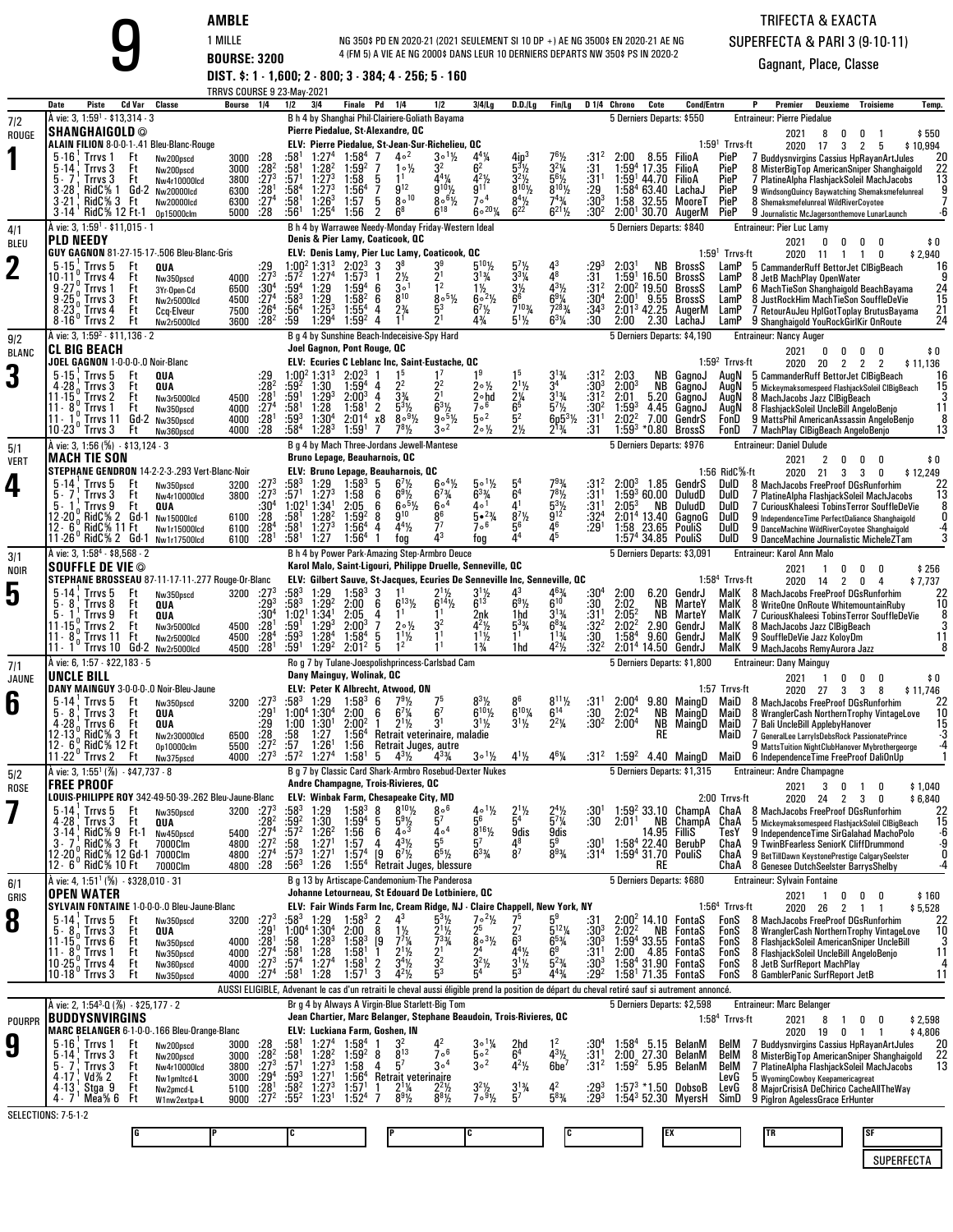PREFERE 2 & 1 HANDICAP PREFERED 2 & 1 HANDICAP

**AMBLE** 1 MILLE **BOURSE: 5500 DIST. \$: 1 - 2,750; 2 - 1,375; 3 - 660; 4 - 440; 5 - 275**

|                    |                                                                                |                                       | TRRVS COURSE 10 23-May-2021                      |                                        |                                                |                                                                 |                                        |                                                                                                                                                |                                                               |                                                                            |                                                     |                                                 |                                       |                                                       |                                                    |                      |                                               |                                                                                                 |                                              |                                |                     |
|--------------------|--------------------------------------------------------------------------------|---------------------------------------|--------------------------------------------------|----------------------------------------|------------------------------------------------|-----------------------------------------------------------------|----------------------------------------|------------------------------------------------------------------------------------------------------------------------------------------------|---------------------------------------------------------------|----------------------------------------------------------------------------|-----------------------------------------------------|-------------------------------------------------|---------------------------------------|-------------------------------------------------------|----------------------------------------------------|----------------------|-----------------------------------------------|-------------------------------------------------------------------------------------------------|----------------------------------------------|--------------------------------|---------------------|
|                    | Cd Var<br>Date<br>Piste<br>À vie: 6, 1:54 - \$157,607 - 11                     | Classe                                | Bourse                                           | 1/4                                    | 1/2                                            | 3 4                                                             | Finale                                 | Pd<br>1/4<br>Br g 7 by Real Artist-Scoots N-Holmes Hanover                                                                                     | 1/2                                                           | $3 4 $ l.g                                                                 | D.D./Lg                                             | Fin/Lg                                          |                                       | D <sub>14</sub> Chrono<br>5 Derniers Departs: \$4,360 | Cote                                               | <b>Cond/Entrn</b>    |                                               | Premier<br>Entraineur: Stephane Brosseau                                                        | Deuxieme                                     | <b>Troisieme</b>               | Temp.               |
| 5/1<br>ROUGE       | VENENO                                                                         |                                       |                                                  |                                        |                                                |                                                                 |                                        | Jean-Francois Reid, Anjou, Maurice Houle, Varennes, QC                                                                                         |                                                               |                                                                            |                                                     |                                                 |                                       |                                                       |                                                    |                      | $1:571$ Lon $\cdot$ ft                        | 2021                                                                                            | 10<br>-1                                     | 2<br>2                         | \$14,698            |
|                    | STEPHANE BROSSEAU 87-11-17-11-.277 Rouge-Or-Blanc                              |                                       |                                                  |                                        |                                                |                                                                 |                                        | ELV: Gilberto Garciaherrera, Columbus, NJ                                                                                                      |                                                               |                                                                            |                                                     |                                                 |                                       |                                                       |                                                    |                      | 1:54 Grvr -ft                                 | 2020                                                                                            | 25<br>4                                      | 3<br>2                         | \$22,266            |
|                    | $5-14$<br>Trrvs 8<br>Ft<br>Ft<br>5.7<br>Trrvs 7                                | Pref-1&2-Hcp<br>Preferred-1           | 5500<br>6000                                     | $.26^{\circ}$<br>:27 <sup>2</sup>      | :56ª                                           | 1:26<br>1:26                                                    | 1:56<br>$1:54^2$                       | $32$ %<br>$5^{8}$ <sup>1/2</sup><br>4                                                                                                          | $3^{2}\frac{1}{2}$<br>$5^{7}$ <sup>3</sup> / <sub>4</sub>     | 40 <sup>2</sup><br>$50^{23}$                                               | $5^{4}$ %                                           | $4^{73}$ /4                                     | :30<br>$:29^{2}$                      | $1:56^{2}$<br>:56                                     | 3.45 BrossS<br>7.45                                | BrossS               | BroS<br>BroS                                  | 8 HooterShooter Mickeymaksomespeed TakeTheDeal<br>/ Mickeymaksomespeed BigPetesStyle Maracasso  |                                              |                                | 22<br>13            |
|                    | 4.<br>Wbsb% 5 Ft                                                               | 15000Clmhp                            | 14000                                            | $:27^2$                                | $\frac{156}{57}$                               | $1:26^2$                                                        | $1:54^{4}$                             |                                                                                                                                                | $6^{3}\frac{1}{4}$                                            | 743/4                                                                      | 85                                                  |                                                 | :28                                   | $1:55^{3}$                                            | 23.80                                              | HudonP               | CocV                                          | 10 ABoyNamedSuuzz JaydensPlace UfBettorsHanover                                                 |                                              |                                |                     |
|                    | $3 - 26$<br>Wbsb%7 Ft<br>$3 - 18$<br>Wbsb% 1 Ft                                | 15000Clmcp<br>12000Clmhp <sup>C</sup> | 14000<br>10000                                   | :28<br>$:26^{1}$                       | :56ª<br>$:56^2$                                | $1:25^{4}$<br>1:26                                              | $1:56^{3}$<br>1:55                     | 2<br>$1^{11}$<br>7                                                                                                                             |                                                               | 2∘hd<br>$1\frac{1}{2}$                                                     | $1\frac{1}{2}$<br>1nk                               | $3^{3}\%$                                       | :312<br>:29 <sup>4</sup>              | 1:57'<br>$1:55^{4}$                                   | 15.90<br>5.10 DruryJ                               | McCluB               | CocV<br>Waxl                                  | 10 JaydensPlace UfBettorsHanover PrintMedia<br>8 JaydensPlace Uncaged Veneno                    |                                              |                                |                     |
|                    | $3 - 15$<br>Wbsb%4 Ft                                                          | 12000Clmhp                            | 10000                                            | :27 <sup>1</sup>                       | :56ª                                           | $1:25^{3}$                                                      | $1:54^{4}$                             | $1^{13}/$                                                                                                                                      |                                                               | $11\frac{1}{2}$                                                            | $1^2\frac{1}{4}$                                    | 2nk                                             | :29 <sup>1</sup>                      | $1:54^{4}$                                            | 7.80 DruryJ                                        |                      |                                               | Waxl 10 JaydensPlace Veneno AlwaysNTheMoney                                                     |                                              |                                |                     |
| 6/1                | A vie: 3, 1:51 <sup>2</sup> (%) $\cdot$ \$129,004 $\cdot$ 16                   |                                       |                                                  |                                        |                                                |                                                                 |                                        | B g 8 by Sportswriter-Alcyon Semalu-Good News Scooter                                                                                          |                                                               |                                                                            |                                                     |                                                 |                                       | 5 Derniers Departs: \$680                             |                                                    |                      |                                               | <b>Entraineur: Cassandra Lecourt</b>                                                            |                                              |                                |                     |
| BLEU               | <b>SPORTS AUTHORITY</b><br>TYLER S JONES 39-0-4-2-.74 Vert-Blanc-Noir          |                                       |                                                  |                                        |                                                |                                                                 | ELV: Semalu Inc, Laval, OC             | <b>Cassandra Lecourt, Mirabel, QC</b>                                                                                                          |                                                               |                                                                            |                                                     |                                                 |                                       |                                                       |                                                    |                      | $2:014$ QRidC $%$ -gd<br>$1.514$ Wbsb $%$ -ft | 2021                                                                                            | 3<br>0<br>2020 22<br>$\overline{\mathbf{3}}$ | 0<br>4                         | \$680<br>\$25,524   |
| 2                  | $5 - 16$<br>Trrvs 8<br>Ft                                                      | Pref-2&3-Hcp                          | 4500                                             | .27                                    | :56ª                                           | $1:26^{3}$                                                      | $1:57^{2}$                             | 2nk                                                                                                                                            |                                                               |                                                                            |                                                     |                                                 | :30'                                  | $:57^{3}$                                             | *1.00                                              | JonesT               | LecC                                          | 8 WindsunCheyenne Littlebitaswagger Maracasso                                                   |                                              |                                | 20                  |
|                    | Trrvs 8<br>Ft<br>RidC% 10 Gd-2<br>3-28                                         | Preferred-3<br>Nw2500I3cd             | 4000<br>6500                                     | :28 <sup>4</sup><br>$:27^{3}$          | :58†<br>:573                                   | $1:26^{3}$<br>$1:26^{3}$                                        | 1:56<br>$1:57^{3}$                     | $8^{13}$ %<br>-6                                                                                                                               | 60 <sup>7</sup><br>$80^{7}$ %                                 | $60^{3}/4$<br>$8^{\circ}$ <sup>5</sup>                                     | $6^{3}$ <sup>1</sup> / <sub>4</sub><br>$\bar{8}i^5$ | $8^{4}$ <sup>3</sup> / <sub>4</sub>             | $: 29^2$<br>:31                       | $1:56^4$<br>$1:58^{3}$                                | 3.80<br>6.20 GuvR                                  | JonesT               | LecC<br>LecC                                  | 8 SomewhereBettor SaskabushSteve JeffsJourney<br>9 WesternPhil PantheonSeelster LarryIsDebsRock |                                              |                                | 13                  |
|                    | RidC% 1 Gd-2 QUA<br>3-17<br>$12.10^{\circ}$ Wbsb% 9 Ft                         |                                       |                                                  | $:30^{3}$                              | 1:01 <sup>2</sup> 1:32                         |                                                                 | 2:01 <sup>4</sup>                      | 2<br>5 <sup>4</sup>                                                                                                                            | 56                                                            | $5^4\%$                                                                    | 41                                                  | $1^2$ <sup>1</sup> / <sub>2</sub>               | : 29                                  | 2:01 <sup>4</sup>                                     | NB GuyR                                            |                      | LecC                                          | 5 SportsAuthority SwingDaliSwing MachLee                                                        |                                              |                                |                     |
|                    | 12–3°Wbsb%5 Ft                                                                 | Nw3000I5cd<br>Nw500015cd              | 12000<br>14000                                   | :27 <sup>1</sup><br>:27                | :56<br>:55ª                                    | $1:24^{4}$<br>1:24                                              | 1:52 <sup>4</sup><br>1:52 <sup>4</sup> | 4<br>$2 \cdot \frac{1}{2}$<br>2<br>$4^{23}$ /                                                                                                  | $1^{1}$ %<br>$5^{4}$ %                                        | $4^{4}$ %<br>$6^4\%$                                                       | $9^{12}\%$<br>5 <sup>4</sup>                        | $10^{26}$<br>6 <sup>4</sup>                     | :32 <sup>2</sup><br>:28 <sup>4</sup>  | 1:58                                                  | 4.85<br>$1:533 63.65$ ZeronR                       | McNaiD               | LecC<br>LecC                                  | 10 HeismanPlayer RockinInHeaven BigBully<br>9 Aintnobettor A Westslucky Terror MachCode         |                                              |                                |                     |
| 4/1                | A vie: 8, 1:52 <sup>3</sup> (%) - \$128,385 - 26                               |                                       |                                                  |                                        |                                                |                                                                 |                                        | B g 9 by Lis Mara-Miss Picasso-Real Artist                                                                                                     |                                                               |                                                                            |                                                     |                                                 |                                       | 5 Derniers Departs: \$1,260                           |                                                    |                      |                                               | <b>Entraineur: Sylvain Tremblay</b>                                                             |                                              |                                |                     |
| <b>BLANC</b>       | MARACASSO                                                                      |                                       |                                                  |                                        |                                                |                                                                 |                                        | Ecurie Alpha, Metabetchouan, QC                                                                                                                |                                                               |                                                                            |                                                     |                                                 |                                       |                                                       |                                                    |                      |                                               | 2021                                                                                            | 5<br>0                                       | 2<br>0                         | \$1,260             |
| З                  | STEPHANE GENDRON 14-2-2-3-.293 Vert-Blanc-Noir<br>$5-16$<br>Trrvs 8<br>Ft      | Pref-2&3-Hcp                          | 4500                                             | :27                                    | :564                                           | $1:26^{3}$                                                      | $1:57^{2}$                             | ELV: Emerald Highlands Farm, Mount Vernon, OH<br>-6                                                                                            |                                                               |                                                                            | 1hd                                                 |                                                 |                                       | $1:57^{3}$                                            | 1.80 GendrS                                        |                      | 1:52 $3$ RidC $%$ -ft<br>TreS                 | 2020<br>8 WindsunCheyenne Littlebitaswagger Maracasso                                           | 26<br>4                                      | 2<br>4                         | \$27,772<br>20      |
|                    | Trrvs 7<br>Ft                                                                  | Preferred-1                           | 6000                                             | :27 <sup>2</sup>                       | :56ª                                           | 1:26                                                            | $1:54^2$                               | 35<br>3                                                                                                                                        | $3^{4}\%$                                                     | $4^{2}$ <sup>1</sup> / <sub>4</sub>                                        | 44                                                  | $3^{5}\%$                                       | :31<br>:29                            | $1:55^{2}$                                            | 8.60                                               | GendrS               | TreS                                          | / Mickeymaksomespeed BigPetesStyle Maracasso                                                    |                                              |                                | 13                  |
|                    | Trrvs 11 Ft<br><b>RidC% 11 Ft</b><br>3-21                                      | QUA<br>Nw2500I3cd                     | 6500                                             | :29<br>$:27^{1}$                       | :59 $^3$<br>$:56^4$                            | 1:30 <sup>1</sup><br>$1:25^2$                                   | 2:01<br>1:55                           | $1^{11}$<br>5<br>3<br>$3 \circ 1\frac{1}{2}$                                                                                                   | 2 <sup>2</sup><br>2 <sup>0</sup>                              | $2^1$<br>1ه 2                                                              | $2^{11/2}$<br>g8                                    | 22<br>$\bar{9}^{10}$ %                          | :31<br>:31 <sup>2</sup>               | 2:01 <sup>2</sup><br>1:57                             | NB<br>6.25                                         | GendrS<br>JonesT     | TreS<br>TreS                                  | 8 SomewhereBettor Maracasso BsTyrrific<br>9 WindsunCheyenne PrinceGiovanni ShadowMargeaux       |                                              |                                |                     |
|                    | RidC% 13 Ft<br>RidC% 10 Sn-3 Preferred<br>$2 - 16'$                            | Nw4000I3cd                            | 6900                                             | $\frac{1}{2}7^{3}$<br>:28 <sup>1</sup> | :57 <sup>2</sup><br>$:57^{3}$                  | 1:26 <sup>1</sup><br>1:27                                       | $1:55^{2}$<br>1:56 <sup>1</sup>        | 60 <sup>7</sup><br>4<br>2 <sup>0</sup><br>-7                                                                                                   | $50^{31/2}$<br>2 <sup>0</sup>                                 | $40^{23}$<br>$60^{51/2}$                                                   | $6^7\frac{1}{2}$<br>721                             | $8^{103}$<br>$7^{273}$ /4                       | $:30^4$<br>:33 <sup>4</sup>           | 1:57 <sup>3</sup> 51.40                               | 2:01 <sup>4</sup> 33.10 SimarR                     | LachaJ               | TreS<br>TreS                                  | 9 VanillaMalted Stelios TheRegulator                                                            |                                              |                                |                     |
|                    | À vie: 3, 1:51 <sup>4</sup> (%) - \$43,671 - 6                                 |                                       | 9200                                             |                                        |                                                |                                                                 |                                        | B g 4 by Badlands Hanover-In Solid-In The Pocket                                                                                               |                                                               |                                                                            |                                                     |                                                 |                                       | 5 Derniers Departs: \$850                             |                                                    |                      |                                               | 7 LukeAndDuke Racemup AvatarJ<br><b>Entraineur: Marc Andre Cormier</b>                          |                                              |                                |                     |
| 7/1<br><b>VERT</b> | SOLID MAN                                                                      |                                       |                                                  |                                        |                                                |                                                                 |                                        | <b>Marc Cormier, Princeville, QC</b>                                                                                                           |                                                               |                                                                            |                                                     |                                                 |                                       |                                                       |                                                    |                      |                                               | 2021                                                                                            | 2<br>0                                       | 0<br>0                         | \$0                 |
|                    | GUY GAGNON 81-27-15-17-.506 Bleu-Blanc-Gris                                    |                                       |                                                  |                                        |                                                |                                                                 |                                        | ELV: Winbak Farm, Chesapeake City, MD<br>$8^{12}$                                                                                              | 8°7%                                                          |                                                                            |                                                     |                                                 |                                       |                                                       |                                                    |                      | $1:514$ Wbsb%-ft                              |                                                                                                 | 2020 17 3                                    | 0<br>3                         | \$36,953            |
| 4                  | $5 - 16$<br>Trrvs 8<br>Ft<br>Trrvs <sub>7</sub><br>Ft<br>b - /                 | Pref-2&3-Hcp<br>Preferred-1           | 4500<br>6000                                     | :27 <sup>1</sup><br>:27 <sup>2</sup>   | :56ª<br>:56ª                                   | $1:26^{3}$<br>1:26                                              | $1:57^{2}$<br>$1:54^2$                 | 8<br>$7^{11}$ %<br>6                                                                                                                           | $7^{8}_{4}$                                                   | $8^{4}$ <sup>1</sup> / <sub>2</sub><br>$7^{6}$ <sup>1</sup> / <sub>2</sub> | $7^{10}$ %                                          | $7^{193}$                                       | :31ª<br>:31                           | :59<br>1:58 <sup>2</sup> 13.90                        | 28.70                                              | BerubP<br>BerubP     | CorM<br>CorM                                  | 8 WindsunCheyenne Littlebitaswagger Maracasso<br>/ Mickeymaksomespeed BigPetesStyle Maracasso   |                                              |                                | 20<br>13            |
|                    | Ft<br>Trrvs 9<br>$11 - 23.$<br>Ft                                              | QUA                                   |                                                  | :30ª<br>$:27^{3}$                      | 1:02 <sup>1</sup><br>:56                       | 1:34'<br>1:23 <sup>4</sup>                                      | 2:05<br>1:51 <sup>4</sup>              | $4^{3}\%$<br>5<br>10 <sup>1</sup><br>9                                                                                                         | $40^{2}$ %<br>$3^{1}/2$                                       | 1∘nk                                                                       | 2∘hd<br>$9x^{19}$ <sup>19</sup>                     | $4^{2}\frac{1}{9}$                              | :31'                                  | $2:05^2$<br>$1:582$ 46.90                             | NB                                                 | RoyP                 | CorM                                          | 7 Curious Khaleesi Tobins Terror SouffleDeVie                                                   |                                              |                                |                     |
|                    | Wbsb%<br>$11 - 16$<br>Wbsb%7 Ft                                                | Nw2r34500lcd<br>Nw2r33000lcd          | 17000<br>17000                                   | :28                                    | :57ª                                           | $1:26^{1}$                                                      | 1:53 <sup>4</sup>                      | $6^{8}$ <sup>1</sup> / <sub>4</sub><br>5                                                                                                       | $6^8\%$                                                       | $5^5\frac{1}{2}$<br>$6^4$ <sup>1</sup> / <sub>2</sub>                      | $6^{3}$ <sup>%</sup>                                | 5 <sup>3</sup>                                  | :33'<br>: 27 <sup>2</sup>             | $1:54^2$ 11.05                                        |                                                    | JamieJ<br>JamieJ     |                                               | CorM 10 BeeTwoBee WalkItTalkIt LyonsLiberty<br>CorM 10 HplGotToplay BigSir LyonsLiberty         |                                              |                                |                     |
|                    | 11 - 9 Mbsb% 1 Ft                                                              | Nw2r31000lcd                          | 17000                                            | :27 <sup>1</sup>                       | :56                                            | 1:24                                                            | 1:52 <sup>1</sup>                      | $7^{123}/4$<br>$[10$                                                                                                                           | $7^{73}$ /4                                                   | $800^{8}$                                                                  | 78                                                  | $7^{7}$ <sup>1</sup> / <sub>4</sub>             | :28                                   |                                                       | $1:533$ 18.70 McCluB                               |                      |                                               | COrM 10 DragonRoarsAgain ReaganBlueChip MakeltComeTrue 12                                       |                                              |                                |                     |
| 5/2                | A vie: 6, 1:51 <sup>3</sup> (%) $-$ \$246,848 $-$ 40<br><b>BIG PETES STYLE</b> |                                       |                                                  |                                        |                                                |                                                                 |                                        | B g 9 by Jeremes Jet-Stylish Artist-Artsplace<br>Gina Bragagnolo, Yves Tessier, Lavaltrie, OC                                                  |                                                               |                                                                            |                                                     |                                                 |                                       | 5 Derniers Departs: \$5,923                           |                                                    |                      | $1:554$ RidC $%$ ad                           | Entraineur: Gina Bragagnolo<br>2021                                                             | 6<br>2                                       | -1<br>-1                       | \$9,173             |
| NOIR               | MARIE CLAUDE AUGER 69-8-9-8-.227 Rouge-Noir-Blanc                              |                                       |                                                  |                                        |                                                |                                                                 |                                        | ELV: Tara Hills Stud Ltd, Port Perry, ON                                                                                                       |                                                               |                                                                            |                                                     |                                                 |                                       |                                                       |                                                    |                      | 1:53 $RidC\%$ -ft                             |                                                                                                 | 2020 36 18                                   | 6<br>7                         | \$74,771            |
| 5                  | Ft<br>5.<br>Trrvs 7<br>Trrvs 6<br>Ft                                           | Preferred-1<br>QUA                    | 6000 :27 <sup>2</sup>                            | :29'                                   | :56ª<br>$1:00^{1}$                             | 1:26<br>1:30                                                    | $1:54^{2}$<br>$1:59^{4}$               | 23<br>$12$ %<br>5                                                                                                                              |                                                               |                                                                            | $1^2$ <sup>1</sup> / <sub>2</sub>                   |                                                 | :29 $\mathrm{^4}$                     | :55ª<br>$1:59^{4}$                                    | NB.                                                | .00 AugerM<br>AugerM | BraG<br>BraG                                  | / Mickeymaksomespeed BigPetesStyle Maracasso<br>7 BigPetesStyle YankeeUp OutlawTurnNBurn        |                                              |                                | 13                  |
|                    | 3-28<br>RidC% 5 Gd-2 Nw400013cd                                                |                                       | 6900                                             | $:27^{3}$                              | $:56^2$                                        | 1:25                                                            | $1:55^{3}$                             | $76$ <sup>1</sup> / <sub>2</sub><br>7                                                                                                          | $1\frac{1}{6}$                                                | $\frac{1}{6}$ <sup>41/2</sup>                                              | 46                                                  | $3^{4}$ %                                       | :30                                   | $1:562$ 27.05                                         |                                                    | BerubP               | BraG                                          | 9 LukeAndDuke StonebridgeBeach BigPetesStyle                                                    |                                              |                                |                     |
|                    | $RidC\% 8 Ft-1$<br>3-14<br>RidC% 11 Ft                                         | 0p15000clm<br>0p12000cm               | 6900<br>6500                                     | $:28^{1}$<br>:27                       | $:57^{3}$<br>$:56^2$                           | 1:26 <sup>4</sup><br>1:25                                       | 1:56<br>1:55                           | $5^{6}$ <sup>1</sup> / <sub>2</sub><br>7<br>$3 \circ 1\frac{1}{2}$                                                                             | 50 <sup>5</sup><br>$4\circ$ <sup>3</sup>                      | $30^{23}$ /4<br>1 <sup>0</sup>                                             | 5 <sup>4</sup><br>1 <sup>1</sup>                    | $5^4\%$<br>2p7nk                                | :29 <sup>2</sup><br>:30               | 1:56 <sup>4</sup><br>1:55                             | 8.20<br>$*0.05$                                    | BerubP<br>GagnoG     | BraG<br>GagG                                  | 9 AvatarJ Xternal DylansBank<br>9 StonebridgeBeach ShineALight TheRoadies                       |                                              |                                |                     |
|                    | $2 - 21$<br>RidC% 10 Gd-1 0p12000clm C                                         |                                       | 6500                                             | $\frac{1}{27^2}$                       | :564                                           | $1:25^{2}$                                                      | $1:55^{4}$                             | 5<br>$5^4\%$                                                                                                                                   | 2 <sup>0</sup>                                                | 2∘ns                                                                       | $2^1$                                               | 1½                                              | :30 <sup>2</sup>                      | $1:55^{4}$                                            | *0.35                                              | SimarR               | TurA                                          | 9 BigPetesStyle TheRoadies SomewhereBettor                                                      |                                              |                                |                     |
| 9/2                | À vie: 10, 1:52 <sup>2</sup> (%)  · \$206,329 · 21<br><b>DREYDL HANOVER</b>    |                                       |                                                  |                                        |                                                |                                                                 |                                        | B g 11 by Cams Card Shark-Debras Charm-Walton Hanover<br><b>Francois Morin, Beauceville, QC</b>                                                |                                                               |                                                                            |                                                     |                                                 |                                       | 5 Derniers Departs: \$4,791                           |                                                    |                      | 1:54 $^2$ RidC%-gd                            | <b>Entraineur: Francis Richard</b>                                                              |                                              |                                |                     |
| JAUNE              | SAMUEL FILLION 61-5-14-5-.236 Bleu-Noir-Blanc                                  |                                       |                                                  |                                        |                                                |                                                                 |                                        | <b>ELV: Hanover Shoe Farms Inc, Hanover, PA</b>                                                                                                |                                                               |                                                                            |                                                     |                                                 |                                       |                                                       |                                                    |                      | 1:52 $^2$ RidC $%$ -ft                        | 2021<br>2020                                                                                    | 5<br>-1<br>34<br>6                           | 0<br>0<br>6<br>3               | \$4,791<br>\$28,891 |
| 6                  | $5 - 14$<br>Trrvs 8<br>Ft<br>5.8                                               | Pref-1&2-Hcp                          | 5500                                             | :26 <sup>3</sup><br>:283               | :56 <sup>2</sup><br>:583                       | 1:26<br>1:29                                                    | 1:56<br>$1:58^{3}$                     | $8^{12}\%$<br>8<br>$3^{3}$ <sup>1</sup> / <sub>2</sub>                                                                                         | $7\circ ^6$<br>3 <sup>2</sup>                                 | 60 <sup>3</sup><br>$4 \cdot 1\frac{1}{2}$                                  | 63<br>$4^{1}$ %                                     | $1\frac{1}{4}$                                  | $^{129^4}_{129^2}$                    | $1:58^{3}$                                            | $1:56^2$ 40.85 FilliS<br>NB                        | Fillis               | RicF                                          | 8 HooterShooter Mickeymaksomespeed TakeTheDeal                                                  |                                              |                                | -22<br>10           |
|                    | Trrvs 10<br>Ft<br>$3 - 29$<br>-11<br>Ft<br>Lon                                 | QUA<br>Preferred-3 $\diamond$         | 11000                                            | $:27^{4}$                              | $:57^{3}$                                      | $1:27^{3}$                                                      | 2:04 <sup>1</sup>                      | $1^{1}$ <sup>1</sup> / <sub>4</sub><br>3                                                                                                       |                                                               |                                                                            | $3^2\%$                                             | 6 <sup>4</sup>                                  | :37                                   | 2:05                                                  | 16.55                                              | BorthT               | ChaA<br>NosT                                  | 8 DreydlHanover NationalDebt AtomicMillionAm<br>8 OsborneSeelster JJPowerball PaparazziHanover  |                                              |                                |                     |
|                    | RidC% 15 Ft-1<br>RidC% 14 Ft                                                   | Pref-Hcp<br>Pref-Hcp                  | 9200<br>9200                                     | :27 <sup>1</sup><br>.26 <sup>4</sup>   | :56<br>:55ª                                    | $1:25^{1}$<br>$1:25^{1}$                                        | 1:53 <sup>4</sup><br>1:55              | $3^2$ <sup>1</sup> / <sub>2</sub><br>4<br>2nk                                                                                                  | $3^{3}$ <sup>1</sup> / <sub>2</sub><br>$3^{11/2}$             | $4^{3}$ <sup>1</sup> / <sub>2</sub><br>$3^{1}/2$                           | $2^{11/2}$                                          | $6^{4}$ %<br>$4\frac{1}{2}$                     | $:28^{4}$<br>:293                     | $1:54^3$ 12.40<br>1:55 12.25                          |                                                    | Fillis<br>Fillis     | TesY<br>lesY                                  | 9 NationalDebt OfficerJones AtomicMillionAm<br>7 Racemup NationalDebt OfficerJones              |                                              |                                |                     |
|                    | $2 - 21$<br>$RidC\%9Gd-1$                                                      | Nw4000I3cd                            | 6900                                             | $:27^{1}$                              | $:56^{2}$                                      | $1:25^{1}$                                                      | $1:54^{2}$                             | $\overline{2}$<br>$2^2$                                                                                                                        | $2^{11}/2$                                                    | 43                                                                         | $3\frac{3}{4}$                                      | 1nk                                             | :283                                  | $1:54^2$ 14.80                                        |                                                    | Fillis               | TesY                                          | 9 DreydlHanover Stelios VanillaMalted                                                           |                                              |                                |                     |
| 3/1                | À vie: 4, 1:54 <sup>1</sup> (%) - \$149,543 - 27                               |                                       |                                                  |                                        |                                                |                                                                 |                                        | B g 8 by Badlands Hanover-Paula Seelster-Camluck<br>Marc-Andre Simoneau, Trois Rivieres, QC                                                    |                                                               |                                                                            |                                                     |                                                 |                                       | 5 Derniers Departs: \$5,750                           |                                                    |                      |                                               | Entraineur: Marc-andre Simoneau                                                                 |                                              |                                |                     |
| <b>ROSE</b>        | <b>HOOTER SHOOTER</b><br>LOUIS-PHILIPPE ROY 342-49-50-39-.262 Bleu-Jaune-Blanc |                                       |                                                  |                                        |                                                |                                                                 |                                        | <b>ELV: High Stakes Inc, Moffat, ON</b>                                                                                                        |                                                               |                                                                            |                                                     |                                                 |                                       |                                                       |                                                    |                      | 1:56 Trrvs-ft<br>1:54 <sup>4</sup> RidC%-ft   | 2021                                                                                            | 7 1<br>2020 22 5 3                           | 3<br>0<br>4                    | \$7,375<br>\$25,077 |
|                    | $5 - 14$<br>Trrvs 8<br>Ft                                                      | Pref-1&2-Hcp                          | 5500 : 26 <sup>3</sup>                           |                                        | :56ª                                           | 1:26                                                            | 1:56                                   | 711<br>2                                                                                                                                       | 504%                                                          | 20 <sup>1</sup>                                                            | 2hd                                                 |                                                 | :29'                                  | :56                                                   | 10.90 GendrS                                       |                      |                                               | SimM 8 HooterShooter Mickeymaksomespeed TakeTheDeal 22                                          |                                              |                                |                     |
|                    | 5.7<br>Trrvs <sub>7</sub><br>Ft<br>4 - 28<br>Ft<br>Trrvs 7                     | Preferred-1<br>QUA                    | 6000 :27 <sup>2</sup>                            | $:30^{3}$                              | :56 <sup>4</sup><br>$1:02^3$ 1:31 <sup>4</sup> | 1:26                                                            | $1:54^2$<br>2:01 <sup>4</sup>          | $6^{10}$ %<br>2<br>$\overline{2}$<br>45                                                                                                        | $608\frac{1}{2}$                                              | $60^{6}$ %                                                                 | $6^8$<br>$4^{3}\frac{1}{2}$                         | $6^{12}$ %<br>32                                | :293                                  | 2:02 <sup>1</sup>                                     | 1:56 <sup>4</sup> 12.30 FilliS<br><b>NB FilliS</b> |                      | SimM<br>SimM                                  | 7 Mickeymaksomespeed BigPetesStyle Maracasso<br>5 EITorero SomewhereBettor HooterShooter        |                                              |                                | 13<br>15            |
|                    | RidC% 9 Ft<br>RidC% 8 Ft-1<br>3-21                                             | Nw650pscd                             | 6000                                             | $.27^{2}$                              | :56 $^4$                                       | $1:25^{2}$                                                      | $1:54^{2}$                             | $4^4$<br>$\overline{2}$<br>$8^{11}\%$                                                                                                          | $\frac{4^{6}\frac{1}{2}}{3^{6}\frac{2}{\sqrt{2}}}$<br>$808\%$ | $\frac{4^{6}\frac{1}{2}}{3^{6}\frac{13}{4}}$<br>$7 \cdot \frac{7}{2}$      | $\frac{2^1}{6^5}$                                   | $\frac{2^1}{6^4}$                               | $: 291$<br>:28 <sup>4</sup>           |                                                       | 1:54 $3 * 1.55$ FilliS                             |                      | SimM                                          | 9 FarmersTan HooterShooter DGsDeVito                                                            |                                              |                                | ٠ĥ                  |
|                    | $3 - 14$<br>RidC% 10 Ft<br>$3 - 7$                                             | Nw4650I3cd<br>Nw650pscd               | $6900$ :28 <sup>1</sup><br>6000 :27 <sup>2</sup> |                                        | $:57^{3}$<br>:57                               | 1:26 <sup>4</sup><br>$1:25^{3}$                                 | 1:56<br>$1:55^{3}$                     | 6<br>[9<br>$6^{6}\%$                                                                                                                           | 6004                                                          | $7 \cdot \frac{7}{2}$                                                      | 761/4                                               | $2^{11/2}$                                      | : 28 <sup>4</sup><br>:28 <sup>4</sup> |                                                       | 1:57 11.10 FilliS<br>$1:55^4$ 5.50 FilliS          |                      |                                               | SimM 9 AvatarJ Xternal DylansBank<br>SimM 9 BsTyrrific HooterShooter ThatsSomePlan              |                                              |                                |                     |
| 7/2                | À vie: 3, 1:50 <sup>3</sup> (%) - \$367,962 - 45                               |                                       |                                                  |                                        |                                                |                                                                 |                                        | B g 10 by Million Dollar Cam-Lady Rod Hustler-Daylon Hustler                                                                                   |                                                               |                                                                            |                                                     |                                                 |                                       | 5 Derniers Departs: \$5,090                           |                                                    |                      |                                               | <b>Entraineur: Alain Martin</b>                                                                 |                                              |                                |                     |
| GRIS               | ATOMIC MILLION AM<br>SYLVAIN G LACAILLE 6-0-1-1-.148 Vert-Noir-Blanc           |                                       |                                                  |                                        |                                                |                                                                 | Alain Martin, Gatineau, OC             | ELV: Ferme Alain Martin, Trois-Rivieres, QC                                                                                                    |                                                               |                                                                            |                                                     |                                                 |                                       |                                                       |                                                    |                      | 1:55 $RidC\%$ -ft<br>$1:523$ RidC $%$ -ft     | 2021                                                                                            | - 4<br>2020 21 3 3                           | 0<br>5                         | \$4,354<br>\$24,562 |
| 8                  | $5-14$<br>Trrvs 8<br>Ft                                                        | Pref-1&2-Hcp                          | 5500 : 26 <sup>3</sup>                           |                                        | :56ª                                           | 1:26                                                            | 1:56                                   | $5^5\%$<br>6                                                                                                                                   |                                                               |                                                                            |                                                     | $8^6\%$                                         | :303                                  |                                                       | $:57^{\circ}30.30$ LacaiS                          |                      |                                               | MarA 8 HooterShooter Mickeymaksomespeed TakeTheDeal                                             |                                              |                                | -22                 |
|                    | Trrvs 10 Ft<br>5.8<br>RidC% 7 Ft<br>3-21                                       | QUA<br>Preferred                      | 9200                                             | $\frac{.28}{.26}$                      | :583<br>$:54^{1}$                              | $1:29$<br>$1:224$                                               | $1:58^{3}$<br>$1.52^{4}$               | $2^{11/2}$<br>$\frac{1}{4}$ <sup>6</sup> / <sub>2</sub><br>$\overline{2}$                                                                      | $\frac{6^5}{2^1}$<br>4 <sup>5</sup> $\frac{1}{2}$             | 31<br>$\bar{5}^{3}\%$                                                      | $3^{1}_{6}$                                         | $3\frac{3}{4}$<br>6 <sup>7</sup> / <sub>2</sub> | $:29^{3}$<br>$:30^{3}$                | $1:58^{4}$<br>1:54 <sup>1</sup>                       | NB LacaiS<br>5.10 SimarR                           |                      | MarA<br>MarA                                  | 8 DrevdlHanover NationalDebt AtomicMillionAm<br>9 NationalDebt OfficerJones Racemup             |                                              |                                | 10                  |
|                    | $3 - 14$ , RidC% 15 Ft-1                                                       | Pref-Hcp                              | 9200                                             | $:27^{1}$                              | :56                                            |                                                                 | $1:53^{4}$                             | $\overline{2}$<br>21                                                                                                                           | $2^{11/2}$                                                    | $3^{13}/4$                                                                 | 2 <sup>2</sup>                                      | $3^{2}\%$                                       | : 28 <sup>3</sup>                     |                                                       | 1:54 <sup>1</sup> 10.15 SimarR                     |                      | MarA                                          | 9 NationalDebt OfficerJones AtomicMillionAm                                                     |                                              |                                | -6                  |
|                    | RidC% 5 Ft<br>RidC% 5 Gd-1<br>12 - 20 <sup>\</sup>                             | Nw2750I3cd<br>Nw4000l3cd              | 6500<br>6900                                     | $\frac{.28}{.264}$                     | $:57^{3}$<br>$:57^{2}$                         | $\frac{1:25}{1:25^3}$<br>1:25 <sup>3</sup><br>1:25 <sup>4</sup> | 1:55                                   | $1^{11}/2$<br>4<br>1:56 <sup>2</sup> Retrait Juges, autre                                                                                      | $1^{11}/2$                                                    | $1^2$ <sup>1</sup> / <sub>2</sub>                                          | $12$ %                                              |                                                 | :29 <sup>2</sup>                      | 1:55                                                  | $*1.05$ SimarR<br>RE                               |                      | MarA<br>MarA                                  | 8 AtomicMillionAm SomewhereBettor WildcatCam<br>7 Stelios VegasRocks BestofbestHanover          |                                              |                                | 0                   |
|                    |                                                                                |                                       |                                                  |                                        |                                                |                                                                 |                                        | AUSSI ELIGIBLE, Advenant le cas d'un retraiti le cheval aussi éligible prend la position de départ du cheval retiré sauf si autrement annoncé. |                                                               |                                                                            |                                                     |                                                 |                                       |                                                       |                                                    |                      |                                               |                                                                                                 |                                              |                                |                     |
|                    | A vie: 4, 1:55 - \$55,249 - 9                                                  |                                       |                                                  |                                        |                                                |                                                                 |                                        | B g 5 by Bettors Delight-Someracesomewhere-Somebeachsomewhere                                                                                  |                                                               |                                                                            |                                                     |                                                 |                                       | 5 Derniers Departs: \$2,552                           |                                                    |                      |                                               | <b>Entraineur: Yannick Martel</b>                                                               |                                              |                                |                     |
| <b>POURPR</b>      | <b>SOMEWHERE BETTOR</b><br>PASCAL BERUBE 90-13-10-18-.272 Bleu-Blanc-Noir      |                                       |                                                  |                                        |                                                |                                                                 |                                        | Yannick Martel, L'Assomption, QC<br>ELV: Stephanie Smithrothaug, West Jefferson, OH                                                            |                                                               |                                                                            |                                                     |                                                 |                                       |                                                       |                                                    |                      | 1:56 Trrvs-ft<br>1:55 Trrvs-ft                | 2021<br>2020                                                                                    | 8<br>-1<br>32<br>6                           | 2<br>-1<br>$\overline{2}$<br>5 | \$5,785<br>\$26,603 |
| 9                  | $5-14$ ; Trrvs $8$<br>Ft                                                       | Pref-1&2-Hcp                          | 5500 : 26 <sup>3</sup>                           |                                        | :56ª                                           | 1:26                                                            | 1:56                                   | $4^{4}\frac{1}{2}$<br>4                                                                                                                        |                                                               |                                                                            |                                                     | $6^{3}$ <sup>1</sup> / <sub>2</sub>             | :30                                   | $1:56^{3}$                                            | 9.60 BerubP                                        |                      | MarY                                          | 8 HooterShooter Mickeymaksomespeed TakeTheDeal                                                  |                                              |                                | -22                 |
|                    | Trrvs 8<br>5.7<br>Ft<br>Trrvs 11 Ft                                            | Preferred-3<br>QUA                    | 4000                                             | $\frac{.284}{.29}$<br>$:30^{3}$        | $:58^{1}$<br>$:59^{3}$                         | $1:26^3$<br>$1:30^1$                                            | 1:56<br>2:01                           | $\overline{2}$<br>$1^{11}/2$<br>3                                                                                                              | 1 <sup>3</sup><br>1 <sup>2</sup>                              | $1^2$ <sup>1</sup> / <sub>2</sub>                                          | $\frac{11}{2}$<br>$\frac{1}{2}$                     | $\frac{113}{1^2}$                               | $:29^{2}$<br>$:30^{4}$                | 1:56<br>2:01                                          | 3.85 BerubP<br>NB                                  | MarteY               | MarY<br>MarY                                  | 8 SomewhereBettor SaskabushSteve JeffsJourney<br>8 SomewhereBettor Maracasso BsTyrrific         |                                              |                                | 13                  |
|                    | 4 - 28<br>Ft<br>Trrvs 7                                                        | QUA                                   |                                                  |                                        | $1:02^3$ 1:31 <sup>4</sup>                     |                                                                 | 2.01 <sup>4</sup>                      | $3^{2}\frac{1}{2}$<br>2 <sup>1</sup> / <sub>2</sub><br>$\frac{3}{7}$                                                                           | $\frac{2^{1}1}{3^{3}}$                                        | $2^{11/2}$                                                                 | $2\frac{1}{2}$                                      | 2hd                                             | :29ª                                  | 2:01 <sup>4</sup>                                     | NB                                                 | TurenJ               | MarY                                          | 5 EITorero SomewhereBettor HooterShooter                                                        |                                              |                                | 15                  |
|                    | RidC% 10 Gd-2 Nw250013cd<br>$3 - 28$<br><b>RidC% 15 Ft</b><br>$3 - 21$         | Nw4250I3cd                            | 6500<br>6900                                     | $:27^{3}$<br>:27                       | $:57^{3}$<br>$:56^4$                           | $1.26^{3}$<br>1:25 <sup>1</sup>                                 | $1:57^{3}$<br>$1:54^{1}$               | $3^{3}$ <sup>1</sup> / <sub>2</sub><br>$9^{13}$ <sup>1</sup> / <sub>2</sub><br>х4                                                              | 9 <sup>12</sup>                                               | 9 <sup>18</sup>                                                            | $5^4\%$<br>g <sub>21</sub>                          | $9^5\frac{3}{4}$<br>$9^{24}$ %                  | :31 <sup>4</sup><br>:30 <sup>1</sup>  | $1:58^4$ 58.90                                        | 1:59 16.30 BerubP                                  | BerubP               | MarY<br>MarY                                  | 9 WesternPhil PantheonSeelster LarryIsDebsRock<br>9 The Regulator AvatarJ Drachan Hanover       |                                              |                                |                     |
|                    | SELECTIONS: 5-7-8-3                                                            |                                       |                                                  |                                        |                                                |                                                                 |                                        |                                                                                                                                                |                                                               |                                                                            |                                                     |                                                 |                                       |                                                       |                                                    |                      |                                               |                                                                                                 |                                              |                                |                     |
|                    | l G                                                                            |                                       |                                                  |                                        | Ic                                             |                                                                 |                                        |                                                                                                                                                |                                                               | Ic                                                                         |                                                     |                                                 |                                       |                                                       | EX                                                 |                      |                                               | <b>TR</b>                                                                                       |                                              | <b>SF</b>                      |                     |
|                    |                                                                                |                                       |                                                  |                                        |                                                |                                                                 |                                        |                                                                                                                                                |                                                               |                                                                            |                                                     |                                                 |                                       |                                                       |                                                    |                      |                                               |                                                                                                 |                                              |                                |                     |
|                    |                                                                                |                                       |                                                  |                                        |                                                |                                                                 |                                        |                                                                                                                                                |                                                               |                                                                            |                                                     |                                                 |                                       |                                                       |                                                    |                      |                                               |                                                                                                 |                                              |                                | SUPERFECTA          |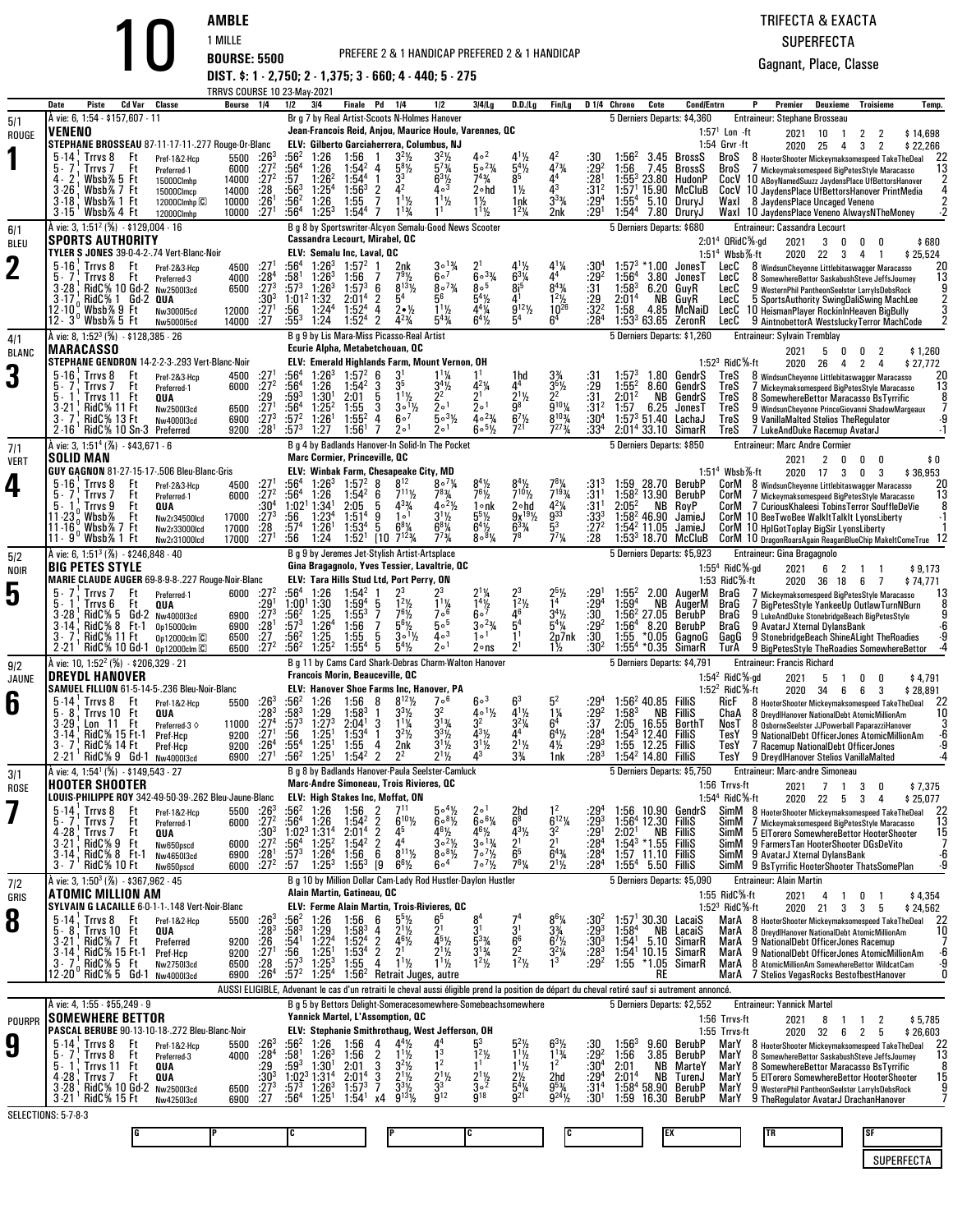**AMBLE** 1 MILLE **BOURSE: 3200 DIST. \$: 1 - 1,600; 2 - 800; 3 - 384; 4 - 256; 5 - 160** JUMENTS NG 350\$ PD EN 2020-21 (2021 SEULEMENT SI 10 DP +) AE NG 3500\$ EN 2020- 21 AE NG 4 COURSES A VIE. MARES NW 350\$ PS IN 2020-21 (ONLY 2021 IF 10 ST +) A

## TRIFECTA & EXACTASUPERFECTA & PARIDOUBLE (11-12)

|                    |                                                                                                                                                      | TRRVS COURSE 11 23-May-2021                    |                                        |                                                                |                                                                                                 |                                                                                                                                                                                                   |                                                                          |                                                                              |                                                                                             |                                                                                               |                                                                 |                                                                                      |                   |                                                      |                                          | P                                                                      |                                                                                                                                       |                                    |
|--------------------|------------------------------------------------------------------------------------------------------------------------------------------------------|------------------------------------------------|----------------------------------------|----------------------------------------------------------------|-------------------------------------------------------------------------------------------------|---------------------------------------------------------------------------------------------------------------------------------------------------------------------------------------------------|--------------------------------------------------------------------------|------------------------------------------------------------------------------|---------------------------------------------------------------------------------------------|-----------------------------------------------------------------------------------------------|-----------------------------------------------------------------|--------------------------------------------------------------------------------------|-------------------|------------------------------------------------------|------------------------------------------|------------------------------------------------------------------------|---------------------------------------------------------------------------------------------------------------------------------------|------------------------------------|
| 7/1<br>ROUGE       | Cd Var<br>Classe<br>Date<br>Piste<br>A vie: 2, 1:56 <sup>1</sup> (%) - \$8,494 - 2<br><b>WRITE ONE</b>                                               | Bourse                                         | 1/4                                    | 1/2<br>3 4                                                     |                                                                                                 | Finale Pd<br>1/4<br>B f 3 by Sportswriter-Tug River Della-Die Laughing<br>Francois Lecomte, St-Hyacinthe, QC                                                                                      | 1/2                                                                      | $3/4$ Lg                                                                     | D.D.ILg                                                                                     | Fin/Lg                                                                                        |                                                                 | D <sub>14</sub> Chrono                                                               | Cote              | <b>Cond/Entrn</b><br>5 Derniers Departs: \$6,464     | 2:00 QTrrvs-ft                           | Premier<br><b>Entraineur: Francois Lecomte</b><br>2021                 | Deuxieme<br><b>Troisieme</b><br>0<br>0<br>0<br>0                                                                                      | Temp.<br>\$0                       |
|                    | LOUIS-PHILIPPE ROY 342-49-50-39-.262 Bleu-Jaune-Blanc<br>$5 - 8$<br>Trrvs 8 Ft<br>QUA                                                                |                                                | :293                                   | :583                                                           | 1:29 <sup>2</sup><br>2:00                                                                       | ELV: Winbak Farm, Chesapeake City, MD<br>3<br>$1 \circ \frac{1}{2}$                                                                                                                               | $2^{3}\%$                                                                | $1 \circ \frac{1}{2}$                                                        | $1^{2}\frac{1}{2}$<br>6 <sup>43</sup> / <sub>4</sub>                                        |                                                                                               | $:30^{3}$                                                       |                                                                                      |                   | NB PilonD                                            | $1:561$ RidC $%$ -ft<br>LecF             | 2020                                                                   | $\overline{2}$<br>$\overline{7}$<br>0<br>0<br>8 WriteOne OnRoute WhitemountainRuby                                                    | \$8,494<br>10                      |
|                    | $9 - 15$<br>Wbsb%9 Ft<br>Onss-Rs<br>$9 - 6$<br>Clntn 10 Ft<br>Onss-Rs                                                                                | 22800 :272<br>22800                            | $\frac{.29^{1}}{.27^{3}}$              | :56 <sup>4</sup><br>:593                                       | 1:26<br>1:54 <sup>2</sup><br>$1:29$<br>$1:254$<br>$1:57^{3}$                                    | 5 <sup>7</sup><br>$\frac{2^{2}\%}{8^{9}}$<br>3                                                                                                                                                    | $5^{7}$ <sup>3</sup> / <sub>4</sub><br>$3^{2}\frac{1}{2}$<br>4.31/4      | $75$ <sup>1</sup> / <sub>2</sub><br>$3^{2}\frac{1}{4}$<br>$3^{3}\frac{3}{4}$ | $4^{43}$ /4                                                                                 | 5 <sup>6</sup><br>$483/4$<br>$533/4$<br>$936$                                                 | : 28 <sup>3</sup><br>:30                                        | $1:59^{2}$                                                                           | 9.40              | $1:55^3$ 34.30 Henry T<br>JamieJ                     | Mool<br>Mool                             |                                                                        | 7 ChiefsDreamGirl Jackieofalltrades SweetPink<br>8 SportsDuchess SiriBlueChip CeliaBayama                                             | 18<br>21                           |
|                    | Wbsb% 1 Ft<br>On-Gr-Strtrs<br>$8 - 14$<br>$\frac{6}{6}$ Wbsb% 4 Ft<br>Onss-Rs<br>RidC% 2 Ft<br>$8 - 6$<br>2Yr-Nw7500I                                | 14000<br>23150 :274<br>5600                    | :28 $4$                                | $:56^{4}$<br>:57 <sup>4</sup><br>:58 <sup>1</sup>              | $1:55^{2}$<br>$1:26^{3}$<br>1:54<br>$1:26^4$<br>1:56'                                           | 8<br>$\bar{9}^{20}$<br>x1<br>$1\frac{1}{2}$<br>6                                                                                                                                                  | $9^{16}\%$<br>$2^{11/2}$                                                 | g <sub>203</sub><br>$2^2$                                                    | $9^{27}$ <sup>3</sup> / <sub>4</sub><br>$2^1\frac{1}{2}$                                    | $1^{3}$ <sup>1</sup> / <sub>4</sub>                                                           | $:30^{1}$<br>:30 <sup>2</sup><br>:29                            | 1:56 <sup>1</sup> 17.25<br>2:01 <sup>1</sup><br>$1:56^{\circ}$                       |                   | JamieJ<br>4.65 HenrvT<br>3.60 GagnoG                 | Mool<br>Mool<br>LecF                     |                                                                        | 9 ShesASassyBeach WildcatVictoria SweetPink 22<br>9 ShiatzuSeelster PatinaSeelster VoelzDelight<br>6 WriteOne Dabarndawgswatchin SirA |                                    |
| 712                | A vie: 4, 1:58 <sup>1</sup> - \$12,036 - 3                                                                                                           |                                                |                                        |                                                                |                                                                                                 | B m 5 by Art Major-Allamerican Damsel-Western Ideal<br><b>Martin Denault, Sherbrooke, QC</b>                                                                                                      |                                                                          |                                                                              |                                                                                             |                                                                                               |                                                                 |                                                                                      |                   | 5 Derniers Departs: \$5,206                          |                                          | <b>Entraineur: Andre Denault</b>                                       |                                                                                                                                       |                                    |
| <b>BLEU</b>        | JODYKINS<br>WILLIAM ROY 2-0-0-0-.0 Bleu Marine-Blanc                                                                                                 |                                                |                                        |                                                                | ELV: Abc Stable, Toronto, ON                                                                    |                                                                                                                                                                                                   | $60^{21/2}$                                                              | 50 <sup>2</sup>                                                              |                                                                                             |                                                                                               |                                                                 |                                                                                      |                   |                                                      | $1:581$ Trrvs-ft                         | 2021<br>2020 10                                                        | 0<br>-1<br>0<br>n<br>2<br>2<br>0                                                                                                      | \$256<br>\$6,385                   |
| $\mathbf 2$        | $5 - 16$<br>Trrvs 5<br>Ft<br>F-Nw355pscd<br>5.<br>Ft<br>QUA<br>Trrvs 2<br>IO - 4<br>Trrvs 10<br>Ft<br>F-Nw380pscd                                    | 3200<br>4000                                   | $:28^3$<br>$:29^{4}$<br>$:28^{2}$      | $:59^3$ 1:29 <sup>1</sup><br>$1:01^2$ 1:33<br>:59 <sup>1</sup> | $1:58^{2}$<br>2:03<br>1:28 <sup>4</sup><br>1:58                                                 | $6^{6}$ <sup>1</sup> / <sub>2</sub><br>$5^{4}$ %<br>3 <sup>1</sup>                                                                                                                                | $\frac{5^5\%}{3^1\%}$                                                    | $30^{3}/4$<br>$20\frac{1}{2}$                                                | $5^2$ <sup>1</sup> / <sub>2</sub><br>$4^{4}\frac{1}{2}$<br>$4^{1}\frac{1}{2}$               | 451/4<br>$2^{6}\frac{1}{4}$<br>5 <sup>4</sup> / <sub>4</sub><br>1 <sup>2</sup> / <sub>4</sub> | :29ª<br>$:30^{3}$<br>$:30^{1}$                                  | 1:59 $2$ 33.35 RoyW<br>2:04 <sup>1</sup><br>1:59                                     | NB<br>$2.65$ RoyW | RoyW                                                 | DenA<br>DenA<br>DenA                     | 8 PlatineAlpha Jazz KoloyDm                                            | 7 FancyGirl Jodykins YouRockGirlKir<br>9 Shemaksmefelunreal VeeBreeze GucciEyepatch                                                   | $^{20}_{\hphantom{0}8}$            |
|                    | $9.20$ $\times$ Trrvs $6$<br>Ft<br>F-Nw350pscd<br>$9 - 13$<br>Trrvs 5<br>SI-2<br>F-Nw350pscd                                                         | 4000<br>4000                                   | :27 <sup>1</sup><br>$\frac{.29}{.31}$  | $:57^4$ 1:27 <sup>4</sup><br>1:00 <sup>2</sup> 1:31            | $1:58$ <sup>1</sup><br>$2:01^2$                                                                 | 4 <sup>4</sup><br>[9<br>$7^{\circ}$ <sup>43</sup> / <sub>4</sub><br>4                                                                                                                             | $4\circ^3$<br>$60^{3}/4$                                                 | 2∘hd<br>$6^{\circ 2}$ <sup>1</sup> / <sub>4</sub>                            | 1nk<br>$4^{2}\%$                                                                            | $2^{13}/4$                                                                                    | :30 <sup>2</sup><br>:30ª                                        | $1:58^{\circ}$<br>2:01*E0.10 RoyW                                                    | 5.90 RoyW         |                                                      | DenA<br>DenA                             |                                                                        | 9 Jodykins Shemaksmefelunreal FeuDArtifice<br>9 YouRockGirlKir Jodykins OldFashionedGal                                               | $\frac{12}{12}$<br>$\frac{12}{17}$ |
| 6/1                | $9 - 6$<br>'Trrvs 10 Ft<br>Nw1r2500lcd<br>À vie: 3, 2:01-0 - \$36,948 - 11                                                                           | 3500                                           |                                        | $1:01^3$ 1:30 <sup>1</sup>                                     | $1:59^{2}$                                                                                      | [9i<br>$3^{\circ}$ <sup>13</sup> /4<br>B m 8 by Vintage Master-A Js Big Girl-Towners Big Guy                                                                                                      | $1^2\frac{1}{2}$                                                         |                                                                              | 16                                                                                          | $\frac{1}{4}$                                                                                 | $:29^{1}$                                                       |                                                                                      |                   | $1:59^2$ 4.20 GenoiS<br>5 Derniers Departs: \$1,137  | DenA                                     | <b>Entraineur: Sylvain Gagnon</b>                                      | 9 Jodykins BeautyBayama JbsOwenette                                                                                                   | 20                                 |
| <b>BLANC</b>       | <b>OLD FASHIONED GAL</b><br>JOCELYN GENDRON 5-0-0-0-.0 Vert-Blanc-Noir                                                                               |                                                |                                        |                                                                |                                                                                                 | Sylvain Gagnon, Cap Sante, QC<br>ELV: Winbak Farm, Chesapeake City, MD                                                                                                                            |                                                                          |                                                                              |                                                                                             |                                                                                               |                                                                 |                                                                                      |                   |                                                      |                                          | 2021                                                                   | $\overline{1}$<br>0<br>0<br>0<br>2020 22 0<br>3<br>3                                                                                  | \$0<br>\$4,505                     |
| 3                  | $5 - 14$<br>Trrvs 10 Ft<br>Nw200pscd<br>Ft<br>5.<br>-8<br>Trrvs 5<br>QUA                                                                             | 3000                                           | :27 <sup>4</sup><br>:30 <sup>2</sup>   | :59<br>1:01 <sup>2</sup> 1:32 <sup>1</sup>                     | 1:59<br>$1:28^4$<br>2:02                                                                        | $2^{11/2}$<br>4<br>6<br>1hd                                                                                                                                                                       | $3^{11/2}$                                                               | 75                                                                           | 43<br>$7^{8}$ <sup>1</sup> / <sub>4</sub>                                                   | $6^{11}$<br>$\bar{8}^{17}$                                                                    | :32<br>$:32^{1}$                                                | 2:05 <sup>2</sup>                                                                    |                   | $2:01'$ 27.85 GendrJ<br>NB GagnoJ                    | GagS<br>GagS                             |                                                                        | 8 GreenPoint FeuDArtifice Buckingham<br>8 FeuDArtifice WayOver CuriousKhaleesi                                                        | $\frac{22}{10}$                    |
|                    | 11-22<br>Ft<br>Irrvs 1<br>F-Nw350pscd<br>Ft<br>Trrvs 3<br>11-15<br>Nw200pscd<br>$11 - 8$                                                             | 4000<br>3750                                   | :28 <sup>3</sup><br>$^{+28^4}_{-28^4}$ | $:58^3$<br>1:00<br>:58                                         | $1:28^{4}$<br>$1:59^{3}$<br>1:31 <sup>2</sup><br>2:02<br>1:27 <sup>1</sup><br>1:57 <sup>1</sup> | 6<br>2 <sup>1</sup><br>1 <sup>1</sup><br>4<br>3 <sup>1</sup><br>8                                                                                                                                 | $2^2$ <sup>1</sup> / <sub>2</sub><br>$3^{3}$ <sup>1</sup> / <sub>2</sub> | $3^{1}$<br>$1^{2}$<br>$5^{6}$                                                | $3^1$<br>1hd<br>$5^{8}$ <sup>1</sup> / <sub>2</sub>                                         | $5^{2}$ %<br>$\frac{2^{11}}{6^{11}}$                                                          | :31<br>$^{:30^4}_{:31}$                                         | 2:00 29.75<br>2:02 <sup>1</sup><br>$1:59^2$ 33.75                                    | $*1.90$           | GendrJ<br>GendrJ<br>GendrJ                           | GagS<br>GagS                             | 6 Jazz GucciEyepatch VeeBreeze                                         | 9 FreeProof OldFashionedGal VintageLove                                                                                               | 3<br>11                            |
|                    | Trrvs 6<br>Ft<br>F-Nw350pscd<br>Ft<br>$11 - 1$ Trrvs 5<br>F-Nw375pscd<br>A vie: 5, 2:00 <sup>1</sup> - \$19,265 - 2                                  | 4000<br>4000                                   | $:27^{3}$                              | $:58^2$                                                        | 1:28 <sup>1</sup><br>1:59 <sup>1</sup>                                                          | $2^{1}\frac{1}{2}$<br>3<br>B m 7 by Vintage Master-Respectednbeloved-Dream Away                                                                                                                   | 3 <sup>1</sup>                                                           |                                                                              |                                                                                             | $9^{13}$ <sup>1</sup>                                                                         | :33                                                             | 2:01 <sup>4</sup><br>5 Derniers Departs: \$787                                       |                   | 6.50 GendrJ                                          | GagS<br>GagS                             | <b>Entraineur: Yvon Beaudoin</b>                                       | 9 KissMeBad GucciEyepatch VeeBreeze<br>9 GucciEyepatch GodivaLovelyLady UptownWoman                                                   | 8                                  |
| 5/1<br><b>VERT</b> | <b>VINTAGE LOVE</b><br>SYLVAIN G LACAILLE 6-0-1-1-.148 Vert-Noir-Blanc                                                                               |                                                |                                        |                                                                |                                                                                                 | Yvon Beaudoin, Victoriaville, QC<br>ELV: Winbak Farm, Chesapeake City, MD                                                                                                                         |                                                                          |                                                                              |                                                                                             |                                                                                               |                                                                 |                                                                                      |                   |                                                      |                                          | 2021                                                                   | 0<br>$\overline{1}$<br>0<br>0                                                                                                         | \$150                              |
| 4                  | $5 - 14$<br>Trrvs 10 Ft<br>Nw200pscd<br>5.8<br>Trrvs 3<br>Ft<br>QUA                                                                                  | 3000                                           | .27 <sup>4</sup><br>$:29^{1}$          | :59<br>$1:00^4$ 1:30 <sup>4</sup>                              | 1:28 <sup>4</sup><br>1:59<br>2:00                                                               | 7 <sup>7</sup><br>$3^2\frac{1}{2}$<br>-5                                                                                                                                                          | $3^2\frac{1}{2}$                                                         | $8^4\frac{1}{2}$<br>36                                                       | 481⁄4                                                                                       | $3^{113}$ /4                                                                                  | :31 <sup>2</sup><br>:30 <sup>2</sup>                            | 2:02 <sup>2</sup>                                                                    | NB                | 26.90 LacaiS<br>PilonD                               | BeaY<br>BeaY                             | 2020 20                                                                | 0<br>$\overline{2}$<br>0<br>8 GreenPoint FeuDArtifice Buckingham<br>8 WranglerCash NorthernTrophy VintageLove                         | \$2,081<br>22<br>10                |
|                    | $11 - 220$<br>Trrvs 10<br>Ft<br>Nw200pscd<br>$11.15n$ Trrvs 3<br>Ft<br>Nw200pscd                                                                     | 3750<br>3750                                   | :28 <sup>1</sup><br>:28 <sup>4</sup>   | :58<br>$1:00$ $1:312$                                          | $1:59^{2}$<br>$1:28^{3}$<br>2:02                                                                | $5^7$<br>4<br>5<br>$3^{\circ}$ <sup>13</sup> /4                                                                                                                                                   | $6^{6}$ <sup>1</sup> / <sub>2</sub><br>$14 \circ 3\frac{1}{2}$           | $6^{\circ 2}$<br>$30^{2}$ %                                                  | $6^{2}$ <sup>3</sup> / <sub>4</sub><br>431/4                                                | $\frac{5^{63/4}}{3^{7/4}}$                                                                    | $:31^{4}$<br>:31 <sup>3</sup>                                   | 2:00 <sup>4</sup> 6.55 LacaiS<br>2:03 <sup>2</sup> 26.65 PilonD                      |                   |                                                      | BeaY<br>BeaY                             |                                                                        | 9 ItsMachademic ChickieLove MorningCam<br>9 FreeProof OldFashionedGal VintageLove                                                     | -1<br>3                            |
|                    | Ft<br>11 - 8<br>$\frac{9}{6}$ Trrvs 7<br>Nw200pscd<br>Trrvs 10 Gd-2 Nw2r5000lcd<br>$11 - 1$                                                          | 3750 : 27 <sup>4</sup><br>4500                 | :28 <sup>1</sup>                       | 1:01 <sup>4</sup> 1:32 <sup>1</sup><br>:59'                    | 2:01 <sup>4</sup><br>1:29 <sup>2</sup><br>$2:01^2$                                              | $8^{\circ}$ <sup>121</sup> / <sub>2</sub><br>6                                                                                                                                                    | Retrait Juges, transport<br>$8ip^{8}\frac{1}{2}$                         | $8^{11}$                                                                     | $7^7$                                                                                       |                                                                                               | 7dqp9 <sup>8</sup> <sup>1</sup> / <sub>4</sub> :31 <sup>2</sup> | 2:03 76.60 LacaiS                                                                    | RE                |                                                      | BeaY<br>BeaY                             | 9 MachJacobs RemyAurora Jazz                                           | 8 BeachRunnerAM MittJagger ItsMachademic                                                                                              | 11<br>8                            |
| 5/2<br>NOIR        | À vie: 3, 1:58 <sup>3</sup> - \$37,593 - 3<br>JAZZ                                                                                                   |                                                |                                        |                                                                |                                                                                                 | B m 5 by Sportswriter-Mary Michelle-Artistic Fella<br>Louis Turcotte, Trois-Rivieres, QC                                                                                                          |                                                                          |                                                                              |                                                                                             |                                                                                               |                                                                 |                                                                                      |                   | 5 Derniers Departs: \$1,304                          |                                          | <b>Entraineur: Louis Philippe Turcotte</b><br>2021                     | 0<br>$\overline{1}$<br>0                                                                                                              | \$800                              |
| 5                  | STEPHANE BROSSEAU 87-11-17-11-.277 Rouge-Or-Blanc<br>$5 - 16$<br>Trrvs 5<br>Ft<br>F-Nw355pscd                                                        | 3200 : 28 <sup>3</sup>                         |                                        | $:59^3$                                                        | 1:29 <sup>1</sup><br>$1:58^{2}$                                                                 | ELV: Marie Michelle Gaboury, Venise-En-Quebec, QC<br>4                                                                                                                                            |                                                                          | 31                                                                           |                                                                                             |                                                                                               | :29ª                                                            |                                                                                      |                   | $1:591 14.95$ BrossS                                 | $1:583$ Trrvs-ft<br>TurL                 | 2020 24<br>8 PlatineAlpha Jazz KoloyDm                                 | 2<br>8<br>6                                                                                                                           | \$15,511<br>20                     |
|                    | 5.<br>Trrvs 5<br>Ft<br>QUA<br>$F$ ImD $9$<br>12-19<br>Sn-1<br>F-7000Clmcd                                                                            | 4200                                           | :30ª<br>:28 <sup>4</sup>               | $1:01^2$ 1:32 <sup>1</sup><br>$:59^1$                          | 2:02 8<br>$1:29^{1}$<br>$1:58^{2}$                                                              | $5^{3}\%$<br>9 <sup>11</sup><br>8                                                                                                                                                                 | g <sub>10</sub> <sub>%</sub>                                             | 5∘4<br>9°8                                                                   | $\frac{1}{7}$ <sup>33</sup> / <sub>4</sub>                                                  | $\frac{4^{3}\frac{1}{4}}{8^{13}\frac{1}{4}}$                                                  | $: 29^{3}$<br>$: 30^{1}$                                        | 2:02 <sup>3</sup><br>2:01                                                            | NΒ                | BrossS<br>37.10 MackeP                               | TurL<br>DemG                             |                                                                        | 8 FeuDArtifice WayOver CuriousKhaleesi<br>9 EataamsPrincess Siboney BetterJoy                                                         | 10<br>$\cdot$ 1                    |
|                    | 7<br>12 - 12<br>. FimD<br>Gd-1<br>F-7000Clmcd<br>$12 - 5$<br>FlmD<br>7<br>Ft<br>F-15000Clmcd<br>' Lon 9<br>Ft<br>$11 - 27$<br>F-15000Clmcd           | 4200<br>6400<br>6200                           | $:27^{3}$<br>$: 28^2$<br>$: 29^3$      | :58<br>:57ª<br>$1:00^3$ 1:29 <sup>4</sup>                      | 1:28 <sup>4</sup><br>$2:00^{3}$<br>1:27 <sup>2</sup><br>1:58<br>$1:59^{2}$                      | 1ns<br>$8^{11}$ %<br>7<br>$1^{11}$                                                                                                                                                                | $1^{11}/2$<br>77<br>1nk                                                  | 1hd<br>$9^{5}_{2}\%$<br>$3^{2}\%$                                            | 1nk<br>g6<br>$45\frac{1}{2}$                                                                | $3^{5}_{4}$<br>$\frac{9^{5}}{6^{1}}$                                                          | :33<br>$:30^{3}$<br>:31 <sup>1</sup>                            | 2:01 <sup>4</sup><br>1:59 74.45<br>2:01 <sup>3</sup>                                 | 1.60              | MackeP<br>MackeP<br>4.25 SorriA                      | DemG<br>DemG<br>DemG                     |                                                                        | 8 ReticentHanover ScottishMach Jazz<br>9 BigDiamond SouthwindBayou Kounnis<br>7 CocoBeachDeVie ShesMagic BookieBaby                   | $\cdot$ 1<br>5                     |
| 3/1                | À vie: 3, 2:01 <sup>3</sup> - \$12,887 - 2<br>KOLOY DM ©                                                                                             |                                                |                                        |                                                                |                                                                                                 | Br m 4 by L H Stryker-Patronizing-Real Artist<br>Yannick & Nicole Martel, L'Assomption, QC                                                                                                        |                                                                          |                                                                              |                                                                                             |                                                                                               |                                                                 |                                                                                      |                   | 5 Derniers Departs: \$2,809                          | $2:062$ QTrrvs-ft                        | <b>Entraineur: Yannick Martel</b>                                      |                                                                                                                                       |                                    |
| <b>JAUNE</b>       | DAVID PILON 7-1-2-1-.349 Noir-Bleu<br>$5 - 16$<br>Trrvs 5<br>Ft<br>F-Nw355pscd                                                                       | 3200                                           | $:28^3$                                | :593                                                           | 1:29 <sup>1</sup><br>$1:58^{2}$                                                                 | ELV: Eric Beausoleil, Berthierville, QC<br>5                                                                                                                                                      |                                                                          | 2∘nk                                                                         |                                                                                             |                                                                                               | :30                                                             | $1:59^{1}$                                                                           |                   | 11.45 PilonD                                         | $2:013$ Trrvs-ft<br>MarY                 | 2021<br>8 PlatineAlpha Jazz KolovDm                                    | 3<br>0<br>1 1<br>2020 19 2 2 3                                                                                                        | \$1,874<br>\$11.013<br>20          |
| 6                  | Ft<br>5.<br>Irrvs /<br>QUA<br>Ft<br>5.<br>Trrvs 5<br>QUA                                                                                             |                                                | :28 <sup>4</sup><br>:31 <sup>3</sup>   | $1:00^3$ 1:31 <sup>3</sup><br>1:06 <sup>1</sup> 1:37           | 2:01 <sup>1</sup><br>$2:06^2$                                                                   | 8<br>$8'$ <sup>1</sup> / <sub>4</sub><br>3<br>$4^{4}\%$                                                                                                                                           | $504\frac{3}{4}$<br>$30^{11/2}$                                          | 2∘hd<br>$1\frac{3}{4}$                                                       | 3 <sup>1</sup><br>$1\frac{1}{2}$                                                            | $3^{4}\frac{1}{4}$<br>$3^{2}\frac{1}{4}$<br>$1^{2}\frac{1}{4}$                                | $\overline{30}$<br>$:29^{2}$                                    | 2:01 <sup>3</sup><br>2:06 <sup>2</sup>                                               | NB<br>NB          | MarteY<br>MarteY                                     | MarY<br>MarY                             |                                                                        | 8 Navalny BetterKisstheMen KoloyDm<br>6 KoloyDm GASpeedJoey WhitemountainRuby                                                         | 10<br>8                            |
|                    | RidC% 12 Gd-2 F-Nw1000l3cd<br>$3 - 28$<br>RidC% 1 Ft<br>$3 - 21$<br>Nw10000lcd                                                                       | 4800<br>5800                                   | $\frac{.29}{.28^2}$                    | :59ª<br>:58                                                    | 1:28 <sup>4</sup><br>$1:59^{4}$<br>$1:26^{3}$<br>1:55 <sup>1</sup>                              | 3<br>$4^{4}\frac{1}{2}$<br>9 <sup>14</sup> / <sub>2</sub><br>5                                                                                                                                    | $4^{4}\%$<br>$8^{\circ}$ <sup>11</sup>                                   | $4^{4}\frac{1}{2}$<br>$6^{9}\frac{3}{4}$                                     | 4 <sup>4</sup><br>$5^{10}$                                                                  | $2\frac{3}{4}$<br>5 <sup>9</sup> / <sub>2</sub>                                               | $:30^{2}$<br>$:28^{2}$                                          | 2:00<br>1:57                                                                         | 3.30<br>9.15      | BerubP<br>BerubP                                     | MarY<br>MarY                             |                                                                        | 7 JkEllemEnoh KoloyDm KahluaMorning<br>9 WindsongQuincy Baywatching DellasBoy                                                         | $\frac{9}{7}$                      |
| 4/1                | 12 20° RidC% 11 Gd 1<br>F-Nw1250I3cd<br>A vie: 5, 1:59 - \$29,467 - 5                                                                                | 5500                                           | $:27^{2}$                              | :573                                                           | 1:27 <sup>1</sup><br>$1:57^{3}$                                                                 | 8<br>$9^{11}$ %<br>B m 6 by Shadow Play-Artistes-Artsplace                                                                                                                                        | $9^{9}$ <sup>1</sup> / <sub>2</sub>                                      | $80^{5}$ %                                                                   | $\bar{5}^{53}$ /4                                                                           |                                                                                               | :30 <sup>2</sup>                                                |                                                                                      |                   | $1:58^3$ 38.45 BerubP<br>5 Derniers Departs: \$1,050 | MarY                                     | 9 SophiesCam ERRhonda KoloyDm<br><b>Entraineur: Steve Duhaime</b>      |                                                                                                                                       | 0                                  |
| <b>ROSE</b>        | <b>FEU D ARTIFICE</b><br>TYLER S JONES 39-0-4-2-.74 Vert-Blanc-Noir                                                                                  |                                                |                                        |                                                                |                                                                                                 | Claude Duhaime, Victoriaville, Steve Duhaime, Becancour, QC<br>ELV: Guy Corbeil, Mirabel, QC                                                                                                      |                                                                          |                                                                              |                                                                                             |                                                                                               |                                                                 |                                                                                      |                   |                                                      | 2:02 QTrrvs-ft<br>$1:59$ FlmD $\cdot$ ft | 2021                                                                   | 1 0 1 0<br>2020 26 1 1 1                                                                                                              | \$750<br>\$5,817                   |
|                    | $5 - 14$<br>Trrvs 10 Ft<br>Nw200pscd<br>5.<br>Trrvs 5<br>Ft<br>QUA<br>5.                                                                             | 3000 : 27 <sup>4</sup>                         | :30 <sup>2</sup><br>:313               | :59<br>$1:01^2$ 1:32 <sup>1</sup>                              | $1:28^4$<br>1:59<br>2:02<br>$2:06^2$                                                            | 3 <sup>3</sup><br>6<br>2<br>$2 \circ hd$<br>$5^6$<br>4                                                                                                                                            | $2 \circ 1\frac{1}{2}$<br>$\frac{1^2\frac{1}{2}}{5^3\frac{1}{2}}$        | $5 \circ 1\frac{3}{4}$                                                       | $2^1\%$                                                                                     | $2^{5}_{4}$<br>$1^{1}_{3/4}$<br>$5^{6}_{-}$                                                   | $:31^{1}$<br>$:29^{4}$                                          | 2:00 <sup>1</sup><br>2:02<br>2:07 <sup>3</sup>                                       | NB                | 6.35 PilonD<br>PilonD<br><b>NB</b> PilonD            | DuhS<br>DuhS                             |                                                                        | DuhS 8 GreenPoint FeuDArtifice Buckingham<br>8 FeuDArtifice WayOver CuriousKhaleesi                                                   | 22<br>10<br>8                      |
|                    | Trrvs 5<br>Ft<br>QUA<br>11 - 8<br>$B_0^*$ Trrvs 7<br>Ft<br>Nw200pscd<br>$10.25\degree$ Trrvs 6<br>Ft<br>F-Nw370pscd                                  | 3750<br>4000 :28 <sup>1</sup>                  | .27 <sup>4</sup>                       | $1:061 1:37$<br>$1:014 1:321$<br>$:59$ 1:28 <sup>1</sup>       | 2:01 <sup>4</sup><br>1:58 <sup>1</sup>                                                          | 3<br>$7ix^6$ <sup>1/2</sup><br>6<br>$9^{17}\%$                                                                                                                                                    | $9^{10}$ %                                                               | $\frac{74}{9^{13}}$                                                          | $4^{2}\frac{1}{2}$<br>6 <sup>3</sup> / <sub>2</sub><br>$9^{14}$ <sup>1</sup> / <sub>2</sub> | $45\frac{1}{9}$<br>9131/4                                                                     | $:30^{1}$<br>$:29^{4}$<br>:30                                   | $2:024$ 10.35 PilonD<br>$2:00^4$ 78.75 BrossS                                        |                   |                                                      | DuhC<br>DuhC                             |                                                                        | 6 KoloyDm GASpeedJoey WhitemountainRuby<br>8 BeachRunnerAM MittJagger ItsMachademic<br>9 FancyGirl UnoCincuenta OldFashionedGal       | 11<br>4                            |
| 9/2                | $10 - 23$ <sup>0</sup><br>' Trrvs 9<br>Ft<br>F-Nw350pscd<br>A vie: 6, 1:54 (%) - \$74,637 - 13                                                       | 4000                                           | $:29^1$                                | :59ª                                                           | 1:29 <sup>2</sup><br>1:59                                                                       | 5 <sup>6</sup><br>5<br>B m 11 by Village Jolt-Michelles Prayer-Red River Hanover                                                                                                                  | 6 <sup>3</sup>                                                           | $74\frac{1}{2}$                                                              | $7^{4}$ <sup>1</sup> / <sub>2</sub>                                                         | $6^{10}$                                                                                      | :30ª                                                            | 2:01 49.35 GendrJ                                                                    |                   | 5 Derniers Departs: \$3,720                          | DuhC                                     | <b>Entraineur: Pier Luc Lamy</b>                                       | 9 UnoCincuenta WayOver GucciEyepatch                                                                                                  | 13                                 |
| GRIS               | JOLTS PRAYER<br>PASCAL BERUBE 90-13-10-18-.272 Bleu-Blanc-Noir                                                                                       |                                                |                                        |                                                                |                                                                                                 | Denis & Pier Lamy, Coaticook, QC<br>ELV: Jeffrey S Snyder, New York, NY                                                                                                                           |                                                                          |                                                                              |                                                                                             |                                                                                               |                                                                 |                                                                                      |                   |                                                      |                                          | 2021                                                                   | 0<br>0<br>0<br>0<br>0<br>0<br>0<br>0                                                                                                  | \$0<br>\$0                         |
| 8                  | $5-15$ , Trrvs 7<br>Ft<br>QUA<br>10 -20 ° RidC % 5<br>10 -10 ° RidC % 9<br>Ft<br>Nw1rcd                                                              | 4800                                           | :30 $^1$<br>$\frac{.28}{.27^3}$        | $1:02^3$ 1:32 <sup>3</sup><br>:58                              | 2:03 <sup>4</sup><br>1:27 <sup>1</sup><br>1:56 <sup>4</sup>                                     | 44<br>$1^{11/2}$<br>5                                                                                                                                                                             |                                                                          | 2ه4<br>$1\frac{1}{2}$                                                        | 1 <sup>2</sup>                                                                              | $6^{2}\%$<br>$1\frac{3}{4}$<br>6 <sup>61</sup> / <sub>2</sub>                                 | :31'<br>$: 29^3$<br>$: 29^2$                                    | 2:04 <sup>1</sup><br>1:56 <sup>4</sup>                                               | 3.05              | NB BrossS<br>BrossS                                  | LamP<br>LamP                             |                                                                        | / LadyLakeshore EspritDequipe UnoCincuenta<br>6 JoltsPrayer Machapelo IIIBeaStarToo                                                   | 16<br>9                            |
|                    | - Ft<br>Nw400pscd<br>10 $3^{\circ}$ RidC% 5 Ft<br>9.22 Trrvs 7 Ft<br>F-Nw400pscd                                                                     | 5500<br>5500                                   | :27 <sup>1</sup>                       | $:57^{3}$<br>:57 $^1$                                          | $1:26^{3}$<br>$1:55^{4}$<br>1:27 <sup>1</sup><br>$1:56^{3}$                                     | 5<br>$5^{4}$ %<br>4                                                                                                                                                                               | $50^{4}$ %<br>40 <sup>2</sup>                                            | $5 - \frac{5}{2}$<br>1ه 2                                                    | 6 <sup>6</sup><br>33                                                                        | $6^{10\frac{3}{4}}$                                                                           | :30                                                             | 1:57<br>$1:57^{2}$                                                                   |                   | 18.20 LachaJ<br>6.55 BrossS                          | LamP<br>LamP                             |                                                                        | 8 SinghamptonKenny SkyfallSena PassionatePrince<br>7 JansLegacy SkyfallSena JoltsPrayer                                               | 13<br>8                            |
|                    | $9.229$ Trrvs 7 Ft<br>$9.129$ RidC% 9 Ft<br>F-Pref2&3-Hp<br>Nw400pscd                                                                                | 4500<br>5500                                   | $: 28$<br>:271                         | :59<br>:56 <sup>2</sup>                                        | $1:28^{3}$<br>1:57<br>$1:26^2$<br>1:55 <sup>1</sup>                                             | $6^{\circ}$ <sup>4</sup> %<br>4<br>$6^{4}\%$<br>3                                                                                                                                                 | $3 \cdot 1\frac{1}{2}$<br>$6^4\%$                                        | $4 \circ 1\frac{1}{2}$                                                       | $4^{3}\frac{1}{2}$                                                                          | 3 <sup>4</sup>                                                                                | :30 <sup>2</sup><br>$:28^{3}$                                   | $1:59^1$ 64.30<br>$1:56$ $31.50$                                                     |                   | LaflaD<br>BerubP                                     | LamP<br>LamP                             |                                                                        | 8 UptownWoman SaubleBonnie Artsdestiny<br>9 Officially Rusty Mitt Jagger Jolts Prayer                                                 | $^{24}_{18}$                       |
|                    | A vie: 4, 2:00 (%) $-$ \$24,120 $-$ 5                                                                                                                |                                                |                                        |                                                                |                                                                                                 | AUSSI ELIGIBLE, Advenant le cas d'un retraiti le cheval aussi éligible prend la position de départ du cheval retiré sauf si autrement annoncé.<br>B m 6 by Pang Shui-Warden Woodie-Allies Western |                                                                          |                                                                              |                                                                                             |                                                                                               |                                                                 |                                                                                      |                   | 5 Derniers Departs: \$1,045                          |                                          | Entraineur: Kevin Montmarquette                                        |                                                                                                                                       |                                    |
| POURPR             | <b>WAY OVER</b><br>SIMON DELISLE 6-0-1-1-.148 Bleu-Blanc-Noir                                                                                        |                                                |                                        |                                                                |                                                                                                 | Kevin Montmarquette, Ste Victoire De Sorel, QC<br>ELV: William E Andrew, Calgary, AB                                                                                                              |                                                                          |                                                                              |                                                                                             |                                                                                               |                                                                 |                                                                                      |                   |                                                      | $2:023$ QTrrvs-ft                        | 2021<br>2020 15                                                        | 0<br>$\overline{1}$<br>0<br>0<br>$\overline{2}$<br>3                                                                                  | \$0<br>\$5,285                     |
| 9                  | $5 - 16$<br>Trrvs 5<br>Ft<br>F-Nw355pscd<br>5.8<br>Trrvs 5<br>Ft<br>QUA                                                                              | 3200 :28 <sup>3</sup><br>5625 :27 <sup>3</sup> | :30ª                                   | :593<br>$1:01^2$ 1:32 <sup>1</sup><br>$:57^{3}$                | 1:29 <sup>1</sup><br>$2:02 \t3$                                                                 | $1:58^2$ 8 $7^7\frac{1}{2}$<br>3 <sup>1</sup>                                                                                                                                                     | $4 \circ 1\frac{1}{2}$<br>$40^{3}$                                       | $4^{\circ}$<br>40 <sup>2</sup>                                               | 42<br>2 <sup>2</sup>                                                                        | $6^{7}\frac{1}{2}$<br>2 <sup>13</sup> / <sub>4</sub>                                          | :30 <sup>2</sup><br>:29 <sup>4</sup>                            | 1:59 <sup>4</sup> 28.80 DelisS<br>2:02 <sup>2</sup>                                  |                   | <b>NB</b> DelisS                                     | MonK                                     | MonK 8 PlatineAlpha Jazz KoloyDm<br>9 WildRiverSwan Shemaksmefelunreal | 8 FeuDArtifice WayOver Curious Khaleesi                                                                                               | 20<br>10<br>3                      |
|                    | 11 - 15 Trrvs 8<br>11 - 8 Trrvs 6<br>11 - 5 Dides<br>Ft<br>F-Pref2&3-Hp<br>Ft<br>F-Nw350pscd<br>$\frac{6}{6}$ RidC% 3 Ft<br>$11 - 5$<br>Nw2r31000lcd | 4000<br>6500 :27                               | :28 <sup>4</sup>                       | :58<br>$:55^{1}$                                               | $1:264$<br>$1:271$<br>1:23 <sup>2</sup><br>$1:54^{2}$                                           | 1:57 <sup>4</sup> Retrait veterinaire, maladie<br>1:57 <sup>1</sup> 2 4 <sup>2</sup> 4 <sup>°</sup> 4 <sup>°</sup> 3 <sup>° 5</sup> <sup>1</sup> / <sub>2</sub><br>3 <sup>5</sup><br>-1           | $3^7\frac{1}{2}$                                                         | $6^{\circ}$ <sup>14</sup> <sup>1</sup> / <sub>2</sub>                        | 48<br>$5^{18}$                                                                              | $4^{8}\frac{1}{2}$<br>5 <sup>18</sup>                                                         | $:30^{3}$<br>:31 <sup>4</sup>                                   | 1:58 <sup>4</sup> 8.80 DelisS                                                        |                   | 1:58 19.45 LachaJ                                    | MonK                                     |                                                                        | MonK 9 KissMeBad GucciEyepatch VeeBreeze<br>DugC 6 DylansBank LarrylsDebsRock TwinBFearless 15                                        | 11                                 |
|                    | $11 - 10$ Trrvs 5<br>Ft<br>F-Nw375pscd<br>A vie: 2, 1:56 (%) $-$ \$44,983 $-$ 7                                                                      | 4000                                           | $:27^{3}$                              | $:58^2$ 1:28 <sup>1</sup>                                      | 1:59 <sup>1</sup>                                                                               | $3^{2}\%$<br>$\overline{2}$<br>Br m 5 by Sportswriter-Real Heart-Real Desire                                                                                                                      | $2 \circ \frac{1}{2}$                                                    | $1 \circ \frac{1}{2}$                                                        | $2\frac{1}{2}$                                                                              | 5 <sup>4</sup>                                                                                | :314                                                            | 2:00 *2.10 DelisS                                                                    |                   | 5 Derniers Departs: \$2,100                          |                                          | <b>Entraineur: Marc Lacoursiere</b>                                    | MonK 9 GucciEyepatch GodivaLovelyLady UptownWoman                                                                                     | 8                                  |
| BLEU-ROU           | <b>BUCKINGHAM</b><br>SAMUEL FILLION 61-5-14-5-.236 Bleu-Noir-Blanc                                                                                   |                                                |                                        |                                                                |                                                                                                 | Marc Lacoursiere, Felix Belanger, Shawinigan, OC<br>ELV: Pedigree Farm, Rockwood, ON                                                                                                              |                                                                          |                                                                              |                                                                                             |                                                                                               |                                                                 |                                                                                      |                   |                                                      | $1:584$ Trrvs-ft<br>$1:582$ Trrvs-ft     | 2021                                                                   | 3<br>0<br>$\overline{1}$<br>2020 19 1<br>2<br>0                                                                                       | \$2,100<br>\$4,883                 |
| 1 U                | $5-16$ . Trrvs 4<br>Ft<br>Nw200pscd<br>$5 - 14$<br>Trrvs 10<br>Ft<br>Nw200pscd                                                                       | 3000 : 28 <sup>3</sup>                         |                                        | :59 <sup>3</sup> 1:28 <sup>4</sup>                             | $1:58^{4}$<br>1:59                                                                              | 5 <sup>5</sup>                                                                                                                                                                                    | 2 <sup>0</sup><br>60 <sup>4</sup>                                        | 2∘hd<br>$5^{\circ 3}$                                                        | 2½                                                                                          | 1nk                                                                                           | :30                                                             | $1:58^{4}$                                                                           | 8.25 FilliS       |                                                      | LacM<br>LacM                             |                                                                        | 7 Buckingham MisterBigTop BeachRunnerAM<br>8 GreenPoint FeuDArtifice Buckingham                                                       | 20                                 |
|                    | 5.<br>Ft<br>Trrvs 4<br>Nw200pscd<br>5.<br>, Trrvs 2<br>Ft<br>QUA                                                                                     | $3000$ :27 <sup>4</sup><br>3000 :29            | $:29^{4}$                              | :59.584<br>$1:01^2$ 1:33                                       | $1:284$<br>$1:282$<br>1:59<br>2:03                                                              | $\frac{2}{6}$<br>$6^{5}\%$<br>$4^{3}\frac{3}{4}$<br>2                                                                                                                                             | 5002<br>4 <sup>4</sup>                                                   | $6.04\%$<br>$5^5\%$                                                          | $\frac{5^3}{6^5}$<br>$5$ ip <sup>61</sup> / <sub>2</sub>                                    | $3^{6}\frac{1}{2}$                                                                            | $:304$<br>:31<br>$:30^{4}$                                      | 2:00 <sup>1</sup> 2.50 FilliS<br>2:00 <sup>1</sup> 15.35 FilliS<br>2:04 <sup>4</sup> |                   | <b>NB FilliS</b>                                     | LacM<br>LacM                             |                                                                        | 8 LookinAtaWinner MisterBigTop HpRayanArtJules<br>7 FancyGirl Jodykins YouRockGirlKir                                                 | $^{22}_{13}$<br>8                  |
|                    | $\frac{0}{n}$ Trrvs $\overline{6}$<br>10 - 25<br>Ft<br>F-Nw370pscd<br>$10 - 90$ Trrvs 10<br>Ft<br>F-Nw400pscd                                        | 4000 $:281$<br>4000 $:283$                     |                                        | :59<br>$1:00$ $1:293$                                          | 1:28 <sup>1</sup><br>$1:58$ <sup>1</sup><br>$1:59^{3}$                                          | 4 <sup>6</sup><br>2<br>5 <sup>5</sup>                                                                                                                                                             |                                                                          | ip7 <sup>5</sup><br>3½                                                       | $6^{6}\frac{1}{2}$                                                                          | $\frac{5^{8}}{6^{7}}$<br>$\frac{3}{4}$                                                        | $:30^{3}$<br>:30 <sup>3</sup>                                   | 1:59 <sup>4</sup> 10.50 FilliS<br>2:00 <sup>1</sup> 7.80 FilliS                      |                   |                                                      | LacM<br>LacM                             |                                                                        | 9 FancyGirl UnoCincuenta OldFashionedGal<br>9 HavanaPanic Shemaksmefelunreal UptownWoman                                              | 4<br>10                            |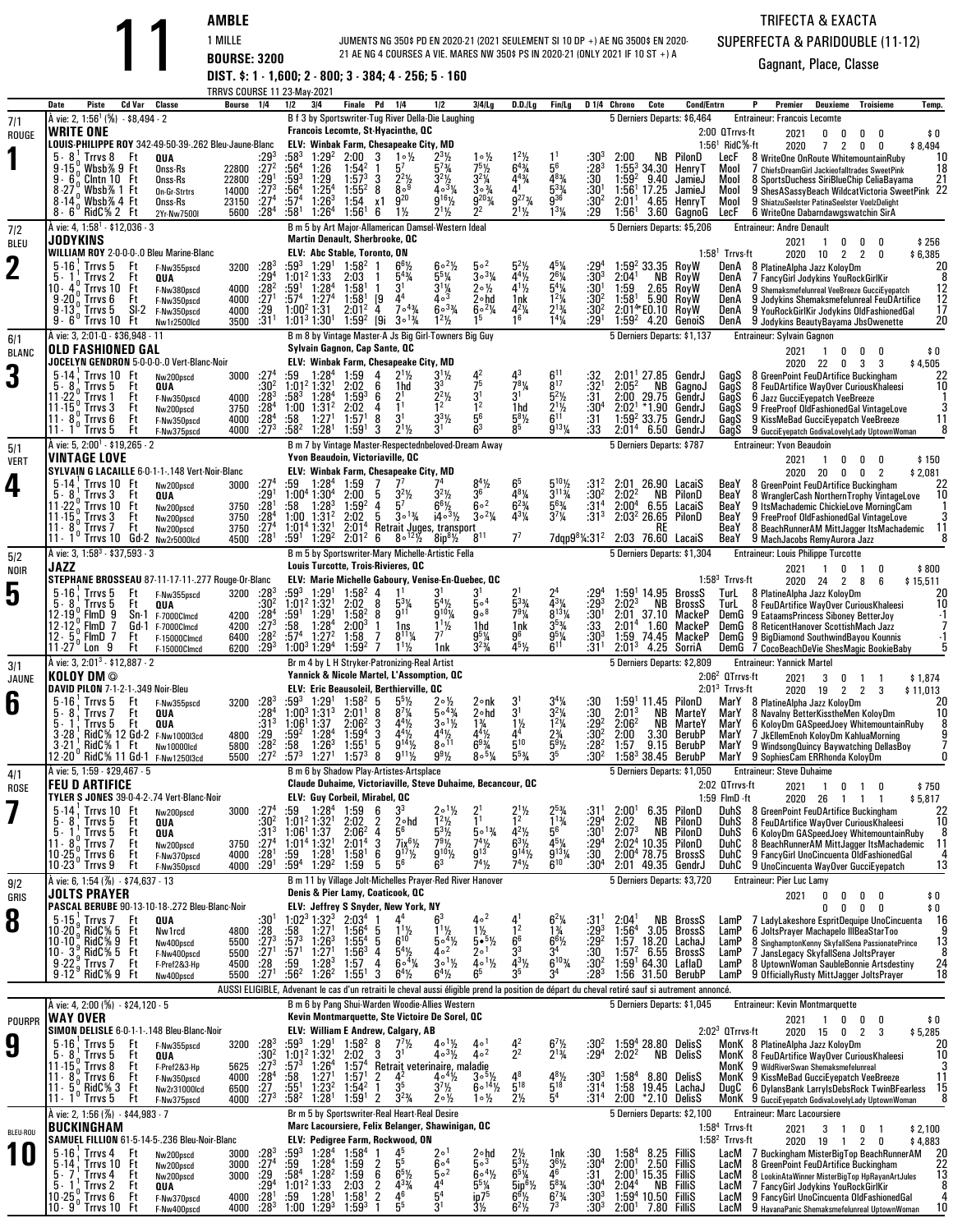| SELECTIONS: 5-6-2-7 | <b>Changement D'Entraineur:</b> | - WRITE ONE de Dr Ian Moore |  |  |     |     |            |            |
|---------------------|---------------------------------|-----------------------------|--|--|-----|-----|------------|------------|
|                     | IG                              |                             |  |  | IC. | IΕλ | <b>ITR</b> | <b>ISF</b> |
|                     |                                 |                             |  |  |     |     |            | SUPERFECTA |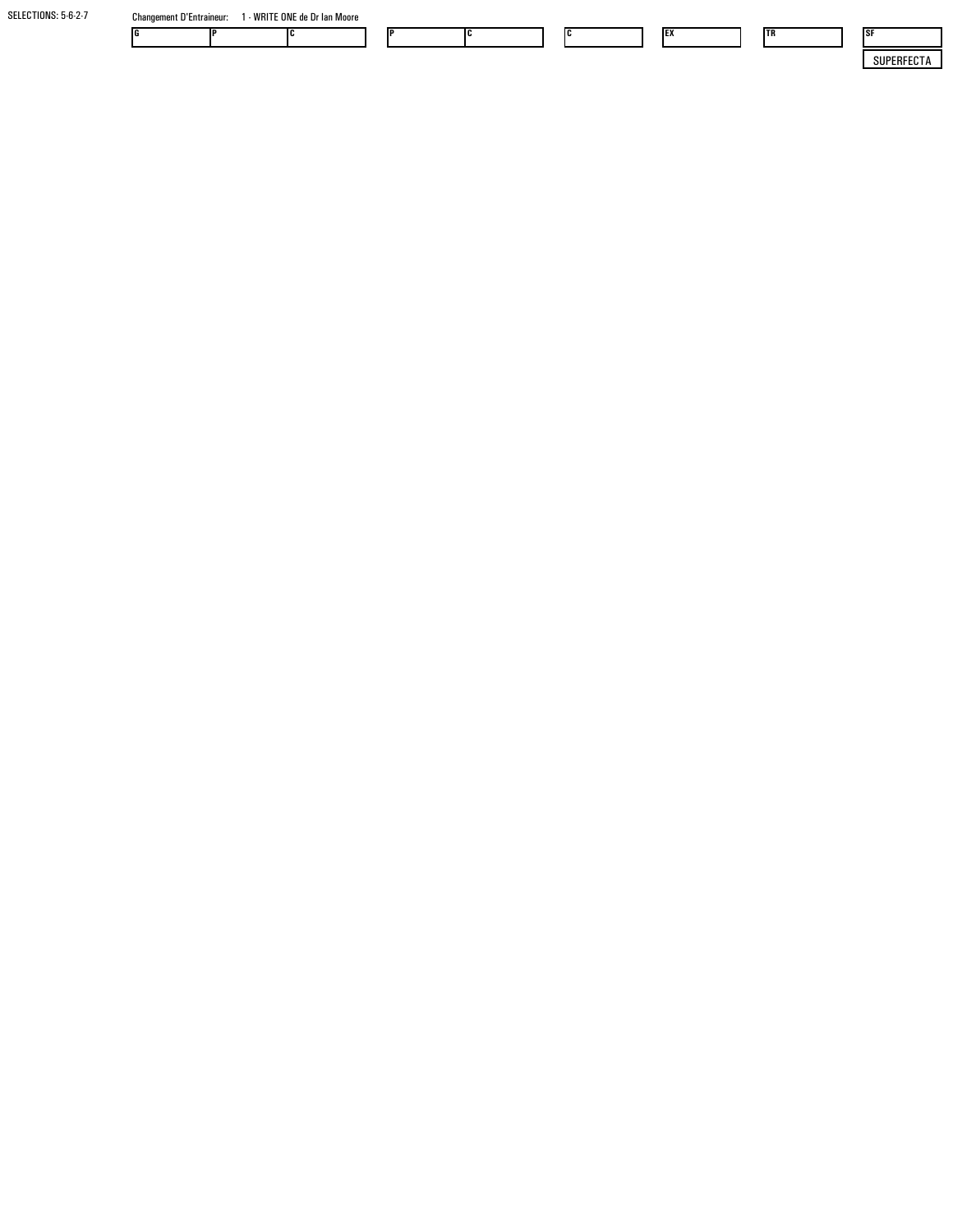11 - 8

 $^{\circ}$  Trrvs 1

Nw350nsco

4 :58

1:28

NG 200\$ PD EN 2020-21 (2021 SEULEMENT SI 10 DP +) AE NG 1 COURSE EN 2020-21. AENG 500\$ DANS LEUR 5 DERNIERS DEPARTS NW 200\$ PS IN 2020-21 (ONLY 2021 IF 10

# TRIFECTA & EXACTA

**SUPERFECTA** Gagnant, Place, Classe

<sup>12</sup>

**AMBLE**<br>
1 MILLE **BOURSE: 3000 DIST. \$: 1 - 1,500; 2 - 750; 3 - 360; 4 - 240; 5 - 150**<br> **BOURSE: 3000 DIST. \$: 1 - 1,500; 2 - 750; 3 - 360; 4 - 240; 5 - 150**<br> **ERRIVS COURSE 12 - 2340; 4 - 240; 5 - 150**<br> **BOURSE 1230,** TRRVS COURSE 12 23-May-2021 $3/4$ **DatePiste Cd Var Classe 1/2 3/4 Finale Pd 1/4 1/2 3/4/Lg D.D./Lg Fin/Lg D 1/4 Chrono Cote Cond/Entrn <sup>P</sup>**B h 8 by Well Said-A Pippin Hanover-Dragon Again**P** Premier Deuxieme Troisieme Temp.<br> **Entraineur:** Dany Mainguy  $3/1$   $\lambda$  vie: 5, 1:55<sup>1</sup> - \$73,844 - 20 **APPLEBY HANOVER** ROUGE**1DANY MAINGUY** 3-0-0-0-.0 Noir-Bleu-Jaune<br>
4 -28<sup>1</sup> Trrvs 6 Ft **QUA**<br>
6-28<sup>0</sup> Trrvs 6 Ft Prefareed-3<br>
6-24<sup>0</sup> Trrvs 7 Ft Preferred-3 DANY MAINGUY 3-0-0-0-.0 Noir-Bleu-Jaune **ELV: Hanover Shoe Farms Inc, Hanover, PA**  $1\frac{1}{2}$ 20211 0 0 0 0 \$ 0 20202020 4 0 0 1 \$1,030<br>15 المراج 7 Bali UncleBill ApplebyHanover  $\begin{array}{cccccccccccc} 4\cdot 28^1 & \text{Trv} s\ 6 & \text{Ft} & \text{0UA} & \text{159} & \text{100} & \text{1:30}^1 & \text{2:00}^2 & 5 & \text{53}\frac{1}{2} & 4 & \text{1}\frac{1}{2} & \text{2}^1 & \text{2}^1 & \text{3}^2\frac{1}{4} & \text{3}^2\frac{1}{3} & \text{3}^2\frac{2:00^4}{157^4} & \text{6.35 GendrS} & \text{AlIM} & \text{7 Bali Ducleiil AppelbyHanover} &$  $1:00$   $1:30<sup>1</sup>$  $1 \t2:00^2$ <sup>2</sup> 1:56<sup>1</sup><br><sup>4</sup> 1:54<sup>4</sup>  $\begin{smallmatrix} 2 & 5 & 5 \ 1 & 2 & 2 \ 4 & 5 & 5 \ 2 & 6 & 1 \end{smallmatrix}$ 5 5<sup>3</sup>½ 4。<br>2 2.∘½ 1。<br>5 5<sup>8</sup> 4。 2 1°1½ 2°<sup>1</sup> 2٪<br>2<sup>1</sup>⁄2 1°10d 2°<sup>1</sup>⁄2 5<br>4°<sup>3</sup> 4°<sup>3</sup>′2 4  $\frac{1}{2}$   $\frac{2}{5}$   $\frac{1}{3}$   $\frac{5}{4}$   $\frac{1}{2}$   $\frac{3}{2}$   $\frac{1}{2}$   $\frac{3}{2}$   $\frac{3}{2}$   $\frac{3}{2}$   $\frac{3}{2}$   $\frac{3}{2}$   $\frac{3}{2}$  $3^{2}\%$  $\frac{3^2\%}{5^8}$   $\frac{31^2}{31^2}$ <br>  $\frac{3^{15}}{3^2\%}$   $\frac{31^2}{29^3}$ <br>  $\frac{3^2\%}{29^{10}\%}$   $\frac{30^3}{30^3}$ <br>  $\frac{605^5}{31}$   $\frac{31}{31}$ 2 2:00 $2 \quad 1:57^4$ 4<sup>4</sup> NB LacaiS AllM<br><sup>4</sup> CaE Candr<sup>o</sup> AllM 1<br>2 56: <sup>1</sup>:<br>571: <sup>2</sup>  $6, 1:26^2$  $\frac{5^8}{2^1}$  $2 \quad 1:57^4$ <sup>4</sup> 6.35<br><sup>4</sup> 9.50 **GendrS**  AllM<sup>3</sup> :57<br><sup>1</sup> :57<sup>4</sup>  $1:25<sup>4</sup>$  1:25 1 1:272<sup>1</sup> 1:54<sup>2</sup><br><sup>2</sup> 1:56<sup>2</sup><br><sup>1</sup> 1:57<sup>2</sup>  $\frac{1}{4}$ <sub>0</sub> $\frac{1}{3}$  $\frac{2}{50}$  1ns <sup>3</sup> 1:54<sup>4</sup><br><sup>3</sup> 1:58<sup>2</sup> SimarR**AllM**<br>AllM 3<br>1  $[9 \t5^{7}]_{2}^{6}$  4。<br> $[9 \t5^{7}]_{2}^{6}$  4。<br>5 i6•<sup>8</sup>½ 2。  $1.4$ 2 $\frac{2}{2}$  2ns 3<br> $\frac{99}{2}$  9 ns 3<sup>2</sup>½ :29<br><sup>91</sup>½ 9<sup>101</sup>¼ :30<br><sup>5</sup> 6p5<sup>5</sup> :31 NBBeaudJ  $5\cdot 27$  RidC% 9 Ft-1 QUA  $27^3$  :57 1:25' 1:54' 6 1°' 1' 1ns 2ns 3'½ :29' 1:54" NB BeaudJ AIIM 6.sportsAuthority.RealrubiesAtPlay.ApplebyHanover 31<br>2.23 RidC% 8 Gd:2 Nw400013cd 6900 :27' :57' 1:57' 1:57' 5 iR.<sup>81</sup>% 201 8  $1 \tcdot 572$  $2^{1}$  1:27<sup>1</sup> <sup>2</sup>[9<br>25  $1 2^{\circ}$  $1 6^5$  $1 \quad 1:58^2$  38.55**SimarF**  AllM $.271$ 57<sup>2</sup> 1:27<sup>1</sup> 1:57<sup>2</sup> 5 i6•<sup>81</sup>⁄2 2∘<sup>1</sup> 2<br>B g 4 by Betterthancheddar-J M Chicago-Art Major  $20<sup>1</sup>$ <sup>2</sup> 5.00 SimarR AllM6 VanillaMalted Bali HooterShooter Entraineur: Dany Mainguy 5 Derniers Departs: \$4,280**Dany Mainguy, Wolinak, QC** $5/2$   $\qquad$  A vie: 3, 1:54<sup>4</sup> (%)  $\cdot$  \$23,400  $\cdot$  8 **G A SPEED JOEY** BLEU**211.54° RidC%-ft**<br> **11.54° RidC%-ft**<br> **11.54° RidC%-ft**<br> **11.54° RidC%-ft**<br> **11.5**° RidC% 10 GHz 0515000cm<br> **11.5**° RidC% 10 GHz 0515000cm<br> **11.5**° RidC% 10 GHz 0515000cm<br> **11.5**° RidC% 10 GHz 0515000cm<br> **11.5**° RidC% 10 G ALAIN CARRIER 1-0-0-0-0 Rouge-Blanc-Noir **ELV: R K Joe Miskokomon, Muncey, ON**  $\frac{1}{2}$  5.<sup>013</sup><sup>1</sup>/<sub>2</sub> 3<br>1d 2<sup>1</sup> 3 2021 <sup>0</sup> <sup>0</sup> <sup>0</sup> <sup>0</sup> \$ 0 1:54<sup>4</sup> RidC%-ft 2020 <sup>14</sup> <sup>3</sup> <sup>1</sup> <sup>2</sup> \$ 13,035 **5 -15<sup>1</sup> Trrvs 3 Ft QUA**<br>5 - 1 Trrvs 5 Ft QUA  $\frac{1}{2}$   $\frac{1}{2}$   $\frac{1}{2}$   $\frac{1}{2}$   $\frac{1}{2}$   $\frac{1}{2}$   $\frac{1}{2}$   $\frac{1}{2}$   $\frac{1}{2}$   $\frac{1}{2}$   $\frac{1}{2}$   $\frac{1}{2}$   $\frac{1}{2}$   $\frac{1}{2}$   $\frac{1}{2}$   $\frac{1}{2}$   $\frac{1}{2}$   $\frac{1}{2}$   $\frac{1}{2}$   $\frac{1}{2}$   $\frac{1}{2}$   $\frac{1}{2}$   $^1$  :59 $^3$ <sup>3</sup> 1:06  $3\quad1:29^4$  1:379<sup>4</sup> 2:00 6 5<br>7 2:06<sup>2</sup> 1 1<br>53 1:55 2  $5^{8}$ <sup>1</sup>/<sub>2</sub> 7 1/4<br>1 1/4  $\begin{array}{ccc} \frac{7\frac{1}{4}}{1\frac{1}{4}} & \frac{3^6}{1\frac{1}{2}} & \frac{3}{2} \\ \frac{2}{3} & \frac{3^1\frac{1}{2}}{8^8} & \frac{3}{8} \end{array}$  $2^2\%$ 3 :29 23 $2:00^3$  $3 - 2:06^4$  NB CarriA $5\cdot15$  Trrvs 3 Ft QUA  $29^1$   $55^{9^3}$   $1:29^4$   $2:00$  6  $5^{8}\%$   $5^{\circ13}\%$   $3^{1}\%$   $3^{1}\%$   $3^{1}\%$   $2:06^{2}$   $2:06^{2}$  NB CarriA CarA 8 IslaSeelster YsDoltRight GASpeedJoey 16 ملاحظ المستخدم المستخدم المستخدم المستخدم ا :56 4 :59 1 :581 1hd <sup>2</sup> 1L <sup>2</sup> <sup>1</sup> 1L <sup>1</sup> i3 4 3 :29 :31 1 :30 42 $1:57$ <sup>1</sup> NB CarriAm 6100 :27<sup>1</sup><br>m 6100 :27<sup>3</sup><br>c100 :274  $4$  1:25 $^3$  1:28 1 1:27<sup>3</sup> 1:55 2 2<br><sup>1</sup> 1:58<sup>2</sup> 1 1 11/2 3<br>11/2 1<br>3 5  $\frac{1}{2}$  1nk 6<br>6<sup>4</sup> 6 8 8<sup>103</sup>4 :31<br>nk 6<sup>23</sup>4 :30<br><sup>4</sup> 6<sup>31</sup>⁄2 :29<br>5 6<sup>51</sup>⁄4 :30 <sup>4</sup> 1:59<br><sup>2</sup> 1:571 16.00<br>1.85 PouliS $\frac{7}{52}$   $\frac{1:56^3}{1.552}$   $\frac{19}{5}$  $1\frac{1}{2}$ PouliS<br>BeruhF PouS 9 DoubleDownDuke GeneralLee MicheleZTam<br>TesY 8 DoubleDownDuke GeneralLee MicheleZTam 0p15000clm 6100  $^1$  :56 $^2$  $\frac{3^3}{4}$  5<br>4  $\frac{3^3}{4}$  6 วุ่ง  $2 6 \circ 4$  $5<sup>4</sup>$  $^{4}$  6<sup>4</sup> 85 $5 - 6^5\%$  $1:56^2$  5.80TesY 8 DoubleDownDuke GeneralLee<br>TesY 9 DoubleDownDuke TaskBarHar <u>10 - 1º RidC% 10</u> On15000clm 6100  $\frac{1}{27}$ <sup>1</sup> B m 5 by Ameripan Gigolo-Luck At The Villa-Camluck $2^2$  1:25<sup>2</sup>  $^2$  1:55 $^2$  8 $\frac{8}{4}$   $\frac{4}{9}$  $\frac{1}{4}$  :30<sup>1</sup> Entraineur: Michel Blais 5 Derniers Departs: \$06.00 BerubP SY 9 DoubleDownDuke TaskBarHanover<br>Entraineur: Michel Blais Entraineur: Alain Carrier **Alain Carrier, St-Henri-De-Levis, QC**5 Derniers Departs: \$0 $9/2$   $\lambda$  vie: 4, 1:56 (%)  $\cdot$  \$22,017 - 7 BLANC**3ANDRE CHAMPAGNE 4-0-1-0-.138 Noir-Bleu-Blanc**<br>
5. 7 Trrvs 4 Ft 0004<br>
4-28 Trrvs 4 Ft 0004<br>
12-8 Ft Franch 2010<br>
12-5 PMD 2 Ft F-7000Clmcd 420<br>
12-8 Ft F. 7000Clmcd 420 **RUNNINDOWNADREAM**ANDRE CHAMPAGNE 4-0-1-0-.138 Noir-Bleu-Blanc **ELV: Whim Farms, Rothesay, NB**  $2021$  1  $0$ 1 0 0 0 0 0 0<br>1 2020 27 5 1 3 \$17,680<br>- $1:56$  GeoD $%$ -ft  $\frac{5}{2}$  - 15<sup>1</sup> Trrvs 7 Ft **QUA**3000 :29  $\cdot$ 301 1:02 4 1:28 2 1:01 2 1:32 32 1:284 $3\ 1:32^3$  2:03<sup>4</sup> 4 <sup>2</sup> 1:59  $\frac{4}{7}$   $\frac{6}{78}$  $\begin{array}{llll} 6 & & 1\circ \frac{1}{2} & 1 \ 3 & & 7\circ \frac{3}{2} & \chi \ \frac{7}{2} & & 5\frac{7}{2} & 5 \ 5\frac{7}{4} & & 4\frac{4}{4} & 6 \ 9 & & 7\circ \frac{6}{4} & 6 \ \end{array}$  $\frac{1}{2}$   $\frac{1}{2}$   $\frac{2}{2}$  4<br> $\frac{1}{2}$   $\frac{1}{2}$   $\frac{2}{3}$  4 2 $^{2}$   $:31^{3}$  $\frac{13}{13}$  $3 \quad 2:041$  2:03 2 23.25 2:05 2 NB 2:02 $\frac{1}{2}$  NB ChampA BlaM<br>BelM  $\frac{7}{10}$   $\frac{7}{2}$   $\frac{1}{2}$   $\frac{1}{2}$   $\frac{1}{2}$   $\frac{2}{3}$   $\frac{2}{3}$   $\frac{2}{3}$   $\frac{1}{3}$   $\frac{2}{3}$   $\frac{1}{3}$   $\frac{2}{3}$   $\frac{1}{3}$   $\frac{2}{3}$   $\frac{2}{3}$   $\frac{2}{3}$   $\frac{2}{3}$   $\frac{2}{3}$   $\frac{2}{3}$   $\frac{2}{3}$   $\frac{2}{3}$   $\frac{2}{3}$  Nw200pscd<br>QUA  $\begin{array}{cccc} 9 & 7 & 7^8 & 7 \\ 3^1 & 2 & 5^7\frac{1}{2} & 5 \\ 9^3 & 2 & 4^{5}\frac{1}{4} & 4 \\ 0 & 3 & 7^9 & 7 \end{array}$  $\frac{1}{2}$   $x8^{17}\frac{1}{2}$   $8^{13}\frac{1}{2}$   $8^{22}\frac{1}{4}$  :31<br>  $\frac{1}{6}$   $6^{5}\frac{1}{2}$   $6^{7}\frac{1}{2}$   $7^{11}\frac{1}{4}$  :32<br>  $\frac{1}{14}$   $6^{6}\frac{1}{2}$   $7^{4}\frac{1}{4}$   $6^{4}\frac{1}{2}$  :32<br>  $\frac{1}{2}$   $3^{6}\frac{1}{4}$   $4^{3}\frac{1}{4}$   $8^{6}\frac{1}{4}$  :31 BelanM $\begin{array}{cccccccc} 5\cdot 7 & \text{Trvs}\ 4 & \text{Et} & \text{two} 200 \text{psch} & 3000 & 29 & 58^4 & 1:28^2 & 1:59 & 7 & 7^3 & 7^3 & 8^{11} & 8^{13} & 8^{22} & 31^3 & 2:03^2 & 2.325 & \text{Belanh} & \text{BellM} & 8 \text{ LookinAtaWinner MisterBigTop FakanArdN 2001} & 15 & 31^3 & 1:01^2 & 1:32^2 & 2:03^1 & 2 & 5^1 & 5^1$  Ft **QUA** $\overline{A}$  :30<sup>3</sup>  $^3$  2:03 $^1$  $4$  1:59<sup>3</sup>  $\frac{1}{3}$  2  $\frac{7\frac{1}{2}}{7\frac{1}{4}}$  7<br>  $\frac{4\frac{3}{4}}{3\frac{1}{4}}$  6<br>  $\frac{3\frac{3}{4}}{8}$  $\frac{1}{2}$   $\frac{7^{11}\%}{2^{11}\%}$  :31<br>
34  $\frac{7^{11}\%}{6^{4}\%}$  :32<br>
34  $\frac{64\%}{30}$  :30 NB BelanM<br>8.65 MacdoB Ft F-7000Clmcd 4200<br>Ft F-7000Clmcd 4200<br>Ft F-7000Clmcd 4200 <sup>2</sup> :59<sup>4</sup> 1:29<sup>3</sup><br><sup>2</sup> 1:00 1:29<sup>3</sup> <sup>3</sup> 2:00<br><sup>3</sup> 2:00 33.65 MacdoB 2:00 4 19.50 MooreT 2:012 31.20 MooreT -28 11 -21 0 FlmD 5F-7000Clmcd 4200<br>F-7000Clmcd 4200 2<br>2  $\overline{3}$ 9<sup>9</sup> 7०<sup>61</sup>⁄4<br><sup>43</sup>⁄4 4०<sup>31</sup>⁄2 41/2<br>63/4  $\frac{\frac{1}{2}}{\frac{3}{4}}$  :30<sup>2</sup> Moore LavS 9 BlackcreekRosebud Heartbeatnsizzle BlackElektra 5<br>Moore LavS 8 BlackcreekRosebud BlackElektra SportietRav 4 F-7000Clmcd <sup>3</sup> <sup>4</sup> <sup>4</sup><sup>F</sup> <sup>3</sup><sup>F</sup> B g 11 by Mach Three-Northern Queen-Real Desire $4^{4}$ % Entraineur: Michel E Audet 5 Derniers Departs: \$0S 8 BlackcreekRosebud BlackElektra SportjetRay<br>Entraineur: Michel E Audet **Michel Blais, St-Celestin, QC** $5/1$   $\lambda$  vie: 6, 1:55 - \$110,883 - 36 VERT**4MICHEL E AUDET** 2-0-0-0-.0 Vert-Jaune-Blanc<br>
5. 14 Trrvs 5 Ft Nw350pscd<br>
11-22 n Trrvs 2 Ft Nw375pscd<br>
11-22 n Trrvs 2 Ft Nw375pscd **SOS MACH XTREME**MICHEL E AUDET 2-0-0-0-.0 Vert-Jaune-Blanc **ELV: Les Ecuries Sos Bedford Inc, Stanbridge Station, QC**  $\begin{array}{ccc} \frac{1}{2} & 6^{4}\frac{1}{2} & 6 \\ \frac{1}{4} & \frac{3}{4} & \frac{3}{4} \\ 6^{4} & 6 \end{array}$ 20210 \$ 0 0 0 \$ 0<br>1 2020 27 4 2 4 \$ 8,610 1:59<sup>4</sup> Trrvs-ft0 AudetM<br>P. Aude**tM**  $5 - 14<sup>1</sup>$  Trrvs 3<br>  $5 - 1<sup>1</sup>$  Trrvs 3<br>  $11 - 22<sup>0</sup>$  Trrvs 2<br>  $11 - 15<sup>0</sup>$  Trrvs 6<br>  $11 - 8<sup>0</sup>$  Trrvs 4 Ft Nw350pscd <sup>3200</sup> :27  $:27^{3}$  $^3\;$  :58 $^3\;$ <sup>1</sup> 1:00<br>57<sup>2</sup> : 1:29 $9 \t1:58^3 \t4$  $\frac{4}{4}$   $\frac{3^2}{21}$  $\begin{array}{ccc} 2 & 3^2\frac{1}{2} & 6 \\ 1 & 3 \cdot \frac{13}{4} & 3 \\ 2 & 3^2\frac{1}{4} & 5 \end{array}$  $\frac{2\frac{1}{2}}{\frac{2\frac{1}{4}}{3}}$  6<br>3<br>6 91/4<br>61/4 % :31 2:00<sup>2</sup> 89.10<br>% :30<sup>3</sup> 2:01<sup>1</sup> NB<br>% :31<sup>3</sup> 2:00 30.65 AudM <sup>8</sup> MachJacobs FreeProof DGsRunforhim <sup>22</sup> Ft **QUA** :29 0 1:30<sup>1</sup><br>2 1:27<sup>4</sup> 2:00043<br>8<sup>1</sup>23  $\begin{array}{ccc} 2 & 3^2\frac{1}{4} & 5 \\ 1 & 2^1 & 5 \end{array}$  $\frac{1}{4}$  :30<sup>3</sup><br> $\frac{3}{4}$  :31<sup>3</sup> NB AudetM<br>0.65 AudetM Audi VIII Communicatione yenne Adamncam<br>Audi 6 Independence Time FreeProof DaliOnUp Ft Nw375pscd 4000<br>Ft Nw350pscd 4000  $:27^{3}$ <sup>1</sup> :58<br>3 :581 8 1:28<sup>3</sup><br>8<sup>1</sup> 1:27<sup>3</sup>  $4$  1:58<sup>1</sup> <sup>3</sup> 1:58<sup>3</sup> 4<br><sup>3</sup> 1:57<sup>3</sup> 6  $\begin{array}{ccc} 2 & 3^2 & 3^2 \ 4 & 1^1 & 2^1 \ 6 & 8^9 & 7 \ \mathsf{19} & 5^5\% & 5^5 \end{array}$  $3<sup>2</sup>$ /<sub>2</sub> 7<sup>5</sup> 7<br><sup>5</sup> 7<sup>7</sup>/<sub>2</sub> 6<br>/<sub>4</sub> 7<sup>6</sup>/<sub>4</sub> 7  $\begin{array}{cc} 4 & 6^{9}\% & .31 \\ 5 & 7^{15}\% & .32 \end{array}$ 11–22° Trrvs 2 Ft <sub>Nw375pscd</sub> 4000 :27<sup>3</sup> :57<sup>2</sup> 1:27<sup>4</sup> 1:58<sup>1</sup> 2 3<sup>2</sup>% 5<sup>3</sup> 6<sup>4</sup> 6<sup>9</sup>% :31<sup>3</sup> 2:00 30.65 AudetM AudM 6 IndependenceTime FreeProof DaliOnUp 1<br>11–15<sub>0</sub> Trrvs 6 Ft Nw50ppscd 4000 :28<sup>1</sup> :58 1:27<sup>3</sup> 1:57<sup>3</sup> 6 11-22" Trrvs 2 Ft <sub>Nw375pscd</sub> 4000 :27<sup>3</sup> :57<sup>2</sup> 1:27<sup>4</sup> 1:58<sup>1</sup> 2 3<sup>2</sup> 3<sup>2</sup>% 5<sup>3</sup> 6<sup>4</sup> 6<sup>9</sup>% :31<sup>3</sup> 2:00 30.65 AudetM AudM 6 IndependenceTime FreeProof DaliOnUp 1<br>11-15 Trrvs 6 Ft <sub>Nw350pscd 4000 :28<sup>1</sup> :58 1:28<sup>3</sub></sup> Ft Nw350pscd <sup>4000</sup> :28 1<br>1<br>1 4 $7\circ 4\frac{1}{2}$  $\frac{5^2\frac{1}{2}}{7^5}$  7 <sup>5</sup>1/4 :32<sup>3</sup><br>23/<sub>2</sub> :30<sup>3</sup><br>23/<sub>2</sub> :312 BrossS AudM<br>AudetM AudM 1 - 8° Trrvs 4<br><u>1 - 1° Trrvs 4</u> Ft Nw500pscd 4250<br>Ft Nw500pscd 4250  $1:58^4$  $4$  1:28 $3$ <sup>3</sup> 1:58  $5\frac{1}{2}$  $\frac{1}{2}$  7<sup>ob</sup><br>26<sup>31</sup>/4  $\frac{1}{2}$   $\frac{6^{8}1}{2}$  :30<br> $\frac{1}{4}$   $\frac{7^{12}3}{4}$  :31 11 8 Trrvs 4 Ft nw500pscd 4250 :27<sup>3</sup> :58' 1:27<sup>3</sup> 1:57<sup>3</sup> 6 8<sup>y</sup> 7c<sup>4</sup>½ 7c<sup>5</sup> 7′½ 6<sup>8</sup>½ :30<sup>3</sup> 1:59'91.80 AudetM AudM 9.SurfReport.OnyxVA.MachPlay 11<br>11 1 Trrvs 4 Ft nw500pscd 4250 :28' :58<sup>4</sup> 1:28<sup>3</sup> 1:58 [9 5<sup>5</sup>¾ 5<sup>5½</sup> Nw500nscd 58<sup>4</sup> 1:28<sup>3</sup> 1:58 [9 5<sup>53</sup>⁄4 5<sup>51</sup>⁄2 6<sup>31</sup>⁄4 7<br>B g 8 by Mach Three-Armbro Brandywine-Jennas Beach Boy  $\frac{6}{9}$  5 Derniers Departs: \$345 AudM**Michel Audet, Roxanne Viau, Berthierville, QC** $7/2$   $\lambda$  vie: 7, 1:56<sup>3</sup> - \$79,568 - 12 **PAYBACK** NOIR**5JOCELYN GENDRON** 5-0-0-.0 Vert-Blanc-Noir<br>
5-8<sup>1</sup> Trrvs 7 Ft Nw200psed<br>
12-31<sup>0</sup> Chrtn 5 Gd-1 Nw55115cd-L JOCELYN GENDRON 5-0-0-0-.0 Vert-Blanc-Noir **ELV: Michael A Guest, Boca Raton, FL** $\begin{array}{ccccc} 4\frac{1}{2} & & 5\circ^2\frac{1}{2} & & 5\circ^2\frac{1}{2} \\ 5 & & 7\circ^6 & & 4\circ^2\frac{1}{2} \\ 6\frac{1}{4} & & 3^3 & & 6^5\frac{1}{2} \\ 6\frac{1}{4} & & 5^6 & & 3\bullet^2\frac{1}{2} \\ 7\frac{1}{4} & & 7^5\frac{1}{4} & & 8^5 \end{array}$ 2021 <sup>1</sup> <sup>0</sup> <sup>0</sup> <sup>0</sup> \$ 150 1:56<sup>3</sup> FlmD -ft 2020 <sup>37</sup> <sup>2</sup> <sup>4</sup> <sup>4</sup> \$ 7,719 5 - 16<sup>1</sup> Trrvs 1<br>
5 - 8<sup>1</sup> Trrvs 7<br>
12 -31<sup>0</sup> Chrtn 5<br>
12 -22<sup>0</sup> Chrtn 7<br>
12 - 5<sup>0</sup> Chrtn 5 Ft Nw200pscd <sup>3000</sup> :28 :58  $:581$  $1:27<sup>4</sup>$  $4$  1:00 $3$  1:31 $3$  $4$  1:58 $4$  $3\quad 2:011$  5 $\frac{5}{6}$   $\frac{5^{4}1}{25}$ 41/4<br>11/<sub>2</sub>  $\frac{1}{4}$   $\frac{5^3}{4}$  5<br> $\frac{5^2}{5}$  5 51/2<br>31/2 31<sup>1</sup> (א'<br>הר- י  $1.59^{4}$  4 23.05 $5.16$ , Trrvs 1 Ft Nw200pscd 3000 :28 :58' 1:27" 1:58" 5  $5\%$  5  $5\%$  5  $5\%$  5  $5\%$  5  $5\%$  5  $1.159$ " 23.05 GendrJ GagF 7 Buddysnvirgins Cassius HpRayanArtJules 20  $\,$  5.8  $^1$  Trrvs 7 Ft QUA  $\,$  Gagar 1:003 1:313 2 Ft **QUA** Gd-1 Nw551l5cd-**<sup>L</sup>** <sup>1500</sup> :29 :28 111 $:28'$ <sup>1</sup> 1:00<sup>1</sup> 1:30<sup>1</sup><br><sup>1</sup> :59<sup>1</sup> 1:31  $\begin{array}{cccc} 1^3 & 2:01^1 & 3 & 6 \ 0^1 & 2:00^1 & 7 & 3 \ 1 & 2:03^2 & 3 & 5 \ 0^1 & 2:01^3 & 7 & 6 \ 0^1 & 1:50^2 & 4 & 6 \end{array}$  $6<sup>5</sup>$  5 $\begin{matrix} 6^{-1}\frac{1}{2} & 5^2 & 5 \\ 5 & 6^{6}\frac{3}{4} & 5 \\ 5\frac{1}{2} & 3^{1}\frac{1}{4} & 4 \\ 5\frac{1}{2} & 8^{5}\frac{1}{4} & 8 \\ 2^{3}\frac{3}{4} & 7^{7} & 7 \end{matrix}$ 5<sup>8</sup><br>4<sup>1</sup>½<br>8<sup>4</sup>½<br>79 :30 2:01 2:01 4 45.25 MacphC ArsT <sup>8</sup> WhimsDropOff JettaFlys WoodmereSoul <sup>1</sup> <sup>12</sup> 2:03 3 37.70 HugheJ ArsT <sup>9</sup> WindemereAlbert SelkirkEcho GringoStar <sup>1</sup> <sup>12</sup> 2:022 48.85 CampbM NBGendrJ GagF 7 Buddysnvirgins Cassius HpRayanArtJ<br>TurenJ GagF 8 Navalny BetterKisstheMen KoloyDm<br>MacphC ArsT 8 WhimsDropOff JettaFlys WoodmereSo  $10^{13}$  120 110  $10^{14}$  120  $10^{11}$  120  $10^{11}$  120  $10^{11}$  120  $10^{11}$  120  $10^{11}$  3  $10^{11}$  3  $10^{11}$  3  $10^{11}$  3  $10^{11}$  3  $10^{11}$  3  $10^{11}$  3  $10^{11}$  3  $10^{11}$  3  $10^{11}$  3  $10^{11}$  3  $10^{11}$   $10^{11}$   $\frac{7}{3}$   $\frac{3^{4}\%}{5^{6}\%}$  $3\cdot\frac{1}{2}$ 30<sup>3</sup><br>1½ :32<sup>2</sup><br>1½ :31<sup>1</sup><br>101 Sy-5 Nw551l5cd-**<sup>L</sup>** <sup>1500</sup> :29 Sy-2 Nw551l5cd-**<sup>L</sup>** <sup>1500</sup> :29  $1:59^1$   $1:30^1$  $\frac{5\frac{1}{2}}{\frac{3\frac{3}{4}}{7}}$  :59 $9 - 1:30$  $1:59^2$  $6^{7}$ /<sub>2</sub>  $\frac{1}{2}$   $\frac{7^{5}}{2}$  8<br> $\frac{1}{4}$  5  $\frac{4}{4}$  7  $1 \quad 2:01$ <sup>1</sup>  $\frac{1500}{29}$   $\frac{291}{29}$   $\frac{1501}{29}$   $\frac{2013}{29}$   $\frac{7}{4}$   $\frac{7}{8}$   $\frac{7}{10}$   $\frac{75}{24}$   $\frac{75}{24}$   $\frac{85}{4}$   $\frac{155}{20}$   $\frac{85}{4}$   $\frac{155}{29}$   $\frac{155}{29}$   $\frac{155}{29}$   $\frac{155}{29}$   $\frac{155}{29}$   $\frac{155}{29}$ 11-28 Chrtn 8 $Sy-2$  Nw55115cd-L :29 59 1:30' 1:59<sup>2</sup> 4 5<sup>6</sup>1⁄4 5∘<sup>41</sup>⁄4 7∘<sup>33</sup>⁄4<br>Br g 11 by Camluck-Stonebridge Award-Western Hanover 4 $\frac{4}{56\%}$  $^{\prime}$  7 :30 5 Derniers Departs: \$937<sup>1</sup> 19.35 MerneA 7 FernHillDynamic AgoodTimeToRock Egamer Entraineur: Francis Gagnon **Sylvain Gagnon, Cap Sante, Francis Gagnon, Terrebonne, QC** $7/1$   $\lambda$  vie: 4, 1:56<sup>1</sup> (\\in \times \times \times \times \times \times \times \times \times \times \times \times \times \times \times \times \times \times \times \times \times \times \times \times \times \times \times **NORTHERN TROPHY** JAUNE**6JOEL GAGNON** 1-0-0-0-0 Noir-Blanc<br> **J** 5-8<sup>1</sup> Trrvs 1 Ft Nw200ps<br>
4-28<sup>1</sup> Trrvs 3 Ft QUA<br>
4-28<sup>1</sup> Trrvs 4 Ft QUA JOEL GAGNON 1-0-0-0-.0 Noir-Blanc **ELV: Dr John D McKnight, Robin L Mcknight, Meaford, ON**  $\frac{4\frac{1}{2}}{7\frac{1}{4}}$  6 2021 <sup>1</sup> <sup>0</sup> <sup>0</sup> <sup>0</sup> \$ 0  $2:02^2$   $\,$   $0$ Trrvs-ft  $\,$  2020 <sup>19</sup> <sup>0</sup> <sup>0</sup> <sup>1</sup> \$ 2,395 5 -16<sup>1</sup> Trrvs 1 Ft Nw20<br>5 - 8<sup>1</sup> Trrvs 3 Ft **QUA**<br>4 -28<sup>1</sup> Trrvs 4 Ft **QUA**<br>11 -15<sup>0</sup> Trrvs 3 Ft Nw20 Ft Nw200pscd 3000 <mark>:28</mark><br>Ft QUA :29<br>Ft QUA :30  $:58^1$  $1:27<sup>4</sup>$  1:00 4 1:30 42 1:323 $4$  1:58 $4$  6  $\frac{4}{3}$  2:00 2 4<br>3 2:021 5 2  $\begin{matrix} 6 & 7^7 \\ 2 & 4^4 \\ 5 & 2^7 \end{matrix}$  $\begin{array}{cc} 7 & 7^5 & 7 \\ 4 & 4^{3}\frac{3}{4} & 4 \\ 2 & 2^3 & 2 \end{array}$  $\frac{7^{5}\frac{1}{2}}{2^{2}}$  3<br>  $\frac{3}{2^{2}}$  2 <sup>61</sup>/<sub>2</sub> :31<br><sup>101</sup>/<sub>2</sub> :31  $:31<sup>1</sup>$ <sup>1</sup> 2:00 10.65 GagnoJ AugN GagnoJ AugN 7 Buddysnvirgins Cassius HpRayanArtJules 20<br>GagnoJ AugN 8 WranglerCash NorthernTrophy VintageLove 10<br>GagnoJ AugN 8 Janstegacy NorthernTrophy Eatamsactivepanic<br>GagnoJ GagJ 9 FreeProof OldFashionedGal VintageLove  $1.29<sup>1</sup>$  $210\pm1.1$  and  $221\pm1.00^4\,1:30^4\,2:00$   $21\,4^4$   $4^{3}\%$   $4^{6}\%$   $3^{7}\%$   $2^{10}\%$   $3:0$   $2:02$  NB GagnoJ AugN 8 VaranglerCash NorthernTrophy VintageLove 10  $4\cdot28$   $4\cdot28$   $11\,2\,0$  Trus  $4\,0$  ansl.  $4\,2\,0$  Trus :30 444<sup>3</sup> 1:01<sup>2</sup> 1:32<sup>3</sup> 2:03<sup>1</sup> 5 2<br><sup>4</sup> 1:00 1:31<sup>2</sup> 2:02 8 9<br><sup>4</sup> 1:01<sup>4</sup> 1:32<sup>1</sup> 2:01<sup>4</sup> 2 5  $\begin{array}{cc} 5 & 2^2 & 2 \\ 8 & 9^6 & 5 \\ 2 & 5^4 & 4 \\ 2 & 5^4 & 6 \end{array}$ г5 5  $6^{\circ}$ <sup>31</sup>/<sub>2</sub>  $\begin{array}{ccc} & 2^3 & 2 \ \frac{1}{2} & 7^5\% & 4 \ \frac{1}{2} & 5^2\% & 5 \ \frac{1}{2} & 4 & 3 \end{array}$ 2<sup>51</sup>⁄2 :31<br>4<sup>73</sup>⁄4 :31<br>551⁄2 :30  $\frac{1}{2}$   $\frac{131}{3}$  $1 \quad 2:041$  $3\quad 2:03^3$  16.20 NB<br>NB GagnoJ AugN<br>GagnoJ GagJ Ft Nw200pscd 3750<br>Ft Nw200pscd 3750<br>Ft Nw200pscd 3750  $\frac{4}{4}$   $\frac{4\circ^{2}\frac{1}{2}}{5^{3}\frac{1}{2}}$   $\frac{2}{14}$  $\frac{1}{2}$   $\frac{2 \circ 1}{2}$  5<br> $\frac{14^{13}/4}{4}$  4 2:02 4 2:01 - 8 Trrvs 7 - 1 0 Trrvs 7Nw200pscd 3750<br>است200pscd 3750  $^4$  :57 $^1$  $1:27<sup>4</sup>$  1:59 2 <sup>2</sup> <sup>5</sup>  $\frac{2\frac{1}{2}}{3}$  5<sup>51</sup>/<sub>2</sub><br>3<sup>101</sup>/4  $\frac{\frac{1}{2}}{\frac{0}{4}}$  :30<sup>2</sup>  $63.45$ <br>35.95 GagnoJ GagJ 8 BeachRunnerAM MittJagger ItsMachademic 11<br>GagnoJ GagJ 8 RainGauge ChickieLove NorthernTrophy 8 Nw200psco Br m 5 by Sportswriter-Active Panic-Santanna Blue Chip8 RainGauge ChickieLove NorthernTrophy Entraineur: Nancy Auger **Joel Gagnon, Pont Rouge, QC** $6/1$   $\lambda$  vie: 3, 1:58<sup>3</sup> - \$15,945 - 2 **EATAAMSACTIVEPANIC** ROSE**7JIMMY GAGNON** 4-1-0-0-.250 Noir-Bourgogne-Blanc<br>
5-8 Trrvs 10 Ft Nw200pscd 3000<br>
4-28 Trrvs 4 Ft **QUA** JIMMY GAGNON 4-1-0-0-.250 Noir-Bourgoane-Blanc **ELV: Brian R Paquet, Quebec, QC**2021 $1 \t 0 \t 0 \t 0 \t \t \t \t \t \t \t 1$ <br>17 0 1 0 \$3.055 2020 <sup>17</sup> <sup>0</sup> <sup>1</sup> <sup>0</sup> \$ 3,055  $\begin{array}{cccccccccccccccc} 5\cdot14\cdot17\cdot17\cdot18\cdot15 & F1 & 0.00 & 0.00 & 0.00 & 0.00 & 0.00 & 0.00 & 0.00 & 0.00 & 0.00 & 0.00 & 0.00 & 0.00 & 0.00 & 0.00 & 0.00 & 0.00 & 0.00 & 0.00 & 0.00 & 0.00 & 0.00 & 0.00 & 0.00 & 0.00 & 0.00 & 0.00 & 0.00 & 0.00 & 0.00 & 0.00 & 0.0$ Nw200pscd 3000<br>**QUA**  $:27<sup>4</sup>$  :599 1:28<sup>4</sup><br>01<sup>2</sup> 1:32<sup>1</sup> 1:59 <sup>8</sup> <sup>8</sup> 2:02 <sup>1</sup> <sup>4</sup> 8<br>2  $\begin{array}{llll} 8 & 8\,\circ\,5 & 7\,\circ\,2 & \ 2 & 2\,\circ\,2\,\gamma_2 & 3^1\ 3^1\gamma_4 & 3^3\gamma_4 & 4^3\ 13 & 8^9\gamma_4 & 8^{11}\ \end{array}$  $\begin{array}{cccc} 5 & 7 \circ {}^4 \frac{1}{2} & 7 \ {}^2 \frac{1}{2} & 3^{11} \frac{1}{2} & 3^{11} \ {}^4 \frac{1}{2} & 4^{11} \frac{1}{2} & 4^{11} \ {}^4 \frac{1}{2} & 6^{10} \frac{1}{2} & 6^{11} \ {}^4 \frac{1}{2} & 1^{11} \end{array}$  $\begin{array}{ccccc} \gamma_5\gamma_2 & 75\gamma_2 & 7\ \gamma_2 & 3^{2}\gamma_2 & 5\ \gamma_4 & 4^{5} & 3\ \gamma_3 & 6^{9}\gamma_2 & 7\ \gamma_2 & 4^{2} & 8\ \end{array}$  $\frac{1}{2}$   $\frac{7^{12}}{5^4}$   $\frac{.31^4}{.30^2}$ <br> $\frac{.30^2}{.31}$ <sup>4</sup> 2:01<sup>2</sup><br>2:02<sup>4</sup><br>2:04<sup>3</sup> <sup>2</sup> 38.80<br>MB GagJ 8 GreenPoint FeuDArtifice Buckingham<br>GagJ 8 FeuDArtifice WayOver CuriousKhaleesi<br>GagJ 8 JansLegacy NorthernTrophy Eataamsactivepa A :30  $\overline{30}^2$  $2 \quad 1:01^2$  $3$  1:01 $^2$  1:32 $^3$ 4<br>71⁄4 **QUA**<br>E.7000Clmed.I 4000  $:30<sup>3</sup>$ 58<sup>1</sup>. 3<br>503 1:27 2 1:274 $^3$  2:03 $^1$  1 <sup>2</sup> 1:58  $\begin{array}{cccc} 3^1 & 1 & 4^{5}\frac{1}{2} & 4 \\ 8 & 1 & 3^{3}\frac{1}{4} & 3 \\ 8^4 & 8 & 8^{13} & 8 \\ 2^3 & 5 & 3 & 4 \end{array}$  $45%$  $\frac{3^{7}\%}{7^{8}\%}$   $\frac{31}{31}$ <br>  $\frac{7^{17}\%}{8^{9}\%}$   $\frac{32}{32}$ <br>  $\frac{32}{32}$ <sup>1</sup> 2:04<sup>3</sup> NB GagnoJ GagJ<br><sup>3</sup> 1:59<sup>3</sup> 14.20 RyanJ ActC<br><sup>2</sup> 2:02<sup>2</sup> 65.00 RyanJ ActC Ft F-7000Clmcd-**<sup>L</sup>** <sup>4000</sup> :28 Gd-1 F-7000Clmcd-**<sup>L</sup>** <sup>4000</sup> :28 :58  $\frac{28}{3}$ <br>:28  $\frac{73}{73}\n_{2}$  :31<sup>3</sup><br>  $\frac{13}{2}$  :32<sup>2</sup><br>  $\frac{133}{2}$ 4000 :28<sup>3</sup> :58<sup>1</sup> 1:27<sup>2</sup> 1:58 1 3<sup>3</sup>% 3<sup>3</sup>% 4<sup>3</sup>% 5<sup>3</sup> 7<sup>8</sup>% :31<sup>3</sup> 1:59<sup>3</sup> 14.20 RyănJ ActC 9.MadamDolce Patwearsthepants StillOwing -1<br>4000 :29 :58<sup>3</sup> 1:27<sup>4</sup> 1:58<sup>4</sup> 8 8<sup>13</sup> 8<sup>9</sup>% 8<sup>19%</sup> 6<sup>9%</sup> :32<sup>2</sup> 2:02<sup>2</sup> 6.302 2:0  $3 \t1:28^4$  $4$  1:58 $4$ <sup>4</sup> 1:58<sup>4</sup> 8<br><sup>4</sup> 2:00<sup>3</sup> 5  $3, 2:02^2$ 12-12°FImD 9 Gd-1 F7000Clmcd-L 4000 :28 :58<sup>3</sup> 1:27° 1:58° 8 8<sup>13</sup> 8<sup>91</sup>% 8<sup>19</sup>% 7<sup>17</sup>% :32<sup>2</sup> 2:02<sup>2</sup> 65.00 RyanJ ActC 8 TwinBDreamGirl Sadiemaesonherway LadyToWatch 7<br>11-28°FImD 5 Ft F7000Clmcd-L F-7000Clmcd-L 4000  $-583$ 58<sup>3</sup> 1:28<sup>4</sup> 2:00<sup>3</sup> 5 1<sup>3</sup> 1<sup>2</sup>½ 1<br>B m 4 by Sportswriter-Mary Michelle-Artistic Fella 13 3  $1^2\frac{1}{2}$  $1\frac{1}{2}$  $89\frac{1}{2}$  5 Derniers Departs: \$240<sup>2</sup> 9.70 RyanJ ActC Entraineur: Jimmy Gagnon<br>1 0C: **Jonathan Dupuis, N-D De Lourdes, Jimmy Gagnon, Terrebonne,** 5 Derniers Departs: \$1,000 $\frac{1}{4}$  A vie: 3, 1:59<sup>1</sup> - \$12,442 - 4 **ON ROUTE** GRIS**8STEPHANE BROSSEAU** 87-11-17-11-.277 Rouge-Or-Blanc<br>
5. 8<sup>1</sup> Trrvs 10 Ft Nov200<sub>pscd</sub> 3000 :225<br>
5. 1 Trrvs 5 Ft QUA :33<br>
5. 1 Trrvs 5 Ft QUA :33 STEPHANE BROSSEAU 87-11-17-11-.277 Rouge-Or-Blanc **ELV: Marie Michelle Gaboury, Venise-En-Quebec, QC** 2021 <sup>1</sup> <sup>0</sup> <sup>0</sup> <sup>0</sup> \$ 240 1:59<sup>1</sup> Trrvs-ft 2020 <sup>19</sup> <sup>3</sup> <sup>2</sup> <sup>2</sup> \$ 9,672  $\begin{array}{cccccccccccccccc} 5\cdot14\cdot17\cdot17\cdot18\cdot8 & Ft & \text{0.004}\cdot22\cdot9 & 3000 & 274 & 259 & 1:28^4 & 1:59 & 3 & 6^5 & 4\circ^2\frac{1}{2} & 3\circ^2 & 3^2 & 4^8\frac{1}{4} & 31^3 & 2:00^4 & 2.00 & \text{BrossS} & \text{TurL} & 8\text{ GreenPoint FeuDArtifice Buckingham} & 22\text{ B.8} & 1& 210\text{ A.004}\cdot1000 & 274 & 2$  $:27'$  :59 $9, 1:28<sup>4</sup>$  1:59 $9 \t3 \t60$ <sup>6</sup>  $2\frac{1}{2}$ 6  $4 \circ 2\frac{1}{2}$  $5\frac{1}{2}$  $\frac{1}{2}$   $\frac{3}{3}$   $\frac{3}{2}$   $\frac{3}{2}$  $\frac{2}{1}$   $\frac{3^2}{2^2\frac{1}{2}}$   $\frac{4}{2}$ 2 $8<sub>3/4</sub>$  $\begin{array}{llll} 18\% & 0.313 & 2.003 \ 1 & 0.303 & 2.003 \ 3\% & 0.294 & 2.073 \ 7 & 0.321 & 2.033 \ 8\% & 0.32 & 2.033 \ 1\% & 0.321 & 2.033 \end{array}$  $^3$  2:00 $^4$  $3\quad2:001$  \*2.00BrossS<br>TurenJ TurL <sup>8</sup> GreenPoint FeuDArtifice BuckinghamA :29  $: 2^{03}$ <sup>3</sup>:58<sup>3</sup> 1:06 1 1:37 :58 1:28 3 1:00 1:31 2 $3 \t1:29^2$  $2.00$  $\begin{array}{ccc} 0 & 2 & 2\% & 3^{5}1\ 6^2 & 6 & 2 \circ h d & 1^1\ 9^2 & 1 & 2^1 & 2^1\ 2 & 1 & 7^4 & 16 \circ \end{array}$ 51/<sub>2</sub> 3.01<br>12.03/4  $\frac{9}{3}$ <sup>1</sup>  $\frac{2^2}{2}$ <br>  $\frac{34}{2}$ <br>  $\frac{21}{2}$ <br>  $\frac{21}{2}$ <br>  $\frac{64}{4}$ <br>  $\frac{72}{4}$ <br>  $\frac{64}{4}$ <br>  $\frac{72}{4}$ <br>  $\frac{1}{2}$ <br>  $\frac{1}{2}$ <br>  $\frac{1}{2}$ <br>  $\frac{1}{2}$ <br>  $\frac{1}{2}$ <br>  $\frac{1}{2}$ <br>  $\frac{1}{2}$  2:07 NB TurenJ TurL <sup>8</sup> WriteOne OnRoute WhitemountainRuby <sup>10</sup> 31:<br><sup>32</sup>: <sup>126</sup>: <sup>32</sup>  $\overline{31}^3$ 7 2:06<sup>2</sup> é<br>8<sup>3</sup> 1:59<sup>2</sup> 1 6 $4^{3}_{4}$  NB 13.00RoyP Turl 6 KoloyDm GASpeedJoey WhitemountainRuby 8 131<sup>3</sup> 1:06' 1:37 2:06' 6 2 hd 1' 2 2 4 21 4<sup>31</sup>4 1:29° 2:07 NB RoyP Turl 6 KoloyDm GASpeedJoey WhitemountainRuby 8 يومي 11 122 158 11:08 11:08 11:08 11:08 1 11:08 11:08 Nw200pscd 3750<br>Nw200pscd 3750  $:28$  $2:02$ i6∘<sup>5</sup>%  $1$  ons 7 $1 \quad 2:00^4$  4**GenoiS**  $-28<sup>4</sup>$ <sup>2</sup> 2:02 1 7<br><sup>1</sup> 1:59<sup>1</sup> 1 6  $3^{3 \circ 5\frac{1}{4}}$   $4^{3 \circ 2 \circ 3\frac{1}{4}}$  $40^{2}$  $\frac{79}{8}$ <sub>11</sub><sup>2</sup> 8.45 GenniS 2:03<sup>4</sup> 8.45 GenoiS<br><u>2:01<sup>2</sup> 47.75 GenoiS</u>  $:27^{3}$  $^3$  :58 $^2$  $1000$   $:27^3$   $:58^2$   $1:28^1$   $1:59^1$   $1$   $6\,$   $6^7\%$   $7^3$   $8^4\%$   $9^5\%$   $8^{11}\%$   $:32^1$   $2:01^2$   $47.75$  GenoiS  $100$   $100$   $100$   $100$   $100$   $100$   $100$   $100$   $100$   $100$   $100$   $100$   $100$   $100$   $100$   $100$   $10$  $^2$  1:28 $^1$  $1 6 \cdot \frac{7}{2}$  $95%$ :321 TurL <sup>9</sup> GucciEyepatch GodivaLovelyLady UptownWoman <sup>8</sup> Entraineur: Louis Philippe Turcotte **Louis Turcotte, Trois-Rivieres, QC**À vie: 7, 1:52<sup>4</sup> (K) - \$160,288 - 28 **SINGHAMPTON KENNY**POURPR**9DANIEL LAFLAMME** 9-1-2-1-.271 Mauve-Or-Blanc<br>
5-16 Trrvs 7 Ft Nw500pscd<br>
9-14, RidC% 4 Ft-1 000 Clm<br>
3-14, RidC% 4 Ft-1 000 Clm DANIEL LAFLAMME 9-1-2-1-.271 Mauve-Or-Blanc **ELV: Paul S Shakes, Ken C Winters, Connie E Scott, Brad C Shakes, ON**  $\frac{1}{4}$   $\frac{7^{12}}{4}$  :31<br> $\frac{1}{2}$  :20 20212021 4 0 0 0 \$240 1:56<sup>3</sup> RidC%-ft 2020 <sup>39</sup> <sup>2</sup> <sup>3</sup> <sup>8</sup> \$ 19,515 LamM <sup>8</sup> Stock GoodEyeHawkeye FlashjackSoleil 20 45 -16<sup>1</sup> Trrvs 7 Ft Nw500pscd 3400 :28 :57<br>4 -28<sup>1</sup> Trrvs 7 Ft QUA :30<sup>3</sup> 1:0<br>3 -14 RidC<sup>5</sup> 4 Ft-1 7000Clm 4800 :28<sup>3</sup> :58 1 1:26 3 1:023 1:314<sup>3</sup> 1:56<sup>4</sup> 6<br><sup>4</sup> 2:01<sup>4</sup> 4 6 $\begin{array}{ccc} 6 & 6^7\frac{1}{2} & 6^6 \ 4 & 3^3\frac{1}{2} & 3^4 \ 2 & 5^4\frac{1}{2} & 8^7 \ 7 & 6^6 & 9 \ 7 & 6^3\frac{1}{2} & 9 \ \end{array}$  $\begin{array}{ccc} \frac{1}{2} & 6^{6}\frac{3}{4} & 7 \\ \frac{1}{2} & 3^{4}\frac{1}{2} & 3 \\ \frac{1}{2} & 8^{7}\frac{1}{2} & 7 \end{array}$  $\frac{71}{4}$ <br> $\frac{1}{5}$  $\frac{1}{2}$   $\frac{1}{2}$   $\frac{1}{2}$   $\frac{3}{2}$   $\frac{2}{2}$   $\frac{4}{5}$   $\frac{5}{5}$   $\frac{6}{5}$   $\frac{5}{5}$  $\begin{array}{ll} 12\gamma_4 & 0.31^1 & 1.59 \ 2 & 0.29^3 & 2.02 \ 5 & 0.30^4 & 2.00 \ 14\gamma_4 & 0.30^2 & 2.02 \ 2.02 & 0.4 & 0.32 & 2.02 \ 5\gamma_4 & 0.30^3 & 1.58 \end{array}$  $1:591$  2:02 1 NB LaflaD 2:002 16.70<sup>1</sup> 23.65 LaflaD  $:30<sup>3</sup>$ <sup>3</sup>:58  $\frac{8}{9}$  1:28<sup>3</sup>  $3$  1:59<sup>2</sup> 2 LamM5 ElTorero SomewhereBettor HooterShooter<br>
9 KeystonePrestige SeniorK SinCityShark<br>
9 TwinBFarless SeniorK CiffOrummond<br>
9 TwinBFarless SeniorK CiffOrummond<br>
-1<br>
2 TwinBarless SeniorK Bali 4800<br>4800  $-28$ <sup>1</sup> 1:57<br><sup>3</sup> 2:00<sup>2</sup>  $9^{12}$ 8. p<br>7<sup>7</sup> 7 9 **9**<sup>12</sup> 8<sup>13</sup> 8<sup>143</sup>/4  $55$ 2 2:00<sup>2</sup> 16.70 LaflaD<br>2 2:00 18.80 LaflaD<br>2:02<sup>1</sup> 5.70 LaflaD LamM3-14 RidC% 4 Ft-1 7000Clm 4800 :28<sup>3</sup> :58 1:28<sup>3</sup> 1:59<sup>2</sup> 2 5<sup>4</sup>½ 8<sup>/y</sup> 7<sup>5</sup> 6<sup>5</sup> 5<sup>5</sup> :30<sup>4</sup> 2:00<sup>2</sup> 16.70 LaflaD LamM 9.KeystonePrestige SeniorK SinCityShark -6<br>3 - 7 RidC% 3 Ft 7000Clm 4000 :27<sup>2</sup> :58 1:27 <sup>4800</sup> :27 222 :588 1:27'<br>9 1:29<sup>3</sup><br>8<sup>3</sup> 1:27<sup>2</sup>  $1:27<sup>1</sup>$ 7 [9 7<br>0<sup>2</sup> 7 6 4031/2  $\frac{6}{9}$ D LamM<br>D LamM<br>^C LamM 9 TwinBFearless SeniorK CliffDrummond<br>8 Twomacsonemach WooShark Bali <sup>2</sup> :59<br><sup>2</sup> :58<sup>3</sup>  $2$  1:57<sup>1</sup> 1  $0^2\frac{1}{2}$  $\frac{\frac{1}{2}}{\frac{1}{2}}$   $\frac{3}{3}$   $\frac{3}{2}\frac{1}{2}$  6 3 7 $6^{5}\frac{1}{2}$  6 7<sup>83</sup>/4 :32<br>6<sup>53</sup>/4 :30 <sup>1</sup> 5.70 LaflaD<br><u><sup>2</sup> 7.95 BrossS</u> <sup>8</sup> Twomacsonemach WooShark Bali -1 LamM <sup>8</sup> Brookletsjustified PrinceGiovanni BsTyrrific <sup>0</sup>  $5500$ 58<sup>3</sup> 1:27<sup>2</sup> 1:57<sup>1</sup> 1 3<sup>3</sup>½ 3∘<sup>2</sup>½ 3∘<br>Br g 11 by Mach Three-Daylon Finesse-Run The Table  $3\frac{1}{2}$  $3 \quad 1:58^2$  5 Derniers Departs: \$350B g 10 by Shadow Play-Escape Exit-Artiscape Entraineur: Manon Lamothe **Manon Lamothe, Terrebonne, QC**5 Derniers Departs: \$240À vie: 4, 1:54<sup>4</sup> (K) - \$153,990 - 22 **P L GYRO**BLEU-ROU**10ANDRE CHAMPAGNE** 4-0-1-0-.138 Noir-Bleu-Blanc<br>
5. 7 Trivs 4 Ft Nw200psed 300<br>
5. 7 Trivs 4 Ft Nw200psed 300<br>
5. 1 Trivs 3 Ft QUA **ELV: Prince Lee Acres, Uxbridge, ON**  $\begin{matrix} 5^3\frac{1}{2} & 6 \ 6^2\frac{1}{2} & 4 \end{matrix}$ 20212 0 0 0 \$150<br>23 0 1 3 \$5,307 2020 23 0 <sup>23</sup> <sup>0</sup> <sup>1</sup> <sup>3</sup> \$ 5,307 ChaA <sup>7</sup> Buckingham MisterBigTop BeachRunnerAM 20 5 5 $5 - 16<sup>1</sup>$  Trrvs 4 Ft Nw200pscd 3000<br>Ft Nw200pscd 3000 59<sup>3</sup>: 3<br>504  $3\quad1:28^4$  $4$  1:28<sup>2</sup>  $4$  1:58 $4$  $1.59$  $\frac{2}{3}$  $\frac{2}{2}$   $\frac{5^{6}\%}{5^{4}}$ 8<sup>4</sup> 1:58<sup>4</sup> 2 5<sup>6</sup><sup>1</sup>4 5<sup>3</sup><br>8<sup>2</sup> 1:59 3 5<sup>4</sup> 6<sup>2</sup><br>0<sup>1</sup> 2:00 3 6<sup>8</sup> 6<sup>8</sup><br>7<sup>4</sup> 1:58<sup>3</sup> 2 4<sup>4</sup> 3<sup>°</sup><br>8<sup>3</sup> 1:58<sup>3</sup> 8 8<sup>7</sup> <sup>ვ</sup> 6  $\frac{4}{91}$ ,  $\frac{4^4}{7^{11}}$ , 5 5 $\begin{matrix}5\ 4\ \end{matrix}$   $\begin{matrix}6^{13}\ 5^{7}\ \end{matrix}$  :32<br>4  $\begin{matrix}5^{7}\ \end{matrix}$  :311  $\begin{array}{cc} 2 & 2:01^2 & 6.85 \\ 1 & 2:00^2 & 17.55 \end{array}$ 5 ChampA<br>5 ChampA<br>P ChampA  $\frac{5}{5}$  -  $\frac{7}{1}$  Trrvs 3<br>11 -22 <sup>0</sup> Trrvs 2<br>11 -15 <sup>0</sup> Trrvs 6<br>11 -15 <sup>0</sup> Trrvs 6 Trrvs 4Ft Nw200pscd<br>Ft QUA 00 1:30<sup>1</sup><br>7<sup>2</sup> 1:27<sup>4</sup><br>8 1:28<sup>3</sup>  $6^{2}\%$  4<br> $6^{8}\%$  7  $\tilde{4}$ <sup>4</sup>  $\frac{1}{4}$  7<sup>11</sup> 7<sup>18</sup><sup>1</sup>/<sub>2</sub> :31 7 3 $3\quad 2:03^3$  ChaA <sup>8</sup> LookinAtaWinner MisterBigTop HpRayanArtJules 13 5Ft QUA<br>Ft Nw37<br>Ft Nw35 29<sup>:</sup><br>375<sub>pscd</sub> 4000 27<sup>3</sup><br>291: <sup>4000</sup>: <sup>201</sup> 1 1:00<br><sup>3</sup> :57<sup>2</sup><br>1 :58<br>4 :591  $\frac{3}{4}$  7  $\frac{9}{4}$ 8<br>1901 - 2014 1:592 46.25 ChampA ChaA<br>1:592 46.25 ChampA ChaA 1:592 46.25 ChampA ChaA NB ChampAChan 1 Cha 1 Chan 1 Chan 1 Chan 1 Chan 1 Chan 1 Chan 1 Chan 1 Chan 1 Chan 1 Chan 1 Chan 1 Chan 1 Chan 1 Chan 1<br>11 Chan 1 The Second Chan 1 Chan 1 Chan 1 Chan 1 Chan 1 Chan 1 Chan 1 Chan 1 Chan 1 Chan 1 Chan 1 Chan 1 Chan<br>1 **Nw375pscd 4000<br>Nw350pscd 4000** Ft Nw350pscd 4000<br>Ft Nw350pscd 4000  $30^{11}/2$  $\begin{matrix} 1 & 1 \ 5 & 2 \ 6 & 3 \end{matrix}$   $\begin{matrix} 2 & 1 \ 8 & 7 \end{matrix}$  8  $3<sup>1</sup>$ <sup>1</sup> 5<sup>41</sup>/4 :30<br>6 8<sup>11</sup> :31 :31  $:30<sup>4</sup>$  Entraineur: Andre Champagne **Andre Champagne, Trois-Rivieres, QC**

5

6

 $1 \quad 2:00^2$  16.25

ChampA ChaA